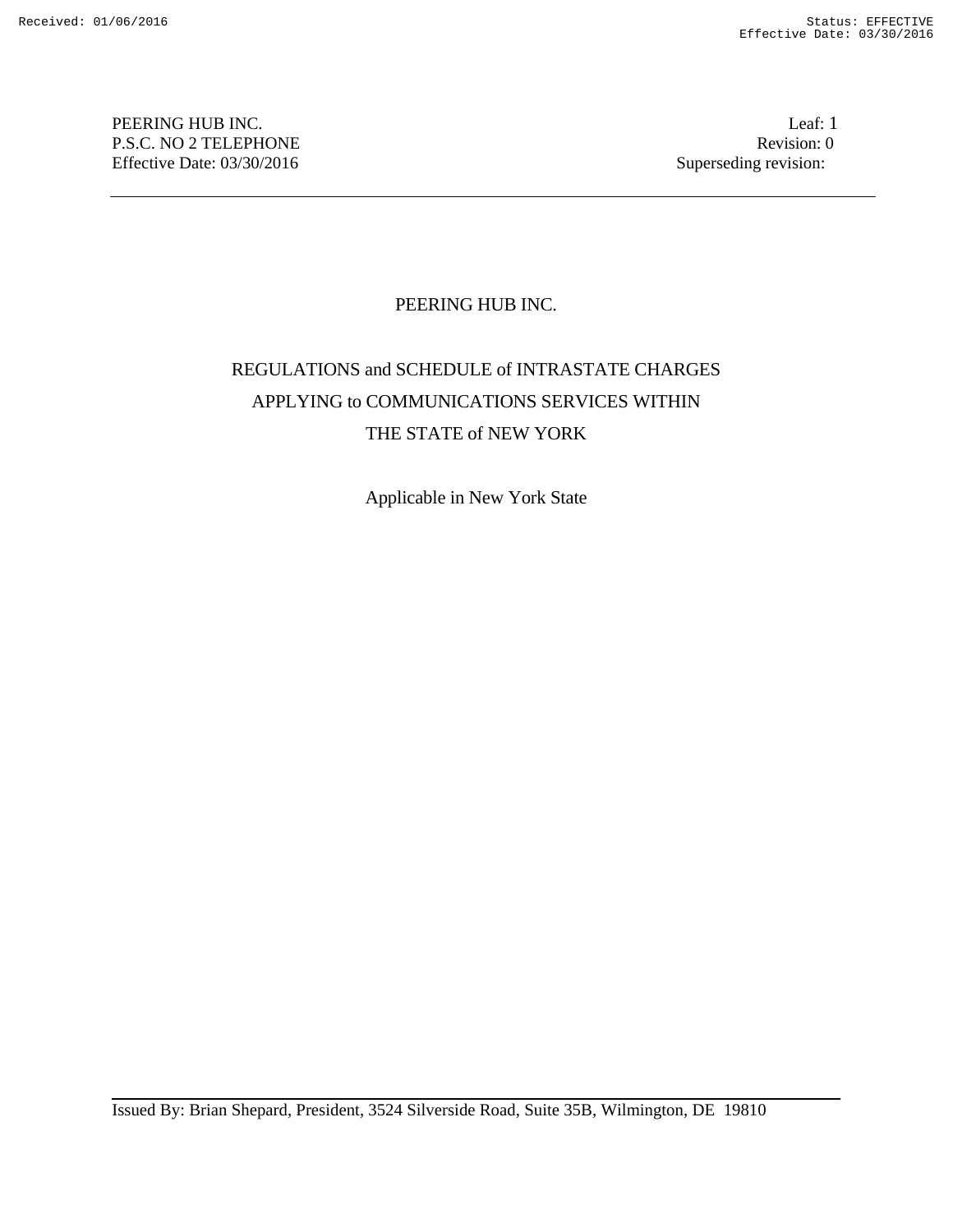PEERING HUB INC. Leaf: 2 P.S.C. NO 2 TELEPHONE Revision: 0 Effective Date: 03/30/2016 Superseding revision:

## Contacting the Public Service Commission

In the case of a dispute between the Customer and the Company which cannot be resolved with mutual satisfaction, the Customer may file a complaint by contacting the New York State Department of Public Service by phone, online or by mail.

1. By Phone:

Helpline (for complaints/inquiries): 1-800-342-3377 for Continental United States or, 1-800-662-1220 for Hearing/Speech Impaired: TDD or, 518-472-8502 for fax

2. Online:

http://www.dps.ny.gov/complaints.html or,

3. By Mail:

NYS Department of Public Service Office of Consumer Services 3 Empire State Plaza Albany, NY 12223-1350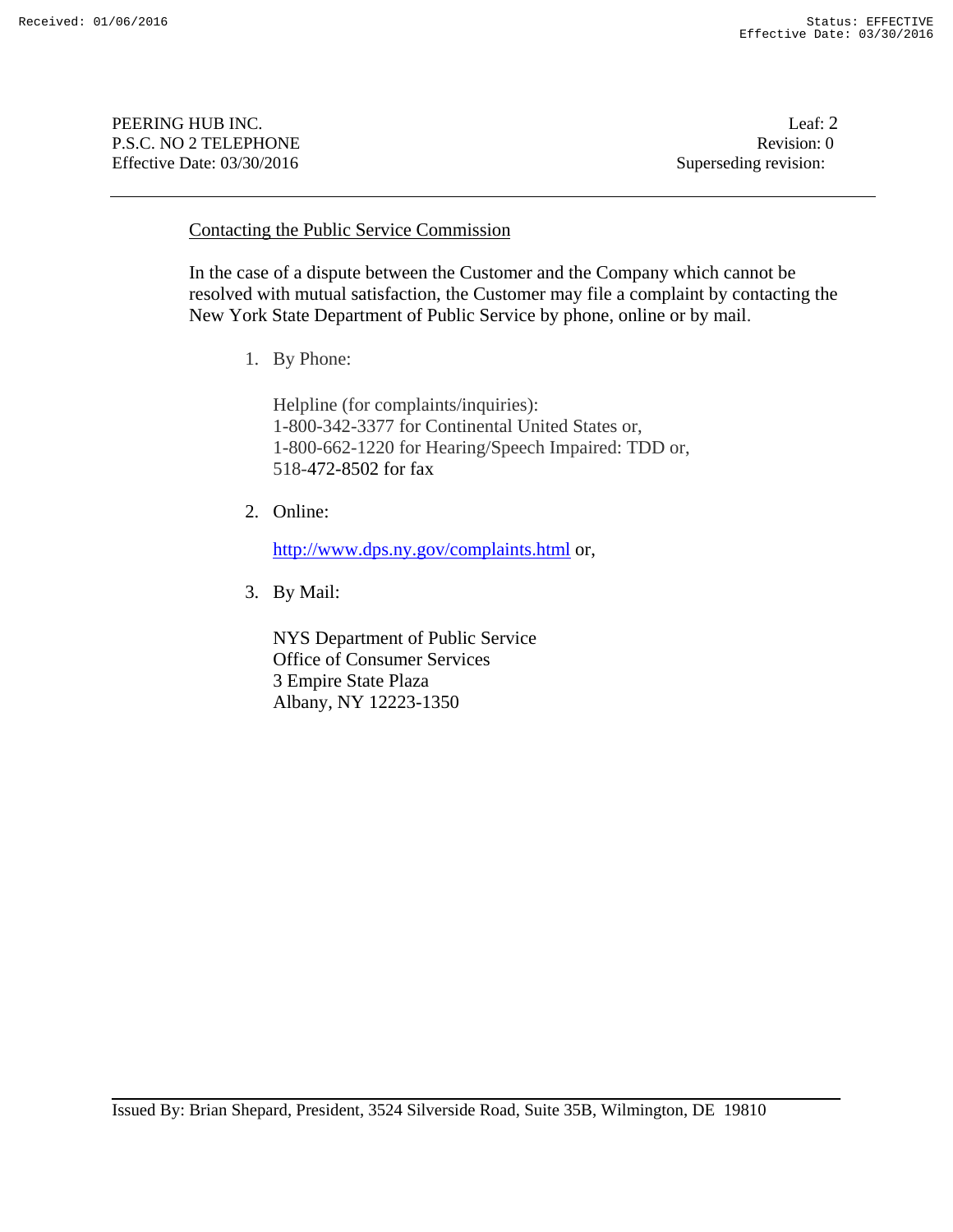## PEERING HUB INC. Leaf: 3 P.S.C. NO 2 TELEPHONE Revision: 0<br>
Effective Date: 03/30/2016 Superseding revision: 0 Effective Date:  $03/30/2016$

|--|--|

| 1.1.1 |                                                                     |  |
|-------|---------------------------------------------------------------------|--|
| 1.1.2 |                                                                     |  |
|       |                                                                     |  |
|       |                                                                     |  |
|       |                                                                     |  |
|       |                                                                     |  |
| 2.1.1 |                                                                     |  |
| 2.1.2 |                                                                     |  |
|       |                                                                     |  |
|       |                                                                     |  |
|       |                                                                     |  |
|       |                                                                     |  |
|       |                                                                     |  |
|       |                                                                     |  |
|       |                                                                     |  |
|       |                                                                     |  |
|       |                                                                     |  |
|       |                                                                     |  |
|       |                                                                     |  |
|       |                                                                     |  |
|       |                                                                     |  |
|       |                                                                     |  |
|       |                                                                     |  |
|       | 2.6.2 Surcharge for State Gross Income and Gross Earnings Taxes 21  |  |
|       | 2.6.3 Village or Municipal Surcharge On Local Utility Gross Revenue |  |
|       |                                                                     |  |
|       |                                                                     |  |
|       |                                                                     |  |
|       |                                                                     |  |
|       |                                                                     |  |
|       |                                                                     |  |
|       |                                                                     |  |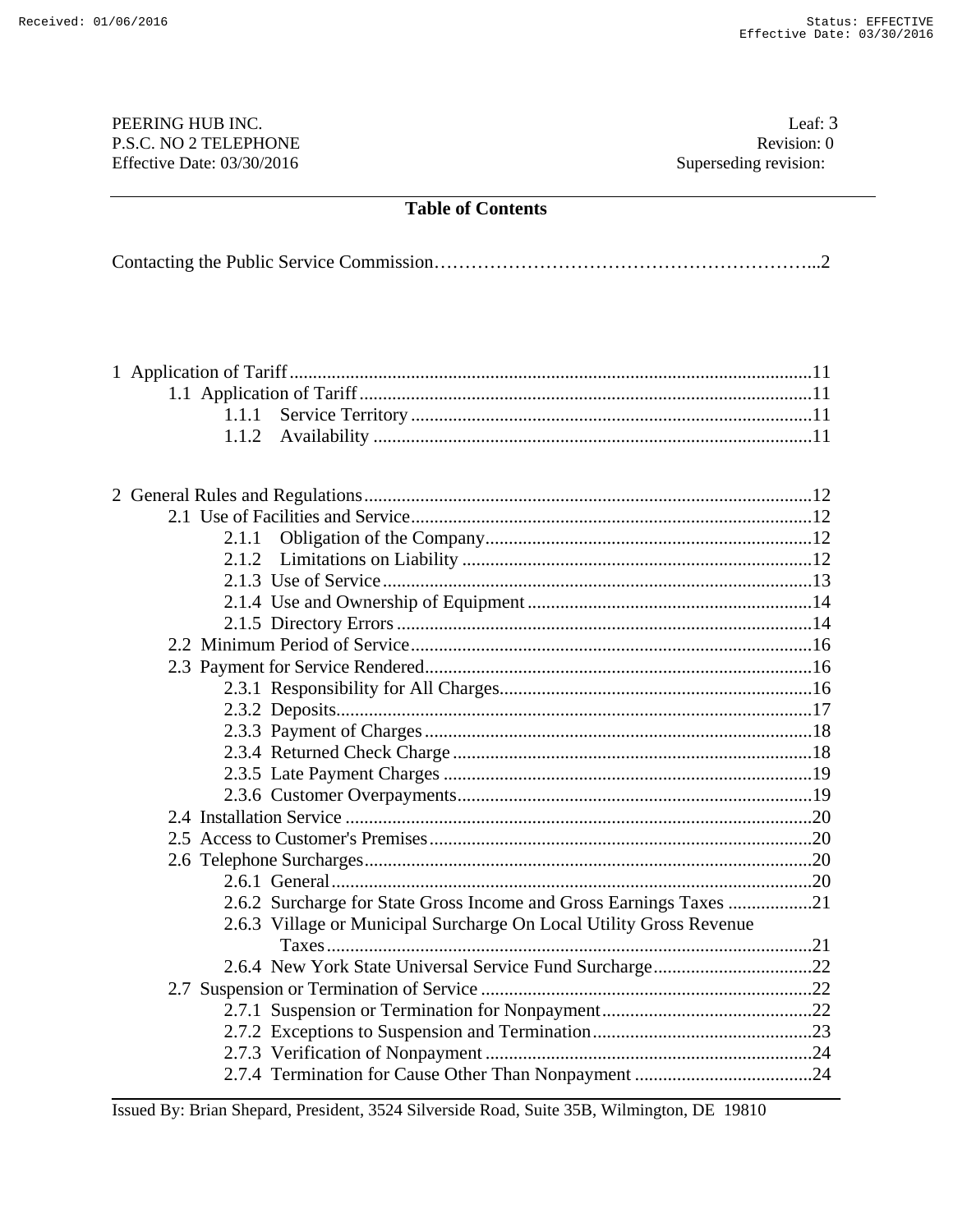| PEERING HUB INC.                                                | Leaf: 4               |
|-----------------------------------------------------------------|-----------------------|
| P.S.C. NO 2 TELEPHONE                                           | Revision: 0           |
| Effective Date: 03/30/2016                                      | Superseding revision: |
|                                                                 |                       |
|                                                                 |                       |
|                                                                 |                       |
|                                                                 |                       |
|                                                                 |                       |
|                                                                 |                       |
|                                                                 |                       |
|                                                                 |                       |
|                                                                 |                       |
|                                                                 |                       |
|                                                                 |                       |
|                                                                 |                       |
|                                                                 |                       |
|                                                                 |                       |
|                                                                 |                       |
|                                                                 |                       |
| 2.9.10 Suspension or Termination - Medical Emergencies 35       |                       |
| 2.9.11 Suspension or Termination - Elderly, Blind or Disabled35 |                       |
|                                                                 |                       |
|                                                                 |                       |
|                                                                 |                       |
|                                                                 |                       |
|                                                                 |                       |
|                                                                 |                       |
|                                                                 |                       |
|                                                                 |                       |
|                                                                 |                       |
|                                                                 |                       |
|                                                                 |                       |
|                                                                 |                       |
|                                                                 |                       |
|                                                                 |                       |
|                                                                 |                       |
|                                                                 |                       |
|                                                                 |                       |
|                                                                 |                       |
| Connection Charges                                              | 10                    |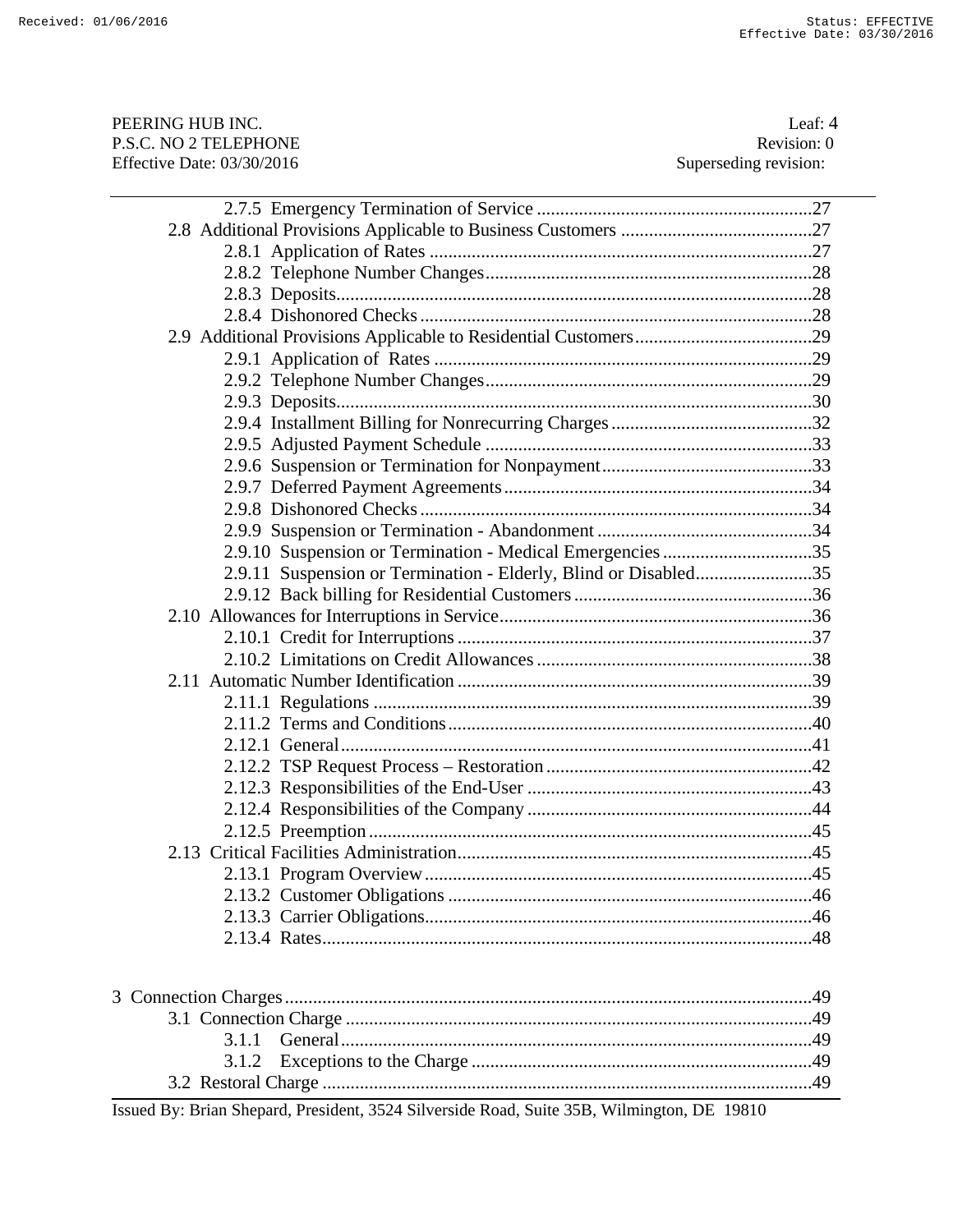| PEERING HUB INC.           | Leaf: 5               |
|----------------------------|-----------------------|
| P.S.C. NO 2 TELEPHONE      | Revision: 0           |
| Effective Date: 03/30/2016 | Superseding revision: |
|                            |                       |
|                            |                       |
|                            |                       |
|                            |                       |
|                            |                       |
|                            |                       |
|                            |                       |
|                            |                       |
|                            |                       |
| 4.2.1                      |                       |
| 4.2.2                      |                       |
| 4.2.3                      |                       |
| 4.2.4                      |                       |
| 4.2.5                      |                       |
|                            |                       |
|                            |                       |
|                            |                       |
|                            |                       |
|                            |                       |
|                            |                       |
|                            |                       |
|                            |                       |
|                            |                       |
|                            |                       |
|                            |                       |
| 6.1.1                      |                       |
| 6.1.2                      |                       |
| 6.1.3                      |                       |
|                            |                       |
| 6.2.1                      |                       |
|                            |                       |
| 6.3.1                      |                       |
| 6.3.2                      |                       |
| 6.3.3                      |                       |
| 6.3.4                      |                       |
| 6.3.5                      |                       |
|                            |                       |
| 6.4.1                      |                       |
| 6.4.2                      |                       |
| 6.4.3                      |                       |
| 6.4.4                      |                       |
|                            |                       |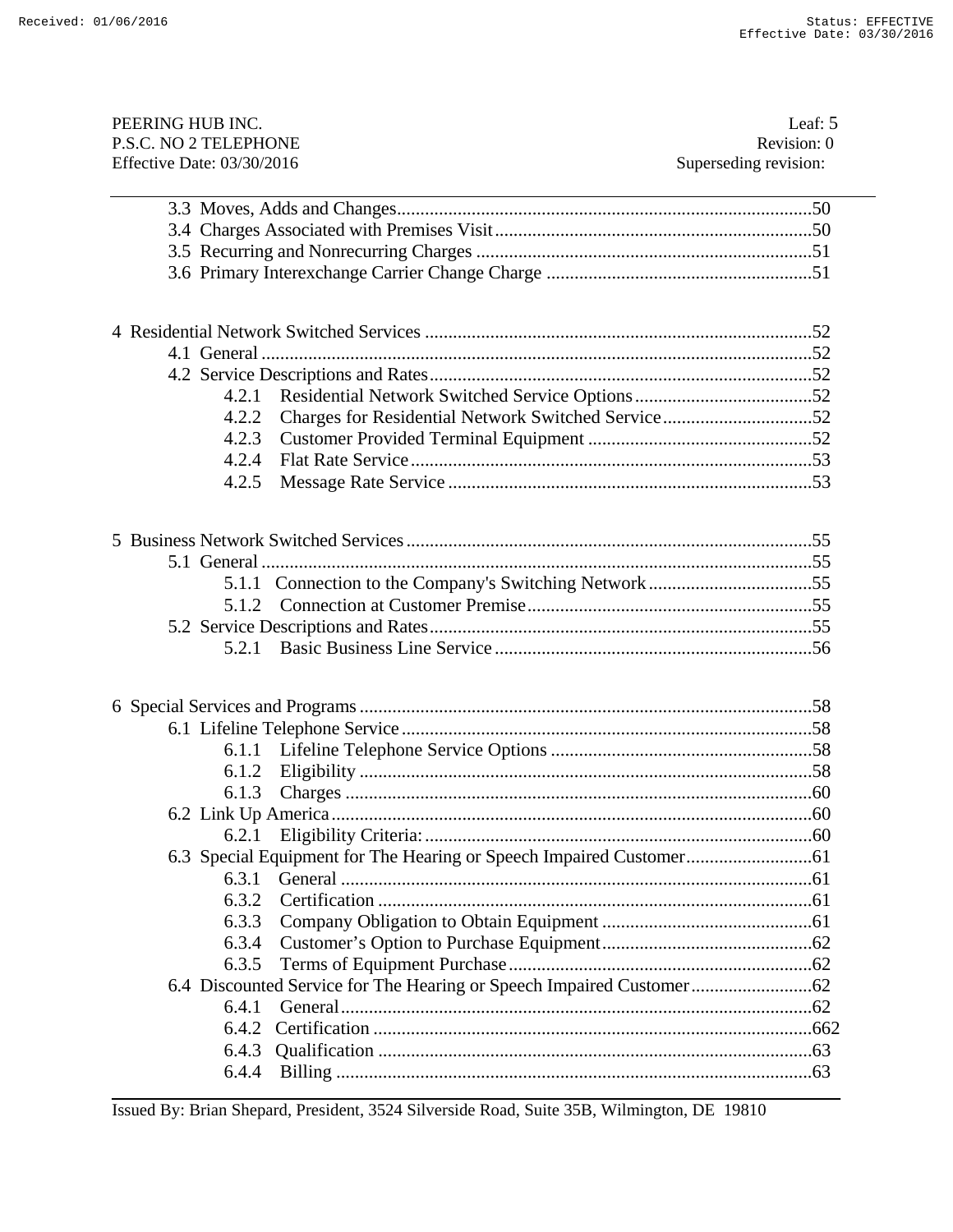| PEERING HUB INC.             | Leaf: $6$             |
|------------------------------|-----------------------|
| P.S.C. NO 2 TELEPHONE        | Revision: 0           |
| Effective Date: $03/30/2016$ | Superseding revision: |

| 6.6.2 |     |
|-------|-----|
| 6.6.3 |     |
|       |     |
| 671   |     |
| 6.7.2 |     |
| 6.7.3 |     |
| 6.7.4 |     |
|       |     |
| 6.8.1 |     |
| 6.8.2 |     |
| 6.8.3 |     |
|       |     |
| 6.9.1 |     |
| 6.9.2 | .70 |
|       |     |
|       |     |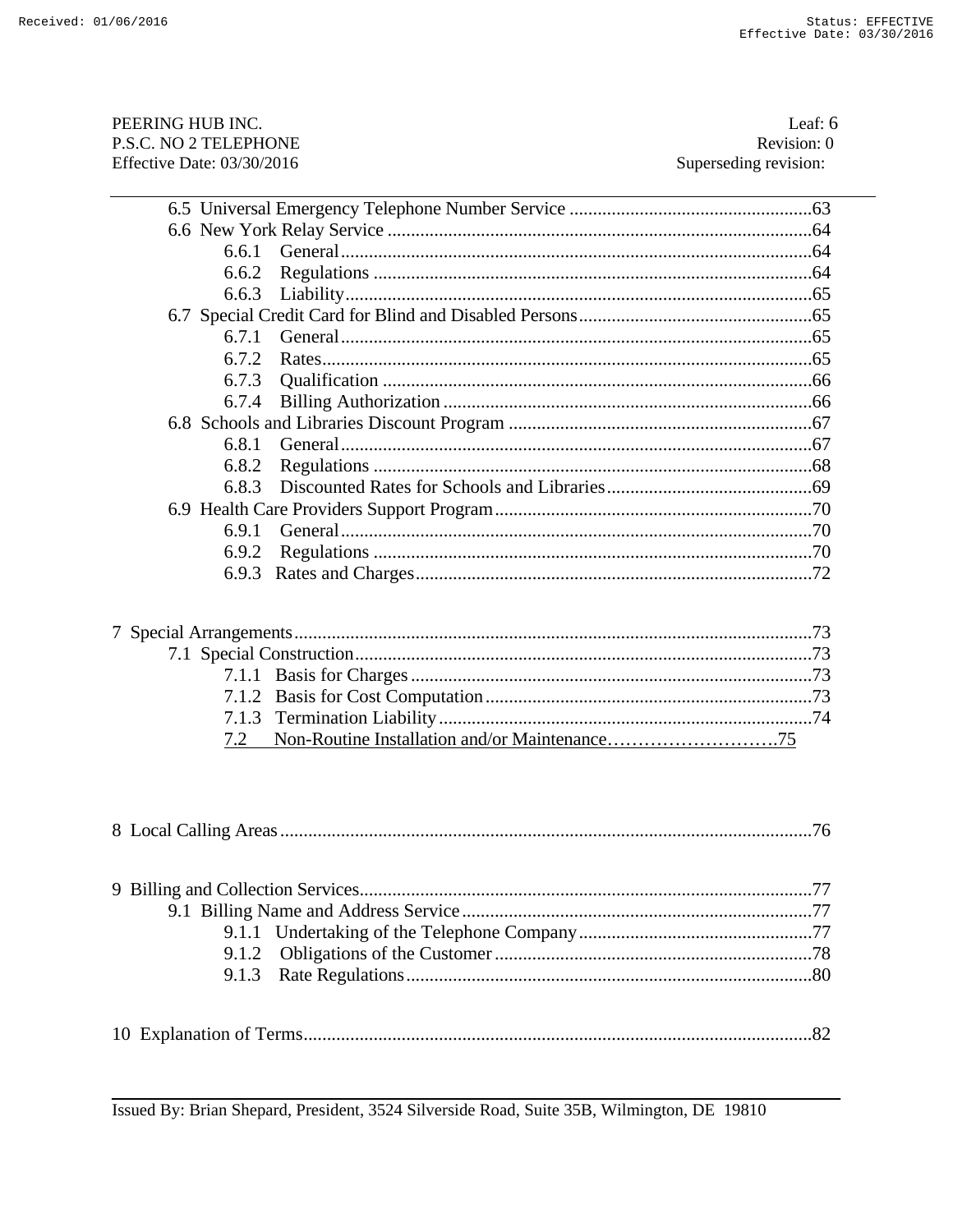PEERING HUB INC. Leaf: 7 P.S.C. NO 2 TELEPHONE Revision: 0 Effective Date: 03/30/2016 Superseding revision:

## EXPLANATION of NOTES

- (C) Indicates Changed Regulation
- (D) Indicates Discontinued Rate or Regulation
- (I) Indicates Rate Increase
- (M) Indicates Move in Location of Text
- (N) Indicates New Rate or Regulation
- (R) Indicates Rate Reduction
- (T) Indicates Change of Text Only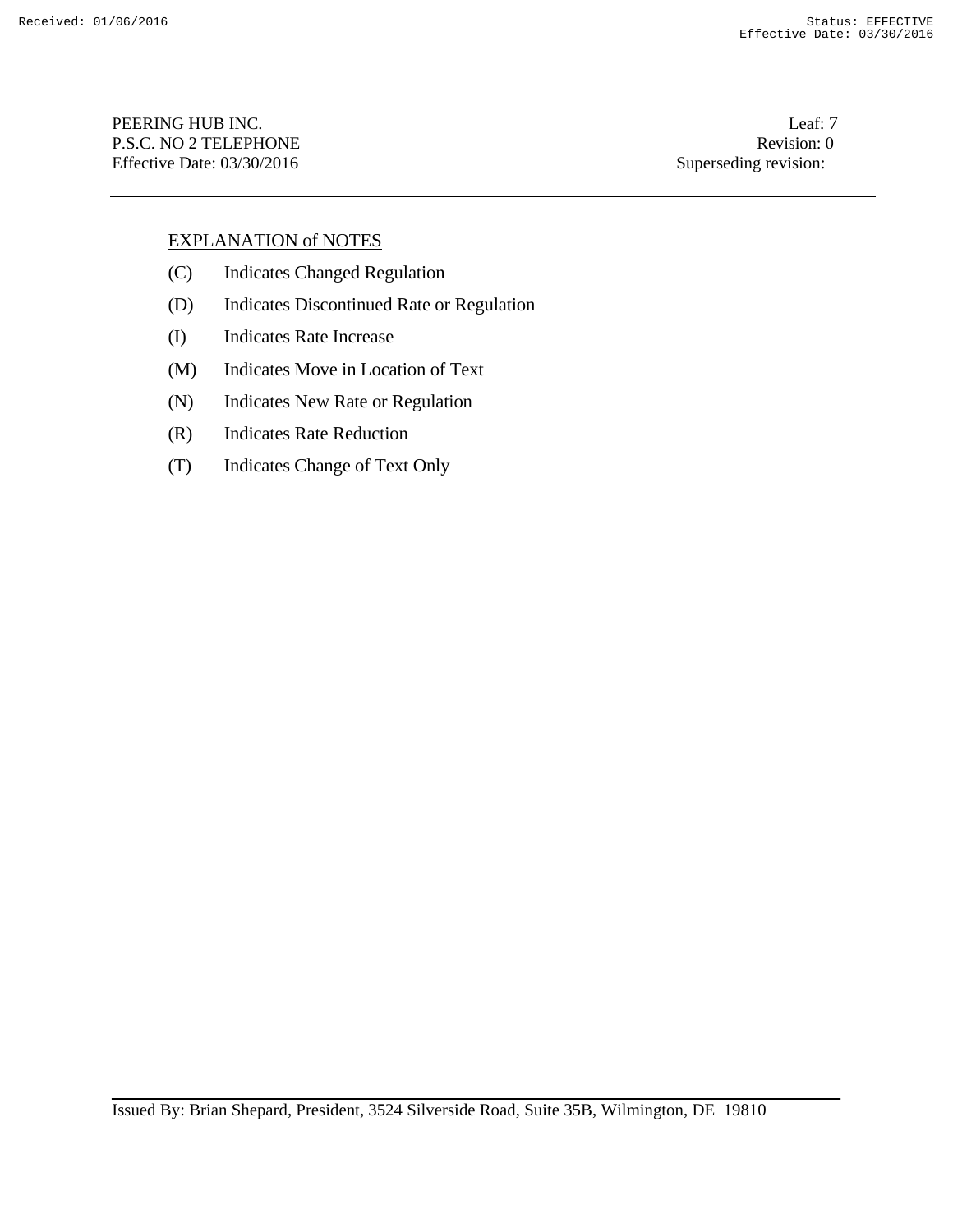#### PEERING HUB INC. P.S.C. NO 2 TELEPHONE Effective Date: 03/30/2016

# **INDEX**

| Page |  |
|------|--|
|      |  |
|      |  |
|      |  |
|      |  |
|      |  |
|      |  |
|      |  |
|      |  |
|      |  |
|      |  |
|      |  |
|      |  |
|      |  |
|      |  |
|      |  |
|      |  |
|      |  |
|      |  |
|      |  |
|      |  |
|      |  |
|      |  |
|      |  |
|      |  |
|      |  |
|      |  |
|      |  |
|      |  |
|      |  |
|      |  |
|      |  |
|      |  |
|      |  |
|      |  |
|      |  |
|      |  |
|      |  |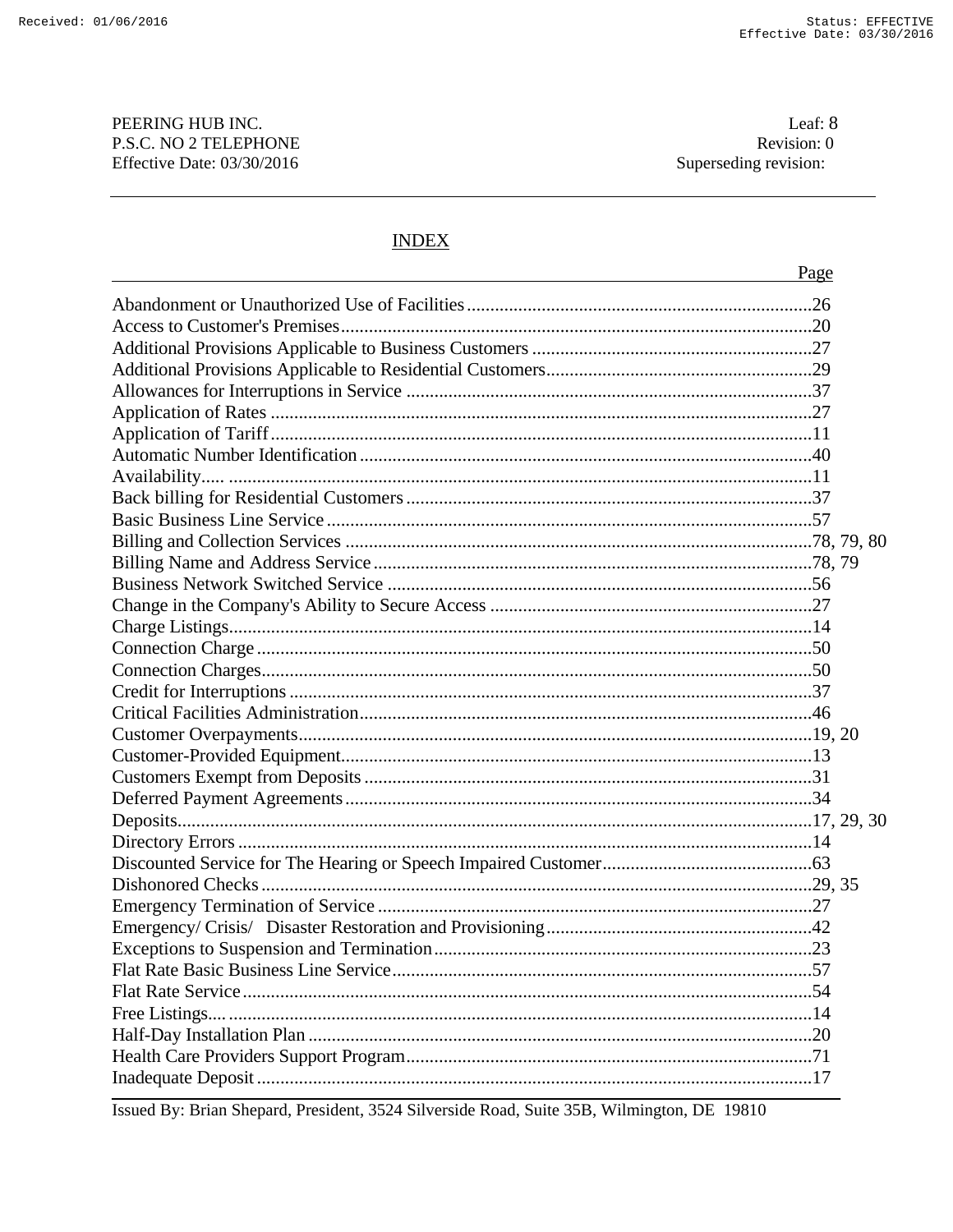| PEERING HUB INC.                                                                           | Leaf: 9               |
|--------------------------------------------------------------------------------------------|-----------------------|
| P.S.C. NO 2 TELEPHONE                                                                      | Revision: 0           |
| Effective Date: 03/30/2016                                                                 | Superseding revision: |
|                                                                                            |                       |
|                                                                                            |                       |
|                                                                                            |                       |
|                                                                                            |                       |
|                                                                                            |                       |
|                                                                                            |                       |
|                                                                                            |                       |
|                                                                                            |                       |
|                                                                                            |                       |
|                                                                                            |                       |
|                                                                                            |                       |
|                                                                                            |                       |
|                                                                                            |                       |
|                                                                                            |                       |
|                                                                                            |                       |
|                                                                                            |                       |
|                                                                                            |                       |
|                                                                                            |                       |
|                                                                                            |                       |
|                                                                                            |                       |
|                                                                                            |                       |
|                                                                                            |                       |
|                                                                                            |                       |
|                                                                                            |                       |
|                                                                                            |                       |
|                                                                                            |                       |
|                                                                                            |                       |
|                                                                                            |                       |
|                                                                                            |                       |
|                                                                                            |                       |
|                                                                                            |                       |
|                                                                                            |                       |
|                                                                                            |                       |
|                                                                                            |                       |
|                                                                                            |                       |
|                                                                                            |                       |
|                                                                                            |                       |
|                                                                                            |                       |
|                                                                                            |                       |
|                                                                                            |                       |
|                                                                                            |                       |
|                                                                                            |                       |
|                                                                                            |                       |
|                                                                                            |                       |
| Issued By: Brian Shepard, President, 3524 Silverside Road, Suite 35B, Wilmington, DE 19810 |                       |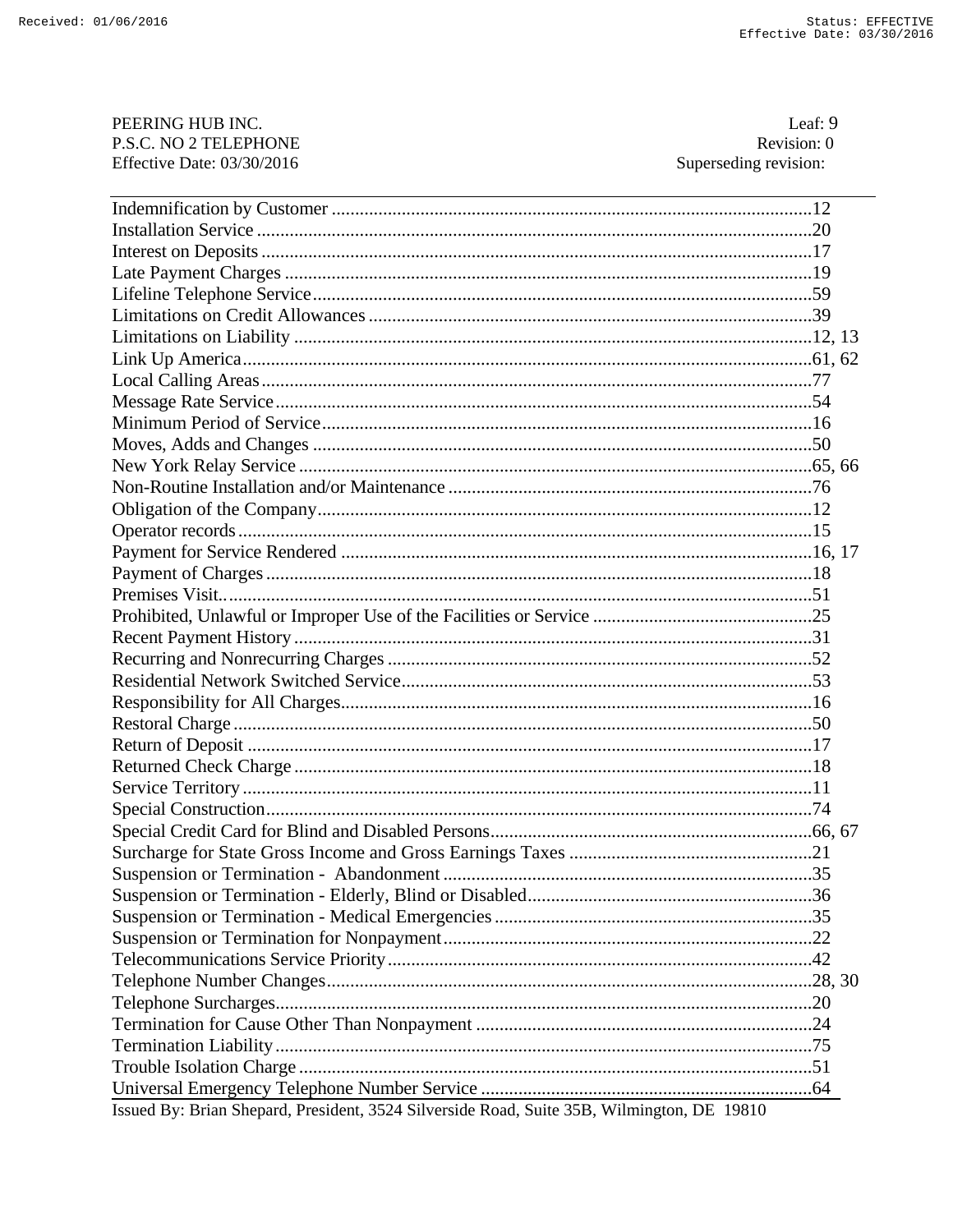| PEERING HUB INC.             | Leaf: $10$            |
|------------------------------|-----------------------|
| P.S.C. NO 2 TELEPHONE        | Revision: 0           |
| Effective Date: $03/30/2016$ | Superseding revision: |
|                              |                       |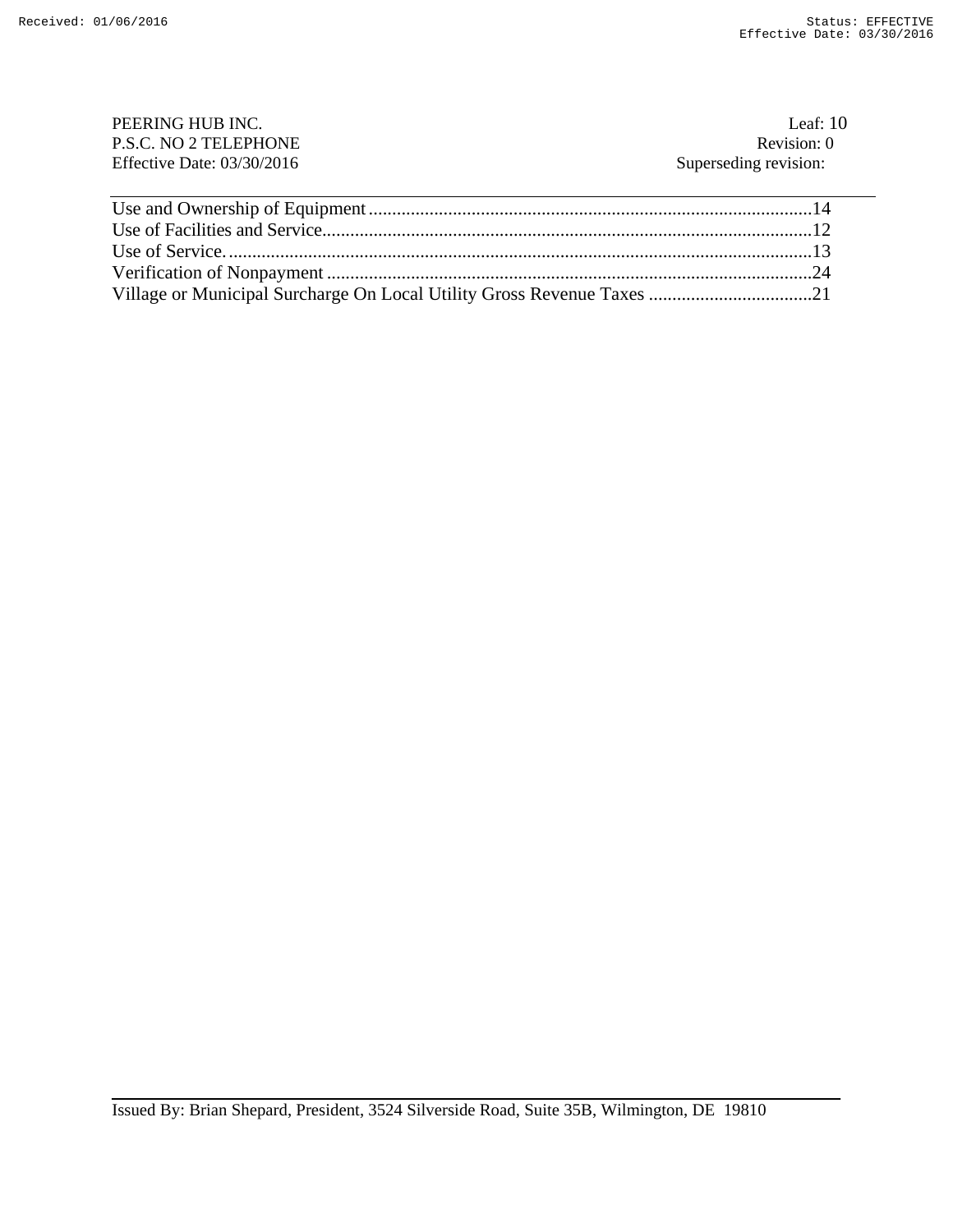PEERING HUB INC. Leaf: 11 P.S.C. NO 2 TELEPHONE Revision: 0 Effective Date: 03/30/2016 Superseding revision:

#### **1 Application of Tariff**

#### 1.1 Application of Tariff

 This Tariff sets forth the regulations and rates applicable to the furnishing of intrastate communications services by virtue of one-way and/or two-way information transmission between points within the State of New York services provided by PEERING HUB INC., as follows:

# 1.1.1 Service Territory

PEERING HUB INC. will provide service in the entire state of New York.

1.1.2 Availability

Service is available where facilities permit.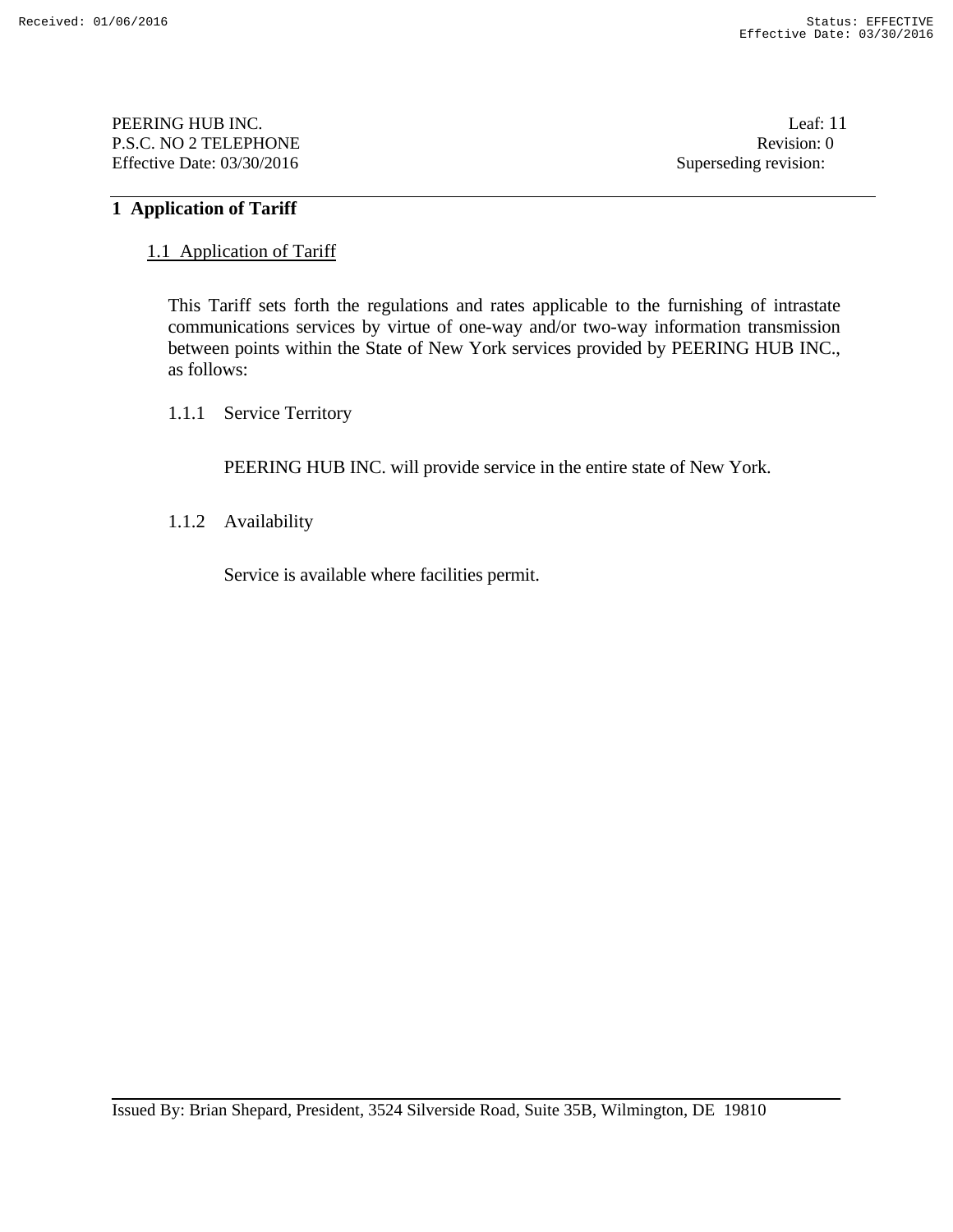PEERING HUB INC. Leaf: 12 P.S.C. NO 2 TELEPHONE Revision: 0 Effective Date: 03/30/2016 Superseding revision:

# **2 General Rules and Regulations**

## 2.1 Use of Facilities and Service

#### 2.1.1 Obligation of the Company

 In furnishing facilities and service, the Company does not undertake to transmit messages, but furnishes the use of its facilities to its customers for communications.

 The Company's obligation to furnish facilities and service is dependent upon its ability (a) to secure and retain, without unreasonable expense, suitable facilities and rights for the construction and maintenance of the necessary circuits and equipment; (b) to secure and retain, without unreasonable expense, suitable space for its plant and facilities in the building where service is or will be provided to the customer; or (c) to secure reimbursement of all costs where the owner or operator of a building demands relocation or rearrangement of plant and facilities used in providing service therein.

The Company shall not be required to furnish, or continue to furnish, facilities or service where the circumstances are such that the proposed use of the facilities or service would tend to adversely affect the Company's plant, property or service.

 The Company reserves the right to refuse an application for service made by a present or former customer who is indebted to the Company for service previously rendered pursuant to this Tariff until the indebtedness is satisfied.

- 2.1.2 Limitations on Liability
	- a. Indemnification by Customer

 The customer and any authorized or joint users, jointly and severally shall indemnify, defend and hold the Company harmless against claims, loss, damage, expense (including attorneys' fees and court costs) for libel, slander, or infringement of copyright arising from the material transmitted over its facilities; against claims for infringement of patents arising from combining with, or using in connection with, facilities of the Company, equipment and systems of the customer; and against all other claims arising out of any act or omission of the customer in connection with facilities provided by the Company or the customer. in the event any such infringing use is enjoined, the customer, authorized user or joint user, at its option and expense, shall obtain immediately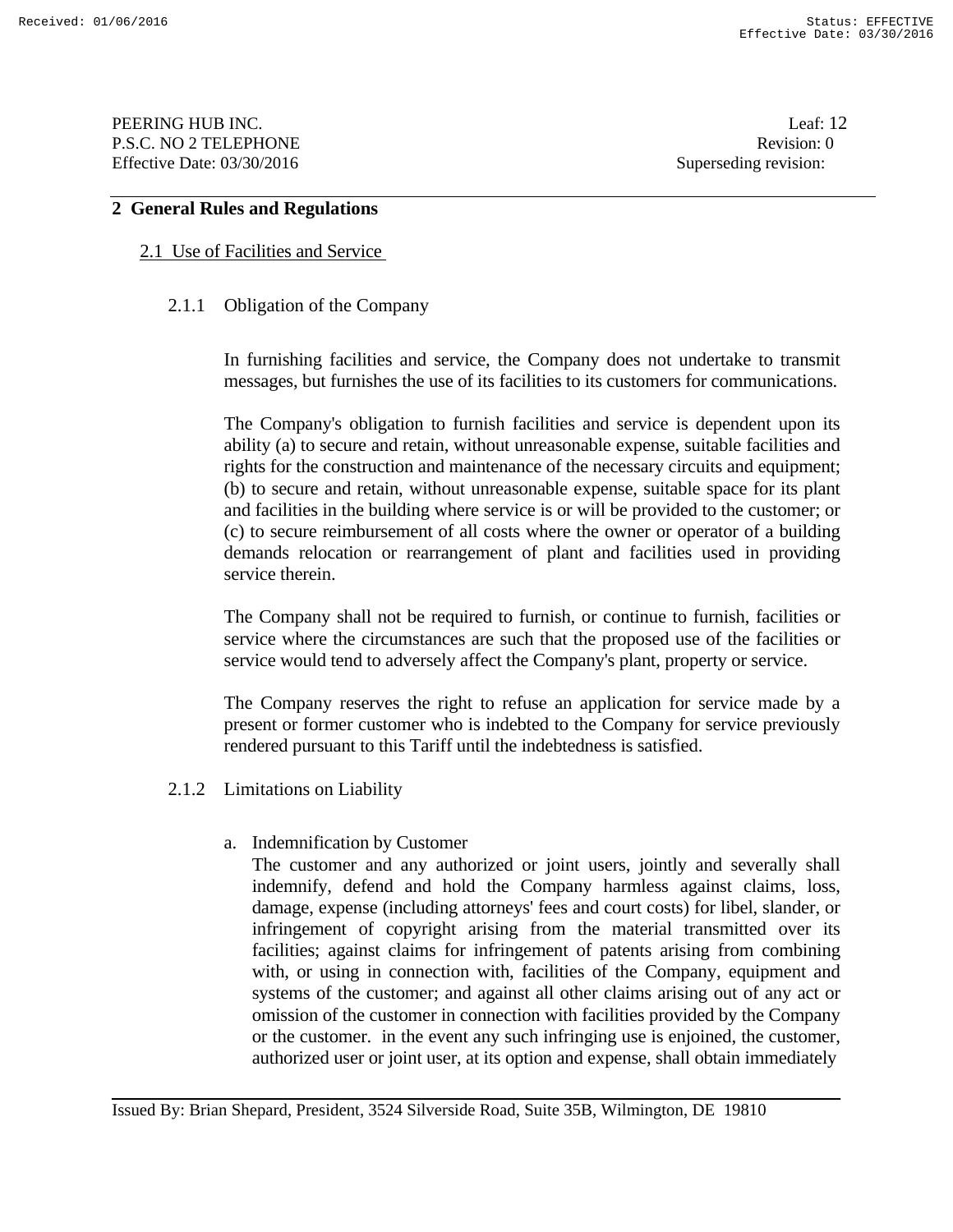PEERING HUB INC. Leaf: 13 P.S.C. NO 2 TELEPHONE Revision: 0 Effective Date: 03/30/2016 Superseding revision:

#### **2 General Rules and Regulations (cont'd)**

#### 2.1 Use of Facilities and Service (cont'd)

#### 2.1.2 Limitations on Liability (cont'd)

a dismissal or stay of such injunction, obtain a license or other agreement so as to extinguish any claim of infringement, or terminate the claimed infringing use or modify such infringement.

b. Customer-Provided Equipment

 The service and facilities furnished by the Company are subject to the following limitations: the Company shall not be liable for damage arising out of mistakes, omissions, interruptions, delays, errors or defects in transmission or other injury, including but not limited to injuries to persons or property from voltages or currents transmitted over the facilities of the Company caused by customerprovided equipment or premises wire.

c. Use of Facilities of Other Companies When the facilities of other companies are used in establishing a connection, the Company is not liable for any act, error, omission, or interruption caused by the other company or their agents or employees. This includes the provision of a signaling system database by another company.

## 2.1.3 Use of Service

 Any service provided under this Tariff may be resold to or shared (jointly used) with other persons at the customer's option. The customer remains solely responsible for all use of service ordered by it or billed to its telephone number(s) pursuant to this Tariff, for determining who is authorized to use its service, and for promptly notifying the Company of any unauthorized use. The customer may advise its customers that a portion of its service is provided by the Company, but the customer shall not represent that the Company jointly participates with the customer in the provision of the service.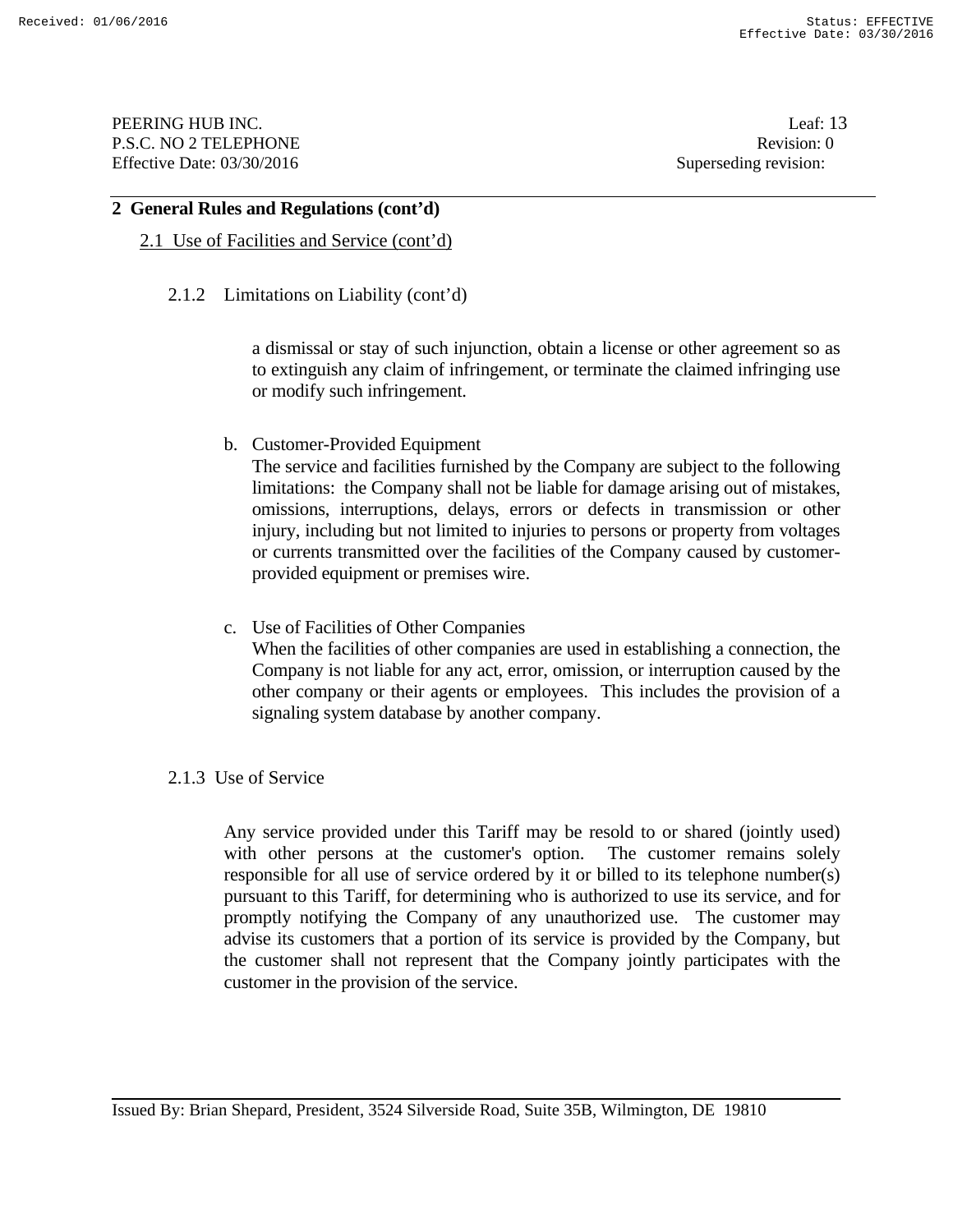PEERING HUB INC. Leaf: 14 P.S.C. NO 2 TELEPHONE Revision: 0 Effective Date: 03/30/2016 Superseding revision:

#### **2 General Rules and Regulations (cont'd)**

## 2.1 Use of Facilities and Service (cont'd)

#### 2.1.4 Use and Ownership of Equipment

 The Company's equipment, apparatus, channels and lines shall be carefully used. Equipment furnished by the Company shall remain its property and shall be returned to the Company whenever requested, within a reasonable period following the request, in good condition, reasonable wear and tear accepted. The customer is required to reimburse the Company for any loss of, or damage to, the facilities or equipment on the customer's premises, including loss or damage caused by agents, employees or independent contractors of the customer through any negligence.

#### 2.1.5 Directory Errors

 In the absence of gross negligence or willful misconduct and except for the allowances stated below, no liability for damages arising from errors or mistakes in or omissions of directory listings, or errors or mistakes in or omissions of listings obtainable from the directory assistance operator, including errors in the reporting thereof, shall attach to the Company.

 An allowance for errors or mistakes in or omissions of published directory listings or for errors or mistakes in or omissions of listings obtainable from the directory assistance operator shall be given as follows:

- a. Free Listings: for free or no-charge published directory listings, credit shall be given at the rate of two times the monthly tariff rate for an additional or charge listing for each individual, auxiliary or party line, PBX trunk or Centrex attendant loop affected, for the life of the directory or the charge period during which the error, mistake or omission occurs.
- b. Charge Listings: for additional or charge published directory listings, credit shall be given at the monthly tariff rate for each such listing for the life of the directory or the charge period during which the error, mistake or omission occurs.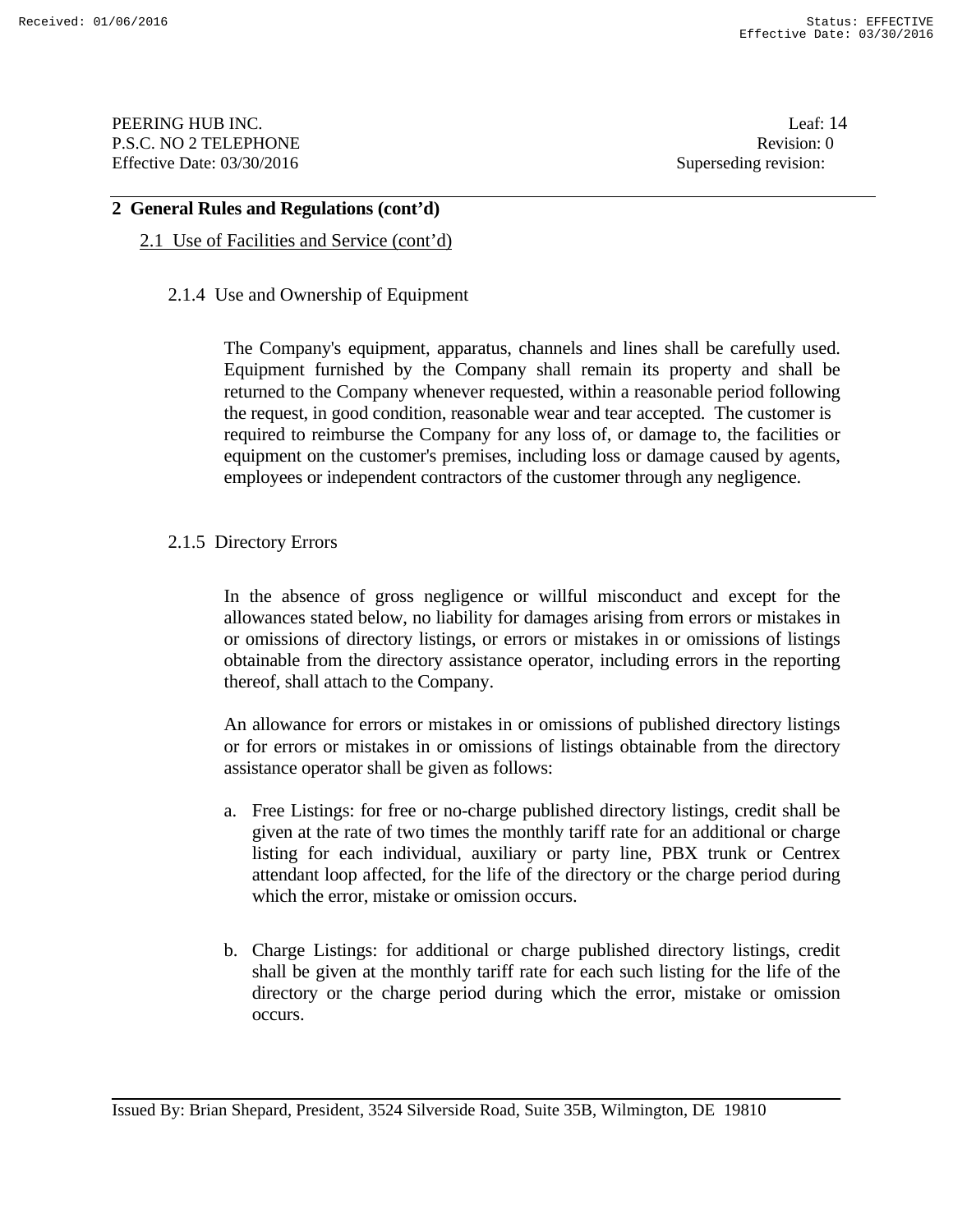**PEERING HUB INC.** Leaf: 15 P.S.C. NO 2 TELEPHONE Revision: 0 Effective Date: 03/30/2016 Superseding revision:

## **2 General Rules and Regulations (cont'd)**

2.1 Use of Facilities and Service (cont'd)

#### 2.1.5 Directory Errors (cont'd)

- c. Operator records: for free or charge listings obtainable from records used by the directory assistance operator, upon notification to the Company of the error, mistake or omission in such records by the subscriber, the Company shall be allowed a period of three business days to make a correction. If the correction is not made in that time, credit shall be given at the rate of 2/30ths of the basic monthly rate for the line or lines in question for each day thereafter that the records remain uncorrected. (Where Centrex attendant loops are involved, credit shall be given at the rate of 2/30ths of the basic monthly rate for PBX trunks.)
- d. Credit limitation: The total amount of the credit provided for the preceding paragraphs a., b., and c. shall not exceed, on a monthly basis, the total of the charges for each charge listing plus the basic monthly rate, as specified in paragraph c., for the line or lines in question.
- e. Definitions: As used in Paragraphs a., b., c., and d. above, the terms "error," "mistake" or "omission" shall refer to a discrepancy in the directory listing or directory assistance records which the Company has failed to correct and where the error affects the ability to locate a particular subscriber's correct telephone number. The terms shall refer to addresses only to the extent that an error, mistake or omission of an address places the subscriber on an incorrect street or in an incorrect community.
- f. Notice: Such allowances or credits as specified in Paragraphs a., b., and c. above, shall be given upon notice to the Company by the subscriber that such error, mistake or omission has occurred; provided, however, that when it is administratively feasible for the Company to have knowledge of such error, mistake or omission, the Company shall give credit without the requirement of notification by the subscribers.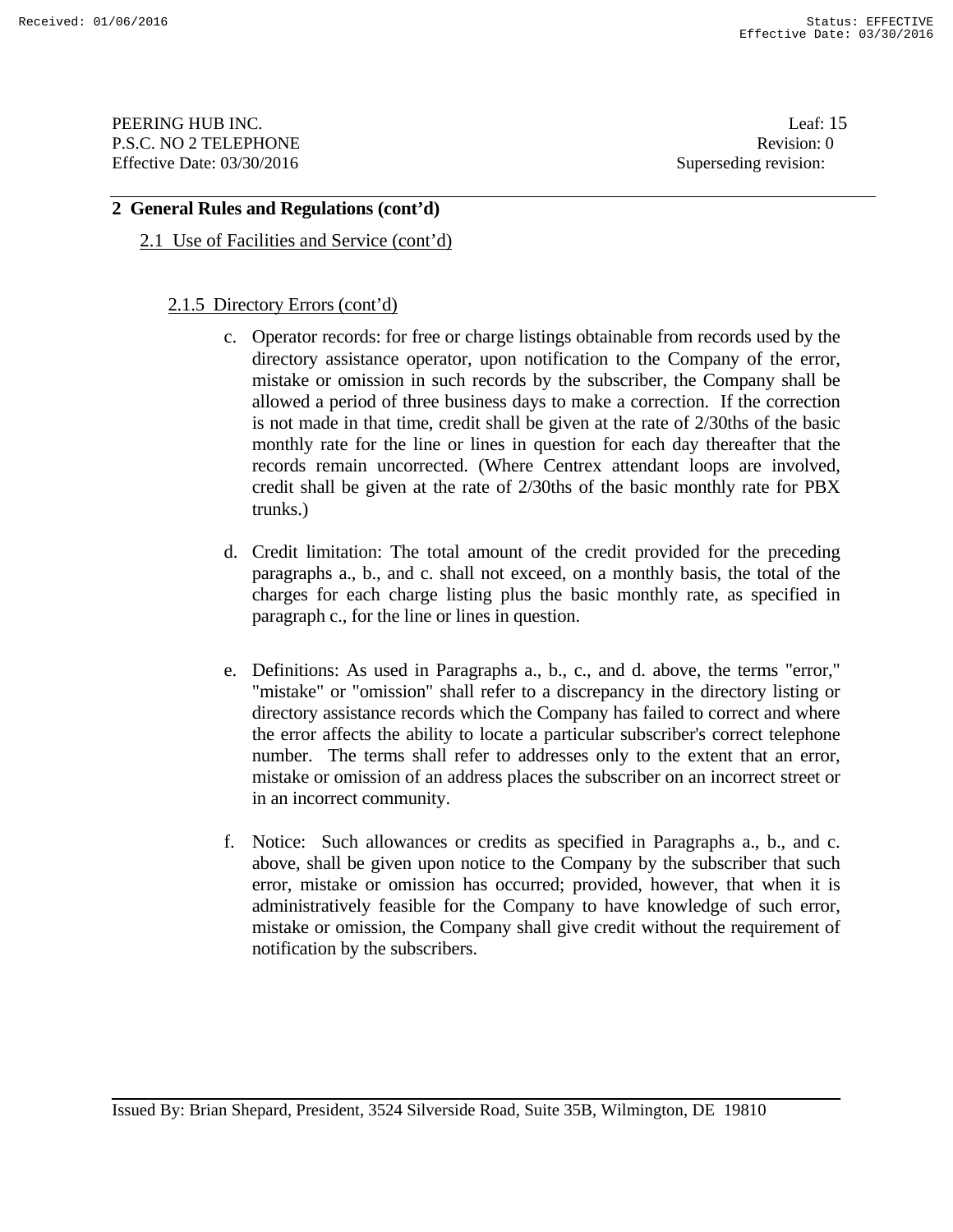PEERING HUB INC. Leaf: 16 P.S.C. NO 2 TELEPHONE Revision: 0 Effective Date: 03/30/2016 Superseding revision:

## **2 General Rules and Regulations (cont'd)**

#### 2.2 Minimum Period of Service

 The minimum period of service is one month except as otherwise provided in this Tariff. The customer must pay the regular tariffed rate for the service they subscribe to for the minimum period of service. If a customer disconnects service before the end of the minimum service period, that customer is responsible for paying the regular rates for the remainder of the minimum service period. When the service is moved within the same building, to another building on the same premises, or to a different premises entirely, the period of service at each location is accumulated to calculate if the customer has met the minimum period of service obligation.

 If service is terminated before the end of the minimum period of service as a result of condemnation of property, damage to property requiring the premises to be abandoned, or by the death of the customer, the customer is not obligated to pay for service for the remainder of the minimum period.

 If service is switched over to a new customer at the same premises after the first month's service, the minimum period of service requirements are assigned to the new customer if the new customer agrees in writing to accept them. For facilities not taken over by the new customer, the original customer is responsible for the remaining payment for the minimum service period in accordance with the terms under which the service was originally furnished.

## 2.3 Payment for Service Rendered

## 2.3.1 Responsibility for All Charges

Any applicant for facilities or service may be required to sign an application form requesting the Company to furnish the facilities or service in accordance with the rates, charges, rules and regulations from time to time in force and effect. The customer is responsible for all local and toll calls originating from the customer's premises and for all calls charged to the customer's line where any person answering the customer's line agrees to accept such charge.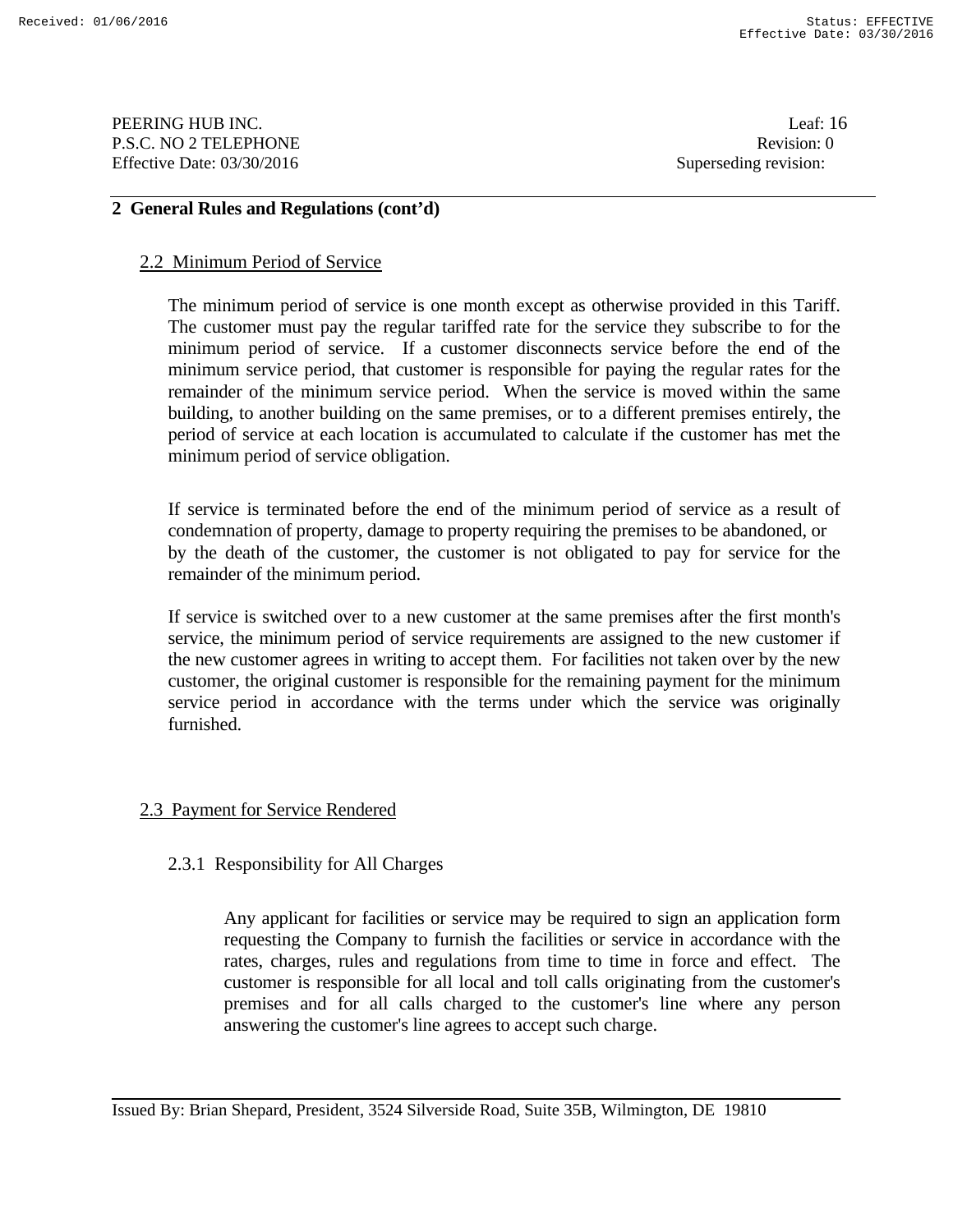PEERING HUB INC. Leaf: 17 P.S.C. NO 2 TELEPHONE Revision: 0 Effective Date: 03/30/2016 Superseding revision:

#### **2 General Rules and Regulations (cont'd)**

## 2.3 Payment for Service Rendered (cont'd)

## 2.3.2 Deposits

Subject to special provisions as may be set forth below and in Sections 2.10 and 2.11 of this Tariff, any applicant or customer whose financial responsibility is not established to the satisfaction of the Company may be required to deposit a sum up to an amount equal to the total of the estimated local service and intraLATA toll charges for up to two months for the facilities and service. If the minimum period of service for the requested facilities and service is more than one month, as specified in this Tariff, the customer may also be required to deposit a sum up to an amount equal to the total charges for service for the minimum service period less any connection charge paid by the customer.

 The fact that a deposit has been made shall in no way relieve the applicant or customer from complying with the Tariff regulations for the prompt payment of bills on presentation. Each applicant from whom a deposit is collected will be given a certificate of deposit and circular containing the terms and conditions applicable to deposits, in accordance with the Rules and Regulations of the Commission pertaining to customer deposits.

a. Interest on Deposits

 Simple interest at the rate specified by the Commission shall be credited or paid to the customer while the Company holds the deposit.

b. Inadequate Deposit

If the amount of a deposit is proven to be less than required to meet the requirements specified above, the customer shall be required to pay an additional deposit upon request.

c. Return of Deposit

 When a deposit is to be returned, the customer may request that the full amount of the deposit be issued by check. If the customer requests that the full amount be credited to amounts owed the Company, the Company will process the transaction on the billing date and apply the deposit to any amount currently owed to the Company, and return any remaining amount of the deposit to the customer by check.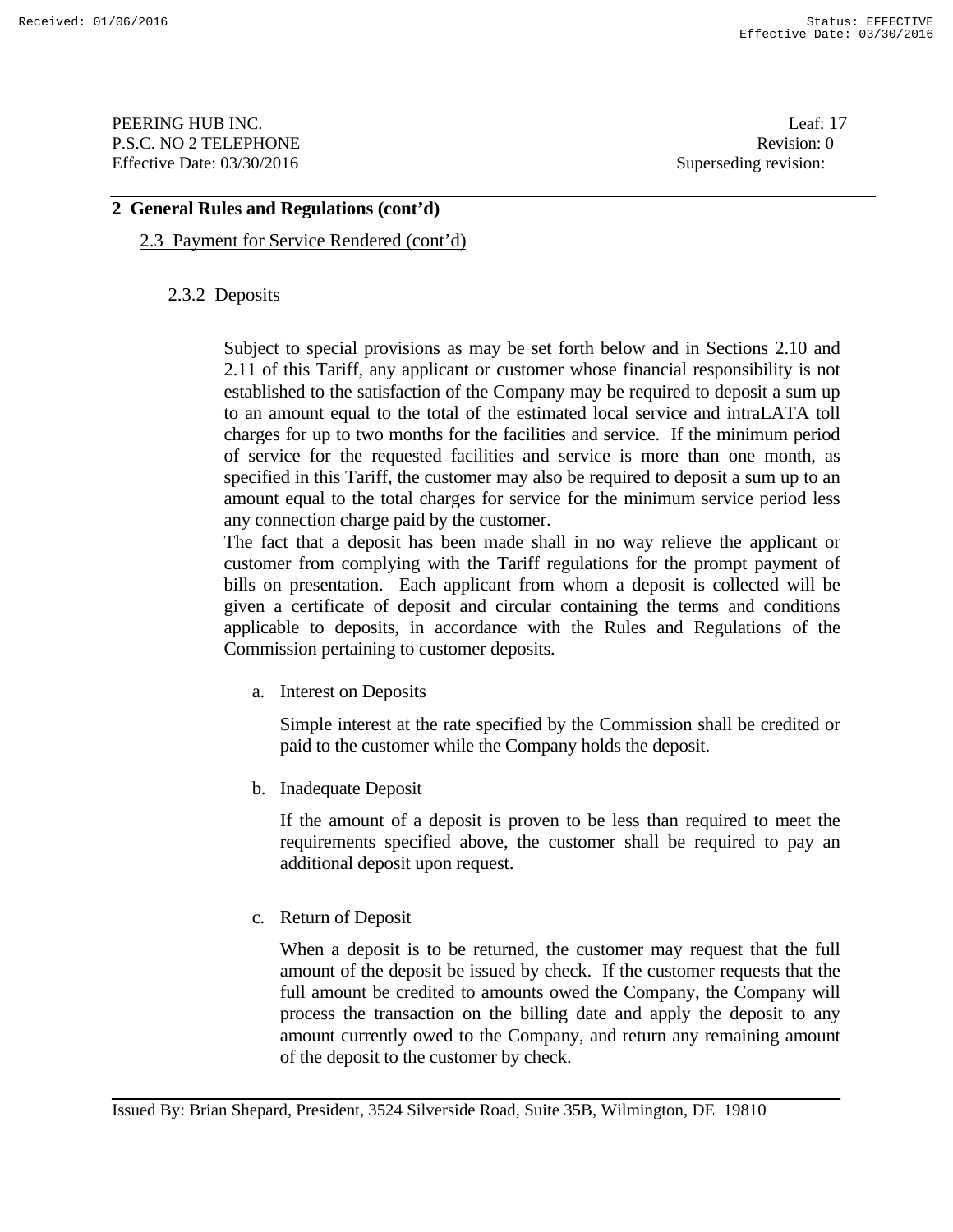PEERING HUB INC. Leaf: 18 P.S.C. NO 2 TELEPHONE Revision: 0 Effective Date: 03/30/2016 Superseding revision:

#### **2 General Rules and Regulations (cont'd)**

#### 2.3 Payment for Service Rendered (cont'd)

#### 2.3.3 Payment of Charges

Charges for facilities and service, other than usage charges, are due monthly in advance. All other charges are payable upon request of the Company. Bills are due on the due date shown on the bill and are payable at any business office of the Company, by U.S. Mail, or at any location designated by the Company. If objection is not received by the Company within three months after the bill is rendered, the items and charges appearing thereon shall be determined to be correct and binding upon the customer. A bill will not be deemed correct and binding upon the customer if the Company has records on the basis of which an objection may be considered, or if the customer has in his or her possession such Company records. If objection results in a refund to the customer, such refund will be with interest at the greater of the unadjusted customer deposit rate or the applicable late payment rate, if any, for the service classification under which the customer was billed. Interest will be paid from the date when the customer overpayment was made, adjusted for any changes in the deposit rate or late payment rate, compounded monthly, until the overpayment is refunded. Notwithstanding the foregoing, no interest will be paid by the Company on customer overpayments that are refunded within 30 days after the overpayment is received by the Company.

Where an objection to the bill involves a superseded service order, the items and charges appearing on the bill shall be deemed to be correct and binding upon the customer if objection is not received by the Company within two months after the bill is rendered.

## 2.3.4 Returned Check Charge

When a check which has been presented to the Company by a customer in payment for charges is returned by the bank, the customer shall be responsible to pay a Returned Check Charge of \$20.00 or the maximum allowed by law, whichever is lower.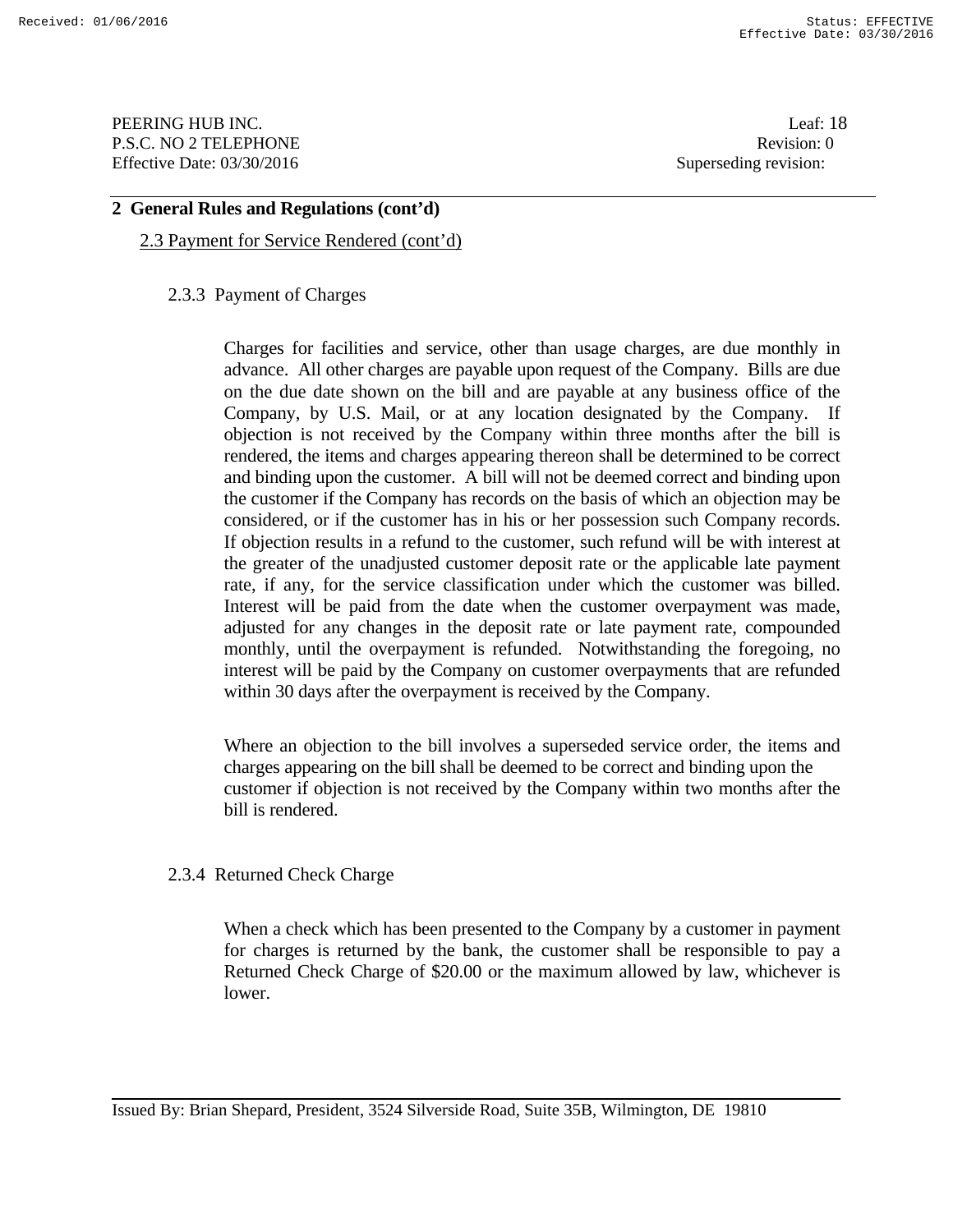PEERING HUB INC. Leaf: 19 P.S.C. NO 2 TELEPHONE Revision: 0 Effective Date: 03/30/2016 Superseding revision:

#### **2 General Rules and Regulations (cont'd)**

2.3 Payment for Service Rendered (cont'd)

#### 2.3.5 Late Payment Charges

- a. Customer bills for telephone service are due on the due date specified on the bill. A customer is in default unless payment is made on or before the due date specified on the bill. If payment is not received by the customer's next billing date, a late payment charge of 1.5% will be applied to all amounts previously billed under this Tariff, excluding one month's local service charge, but including arrears and unpaid late payment charges.
- b. Late payment charges do not apply to those portions (and only those portions) of unpaid balances that are associated with disputed amounts. Undisputed amounts on the same bill are subject to late payment charges if unpaid and carried forward to the next bill.
- c. Late payment charges do not apply to final accounts.
- d. Late payment charges do not apply to government agencies of the State of New York. These agencies are required to make payment in accordance with the provisions of Article XI-A of the State Finance Law (Chapter 153 of the Laws of 1984).

#### 2.3.6 Customer Overpayments

The Company will provide interest on customer overpayments that are not refunded within 30 days of the date the Company receives the overpayment. overpayment is considered to have occurred when payment in excess of the correct charges for service is made because of erroneous Company billing. The customer will be issued reimbursement for the overpayment, plus interest, or, if agreed to by the customer, credit for the amount will be provided on the next regular Company bill. The rate of interest shall be the greater of the customer deposit interest rate or the Company's applicable Late Payment Charge.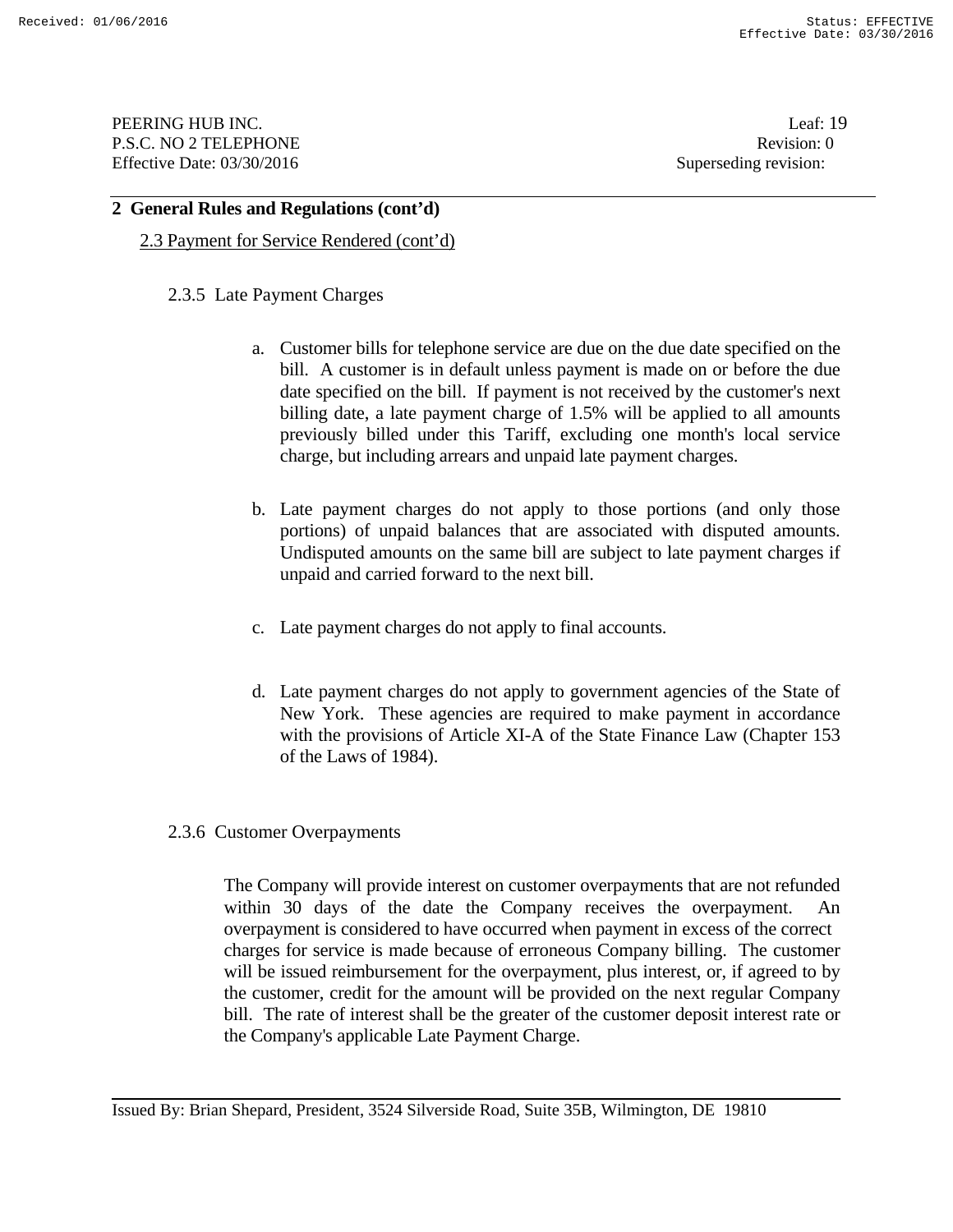PEERING HUB INC. Leaf: 20 P.S.C. NO 2 TELEPHONE Revision: 0 Effective Date: 03/30/2016 Superseding revision:

#### **2 General Rules and Regulations (cont'd)**

## 2.3 Payment for Service Rendered (cont'd)

#### 2.3.6 Customer Overpayments (cont'd)

Interest shall be paid from the date when overpayment was made, adjusted for any changes in the deposit rate or late payment rate, and compounded monthly, until the date when the overpayment is refunded. The date when overpayment is considered to have been made will be the date on which the customer's overpayment was originally recorded to the customer's account by the Company.

#### 2.4 Installation Service

The Company provides a Half-Day Installation Plan, which offers customers halfday appointments (i.e., morning/afternoon or a rolling interval) for connection of Commission regulated service involving a customer premise visit. In the case of any inconsistency with the regulations in Part 609 of 16 NYCRR for installation service, the rules of the Commission shall prevail.

#### 2.5 Access to Customer's Premises

The customer shall be responsible for making arrangements or obtaining permission for safe and reasonable access for Company employees or agents of the Company to enter the premises of the customer or any joint user or customer of the customer at any reasonable hour for the purpose of inspecting, repairing, testing or removing any part of the Company's facilities.

## 2.6 Telephone Surcharges

## 2.6.1 General

In addition to the rates and charges applicable according to the rules and regulations of this Tariff, various surcharges apply to the customer's monthly bill statement as outlined in 2.6.2 through 2.6.4 below. If there are surcharge rates applicable to a particular city, village, town or county tax district or other jurisdictional taxing entity, the rate will be listed on Statement GRTS 1 which is at the end of this Tariff.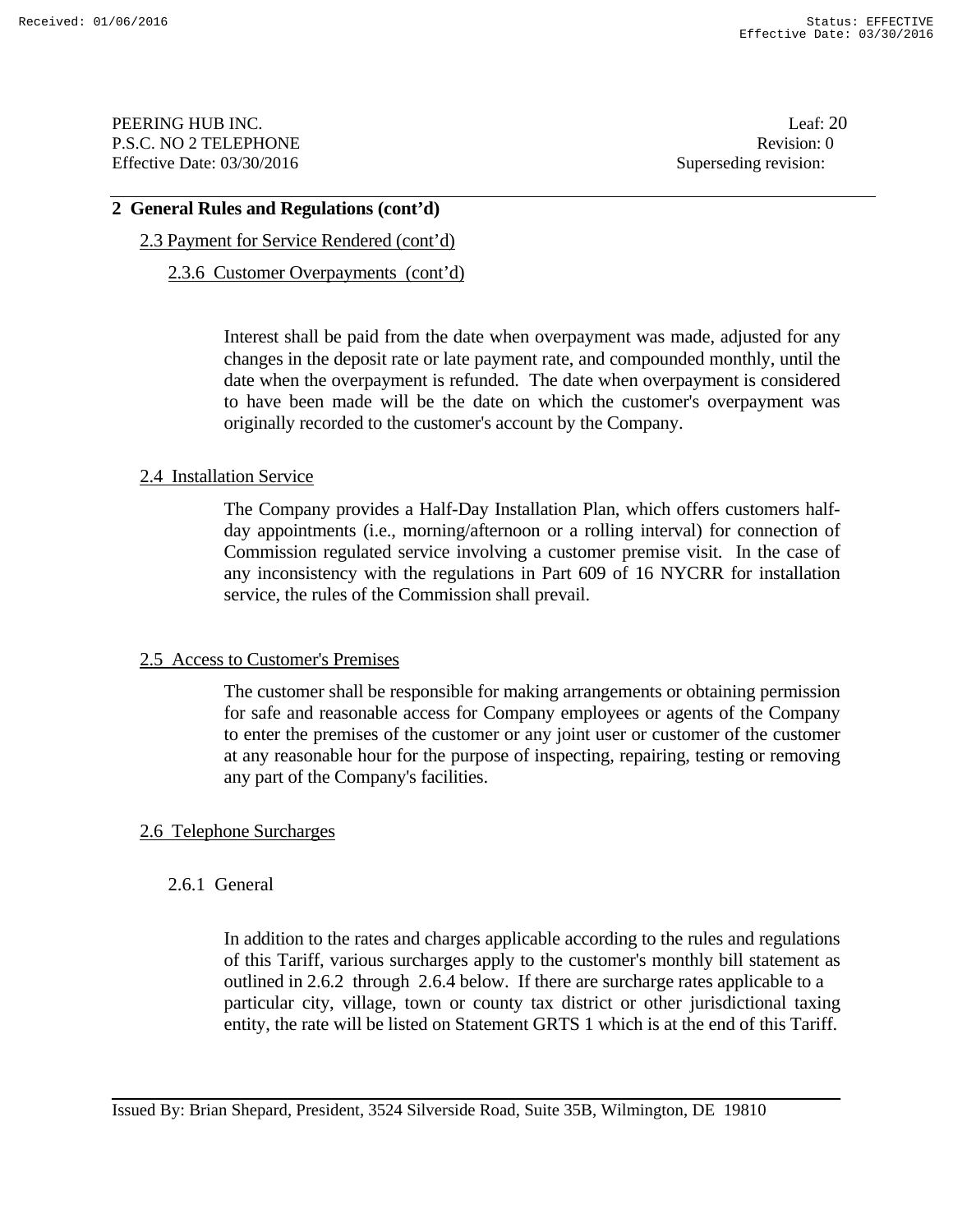PEERING HUB INC. Leaf: 21 P.S.C. NO 2 TELEPHONE Revision: 0 Effective Date: 03/30/2016 Superseding revision:

## **2 General Rules and Regulations (cont'd)**

## 2.6 Telephone Surcharges (cont'd)

#### 2.6.2 Surcharge for State Gross Income and Gross Earnings Taxes

A monthly surcharge to recover the additional expense related to the State Gross Income and Gross Earnings Taxes applies to the recurring and nonrecurring rates and charges for all intrastate service except returned check charges, late payment charges and rates for local coin calls. The applicable Gross Revenue Surcharge rates are shown on Statement GRTS 1 which is at the end of this Tariff. Any changes to these rates will be filed on 15 days' notice to customers and the Commission, and as directed by the Commission. Whenever the state levies a new tax on the Company's gross revenues, repeals such a tax, or changes the rate of such a tax, the Commission may approve new surcharge factors, and the Company will file a revised statement as directed or approved by the Commission.

#### 2.6.3 Village or Municipal Surcharge On Local Utility Gross Revenue Taxes

In certain cities and villages a municipal surcharge related to the Local Utility Gross Revenue Taxes applies to the recurring and nonrecurring rates and charges for all intrastate service except returned check charges, late payment charges and rates for local coin calls. The percentage rate of the surcharge in each locality where such a surcharge applies is listed on Statement GRTS 1 which is at the end of this Tariff.

The surcharge statement shall be filed at least fifteen business days before the effective date. The effective date of the statement shall not be prior to the effective date of the surcharge and no sooner than the date when the tax enactment is filed with the Secretary of State. The surcharge shall be applicable to bills subject to the tax enactment that are rendered on or after the effective date of the statement. If the tax enactment either ceases to be effective or is modified so as to reduce the tax rate, the surcharge will be changed accordingly within 5 business days.

Introduction, cancellation, or modification of a surcharge will be effective on the date of the customer's first bill rendered after the effective date of the change.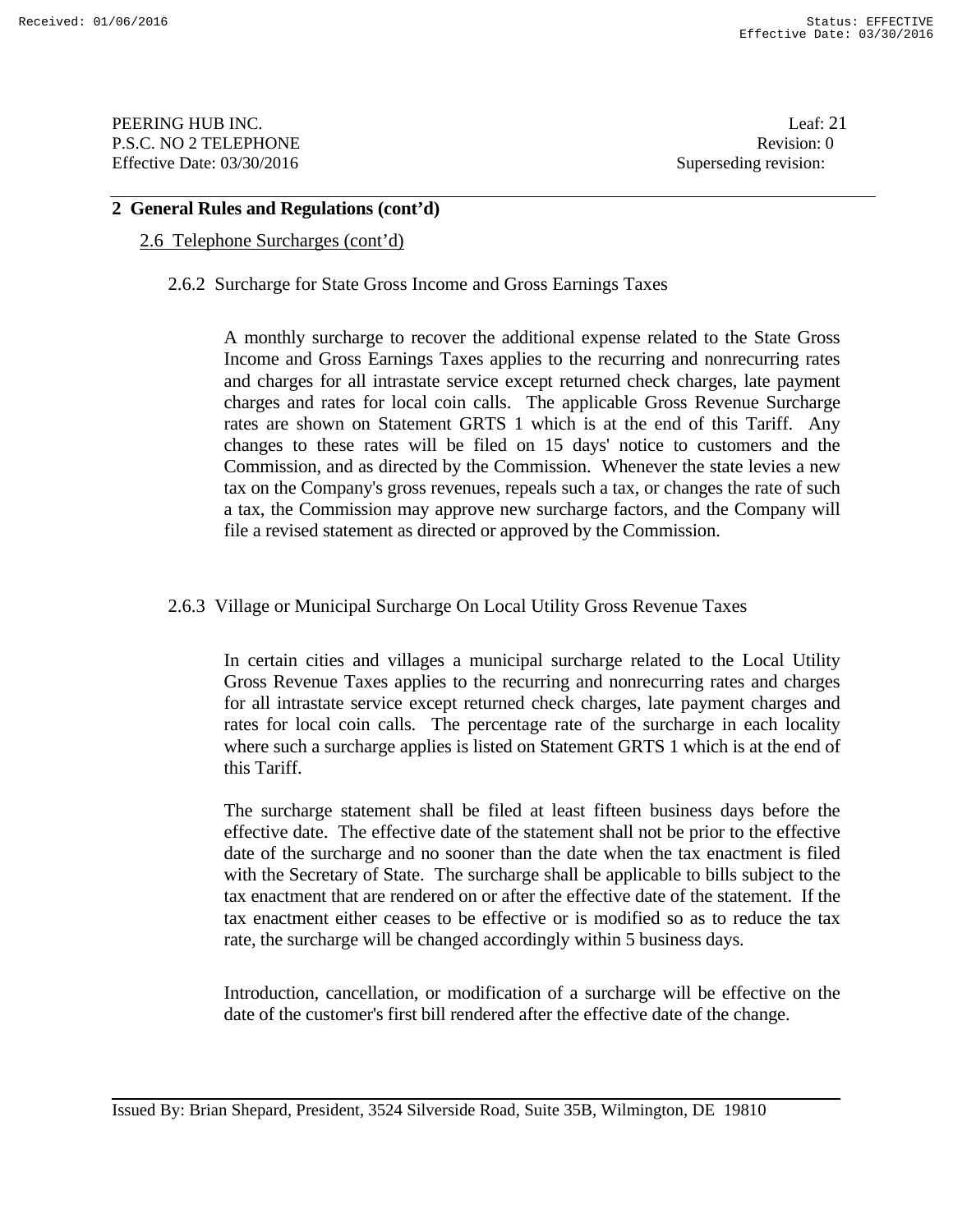PEERING HUB INC. Leaf: 22 P.S.C. NO 2 TELEPHONE Revision: 0 Effective Date: 03/30/2016 Superseding revision:

#### **2 General Rules and Regulations (cont'd)**

## 2.6 Telephone Surcharges (cont'd)

2.6.4 New York State Universal Service Fund Surcharge

On August 17, 2012, the New York Public Service Commission (NYPSC) issued its Order in Case 09-M0527 allowing the New York State Universal Service Fund assessments to be flowed through to the end user. The New York State Universal Service Fund Surcharge is charged monthly on a per access line or per trunk basis to all residence and business customers, in addition to other monthly rates and charges set forth in applicable tariffs. If the Company has collected its annually assessed amount prior to the end of the calendar year, as determined by the Fund Administrator, it will suspend collection of these surcharges for the remainder of that year, subject to any subsequent adjustment necessitated by NYPSC Order.

The applicable New York Universal Service Fund Surcharge rate will be assessed by the company and listed on Statement GRTS 1 of the concurring company's tariff, in monthly increments, using one of the following options:

- a. Bill amounts the assessment will be based upon a percentage of the customer's bills for local services. The surcharge will not be applied to taxes or other surcharges.
- b. Per Access Line/customer the assessment will be based on a per line or per customer basis.

#### 2.7 Suspension or Termination of Service

#### 2.7.1 Suspension or Termination for Nonpayment

In the event that any bill rendered or any deposit required is not paid, the Company may suspend service or terminate service until the bill or the required deposit has been paid. If service is suspended or terminated for nonpayment, the customer will be billed a Connection Charge as well as any payment due and any applicable deposits upon reconnection.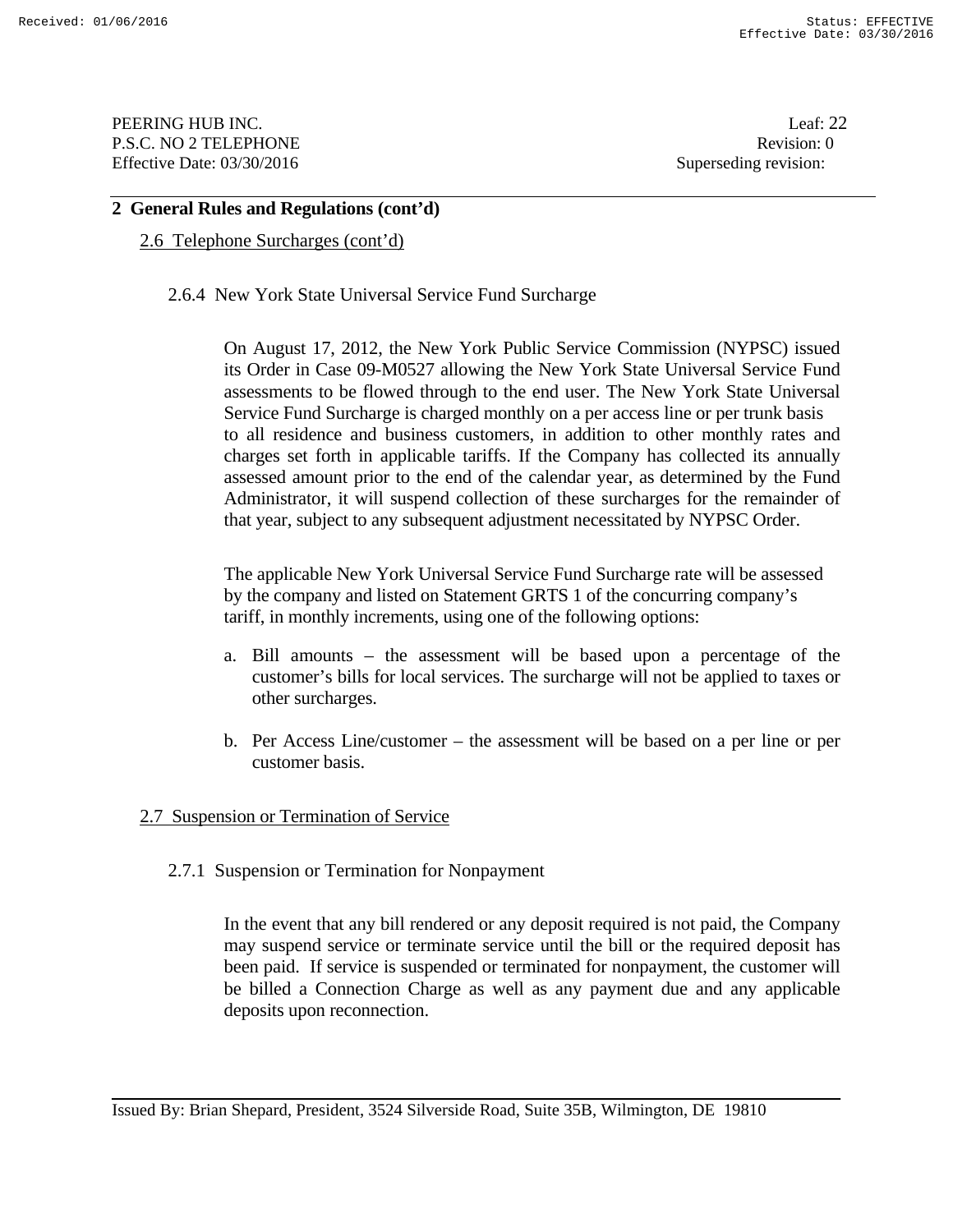PEERING HUB INC. Leaf: 23 P.S.C. NO 2 TELEPHONE Revision: 0 Effective Date: 03/30/2016 Superseding revision:

#### **2 General Rules and Regulations (cont'd)**

#### 2.7 Suspension or Termination of Service (cont'd)

- 2.7.1 Suspension or Termination for Nonpayment (cont'd)
	- a. Termination shall not be made until at least 20 days after written notification has been mailed to the billing address of the customer.
	- b. Suspension will not be made until at least 8 days after written notification has been mailed to the customer and 20 days before the termination notice.

Telephone service shall only be suspended between 8:00 AM and 7:30 PM, on Monday through Thursday, and between 8:00 AM and 3:00 PM on Friday. It shall not be suspended or terminated for nonpayment on weekends, public holidays, other federal and state holidays proclaimed by the President or the Governor, or on days when the main business office of the Company is not open for business, or during the periods from December 23rd through December 26th or December 30th through January 1st.

2.7.2 Exceptions to Suspension and Termination

Telephone service shall not be suspended or terminated for:

- a. Nonpayment of bills rendered for charges other than telephone service or deposits requested in connection with telephone service;
- b. Nonpayment for service for which a bill has not been rendered;
- c. Nonpayment for service which have not been rendered;
- d. Nonpayment of any billed charge which is in dispute or for the nonpayment of a deposit which is in dispute during the period before a determination of the dispute is made by the Company in accordance with Company's complaint handling procedures. These procedures are in accordance with the Public Service Commission Rules and Regulations contained in Part 609 of 16 NYCRR.

Issued By: Brian Shepard, President, 3524 Silverside Road, Suite 35B, Wilmington, DE 19810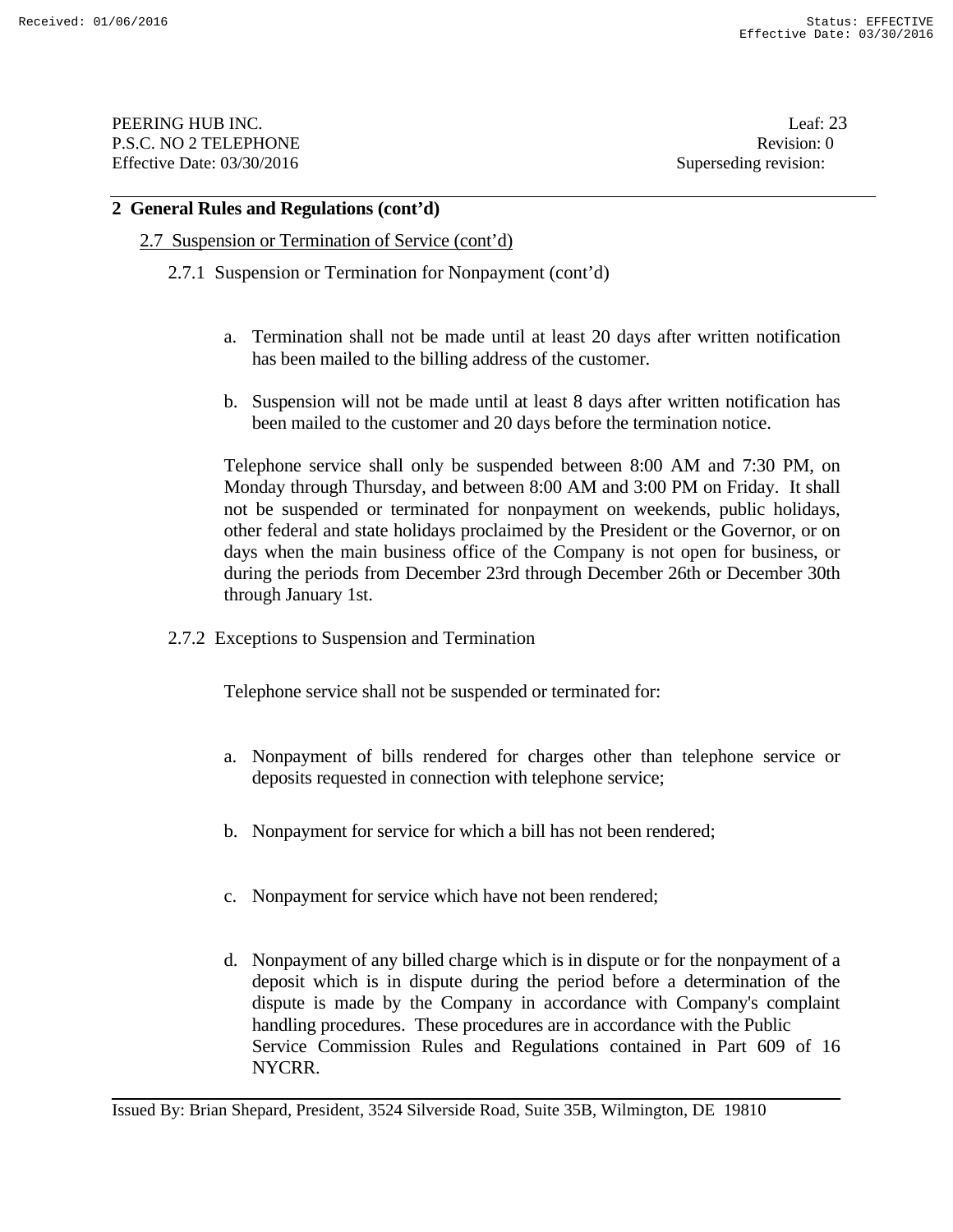PEERING HUB INC. Leaf: 24 P.S.C. NO 2 TELEPHONE Revision: 0 Effective Date: 03/30/2016 Superseding revision:

#### **2 General Rules and Regulations (cont'd)**

#### 2.7 Suspension or Termination of Service (cont'd)

- 2.7.2 Exceptions to Suspension and Termination (cont'd)
	- e. Telephone service may be suspended or terminated for nonpayment of the undisputed portion of a disputed bill or deposit if the customer does not pay the undisputed portion after being asked to do so.
	- f. Nonpayment of back billed amounts as outlined in 2.9.12.
- 2.7.3 Verification of Nonpayment

 Telephone service shall not be suspended or terminated for nonpayment of a bill rendered or a required deposit unless:

- a. The Company has verified, in a manner approved by the Public Service Commission, that payment has not been received at any office of the Company or at any office of an authorized collection agent through the end of the period indicated in the notice, and
- b. The Company has checked the customer's account on the day that suspension or termination is to occur to determine whether payment has been posted to the customer's account as of the opening of business on that day.
- 2.7.4 Termination for Cause Other Than Nonpayment
	- a. General

 The Company, after notice in writing to the customer and after having given the customer an appropriate opportunity to respond to such notice, may terminate service and sever the connection(s) from the customer's premises under the following conditions:

1. In the event of prohibited, unlawful or improper use of the facilities or service, or any other violation by the customer of the rules and regulations governing the facilities and service furnished, or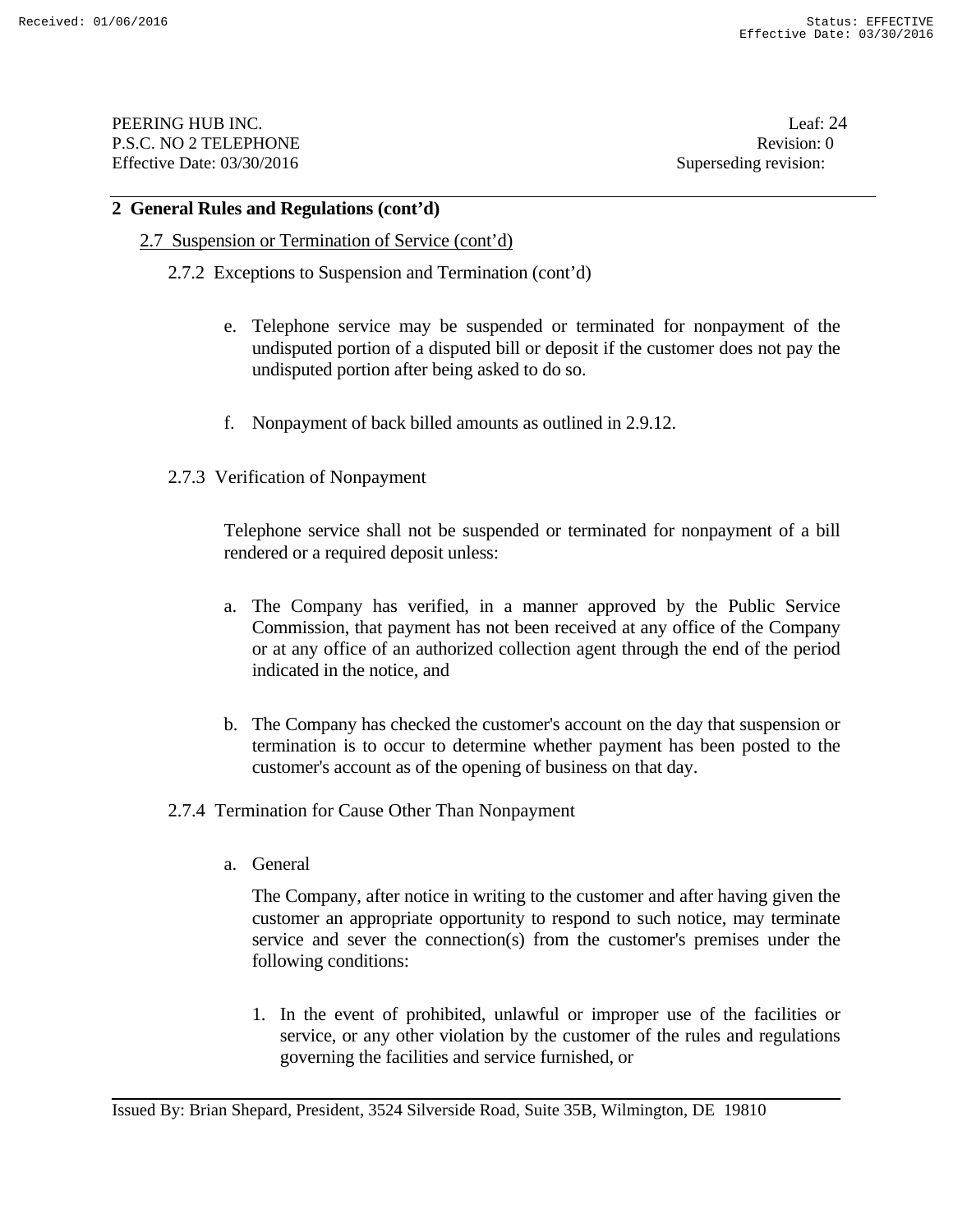PEERING HUB INC. Leaf: 25 P.S.C. NO 2 TELEPHONE Revision: 0 Effective Date: 03/30/2016 Superseding revision:

#### **2 General Rules and Regulations (cont'd)**

#### 2.7 Suspension or Termination of Service (cont'd)

2.7.4 Termination for Cause Other Than Nonpayment (cont'd)

- 2. If, in the judgment of the Company, any use of the facilities or service by the customer may adversely affect the Company's personnel, plant, property or service. The Company shall have the right to take immediate action, including termination of the service and severing of the connection, without notice to the customer when injury or damage to telephone personnel, plant, property or service is occurring, or is likely to occur, or
- 3. In the event of unauthorized use, where the customer fails to take reasonable steps to prevent the unauthorized use of the facilities or service received from the Company, or
- 4. In the event that service is connected for a customer who is indebted to the Company for service or facilities previously furnished, that service may be terminated by the Company unless the customer satisfies the indebtedness within 20 days after written notification. See Section 2.9.7 regarding Deferred Payment Agreements.
- b. Prohibited, Unlawful or Improper Use of the Facilities or Service

Prohibited, unlawful or improper use of the facilities or service includes, but is not limited to:

- 1. The use of facilities or service of the Company without payment of tariff charges;
- 2. Calling or permitting others to call another person or persons so frequently or at such times of the day or in such manner as to harass, frighten, abuse or torment such other person or persons;
- 3. The use of profane or obscene language;
- 4. The use of the service in such a manner such that it interferes with the service of other customers or prevents them from making or receiving calls;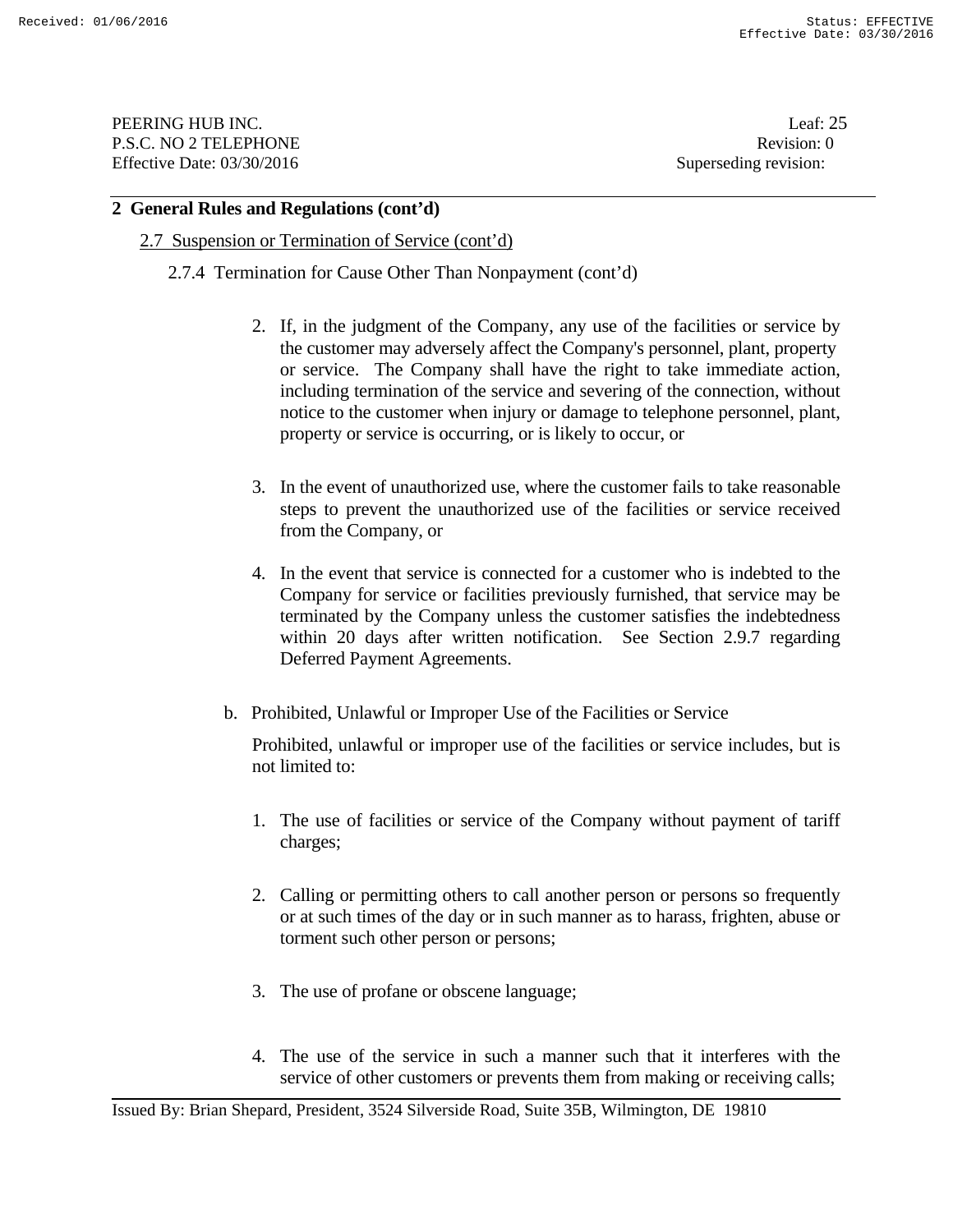PEERING HUB INC. Leaf: 26 P.S.C. NO 2 TELEPHONE Revision: 0 Effective Date: 03/30/2016 Superseding revision:

#### **2 General Rules and Regulations (cont'd)**

#### 2.7 Suspension or Termination of Service (cont'd)

- 2.7.4 Termination for Cause Other Than Nonpayment (cont'd)
	- 5. The use of a mechanical dialing device or recorded announcement equipment to seize a customer's line, thereby interfering with the customer's use of the service;
	- 6. Permitting fraudulent use.
	- c. Abandonment or Unauthorized Use of Facilities
		- 1. If it is determined that facilities have been abandoned, or are being used by unauthorized persons, or that the customer has failed to take reasonable steps to prevent unauthorized use, the Company may terminate telephone service.
		- 2. In the event that telephone service is terminated for abandonment of facilities or unauthorized use and service is subsequently restored to the same customer at the same location:
			- a. No charge shall apply for the period during which service had been terminated, and
			- b. Reconnection charges will apply when service is restored. However, no charge shall be made for reconnection if the service was terminated due to an error on the part of the Company.
			- c. Change in the Company's Ability to Secure Access

Any change in the Company's ability (a) to secure and retain suitable facilities and rights for the construction and maintenance of the necessary circuits and equipment or (b) to secure and retain suitable space for its plant and facilities in the building where service is provided to the customer may require termination of a customer's service until such time as new arrangements can be made. No charges will be assessed the customer while service is terminated, and no connection charges will apply when the service is restored.

Issued By: Brian Shepard, President, 3524 Silverside Road, Suite 35B, Wilmington, DE 19810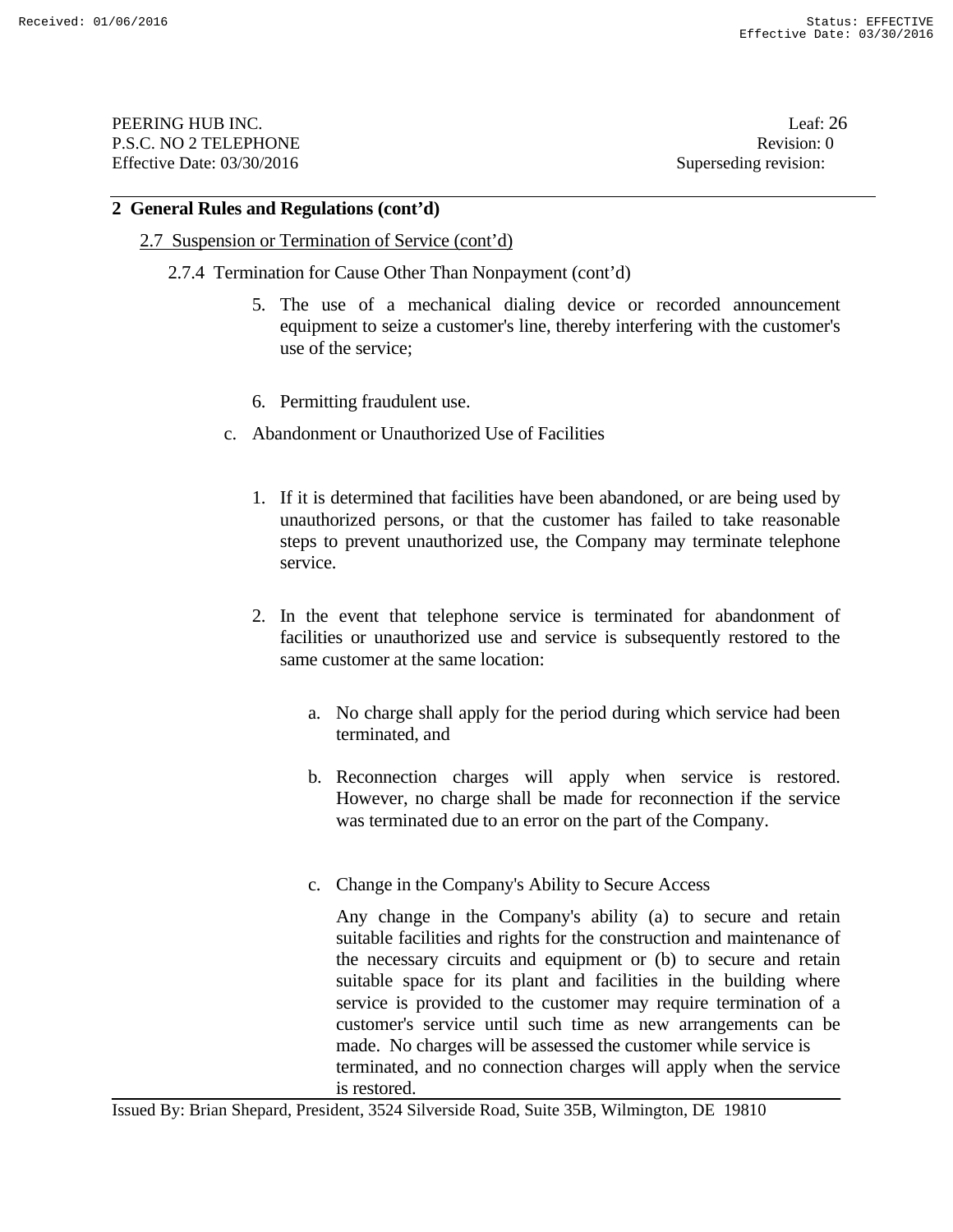PEERING HUB INC. Leaf: 27 P.S.C. NO 2 TELEPHONE Revision: 0 Effective Date: 03/30/2016 Superseding revision:

#### **2 General Rules and Regulations (cont'd)**

## 2.7 Suspension or Termination of Service (cont'd)

2.7.5 Emergency Termination of Service

 The Company will immediately terminate the service of any customer, on request, when the customer has reasonable belief that the service is being used by an unauthorized person or persons. The Company may require that the request be submitted in writing as a follow-up to a request made by telephone.

#### 2.8 Additional Provisions Applicable to Business Customers

- 2.8.1 Application of Rates
	- a. Business rates as described in Section 5 and shown in Addendum Price List 1 apply to service furnished:
		- 1. In office buildings, stores, factories and all other places of a business nature;
		- 2. In hotels, apartment houses, clubs and boarding and rooming houses except when service is within the customer's domestic establishment and no business listings are provided; colleges, hospitals and other institutions; and in churches except when service is provided to an individual of the clergy for personal use only and business service is already established for the church at the same location;
		- 3. At any location when the listing or public advertising indicates a business or a profession;
		- 4. At any location where the service includes an extension which is at a location where business rates apply unless the extension is restricted to incoming calls;
		- 5. At any location where the customer resells or shares exchange service;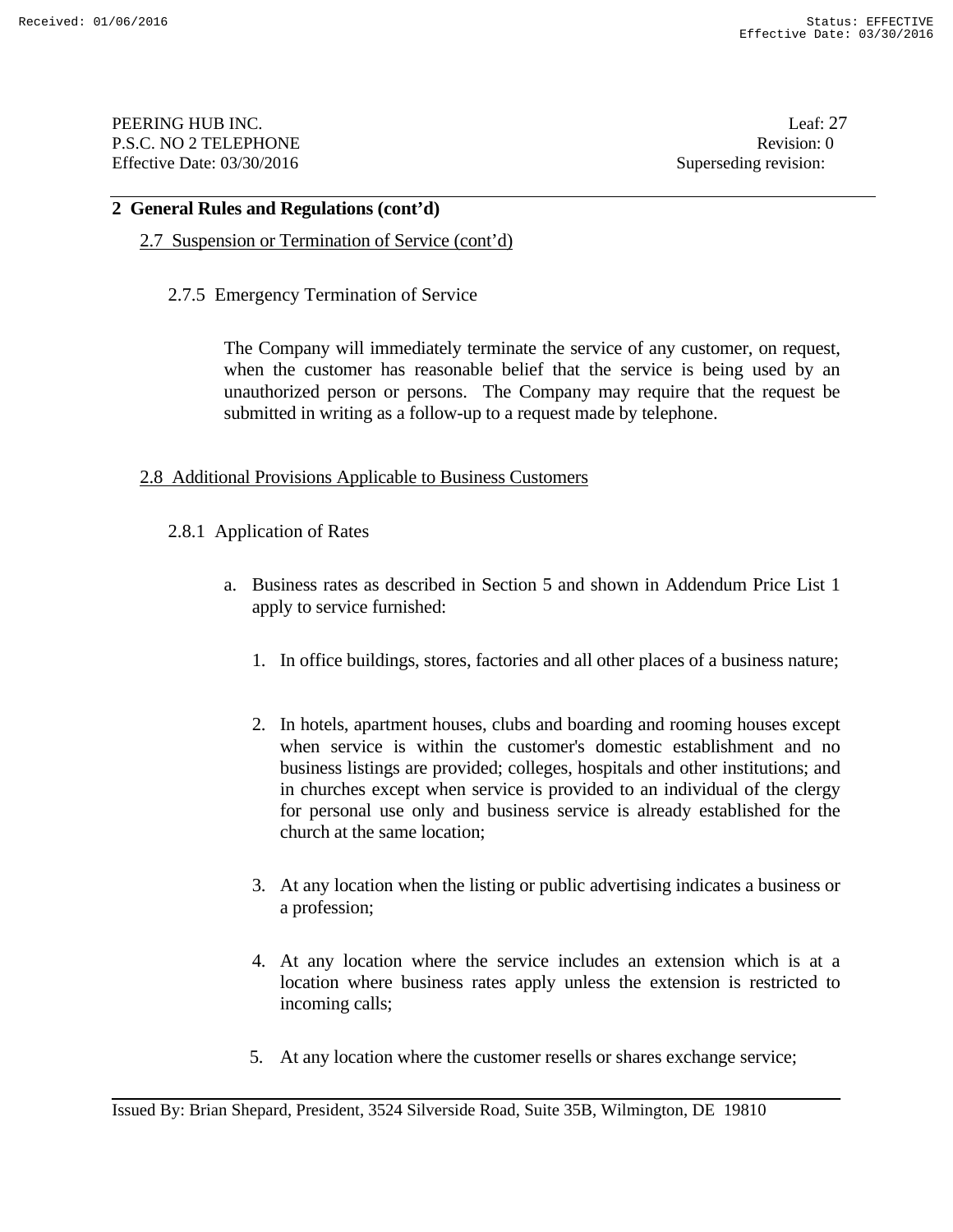PEERING HUB INC. Leaf: 28 P.S.C. NO 2 TELEPHONE Revision: 0 Effective Date: 03/30/2016 Superseding revision:

#### **2 General Rules and Regulations (cont'd)**

#### 2.8 Additional Provisions Applicable to Business Customers (cont'd)

- 2.8. 1 Application of Rates (cont'd)
	- b. The use of business facilities and service is restricted to the customer, customers, agents and representatives of the customer, and joint users.
- 2.8.2 Telephone Number Changes

When a business customer requests a telephone number change, the referral period for the disconnected number is 180 days.

The customer may order a Customized Number where facilities permit for an additional charge as specified in Section 5.11 of the Addendum.

When service in an existing location is continued for a new customer, the existing telephone number may be retained by the new customer only if the former customer consents in writing, and if all charges against the account are paid or assumed by the new customer.

#### 2.8.3 Deposits

Deposits will be returned to a business customer upon cancellation of service or after one year, whichever event occurs first, unless the customer is delinquent in payment, in which case the Company will continue to retain the deposit until the delinquency is satisfied. If a service is involuntarily discontinued, the deposit is applied against the final bill, and any balance is returned to the customer.

#### 2.8.4 Dishonored Checks

If a business customer who has received a notice of discontinuance pays the bill with a check that is subsequently dishonored, the account remains unpaid and the Company is not required to issue any additional notice before disconnecting service.

Issued By: Brian Shepard, President, 3524 Silverside Road, Suite 35B, Wilmington, DE 19810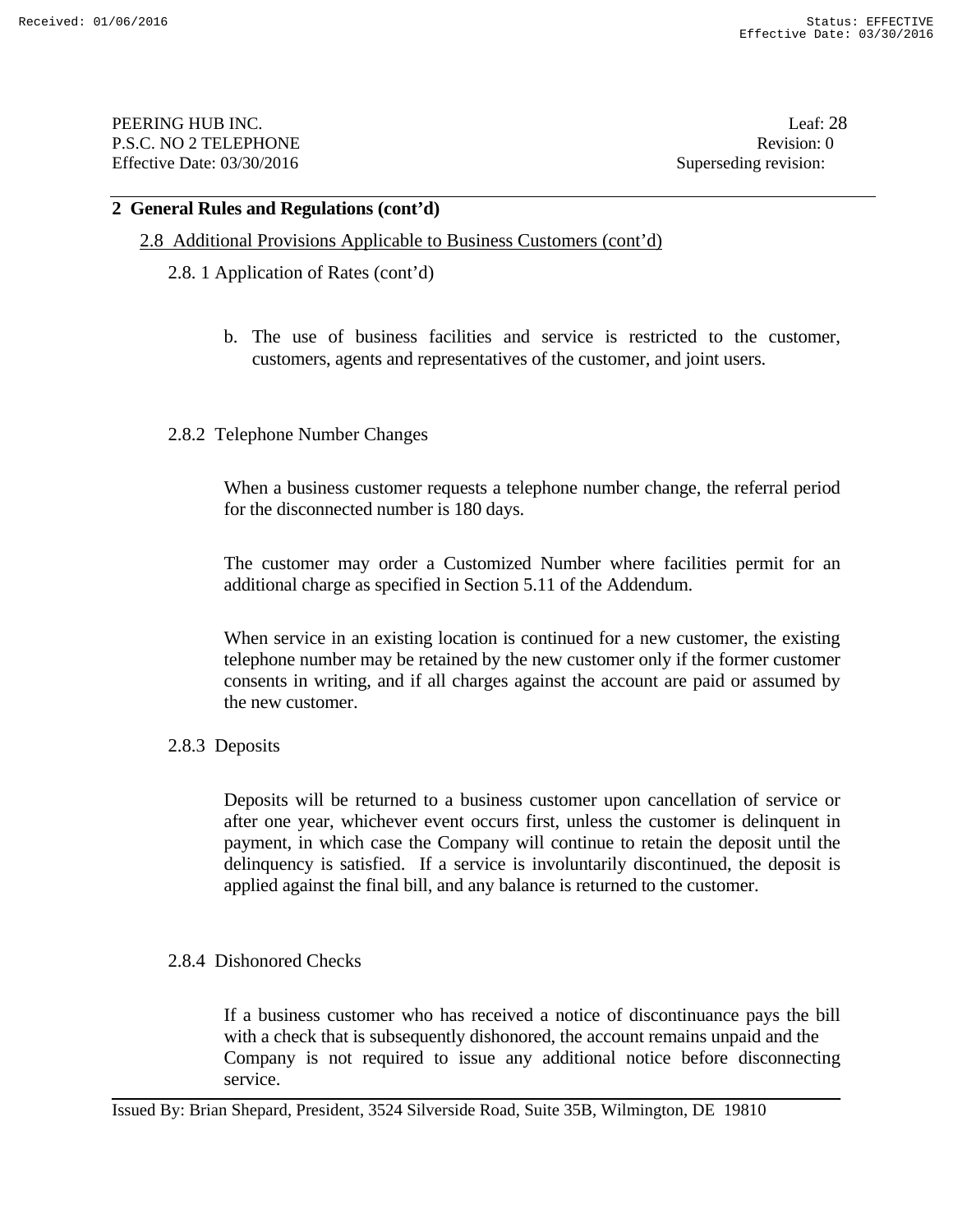PEERING HUB INC. Leaf: 29 P.S.C. NO 2 TELEPHONE Revision: 0 Effective Date: 03/30/2016 Superseding revision:

#### **2 General Rules and Regulations (cont'd)**

#### 2.9 Additional Provisions Applicable to Residential Customers

#### 2.9.1 Application of Rates

Residential rates as described in Section 4 of the Addendum apply to service furnished in private homes or apartments (including all parts of the customer's domestic establishment) for domestic use. Residential rates also apply in college fraternity or sorority houses, convents and monasteries, and to the clergy for domestic use in residential quarters.

Residential rates do not apply to service in residential locations if the listing indicates a business or profession. Residential rates do not apply to service furnished in residential locations if there is an extension line from the residential location to a business location unless the extension line is limited to incoming calls.

The use of residential service and facilities is restricted to the customer, members of the customer's domestic establishment, and joint users.

#### 2.9.2 Telephone Number Changes

When a residential customer requests a telephone number change, the referral period for the disconnected number is 90 days.

 The customer may order a Customized Number where facilities permit for an additional charge as specified in Section 5.11 of the Addendum.

When service in an existing location is continued for a new customer, the existing number may be retained by the new customer only if the former customer consents in writing, and if all charges against the account are paid or assumed by the new customer.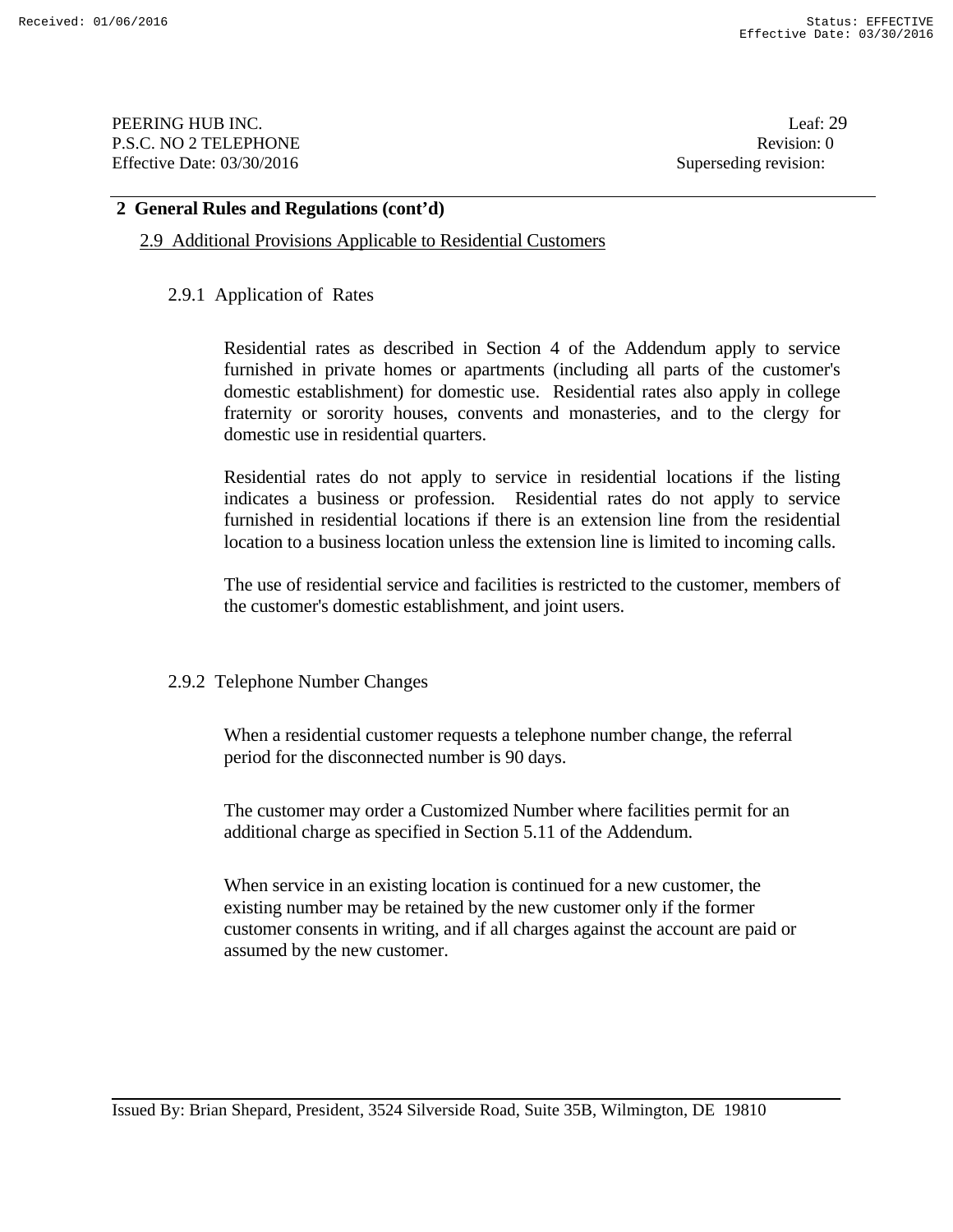**PEERING HUB INC.** Leaf: 30 P.S.C. NO 2 TELEPHONE Revision: 0 Effective Date: 03/30/2016 Superseding revision:

## **2 General Rules and Regulations (cont'd)**

2.9 Additional Provisions Applicable to Residential Customers (cont'd)

## 2.9.3 Deposits

a. General

Except as provided in (b) following, the Company may require a deposit, as described in Section 2.3.2 of this Tariff, from a residential customer who is applying for service if the customer: 1) has had service terminated for nonpayment once within the preceding six month period, or 2) is delinquent in payment. A customer is delinquent in payment if that customer has received two consecutive telephone bills without making payment of at least one-half the total arrears due on the due date of the second bill. A customer is not considered delinquent, however, if an amount in dispute is not paid before the dispute is resolved.

An existing customer is an applicant for service who was a customer of the Company within twelve months of making the request, provided that prior service was not terminated for nonpayment, unless service is requested within 10 days of such termination for nonpayment. Applicants for residential service and existing residential customers are permitted to pay deposits in installments over a period not to exceed 6 months.

A new customer is an applicant for service who has not been a customer of the Company within twelve months of making the request for service. A new customer shall not be required to post a security deposit as a condition of receiving telephone service.

A seasonal customer is an individual who applies for and receives telephone service periodically each year, intermittently during the year or at other regular intervals scheduled at the time of application. A seasonal customer may be required to post a deposit.

- b. Customers Exempt from Deposits
	- 1. A new customer or existing customer who is 62 years of age or older shall be exempt from any deposit requirement unless such person's telephone service was terminated for nonpayment during the preceding six months. Proof of age will be required from any person claiming exemption from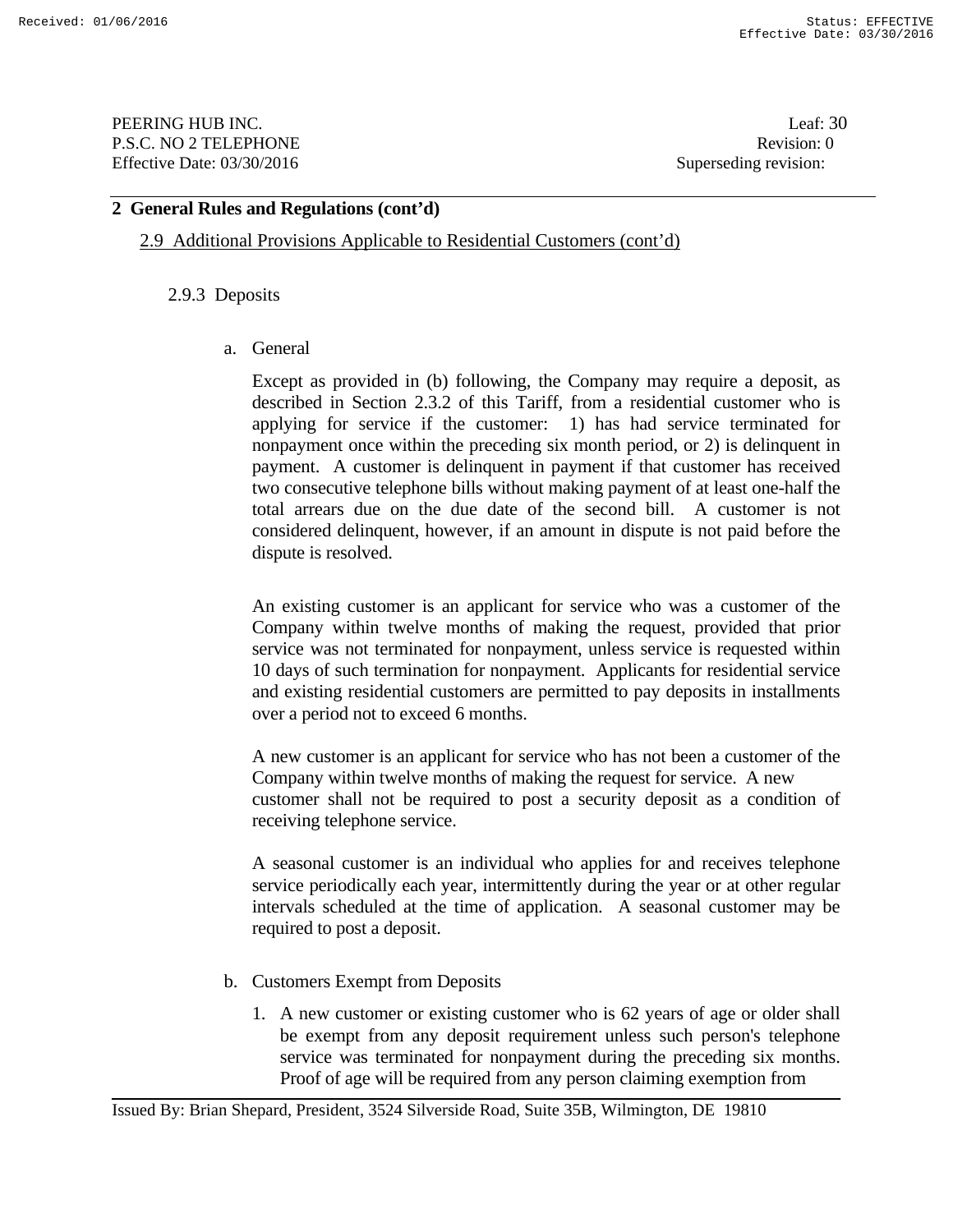PEERING HUB INC. Leaf: 31 P.S.C. NO 2 TELEPHONE Revision: 0 Effective Date: 03/30/2016 Superseding revision:

## **2 General Rules and Regulations (cont'd)**

#### 2.9 Additional Provisions Applicable to Residential Customers (cont'd)

#### 2.9.3 Deposits (cont'd)

deposit requirements because of age. If the proof requested by the Company is not received within 30 days from the date service is connected, or 30 days from the date that verification of age is requested from an existing customer, the Company may suspend or terminate service unless the customer pays the required deposit. Any new customer or existing customer 62 years of age or older shall be permitted to pay a deposit in installments over a period not to exceed 12 months.

- 2. The Company shall not require any person it knows to be a recipient of public assistance, supplemental security income or additional state payments to post a deposit.
- c. Recent Payment History

A customer who has a recent payment history (within the preceding twelve months) with the Company is entitled to service without payment of a deposit unless his or her records indicate a delinquency in payment or a termination of service for nonpayment. A customer who still owes money to the Company for residential service on a prior account shall be offered a deferred payment plan provided that the customer had service for three months and was not terminated for nonpayment during that period. (See Deferred Payment Agreements, 2.9.7 below.)

New deposits from a residential customer are reviewed after the first 3 monthly bills have been rendered; if too much has been taken, the excess is returned. The entire deposit is returned to a residential customer after l year, unless the customer is delinquent in payment, in which case the Company may continue to retain the deposit until the delinquency is satisfied. If the service is discontinued, the deposit is applied against the final bill, and any balance is returned to the customer.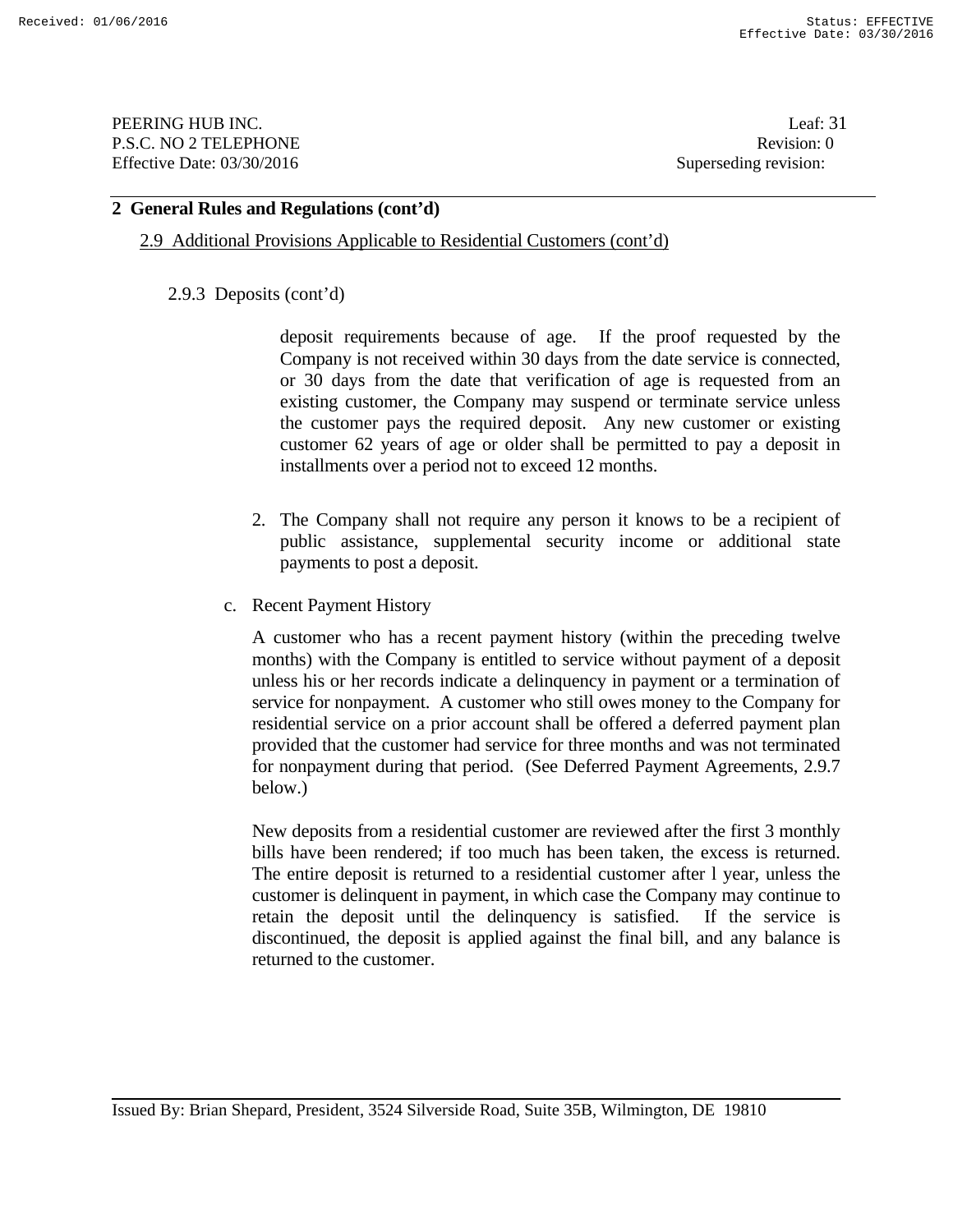PEERING HUB INC. Leaf: 32 P.S.C. NO 2 TELEPHONE Revision: 0 Effective Date: 03/30/2016 Superseding revision:

#### **2 General Rules and Regulations (cont'd)**

2.9 Additional Provisions Applicable to Residential Customers (cont'd)

2.9.4 Installment Billing for Nonrecurring Charges

A residential customer may elect to pay service connection and other nonrecurring charges associated with a service order in monthly installments for up to a 12 month period. When installment billing is requested, all nonrecurring charges associated with a given service order will be included in the calculation of the monthly installment.

Installment billing is subject to the following restrictions:

- a. Installment billing may be used only by residential customers;
- b. Charges will be billed in the number of installments of equal dollar amounts as requested by the customer up to a maximum of 12 installments over the course of 12 months;
- c. A customer may not pay a portion of the charges and then request installment billing for the remaining charges;
- d. More than one installment plan may be in effect for the same customer at the same time;
- e. If a customer disconnects service during the installment payment period, all unbilled charges will be included in the final bill rendered;
- f. A customer may elect to pay the unbilled charges before the expiration of the installment plan;
- g. Installment billing payments will continue even when an account is temporarily suspended;
- h. No interest or carrying charges will be applied to the outstanding balance during the installment period.

Issued By: Brian Shepard, President, 3524 Silverside Road, Suite 35B, Wilmington, DE 19810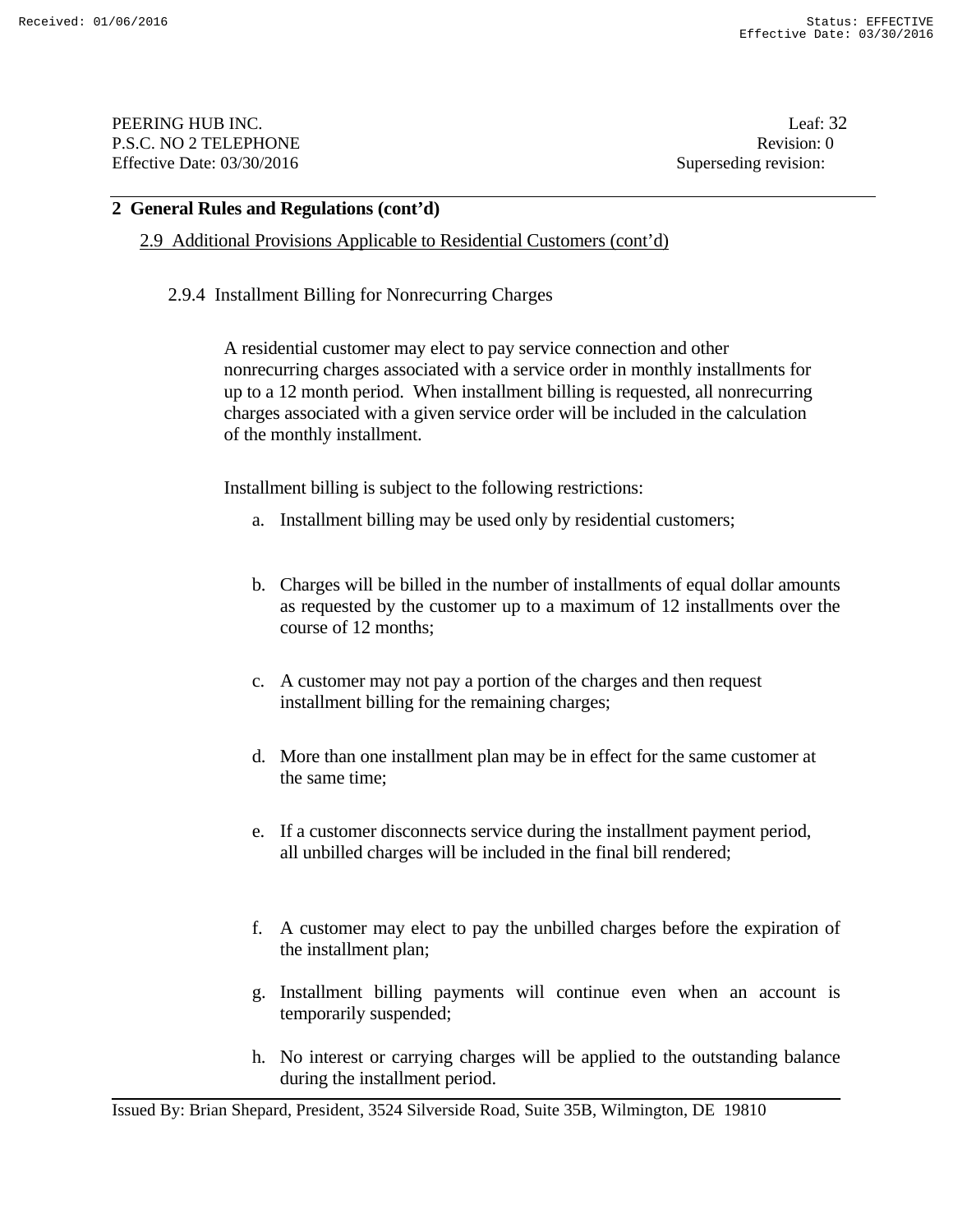PEERING HUB INC. Leaf: 33 P.S.C. NO 2 TELEPHONE Revision: 0 Effective Date: 03/30/2016 Superseding revision:

#### **2 General Rules and Regulations (cont'd)**

#### 2.9 Additional Provisions Applicable to Residential Customers (cont'd)

#### 2.9.5 Adjusted Payment Schedule

 A customer on a fixed income (e.g., pension and public assistance) shall be offered the opportunity to pay his or her bills on a reasonable schedule that is adjusted for periodic receipt of income.

#### 2.9.6 Suspension or Termination for Nonpayment

- a. Suspension/termination notices may not be issued until at least 25 days after the date of the bill. Bills must be mailed to the customer no later than 6 business days after the date of the bill.
- b. After issuing the written notification in accordance with 2.9.2, at least one attempt shall be made during non-working hours to contact the residential customer by telephone before the scheduled date of suspension/termination.
- c. Suspension/termination may occur only between 8:00 AM and 7:30 PM on Monday through Thursday, and between 8:00 AM and 3:00 PM on Friday, provided that such day or the following day is not a public holiday or a day on which the main office is closed. In addition, service may not be disconnected during the periods of December 23 through the 26 and December 30 through January 2.
- d. Telephone service may be suspended or terminated for nonpayment of the undisputed portion of a disputed bill or deposit if the customer does not pay the undisputed portion after being asked to do so. Suspended or terminated residential service shall be reconnected within 24 hours following payment or within 24 hours of the end of circumstances beyond the Company's control which delay the reconnection. The Commission may direct that service be reconnected in less than 24 hours.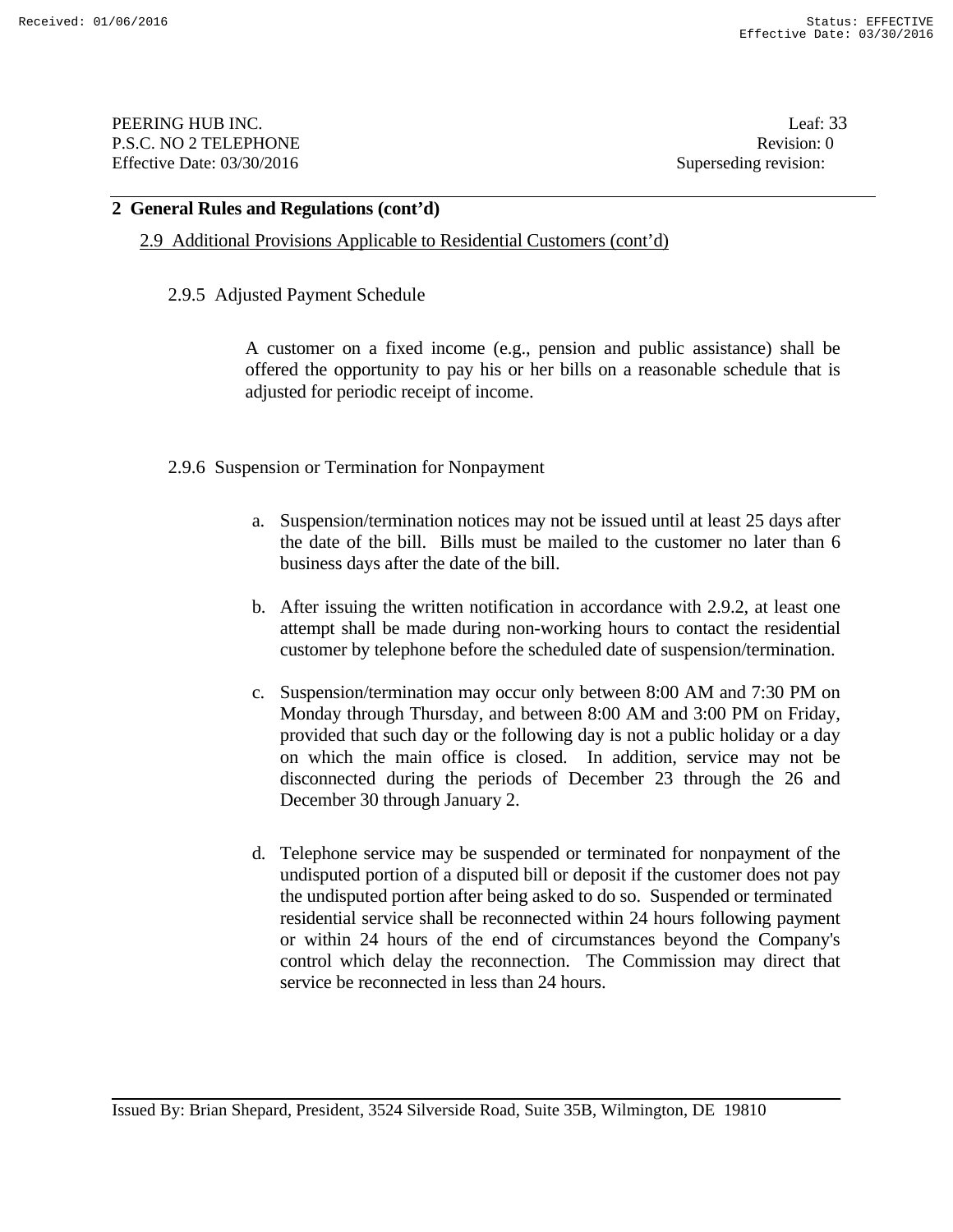PEERING HUB INC. Leaf: 34 P.S.C. NO 2 TELEPHONE Revision: 0 Effective Date: 03/30/2016 Superseding revision:

## **2 General Rules and Regulations (cont'd)**

2.9 Additional Provisions Applicable to Residential Customers (cont'd)

#### 2.9.7 Deferred Payment Agreements

Service will not be suspended or terminated unless the customer has been advised that a deferred payment plan can be arranged. An existing residential customer with three or more months service and for who service has not been terminated for nonpayment is eligible for Deferred Payment Arrangements (DPA). The Company must offer an eligible customer a DPA in accordance with the Commission's order in Case 90-C-1148 issued on August 7, 1992. Final notice of suspension/termination will advise the customer of deferred payment arrangements and will include, in bold print, a notice that assistance in reaching an agreement may be obtained from the Commission. The DPA notice will be mailed no less than six days before termination of total service.

A Deferred Payment Agreement will be for a period agreed to by both the customer and the Company.

If the Company believes that the customer has the resources to pay the bill, it shall notify both the customer and the Commission in writing of the reasons for its belief. The Commission shall make the final determination as to whether a DPA should be provided. A customer with medical emergencies and a customer who is elderly, blind or disabled shall be exempt from such eligibility criteria.

2.9.8 Dishonored Checks

 When a check received from a residential customer is dishonored, the company shall make two attempts, one outside of normal business hours, to contact the customer within 24 hours. The customer shall be given an additional 24 hours to pay before suspension/termination. The additional notice will be given provided that the customer has not submitted a dishonored check within the past 12 months.

#### 2.9.9 Suspension or Termination - Abandonment

 Suspension/termination of residential service for abandonment or unauthorized use may occur only after the Company makes a reasonable attempt to determine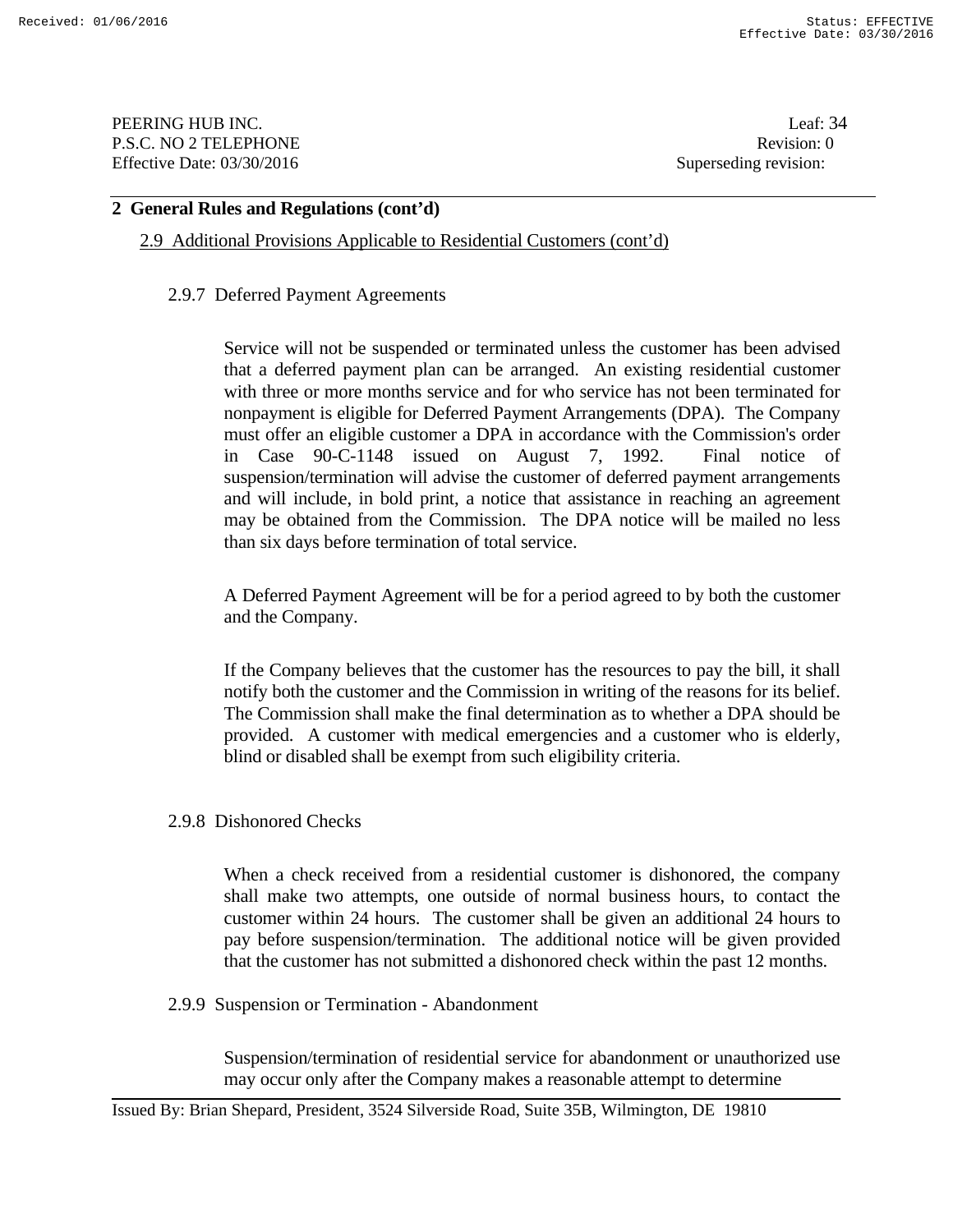PEERING HUB INC. Leaf: 35 P.S.C. NO 2 TELEPHONE Revision: 0 Effective Date: 03/30/2016 Superseding revision:

#### **2 General Rules and Regulations (cont'd)**

## 2.9 Additional Provisions Applicable to Residential Customers (cont'd)

2.9.9 Suspension or Termination – Abandonment (cont'd)

occupancy or authorized use, or the customer takes reasonable steps to prevent unauthorized use. A notice must be sent to the customer five days before such suspension or termination. The notification requirement is waived when previous mailings are returned by the Post Office or the company is advised that a new customer has moved into the location.

2.9.10 Suspension or Termination - Medical Emergencies

In the event of a medical emergency as defined in 16NYCRR, Sec. 609, an additional 30 days will be allowed for a residential customer before suspension or termination. A medical certificate as defined in 16NYCRR, Sec. 609, must be supplied. The medical emergency status may be extended beyond 30 days upon submission of specified documentation. During the emergency, the customer will be able to defer payment of monthly charges up to an amount specified by the Commission until the emergency ceases or it is determined that the customer has the ability to pay the charges. Charges in any month in excess of the amount specified are due by the due date of the bill.

- 2.9.11 Suspension or Termination Elderly, Blind or Disabled
	- An additional 20 days will be allowed before suspension or termination may occur when:
		- a. the customer is known to or identified to the Company as being blind or disabled, as defined in 16NYCRR, Sec. 609, or
		- b. the customer is 62 years of age or older, and all other residents of the customer's household are: under 18 years of age, over 62 years of age, blind or disabled.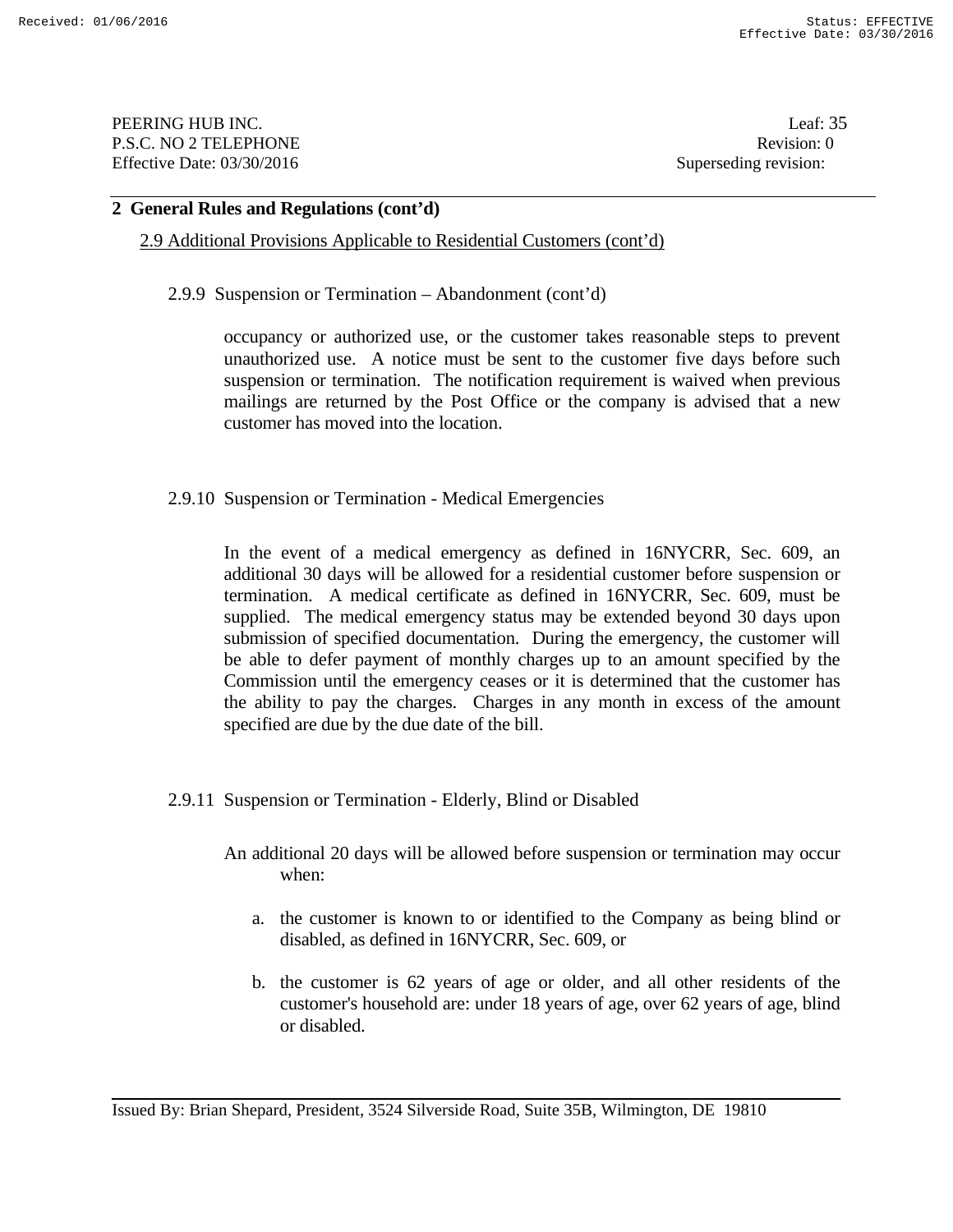PEERING HUB INC. Leaf: 36 P.S.C. NO 2 TELEPHONE Revision: 0 Effective Date: 03/30/2016 Superseding revision:

#### **2 General Rules and Regulations (cont'd)**

2.9 Additional Provisions Applicable to Residential Customers (cont'd)

2.9.11 Suspension or Termination - Elderly, Blind or Disabled (cont'd)

 In cases where service has been suspended or terminated and the Company subsequently learns that the customer is entitled to the protection established herein, the Company shall within 24 hours of such notification restore service for an additional 20 days and make a diligent effort to contact in person an adult resident at the customer's premises for the purpose of devising a payment plan.

#### 2.9.12 Back billing for Residential Customers

The Company shall not charge a residential customer for previously unbilled service or adjust upward a bill previously rendered when the period for the unbilled service or billing adjustment is more than 24 months prior to the mailing of the bill or the upward adjustment unless the conduct of the customer caused or contributed to the failure of the Company to render timely accurate billing. Unless the customer causes the late billing, the Company shall explain the reason for the late billing and shall advise the customer that suspension/termination of service is not permitted for charges billed in excess of six months after the service was provided. The customer will be given the opportunity to pay the charges under an installment plan on a schedule equal in time to the length of the back billing period.

#### 2.10 Allowances for Interruptions in Service

 Interruptions in service, which are not due to the negligence of, or non-compliance with the provisions of this Tariff by the Customer, or the operation or malfunction of the facilities, power, or equipment provided by the Customer, will be credited to the Customer as set forth below for the part of the service that the interruption affects. A credit allowance will be made when an interruption occurs because of a failure of any component furnished by the Company under this Tariff.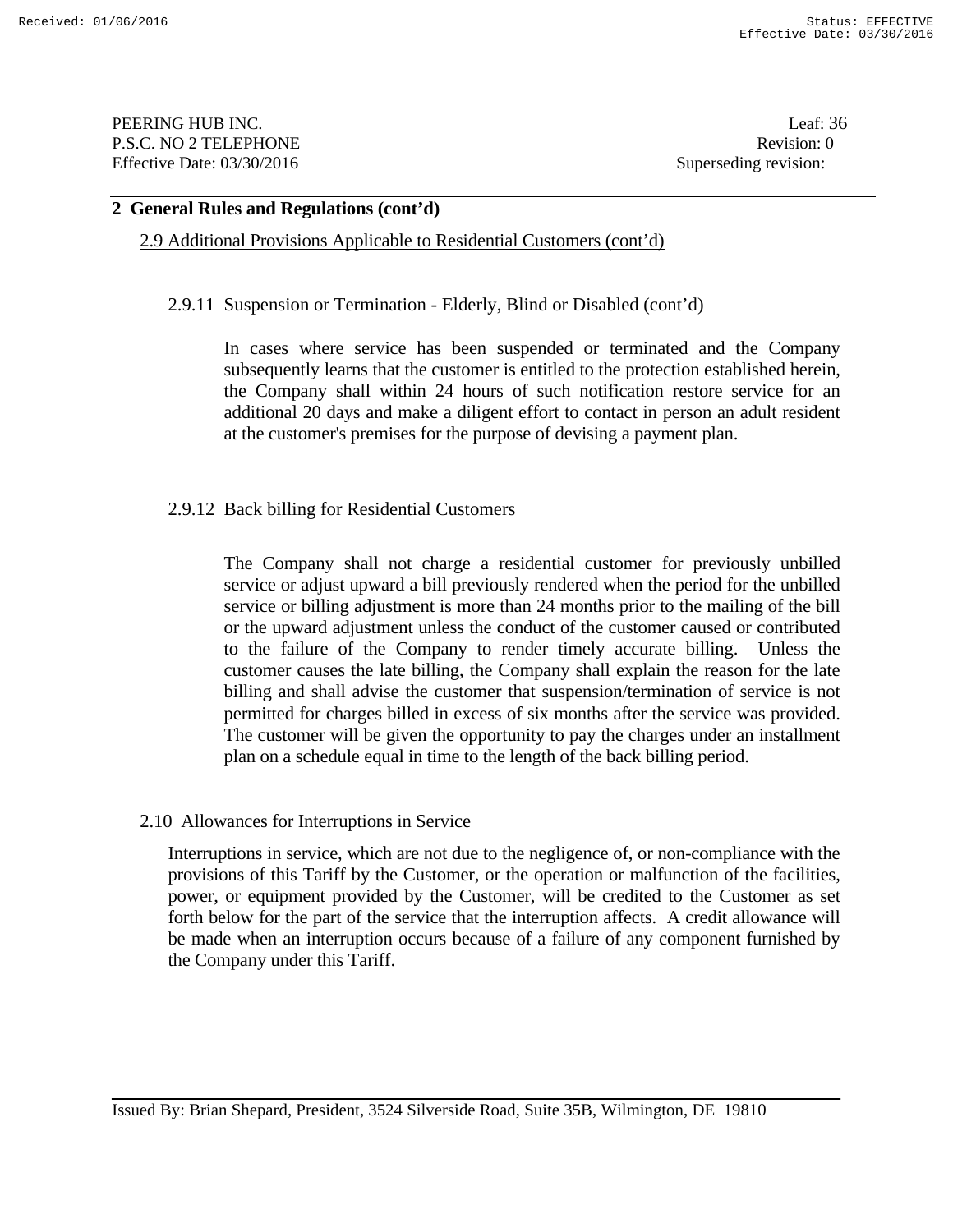PEERING HUB INC. Leaf: 37 P.S.C. NO 2 TELEPHONE Revision: 0 Effective Date: 03/30/2016 Superseding revision:

#### **2 General Rules and Regulations (cont'd)**

2.10 Allowances for Interruptions in Service (cont'd)

## 2.10.1 Credit for Interruptions

- a. An interruption period begins when the Customer reports a service, facility, or circuit to be interrupted and releases it for testing and repair. An interruption period ends when the service, facility, or circuit is operative. If the Customer reports a service, facility, or circuit to be inoperative but declines to release it for testing and repair, it is considered to be impaired, but not interrupted.
- b. For calculating credit allowances, every month is considered to have 30 days. A credit allowance is applied on a pro rata basis against the rates specified hereunder and is dependent upon the length of the interruption. Only those facilities on the interrupted portion of the circuit will receive a credit.
- c. A credit allowance will be given, upon request of the customer to the business office, for interruptions of 30 minutes or more. Credit allowances will be calculated as follows:
	- 1. If interruption continues for less than 24 hours:
		- a) 1/30th of the monthly rate if it is the first interruption in the same billing period.
		- b) 2/30ths of the monthly rate if there was a previous interruption of at least 24 hours in the same billing period.
	- 2. If interruption continues for more than 24 hours:
		- a) if caused by storm, fire, flood or other condition out of Company's control, 1/30th of the monthly rate for each 24 hours of interruption.
		- b) for other interruption, 1/30 of the monthly rate for the first 24 hours and 2/30ths of such rate for each additional 24 hours (or fraction thereof); however, if service is interrupted for over 24 hours, more than once in the same billing period, the 2/30ths allowance applies to the first 24 hours of the second and subsequent interruptions.
		- c) Two or more interruptions of 15 minutes or more during any one 24 hour period shall be considered as one interruption.
		- d) Credit to Customer Credits attributable to any billing period for interruptions of service shall not exceed the total charges for that period for the service and

Issued By: Brian Shepard, President, 3524 Silverside Road, Suite 35B, Wilmington, DE 19810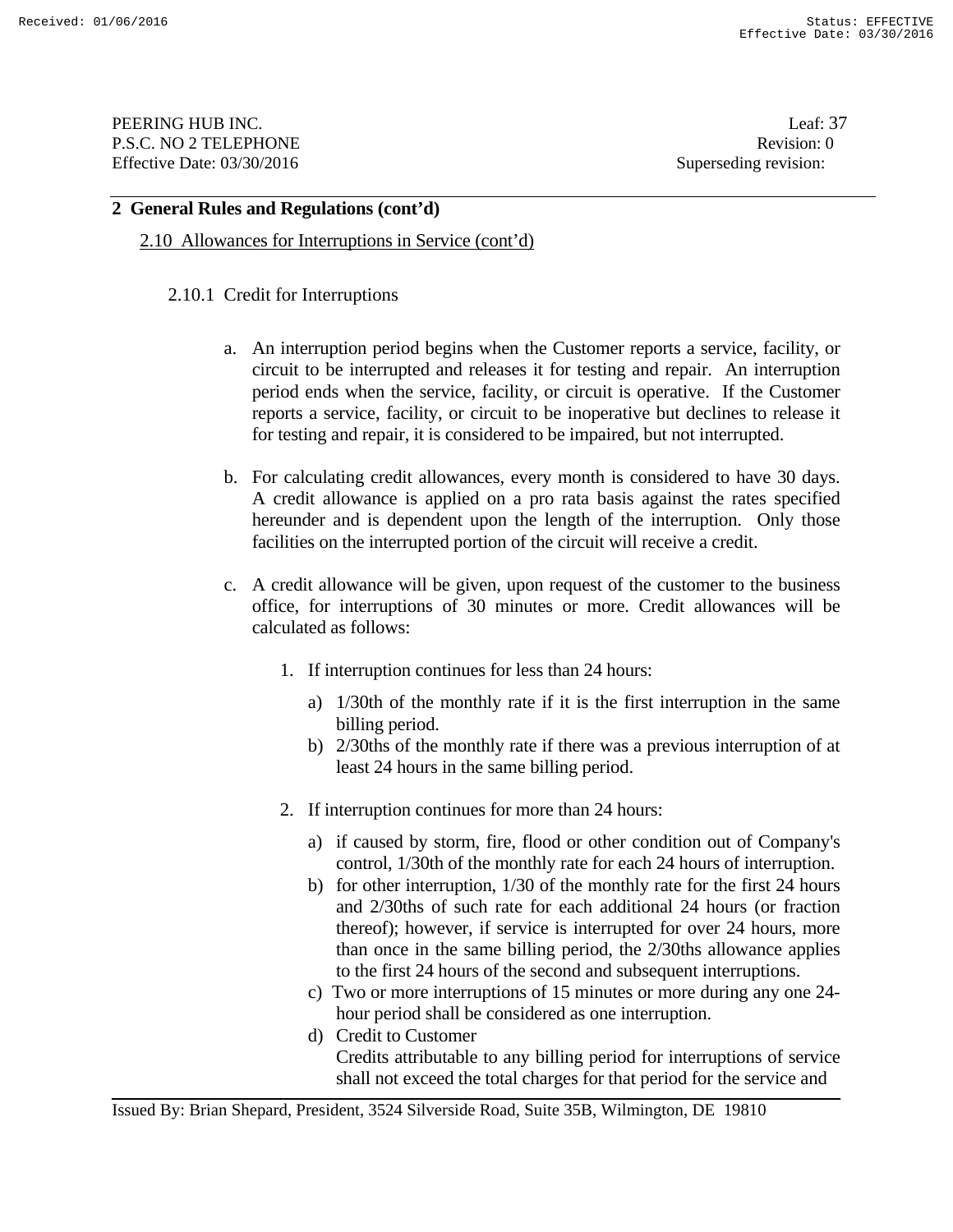PEERING HUB INC. Leaf: 38 P.S.C. NO 2 TELEPHONE Revision: 0 Effective Date: 03/30/2016 Superseding revision:

### **2 General Rules and Regulations (cont'd)**

2.10 Allowances for Interruptions in Service (cont'd)

2.10.1 Credit for Interruptions (cont'd)

facilities furnished by the Company rendered useless or substantially impaired.

e) "Interruption" Defined

For the purpose of applying this provision, the word "interruption" shall mean the inability to complete calls either incoming or outgoing or both due to equipment malfunction or human errors. "Interruption" does not include and no allowance shall be given for service difficulties such as slow dial tone, circuits busy or other network and/or switching capacity shortages. Nor shall the interruption allowance apply where service is interrupted by the negligence or willful act of the subscriber or where the Company, pursuant to the terms of the Tariff, suspends or terminates service because of nonpayment of bills due to the company, unlawful or improper use of the facilities or service, or any other reason covered by the Tariff. No allowance shall be made for interruptions due to electric power failure where, by the provisions of this Tariff, the subscriber is responsible for providing electric power. Allowance for interruptions of message rate service will not affect the subscriber's local call allowance during a given billing period.

#### 2.10.2 Limitations on Credit Allowances

No credit allowance will be made for:

- a. interruptions due to the negligence of, or non-compliance with the provisions of this Tariff, by any party other than the Company, including but not limited to the customer, authorized user, or other common carriers connected to, or providing service connected to, the service of the Company or to the Company's facilities;
- b. interruptions due to the failure or malfunction of non-Company equipment, including service connected to customer provided electric power;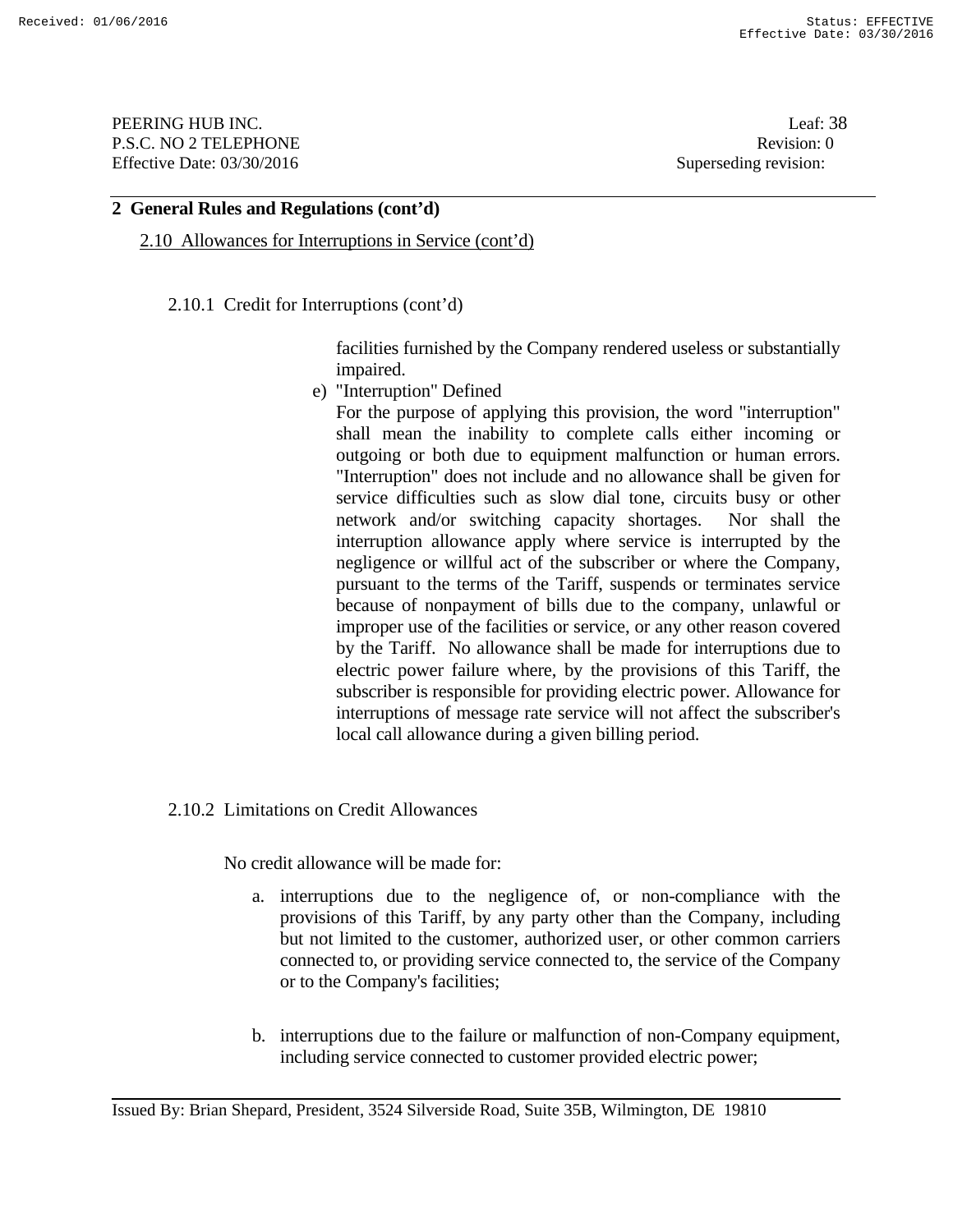PEERING HUB INC. Leaf: 39 P.S.C. NO 2 TELEPHONE Revision: 0 Effective Date: 03/30/2016 Superseding revision:

#### **2 General Rules and Regulations (cont'd)**

2.10 Allowances for Interruptions in Service (cont'd)

### 2.10.2 Limitations on Credit Allowances (cont'd)

- c. interruptions of service during any period in which the Company is not given full and free access to its facilities and equipment for the purpose of investigating and correcting interruptions;
- d. interruptions of service during any period when the customer has released service to the Company for maintenance purposes or for implementation of a customer order for a change in service arrangements;
- e. interruptions of service due to circumstances or causes beyond the control of the Company.

### 2.11 Automatic Number Identification

## 2.11.1 Regulations

 The Company will provide Automatic Number Identification (ANI) associated with an intrastate service, by tariff, to any entity (ANI recipient), only under the following terms and conditions:

- a. The ANI recipient or its designated billing agent may use or transmit ANI information to third parties for billing and collection, routing, screening, ensuring network performance, and completion of a telephone subscriber's call or transaction, or for performing a service directly related to the telephone subscriber's original call or transaction.
- b. The ANI recipient may offer to any telephone subscriber with whom the ANI recipient has an established customer relationship, a product or service that is directly related to products or service previously purchased by the telephone subscriber from the ANI recipient.
- c. The ANI recipient or its designated billing agent is prohibited from utilizing ANI information to establish marketing lists or to conduct outgoing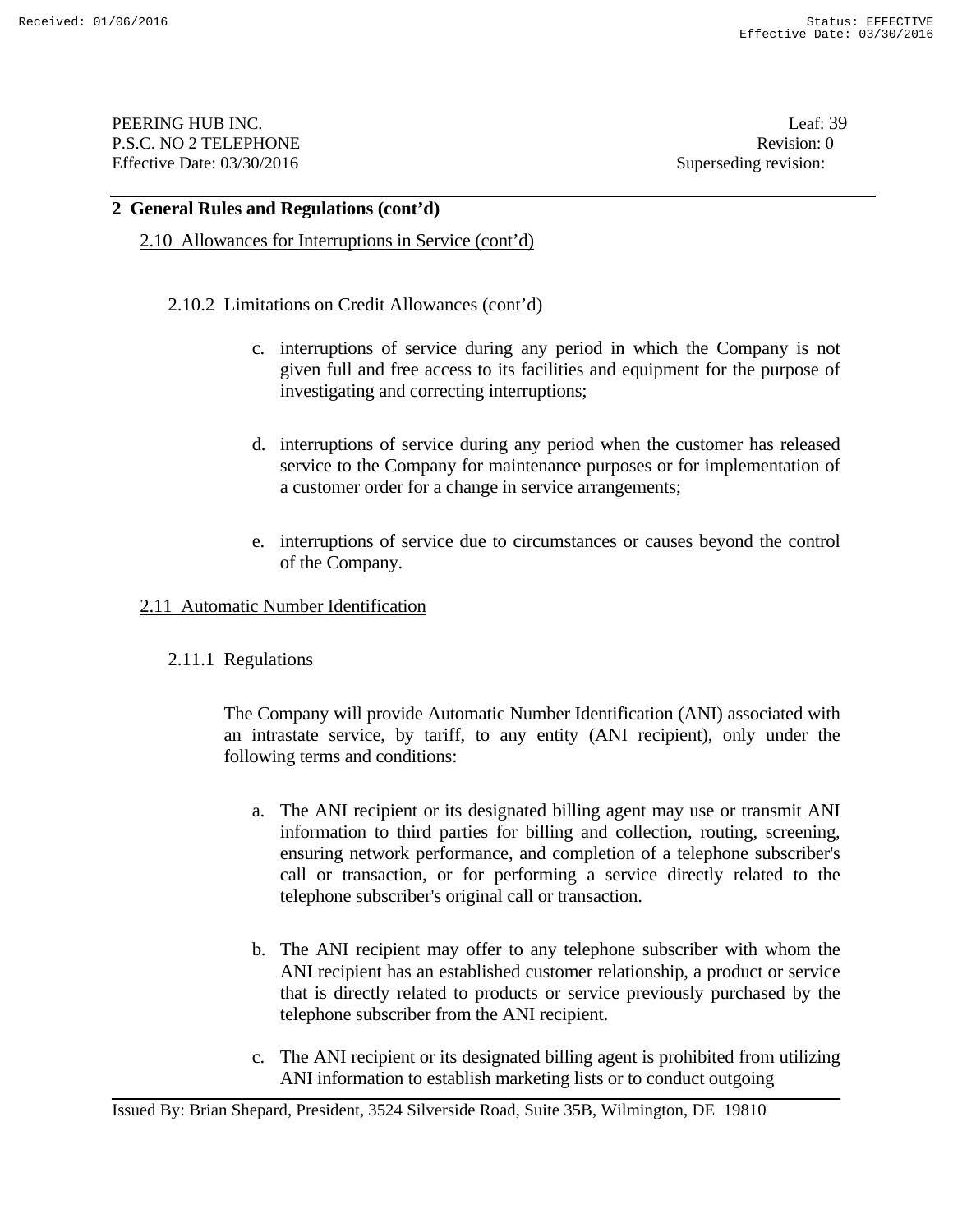PEERING HUB INC. Leaf: 40 P.S.C. NO 2 TELEPHONE Revision: 0 Effective Date: 03/30/2016 Superseding revision:

### **2 General Rules and Regulations (cont'd)**

2.11 Automatic Number Identification (cont'd)

### 2.11.1 Regulations (cont'd)

marketing calls, except as permitted by the preceding paragraph, unless the ANI recipient obtains the prior written consent of the telephone subscriber permitting the use of ANI information for such purposes. The foregoing provisions notwithstanding, no ANI recipient or its designated billing agent may utilize ANI information if prohibited elsewhere by law.

- d. The ANI recipient or its designated billing agent is prohibited from reselling, or otherwise disclosing ANI information to any other third party for any use other than those listed in Provision 1, unless the ANI recipient obtains the prior written consent of the subscriber permitting such resale or disclosure.
- e. Telephone Corporations must make reasonable efforts to adopt and apply procedures designed to provide reasonable safeguards against the aforementioned abuses of ANI.
- f. Violation of any of the foregoing terms and conditions by any ANI recipient other than a Telephone Corporation shall result, after a determination through the Commission's complaint process, in suspension of the transmission of ANI by the Telephone Corporation until such time as the Commission receives written confirmation from the ANI recipient that the violations have ceased or have been corrected. If the Commission determines that there have been three or more separate violations in a 24 month period, delivery of ANI to the offending party shall be terminated under terms and conditions determined by the Commission.

## 2.11.2 Terms and Conditions

 Violation of any of the foregoing terms and conditions by a Telephone Corporation may result in Commission prosecution of penalty and enforcement proceedings pursuant to Section 24, 25 and 26 of the Public Service Law.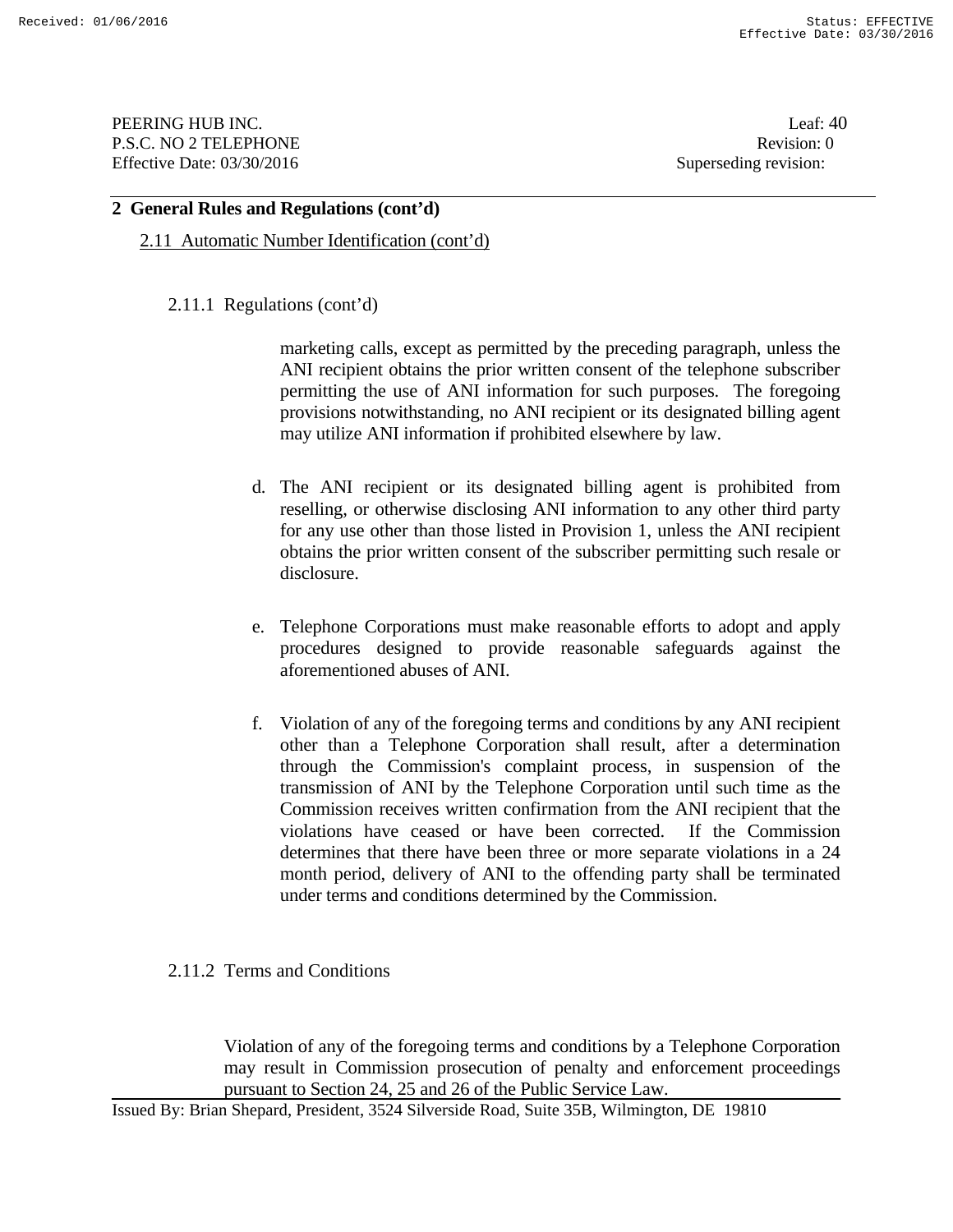**PEERING HUB INC.** Leaf: 41 P.S.C. NO 2 TELEPHONE Revision: 0 Effective Date: 03/30/2016 Superseding revision:

### **2 General Rules and Regulations (cont'd)**

2.12 Emergency/ Crisis/ Disaster Restoration and Provisioning - Telecommunications **Service Priority** 

### 2.12.1 General

- a. The Telecommunications Service Priority (TSP) Program is a federal program used to identify and prioritize telecommunications services that support national security or emergency preparedness (NS/EP) missions. NS/EP services are defined as those telecommunications services which are used to maintain a state of readiness or respond to and manage any event or crisis which causes or could cause injury or harm to the population, damage or loss to property, or degrades or threatens the NS/EP posture of the United States. TSP restoration and/or provisioning shall be provided in accordance with Part 64, Appendix A of the Federal Communications Commission's Rules and Regulations (47 C.F.R.), and the "Service Vendor Handbook for The Telecommunications Service Priority (TSP) Program" and the "Service User Manual for the Telecommunications Service Priority (TSP) System" (NCS Manual 3-1- 1) (Service User Manual) issued and updated as necessary by the Office of Priority Telecommunications (OPT) of the National Communications System. Any changes to or reissuance of these regulations or manuals supersede tariff language contained herein.
- b. The TSP program has two components, restoration and provisioning.
	- 1. A restoration priority is applied to new or existing telecommunications services to ensure restoration before any other services during a service outage. TSP restoration priorities must be requested and assigned before a service outage occurs.
	- 2. A provisioning priority is obtained to facilitate priority installation of new telecommunications services during a service outage. Provisioning on a priority basis becomes necessary when an end-user has an urgent requirement for a new NS/EP service that must be installed immediately or by a specific due date that can be met only by a shorter than standard or expedited Company provisioning time frame. As a matter of general practice, existing TSP services will be restored before provisioning new TSP services.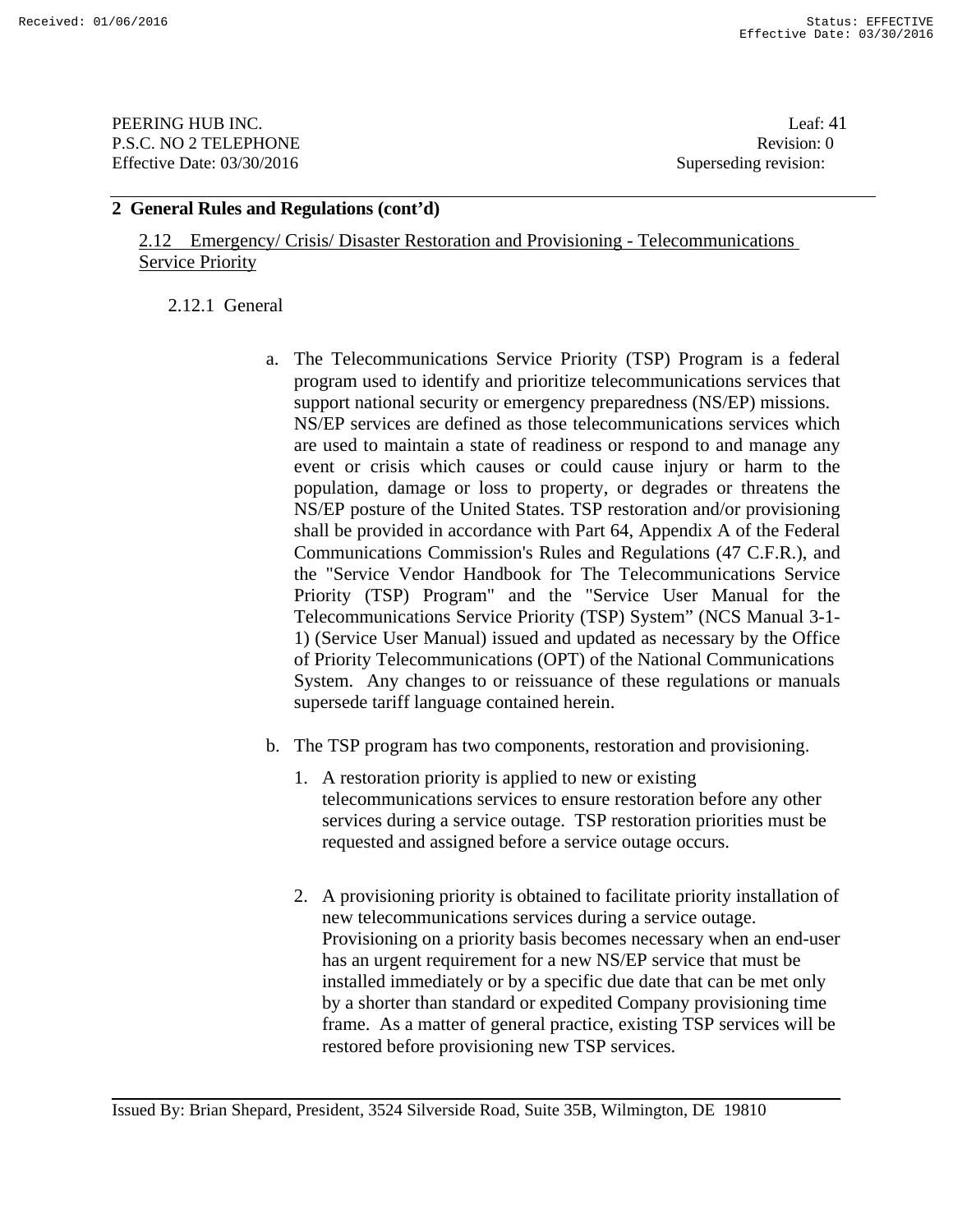PEERING HUB INC. Leaf: 42 P.S.C. NO 2 TELEPHONE Revision: 0 Effective Date: 03/30/2016 Superseding revision:

### **2 General Rules and Regulations (cont'd)**

2.12 Emergency/ Crisis/ Disaster Restoration and Provisioning - Telecommunications Service Priority (cont'd)

2.12.2 TSP Request Process – Restoration

- a. To request a TSP restoration priority assignment, a prospective TSP user must:
	- 1. Determine that the user's telecommunications service supports an NS/EP function under one of the following four TSP categories.
		- a) National Security Leadership
		- b) National Security Posture and U.S. Population Attack Warning
		- c) Public Health, Safety, and Maintenance of Law and Order
		- d) Public Welfare and Maintenance of National Economic Posture
	- 2. Identify the priority level to be requested for the telecommunications service. The priority level is determined by the end-user's TSP category and service profile. The service profile defines the user's level of support to the portion of the telecommunications service that the user owns and operates, such as customer premises equipment or wiring. The five levels of priority and seven element groups that define the service profile are contained in the Service User Manual.
	- 3. Complete the TSP Request for Service Users form (SF 315) available on the National Communications System (NCS) website (http://www.dhs.gov/telecommunications-service-priority-tsp). For nonfederal users, have their TSP requests approved by a federal agency sponsor. Non-federal users should contact the OPT, at the NCS website (http://tsp.ncs.gov/), for information on identifying a sponsor for TSP requests.
	- 4. Submit the SF 315 to the OPT.
	- 5. Upon receipt of the TSP Authorization Code from the OPT, notify the Company, and include the TSP Authorization Code in any service order to the Company requesting restoration of NS/EP services.
- b. To request a TSP provisioning priority assignment, a prospective TSP user must follow the same steps listed in 2.12.2.a. above for restoration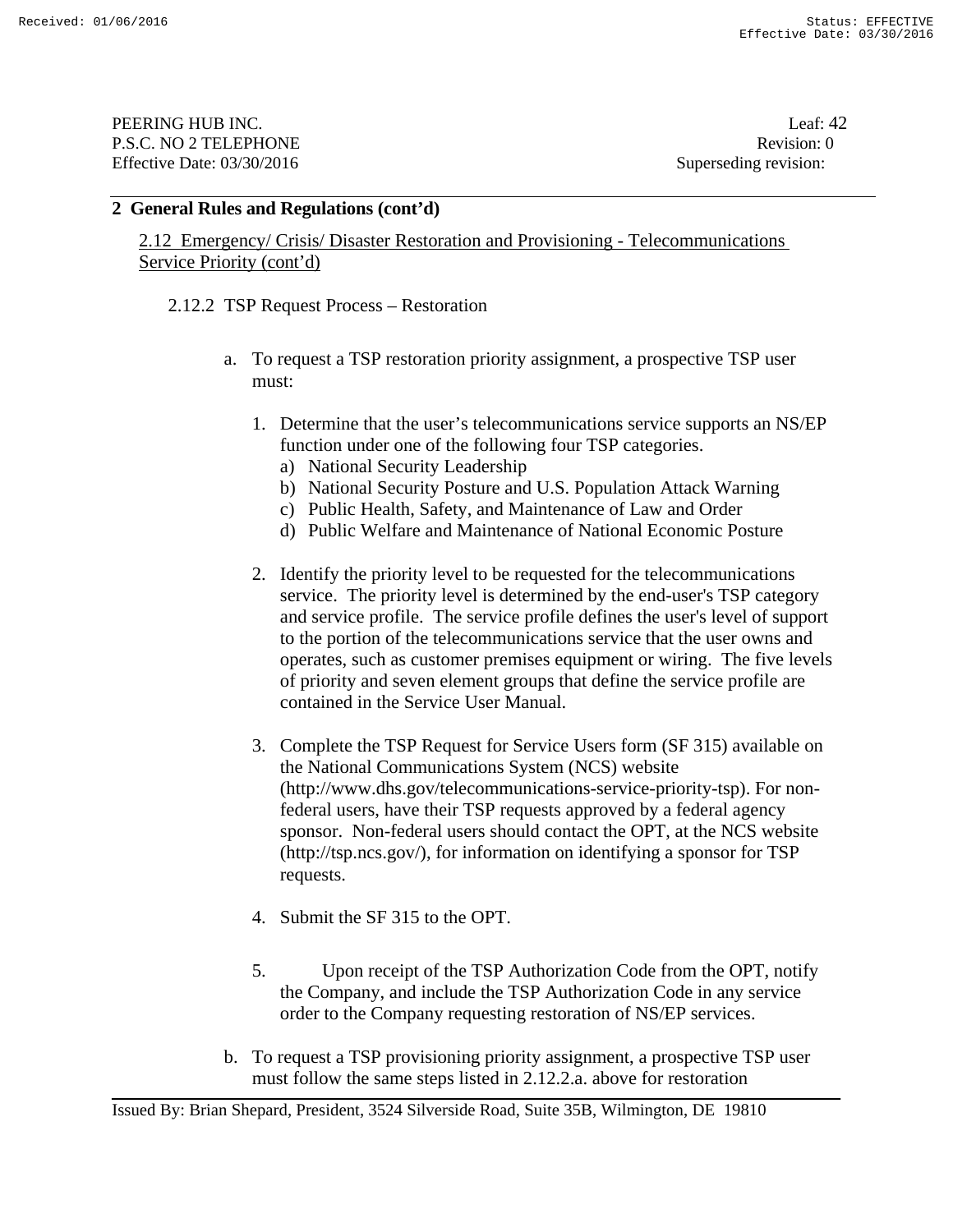PEERING HUB INC. Leaf: 43 P.S.C. NO 2 TELEPHONE Revision: 0 Effective Date: 03/30/2016 Superseding revision:

### **2 General Rules and Regulations (cont'd)**

2.12 Emergency/ Crisis/ Disaster Restoration and Provisioning - Telecommunications Service Priority (cont'd)

2.12.2 TSP Request Process – Restoration (cont'd)

priority assignment except for the following differences. The user should:

- 1. Certify that its telecommunications service is an Emergency service. Emergency services are those that support one of the NS/EP functions listed in 2.12.2.a.1 above and are so critical that they must be provisioned at the earliest possible time, without regard to cost to the user.
- c. Verify that the Company cannot meet the service due date without a TSP assignment.
- d. Obtain approval from the end-user's invocation official to request a provisioning priority. Invocation officials are designated individuals with the authority to request TSP provisioning for a telecommunications service, and include the head or director of a federal agency, commander of a unified/specified military command, chief of a military service, commander of a major military command, or state governor.
- 2.12.3 Responsibilities of the End-User

End-users or entities acting on their behalf must perform the following:

- a. Identify telecommunications services requiring priority.
- b. Request, justify, and revalidate all priority level assignments. Revalidation must be completed every 2 years, and must be done before expiration of the end-user's TSP Authorization Code(s).
- c. Accept TSP services by the service due dates.
- d. Have Customer Premises Equipment (CPE) and Customer Premises Wiring (CPW) available by the requested service due date and ensure (through contractual means or otherwise) priority treatment for CPE and CPW necessary for end-to-end service continuity.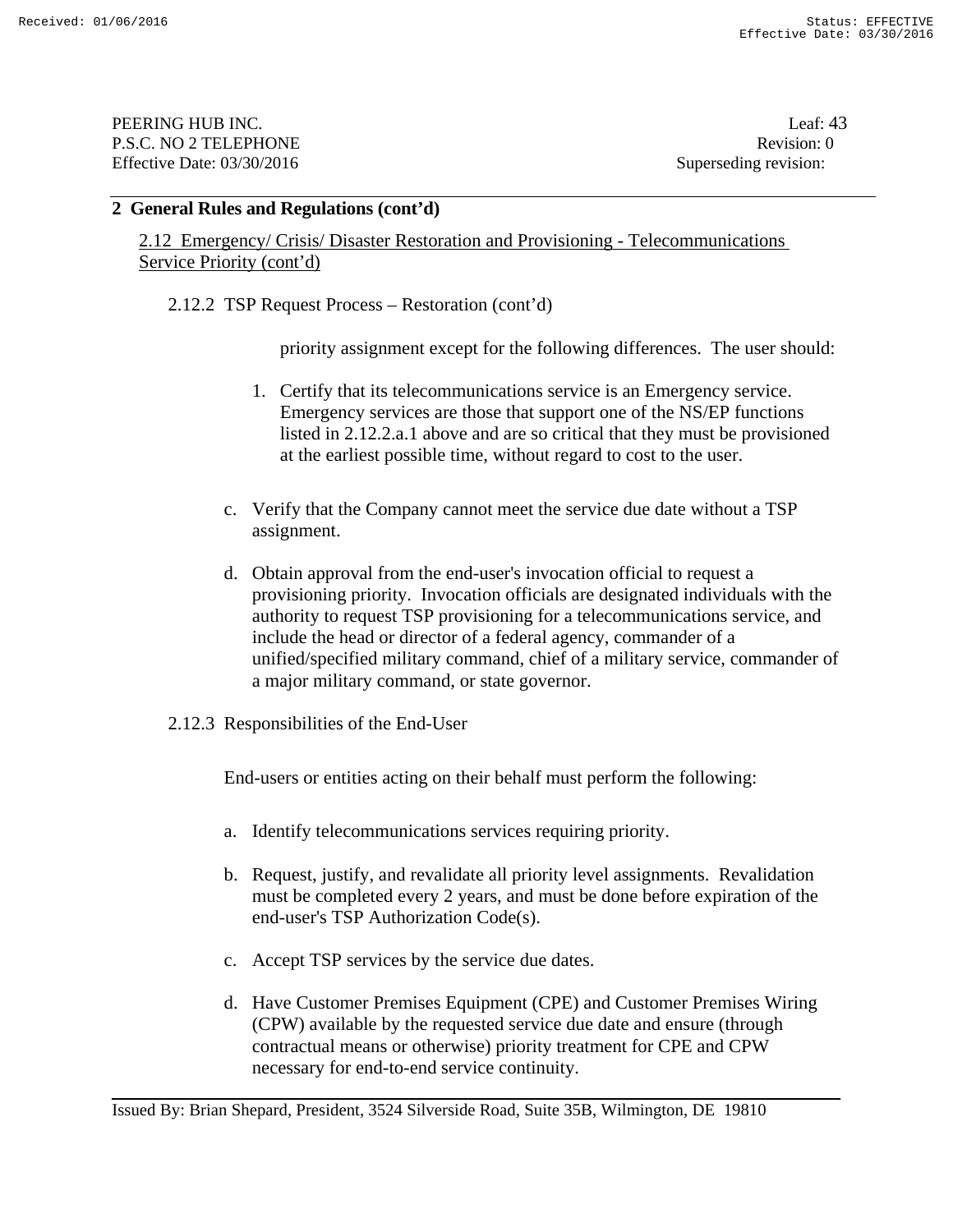PEERING HUB INC. Leaf: 44 P.S.C. NO 2 TELEPHONE Revision: 0 Effective Date: 03/30/2016 Superseding revision:

### **2 General Rules and Regulations (cont'd)**

2.12 Emergency/ Crisis/ Disaster Restoration and Provisioning - Telecommunications Service Priority (cont'd)

- 2.12.3 Responsibilities of the End-User (cont'd)
	- e. Pay the Company any authorized costs associated with priority services.
	- f. Report to the Company any failed or unusable services with priority levels.
	- g. Designate a 24-hour point of contact for each TSP request and apprise the OPT.
	- h. Cooperate with the OPT during reconciliation (comparison of NS/EP service information and resolution of any identified discrepancies) and revalidation.
- 2.12.4 Responsibilities of the Company

The Company will perform the following:

- a. Provide TSP service only after receipt of a TSP authorization code.
- b. Revoke TSP services at the direction of the end-user or OPT.
- c. Ensure that TSP Program priorities supersede any other telecommunications priority that may be provided (other than control services and order wires).
- d. Designate a 24-hour point of contact to receive reports of TSP service outages from TSP service users.
- e. Designate a 24-hour point of contact to coordinate TSP processes with the OPT.
- f. Confirm completion of TSP service order activity to the OPT.
- g. Participate in reconciliation of TSP information at the request of the OPT.
- h. Ensure that all subcontractors complete reconciliation of TSP information with the service vendor.

Issued By: Brian Shepard, President, 3524 Silverside Road, Suite 35B, Wilmington, DE 19810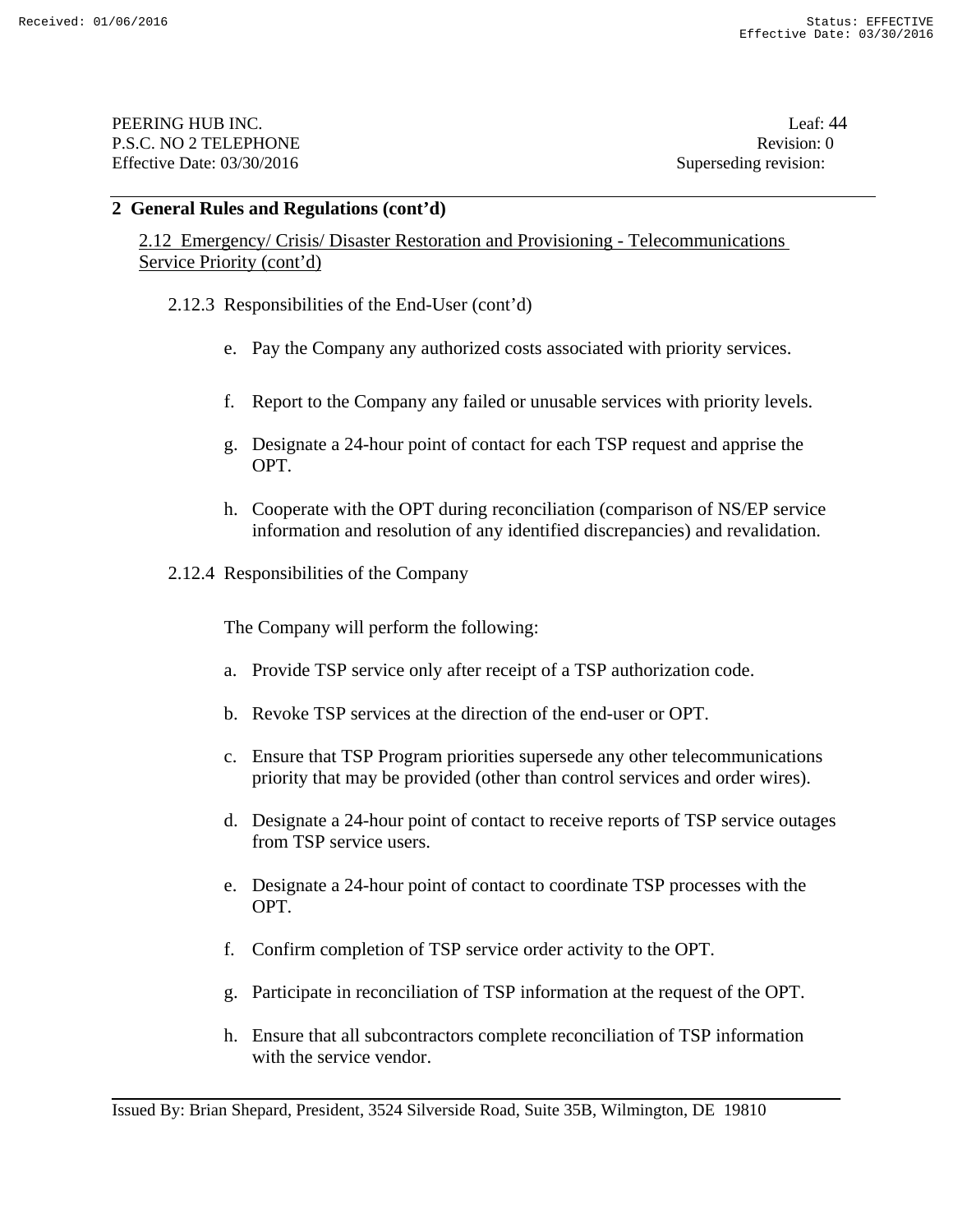PEERING HUB INC. Leaf: 45 P.S.C. NO 2 TELEPHONE Revision: 0 Effective Date: 03/30/2016 Superseding revision:

### **2 General Rules and Regulations (cont'd)**

## 2.12 Emergency/ Crisis/ Disaster Restoration and Provisioning - Telecommunications Service Priority (cont'd)

2.12.4 Responsibilities of the Company (cont'd)

- i. Ensure that other carriers supplying underlying facilities are provided information necessary to implement priority treatment of facilities that support NS/EP services.
- j. Assist in ensuring that priority level assignments of NS/EP services are accurately identified "end-to-end" by providing to subcontractors and interconnecting carriers the restoration priority level assigned to a service.
- k. Disclose content of the NS/EP TSP database only as may be required by law.
- l. Comply with regulations and procedures supplemental to and consistent with guidelines issued by the OPT.
- 2.12.5 Preemption

When spare facilities are not available, it may be for the Company to preempt the facilities required to provision or restore a TSP service. When preemption is necessary, non-TSP services may be preempted based on the Company's best judgment. If no suitable spare or non-TSP services are available, the Company may preempt an existing TSP service to restore a TSP service with a higher restoration priority assignment. When preemption is necessary, prior consent of the service user whose service will be preempted is not required; however, the Company will make every reasonable effort to notify the preempted customer of the action to be taken.

## 2.13 Critical Facilities Administration

- 2.13.1 Program Overview
	- a. Facilities-based carriers are responsible to provide data on the physical path of qualified circuits to customers who request such information. Such carriers are required to maintain facilities associated with qualified circuits in such a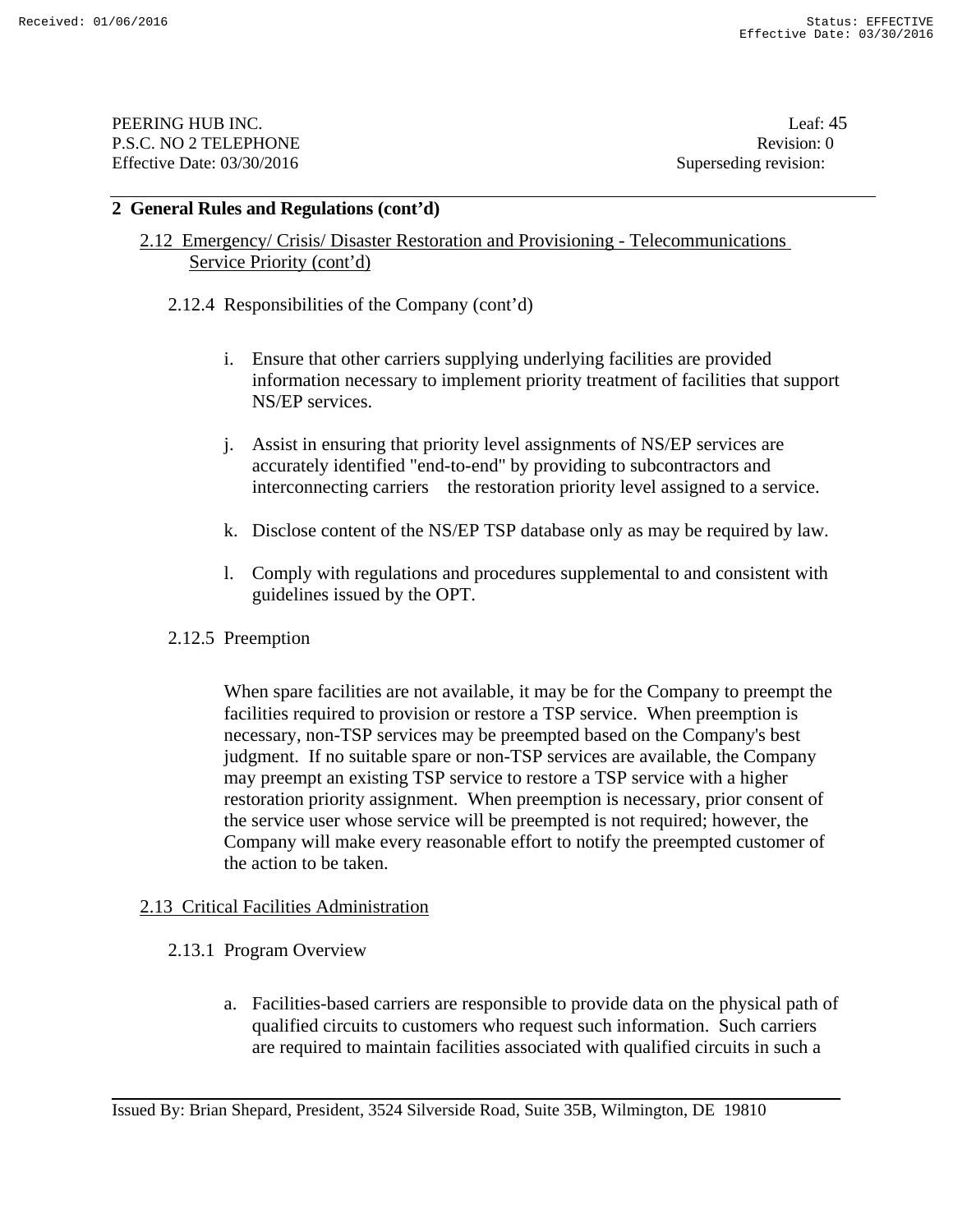PEERING HUB INC. Leaf: 46 P.S.C. NO 2 TELEPHONE Revision: 0 Effective Date: 03/30/2016 Superseding revision:

### **2 General Rules and Regulations (cont'd)**

- 2.13 Critical Facilities Administration (cont'd)
	- 2.13.1 Program Overview (cont'd)

manner as to ensure that notification of a change in the physical routing of a qualifying circuit is communicated quickly to the affected customer, and the physical path data promptly updated. Such carriers will maintain the data and establish appropriate methods of identification and authentication to secure the data and restrict access by each customer to information relative to that customer's qualifying circuits.

- b. Customers are required to demonstrate for each qualifying circuit that the circuit has been registered under the federal Telecommunications Service Priority program in order to participate.
- 2.13.2 Customer Obligations

Customers participating under the Critical Facilities Administration program will be required to:

- a. Identify critical facilities by enrolling circuits in the federal Telecommunications Service Priority program, and demonstrating the sponsorship of a federal agency supporting the designation of those circuits as qualifying under the federal Telecommunications Service Priority program. Such circuits will be referred to as "qualifying circuits."
- b. Subscribe to the Critical Facilities Administration service offered by their carrier, and identify which qualifying circuits it wishes to enroll in the service. Such circuits will be referred to as "subscribed circuits."
- 2.13.3 Carrier Obligations

Facilities-based carriers will be obligated to identify the physical path of each subscribed circuit as follows:

a. Physical path information will be provided by reference to the latitude and longitude coordinates of suitable points along the circuit's path (e.g., cable entrances to buildings, manholes, riser poles, crossboxes, carrier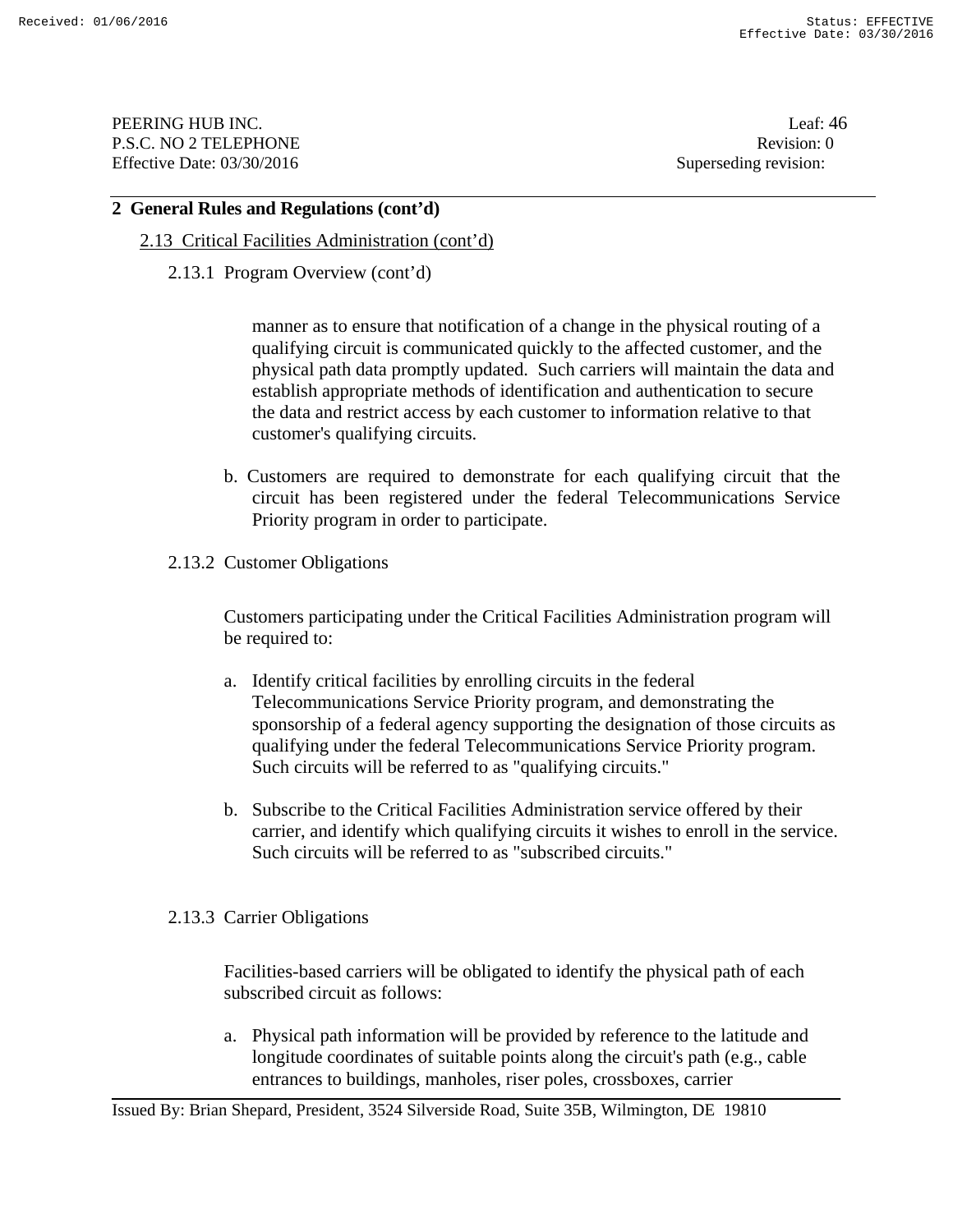PEERING HUB INC. Leaf: 47 P.S.C. NO 2 TELEPHONE Revision: 0 Effective Date: 03/30/2016 Superseding revision:

#### **2 General Rules and Regulations (cont'd)**

- 2.13 Critical Facilities Administration (cont'd)
	- 2.13.3 Carrier Obligations (cont'd)

equipment cabinets, and other circuit access points in the outside plant of the carrier) so as to allow the customer to ascertain with a reasonable degree of accuracy the actual physical path of each subscribed circuit.

- b. Physical path information for newly provisioned subscribed circuits is to be available to the customer within 5 business days after the circuit has been installed, and within 15 business days for existing, in-place subscribed circuits.
- c. Any planned moves, changes, or rearrangements that affect the physical path of a subscribed circuit are to be communicated at least 24 hours in advance to the customer, and information related to a move, change, or rearrangement that was as a result of unplanned activity is to be provided within 24 hours of the change.
- d. Updated information regarding the revised physical path of subscribed circuits would be available to the customer within 5 business days for planned actions, and within 15 business days for unplanned activities.
- f. Provision of the service would be suspended altogether in the instance of a major telephone outage. Once restored to service, current physical path information for a subscribed circuit would be developed and made available to the customer within ninety days of the restoration of service.
- g. The carrier must establish a secure database or other means that would allow the customer to obtain information of the physical path for only its subscribed circuits, subject to appropriate authentication and authorization. Where practicable, the information should be made available on a 24 hour by seven day basis.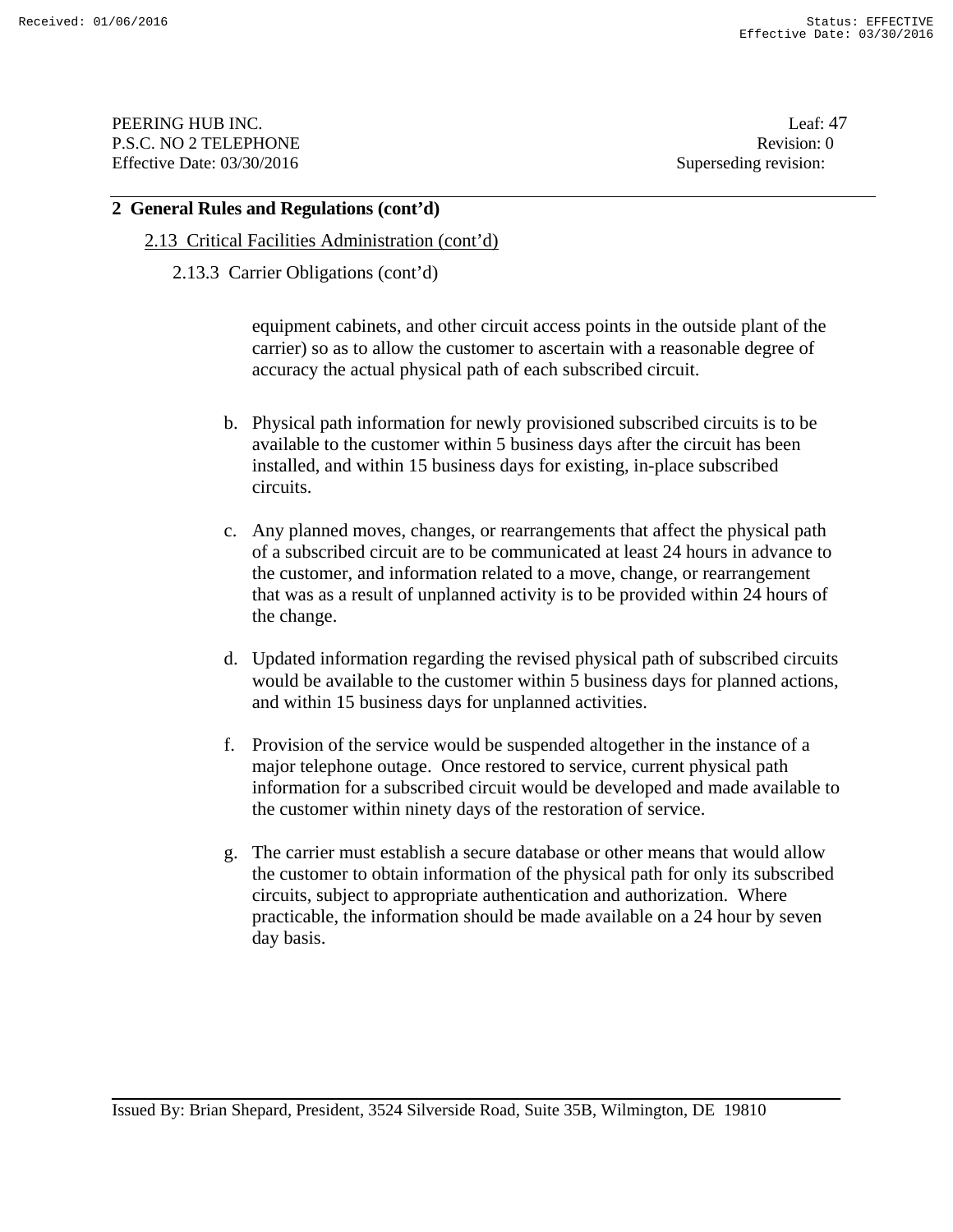PEERING HUB INC. Leaf: 48 P.S.C. NO 2 TELEPHONE Revision: 0 Effective Date: 03/30/2016 Superseding revision:

# **2 General Rules and Regulations (cont'd)**

2.13 Critical Facilities Administration (cont'd)

2.13.4 Rates

Rates for CFA are based upon the time required to collect the circuit path data. The company will give the customer a good faith estimate of the time period needed to perform the requested service. The customer will be billed those charges, along with the tariff charges established by any connecting carrier for the service.

Per Hour \$15.00 \$75.00

Minimum Maximum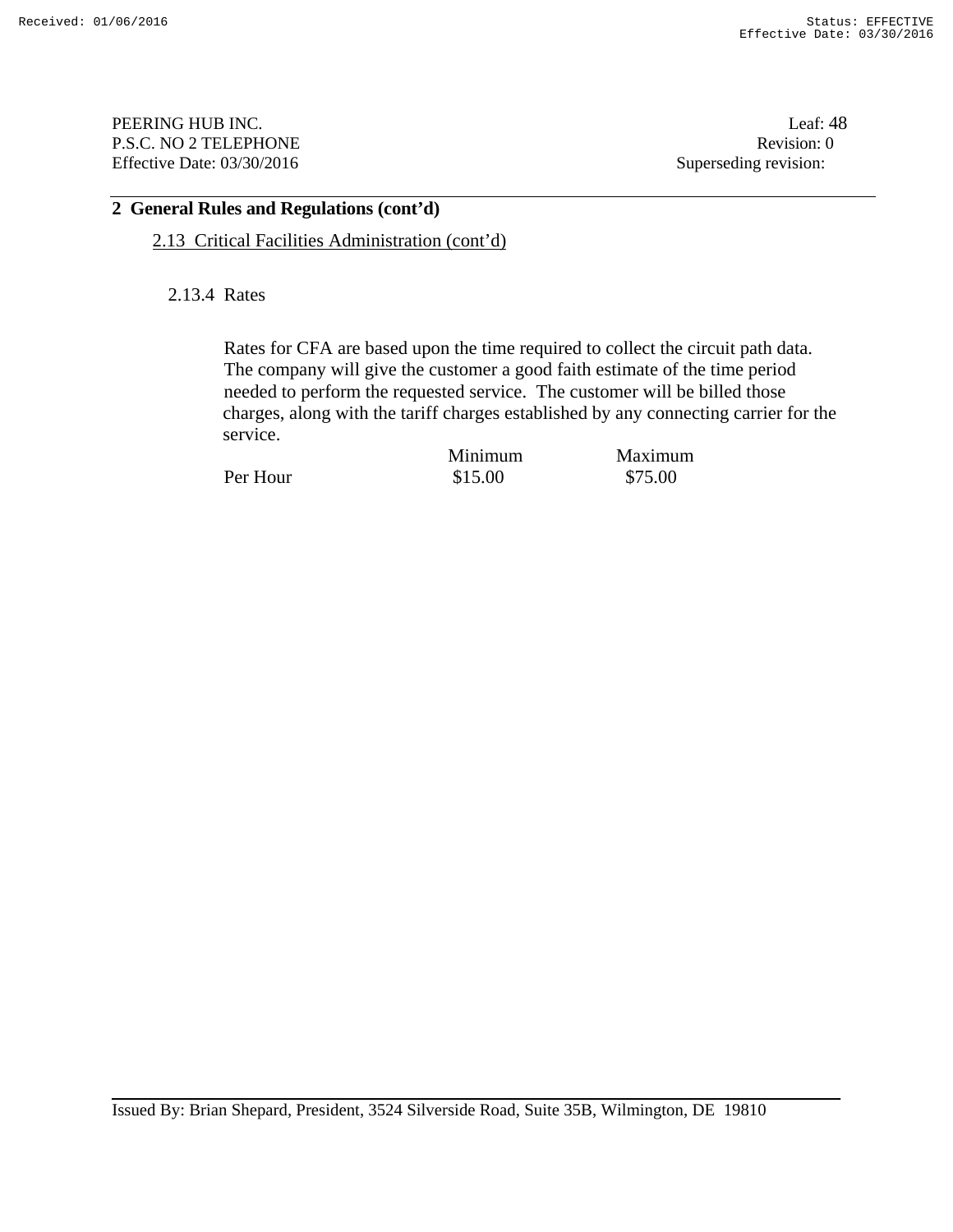PEERING HUB INC. Leaf: 49 P.S.C. NO 2 TELEPHONE Revision: 0 Effective Date: 03/30/2016 Superseding revision:

## **3 Connection Charges**

## 3.1 Connection Charge

3.1.1 General

The Connection Charge is a nonrecurring charge which applies to the following: (a) the installation of a new service; (b) the transfer of an existing service to a different location; (c) a change from one class of service to another at the same or a different location; or (d) restoral of service after suspension or termination for nonpayment. Connection Charges are listed with each service to which they apply.

## 3.1.2 Exceptions to the Charge

- a. No charge applies for a change to a service for which a lower monthly rate applies, made within 90 days after any general rate increase, if a lower grade of service is offered in the customer's exchange.
- b. No charge applies for one change in the class of residence service, provided that the change is ordered within 90 days of the initial connection of the customer's exchange service.
- c. The Company may from time to time waive or reduce the charge as part of a promotion.

## 3.2 Restoral Charge

A restoral charge applies each time a service is reconnected after suspension or termination for nonpayment but before cancellation of the service, as deemed in Section 2.7.1 of this Tariff.

|          | <b>Business</b> | Residence |
|----------|-----------------|-----------|
| Minimum: | \$5.00          | \$5.00    |
| Maximum: | \$600.00        | \$600.00  |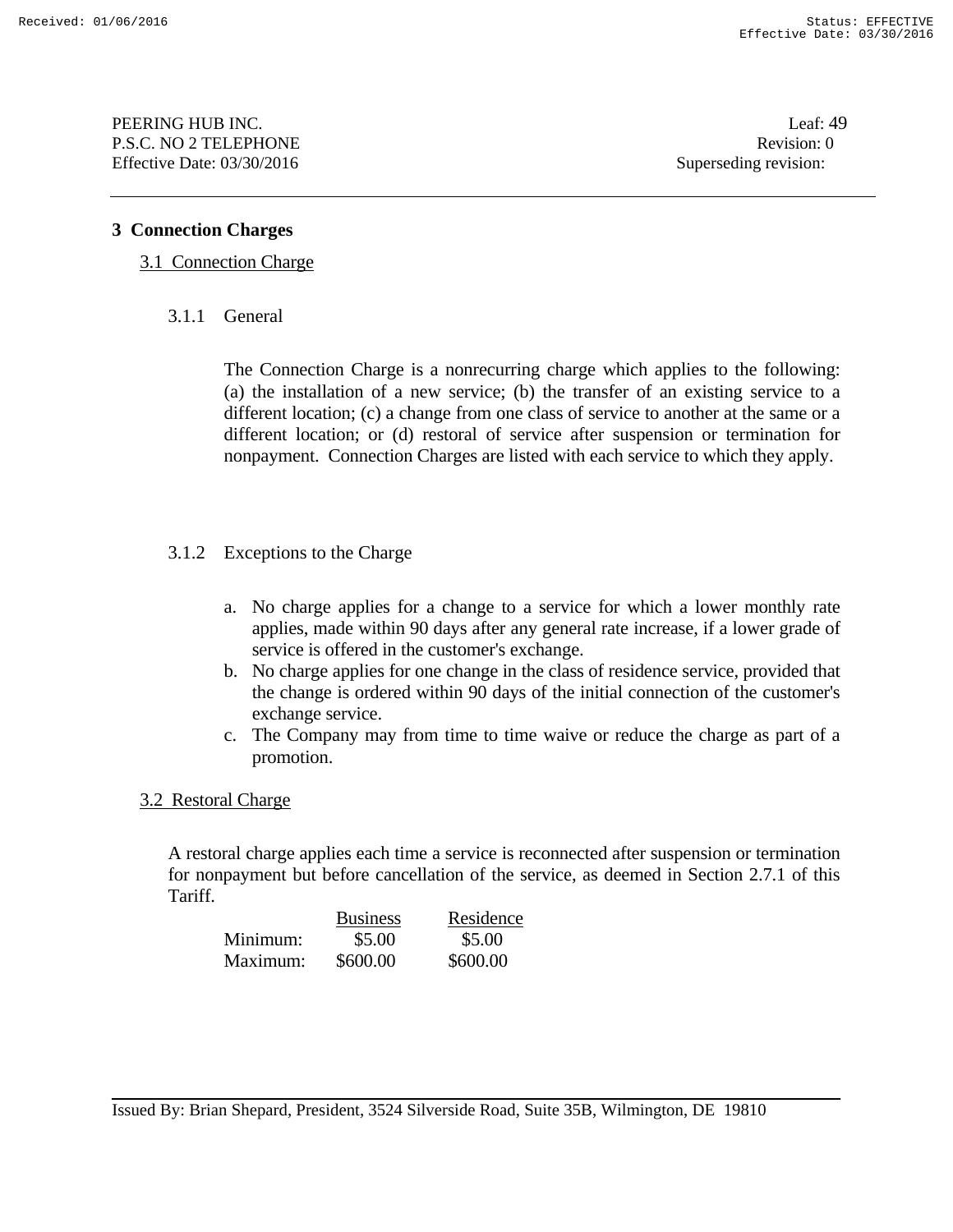**PEERING HUB INC.** Leaf: 50 P.S.C. NO 2 TELEPHONE Revision: 0 Effective Date: 03/30/2016 Superseding revision:

### **3 Connection Charges (cont'd)**

#### 3.3 Moves, Adds and Changes

The Company alone may make changes in the location of its lines and equipment. When it is found that a move or change of such lines or equipment has been made by others, the connection charge for the underlying service will apply as if the work had been done by the Company.

The customer will be assessed a charge for any move, add or change of a Company service. Move, Add and Change are defined as follows:

- Move: The disconnection of existing equipment at one location and reconnection of the same equipment at a new location in the same building or in a different building on the same premises.
- Add: The addition of a vertical service to existing equipment and/or service at one location.
- Change: Change including rearrangement or reclassification of existing service at the same location.

| Residence Charge per: | Move     | Add      | Change   |
|-----------------------|----------|----------|----------|
| Minimum:              | \$5.00   | \$5.00   | \$5.00   |
| Maximum:              | \$150.00 | \$150.00 | \$150.00 |
| Business Charge per:  |          |          |          |
|                       | Move     | Add      | Change   |
| Minimum:              | \$5.00   | \$5.00   | \$5.00   |

#### 3.4 Charges Associated with Premises Visit

Trouble Isolation Charge

When a visit to the customer's premises is necessary to isolate a problem reported to the Company but identified by the Company's technician as attributable to customer-provided equipment or inside wire, a separate charge applies in addition to all other charges for the visit.

|                                | 2 Hour MINIMUM | MAXIMUM  |
|--------------------------------|----------------|----------|
| Per Premises Visit, Residence: | \$50.00        | \$300.00 |
| Per Premises Visit, Business:  | \$50.00        | \$300.00 |

Each Additional 15-min Increment after minimum is met: \$21.25

Issued By: Brian Shepard, President, 3524 Silverside Road, Suite 35B, Wilmington, DE 19810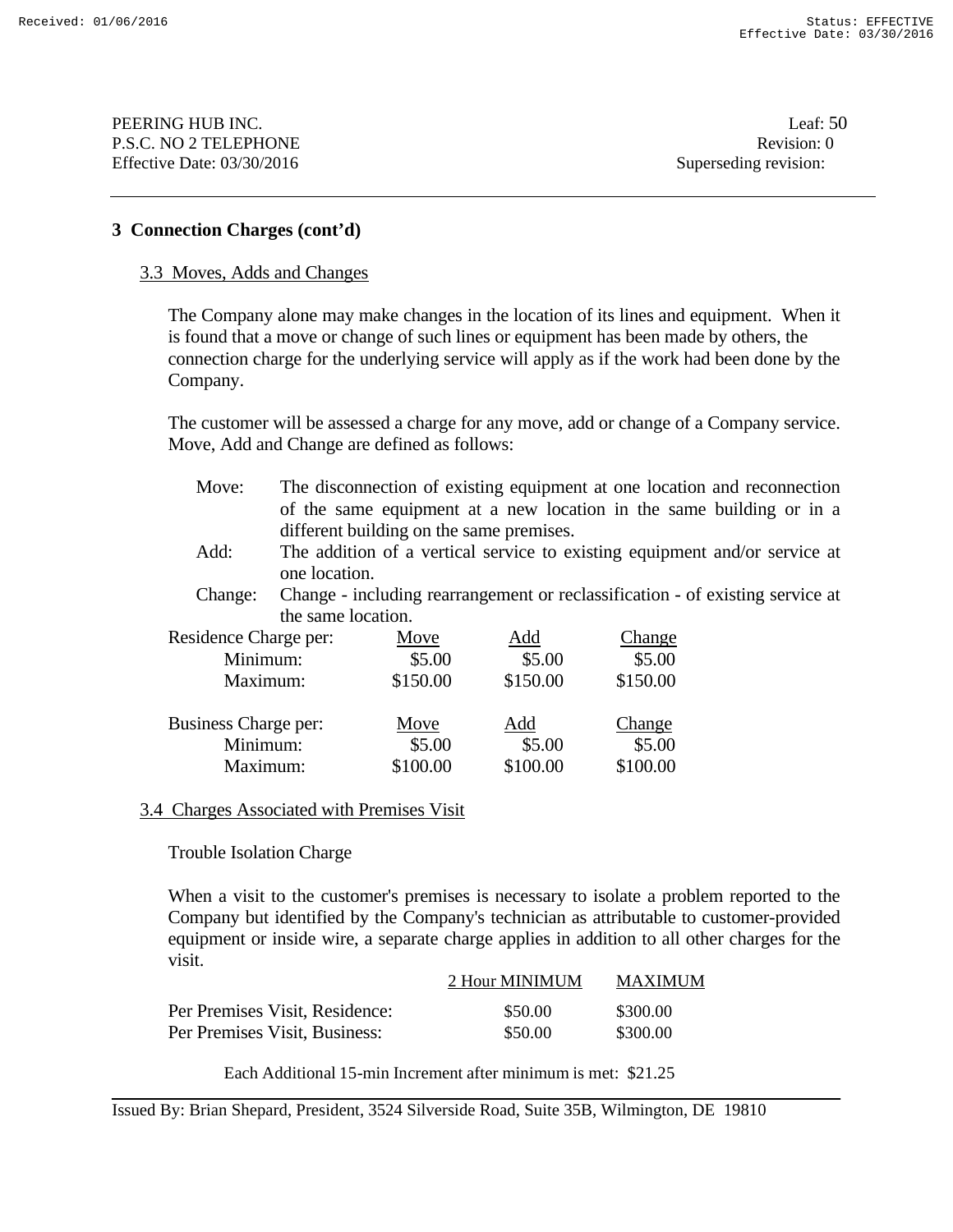PEERING HUB INC. Leaf: 51 P.S.C. NO 2 TELEPHONE Revision: 0 Effective Date: 03/30/2016 Superseding revision:

## **3 Connection Charges (cont'd)**

#### 3.5 Recurring and Nonrecurring Charges

In addition to the nonrecurring charges listed below, service order charges apply per main billing account as described in Section 3 of this tariff. Service is offered on a month to month basis or the customer may choose to commit to a minimum service term of twelve months. A twelve month service term is billed in advance. Service will automatically renew at the end of each twelve month term. Renewal charges will be billed in the eleventh month of the term. Twelve month service will be automatically converted to month to month service if the recurring charge is not paid by the end of the first full month of the new service term. Service may be canceled at any time prior to the first month of the new service term.

### 3.6 Primary Interexchange Carrier Change Charge

 Customers may be presubscribed to the carrier of their choice for both interLATA and intraLATA service. The customer will incur a charge each time there is a change in the long distance carrier associated with the customer's intraLATA or interLATA service after the initial installation of service.

| Minimum: | \$5.00 |
|----------|--------|
| Maximum: | \$5.00 |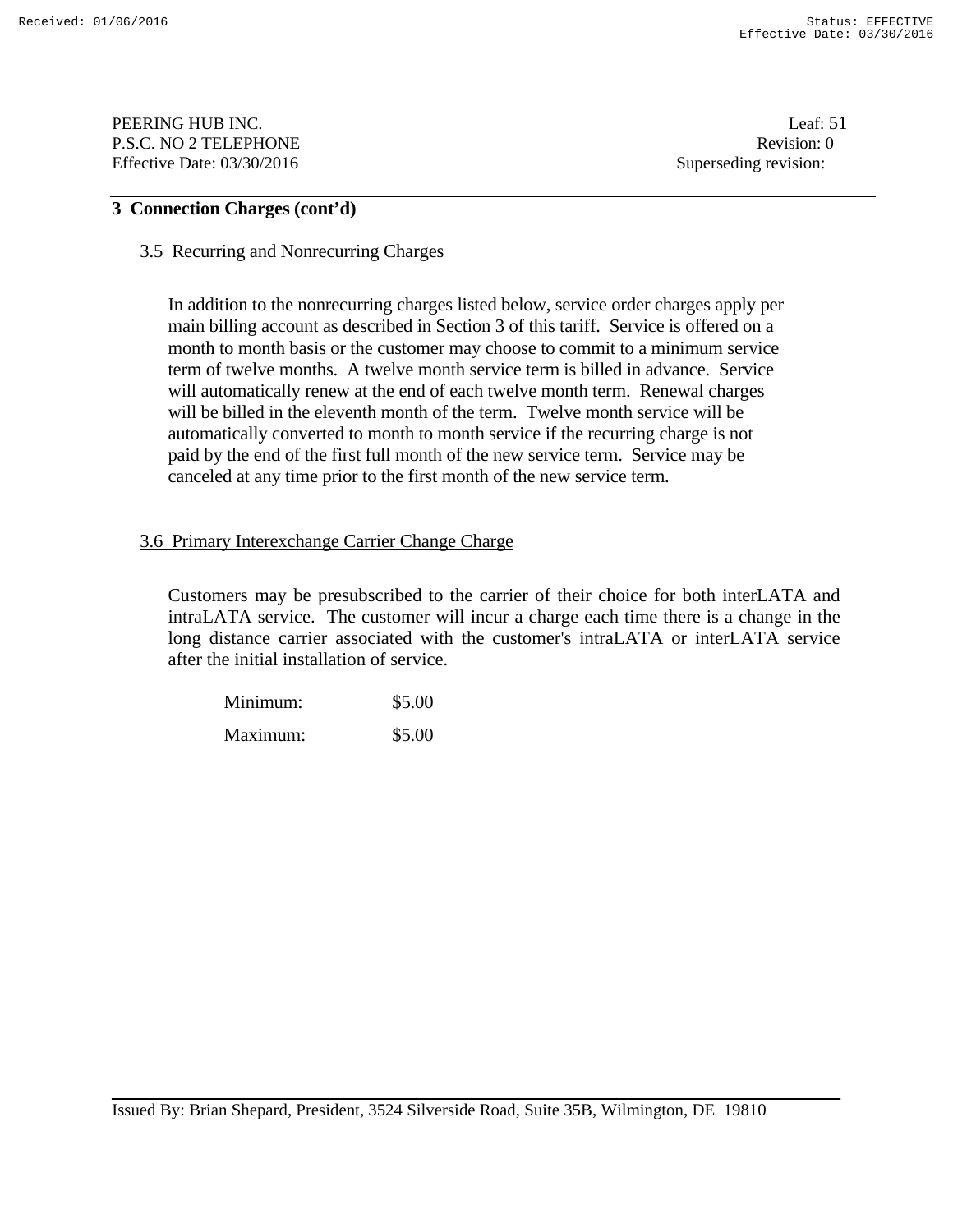PEERING HUB INC. Leaf: 52 P.S.C. NO 2 TELEPHONE Revision: 0 Effective Date: 03/30/2016 Superseding revision:

### **4 Residential Network Switched Services**

#### 4.1 General

Residential Network Switched Service provides a residential customer with a connection to the Company's switching network which enables the customer to:

- a. place and receive calls from other stations on the public switched telephone network;
- b. access the Company's local calling service;
- c. access the Company's operators and business office for service related assistance; access toll-free telecommunications services such as 800 NPA; and access 911 service for emergency calling; and
- d. access the service of providers of interexchange service. A customer may presubscribe to such provider's service to originate calls on a direct dialed basis or to receive 800 service from such provider, or may access a provider on an ad hoc basis by dialing the provider's Carrier Identification Code (10XXX).

#### 4.2 Service Descriptions and Rates

4.2.1 Residential Network Switched Service Options

Residential Flat Rate Service Residential Message Rate Service Key Residential Line Service

4.2.2 Charges for Residential Network Switched Service

Include a nonrecurring service connection charge and a monthly recurring charge for each line. Monthly recurring charges apply to optional voice mail and service features. Message charges apply to Message Rated Service, in addition to other rate elements described above.

4.2.3 Customer Provided Terminal Equipment

All Residential Network Switched Service may be connected to customer-provided terminal equipment such as station sets or facsimile machines. Service may be arranged for two-way calling, inward calling only or outward calling only.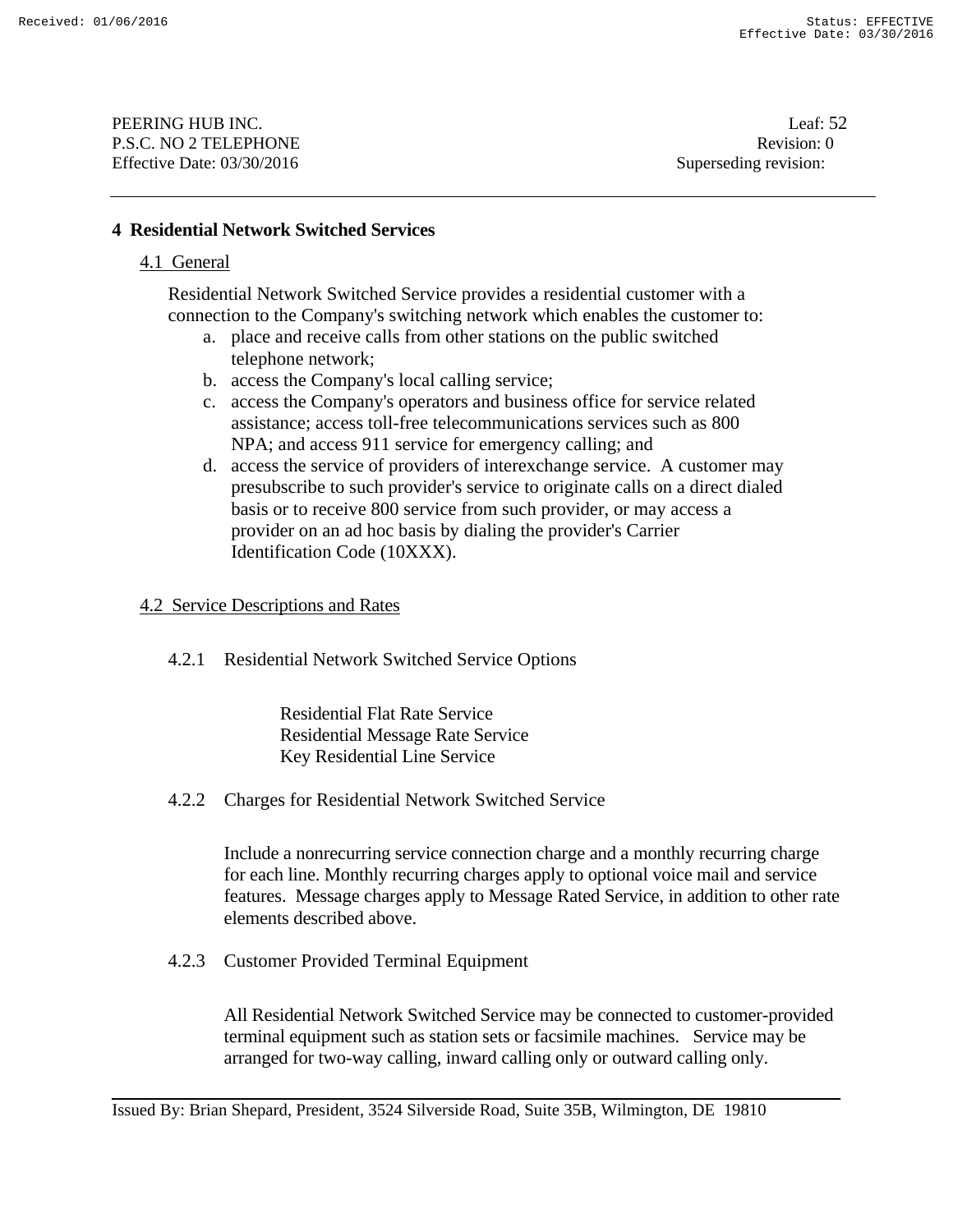PEERING HUB INC. Leaf: 53 P.S.C. NO 2 TELEPHONE Revision: 0 Effective Date: 03/30/2016 Superseding revision:

#### **4 Residential Network Switched Services (cont'd)**

4.2 Service Descriptions and Rates (cont'd)

#### 4.2.4 Flat Rate Service

a. Description

Flat Rate Service provides the customer with a single, analog, voice-grade telephonic communications channel that can be used to place or receive one call at a time. Service to points within the local calling area is included in the charge for Flat Rate Service. Local calling areas are as specified in Section 8.

Each Flat Rate Service line corresponds to a single, analog, voice-grade channel that can be used to place or receive one call at a time. Flat Rate Service lines are provided for connection to a single, customer-provided station set or facsimile machine.

b. Recurring and Nonrecurring Charges

In addition to the nonrecurring charges listed below, service order charges apply as described in Section 3 of this tariff.

| <b>Nonrecurring Connection Charge:</b>                 | Minimum<br>\$25.00 | Maximum<br>\$200.00 |
|--------------------------------------------------------|--------------------|---------------------|
| <b>Monthly Recurring Charges:</b><br>Each Service Line | \$10.00            | \$100.00            |

- 4.2.5 Message Rate Service
	- a. Description

Message Rate Service provides the customer with a single telephonic communications channel that can be used to place or receive one call at a time. Calls to points within the local exchange area are charged on the basis of the number of completed calls during the billing period. Local calling areas are as specified in Section 8.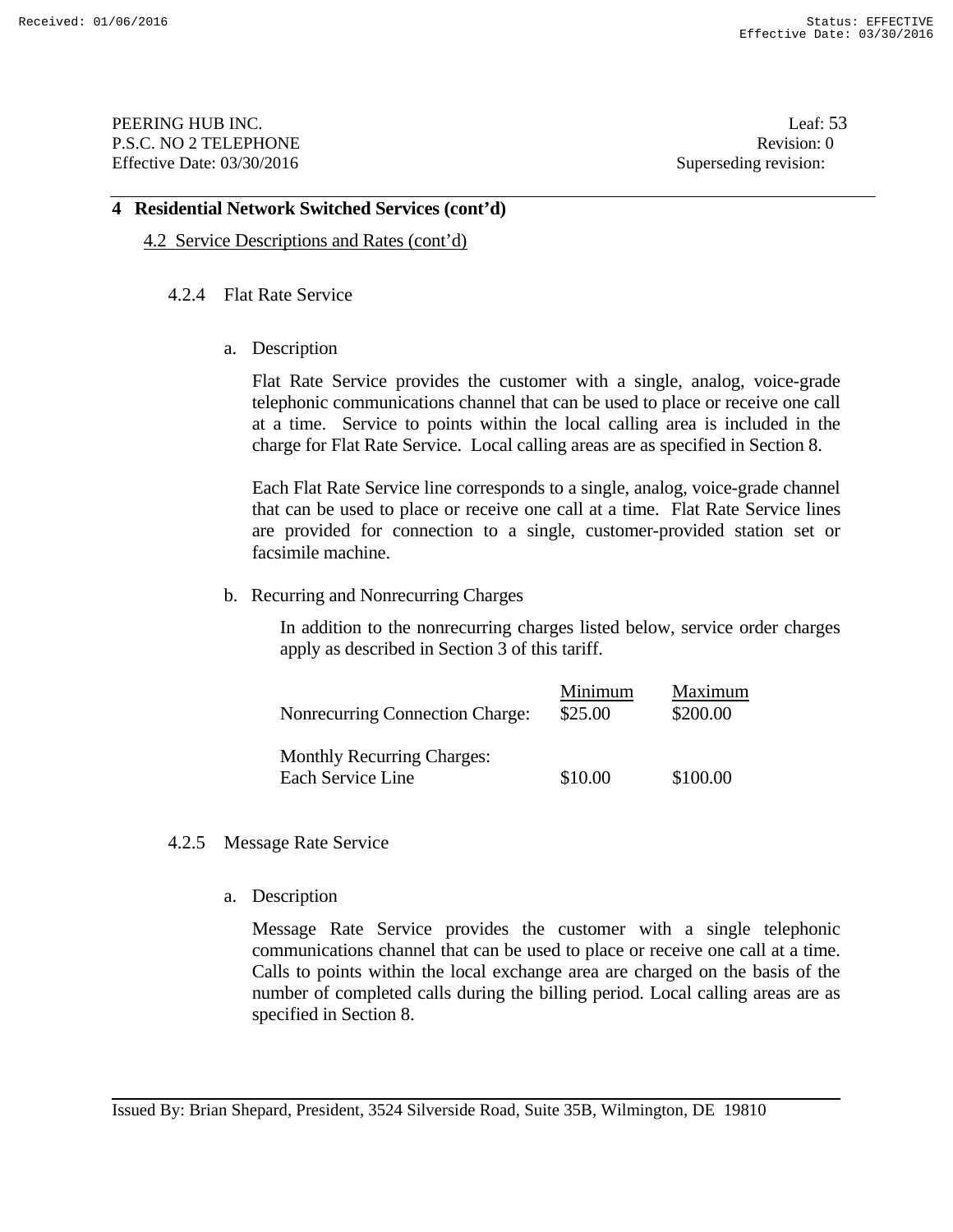PEERING HUB INC. Leaf: 54 P.S.C. NO 2 TELEPHONE Revision: 0 Effective Date: 03/30/2016 Superseding revision:

#### **4 Residential Network Switched Services (cont'd)**

- 4.2 Service Descriptions and Rates (cont'd)
	- 4.2.5 Message Rate Service (cont'd)
		- b. Recurring and Nonrecurring Charges

 In addition to the nonrecurring charges listed below, service order charges apply as described in Section 3 of this tariff.

 Charges for each Message Rate Service line include a monthly recurring Base Service Charge and usage charges for completed calls originated from the customer's line based on the total number of calls during the billing period.

|                                                             | Minimum | Maximum  |
|-------------------------------------------------------------|---------|----------|
| Nonrecurring Connection Charge:                             | \$10.00 | \$200.00 |
| <b>Monthly Recurring Charges:</b><br>Each Base Service Line | \$10.00 | \$100.00 |

c. Message Usage Charges

Per Message  $\$0.25$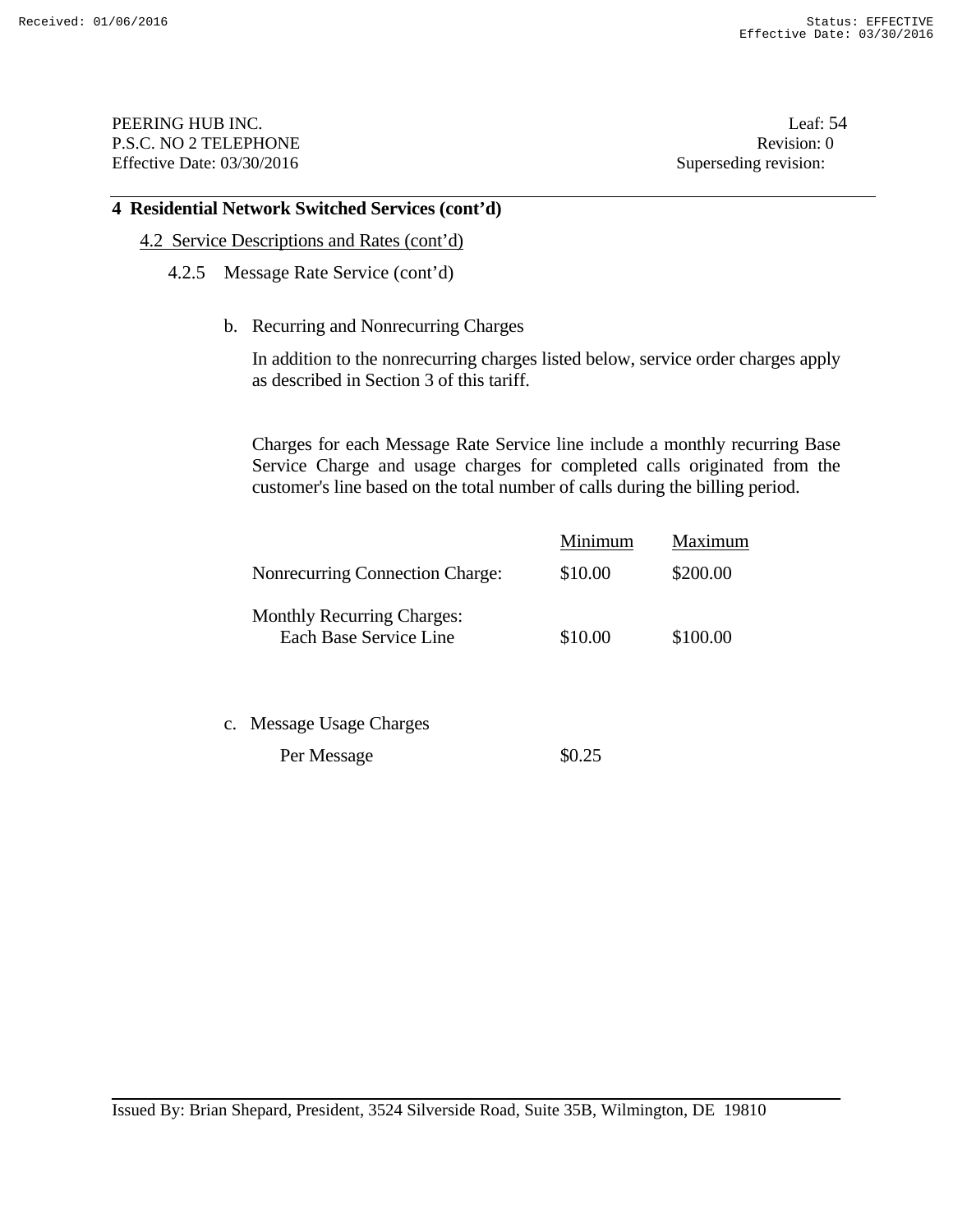## **5 Business Network Switched Services**

### 5.1 General

5.1.1 Connection to the Company's Switching Network

Enables customer to:

- a. receive calls from other stations on the public switched telephone network;
- b. access the Company's local calling service;
- c. access the Company's operators and business office for service related assistance; access toll-free telecommunications service such as 800 NPA; and access 911 service for emergency calling; and
- d. access the service of providers of interexchange service. A customer may presubscribe to such provider's service to originate calls on a direct dialed basis or to receive 800 service from such provider, or may access a provider on an ad hoc basis by dialing the provider's Carrier Identification Code (10XXX).
- 5.1.2 Connection at Customer Premise

Business Network Switched Service is provided via one or more channels terminated at the customer's premises. Each Business Network Switched Service channel corresponds to one or more analog, voice-grade telephonic communications channels that can be used to place or receive one call at a time.

5.1.3 Connection Charges

Connection charges as described in Section 3 apply to all service on a one-time basis unless waived pursuant to this Tariff.

#### 5.2 Service Descriptions and Rates

 The following Business Access Service Options are offered: Basic Business Line Service

All Business Network Switched Service may be connected to customer-provided terminal equipment such as station sets, key systems, PBX systems, or facsimile machines. Service may be arranged for two-way calling, inward calling only or outward calling only. Optional Voice Mail Service is available.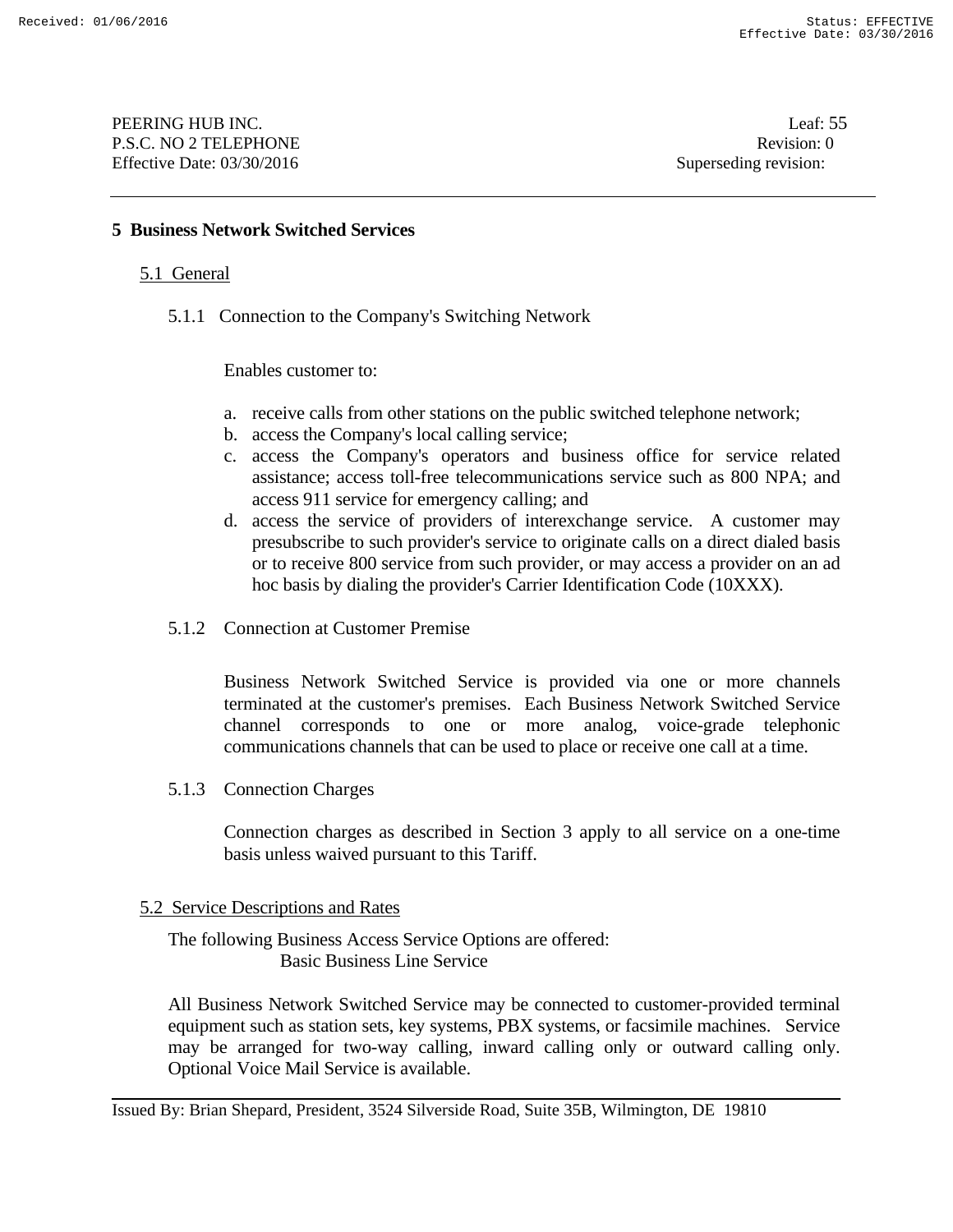PEERING HUB INC. Leaf: 56 P.S.C. NO 2 TELEPHONE Revision: 0 Effective Date: 03/30/2016 Superseding revision:

### **5 Business Network Switched Services (cont'd)**

### 5.2 Service Descriptions and Rates (cont'd)

### 5.2.1 Basic Business Line Service

a. General

 Basic Business Line Service provides a customer with a one or more voicegrade telephonic communications channel that can be used to place or receive one call at a time. Local calling service is available at a flat rate included in the line price, or on a message usage basis.

- b. Flat Rate Basic Business Line Service
	- 1. Description

Service to points within the local calling area is included in the charge for Flat Rate Service. Local calling areas are as specified in Section 8.

2. Recurring and Nonrecurring Charges

 In addition to the nonrecurring charges listed below, service order charges apply as described in Section 3 of this tariff.

|                                        | Minimum | <b>Maximum</b> |
|----------------------------------------|---------|----------------|
| <b>Nonrecurring Connection Charge:</b> | \$5.00  | \$600.00       |
| <b>Monthly Recurring Charges:</b>      |         |                |
| Each Service Line                      | \$5.00  | \$200.00       |

- c. Message Rate Basic Business Line Service
	- 1. Description

 Calls to points within the local exchange area are charged on the basis of the number of completed calls originating from the customer's service in addition to a base monthly charge. Local calling areas are as specified in Section 8.

2. Recurring and Nonrecurring Charges Charges for each Message Rate Service line include a monthly recurring Base Service Charge and usage charges for completed calls originated from the customer's line based on the total number of calls during the billing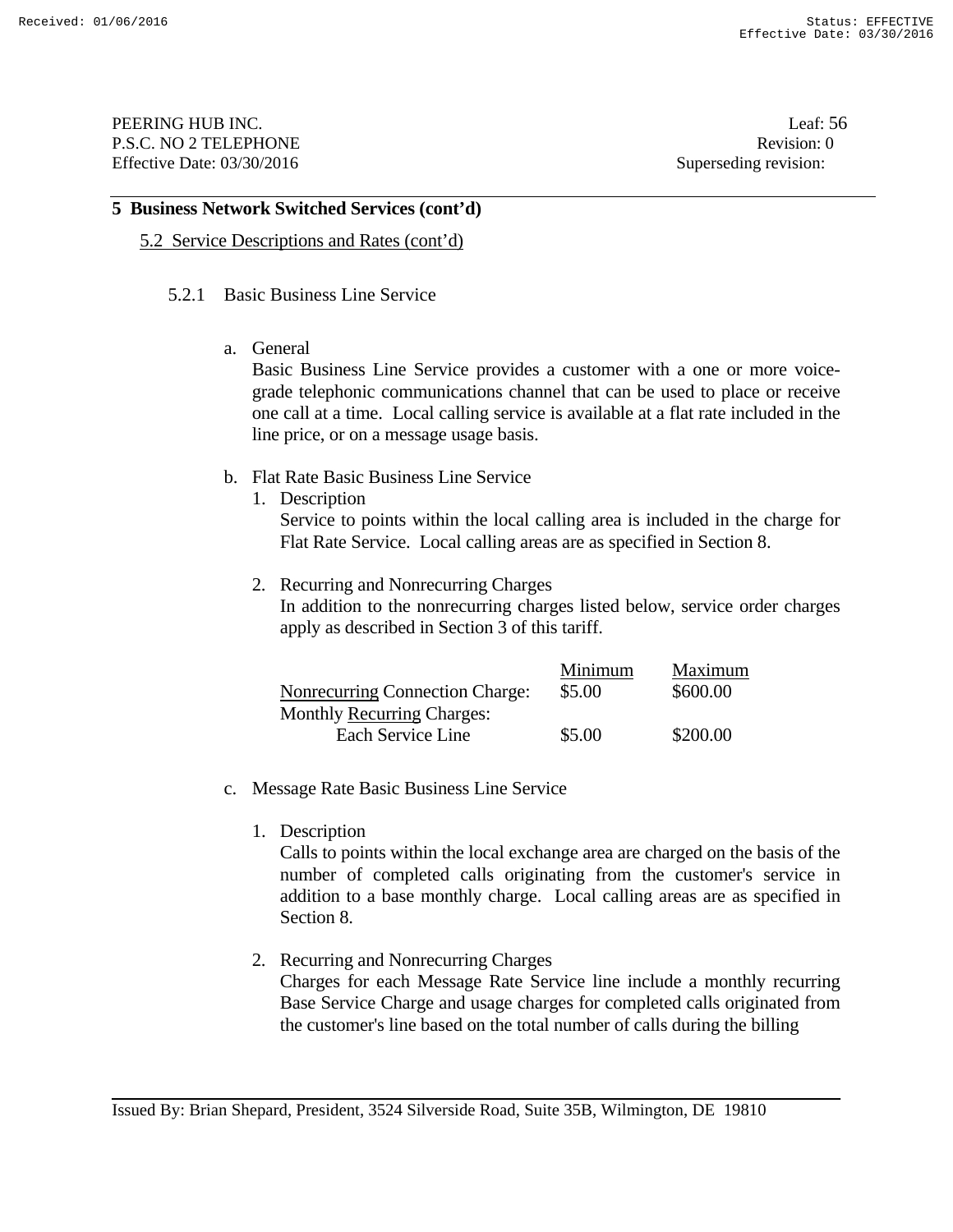PEERING HUB INC. Leaf: 57 P.S.C. NO 2 TELEPHONE Revision: 0 Effective Date: 03/30/2016 Superseding revision:

# **5 Business Network Switched Services (cont'd)**

5.2 Service Descriptions and Rates (cont'd)

## 5.2.1 Basic Business Line Service (cont'd)

period. In addition to the nonrecurring charges listed below, service order charges apply as described in Section 3 of this tariff.

|                                        | Minimum | Maximum  |
|----------------------------------------|---------|----------|
| <b>Nonrecurring Connection Charge:</b> | \$5.00  | \$600.00 |
| <b>Monthly Recurring Charges:</b>      |         |          |
| Each Base Service Line                 | \$5.00  | \$200.00 |
| Voice Mail Option, per line            | \$5.00  | \$100.00 |
|                                        |         |          |
|                                        |         |          |

| 3. Message Usage Charges |        |        |
|--------------------------|--------|--------|
| Per Message              | \$0.05 | \$1.00 |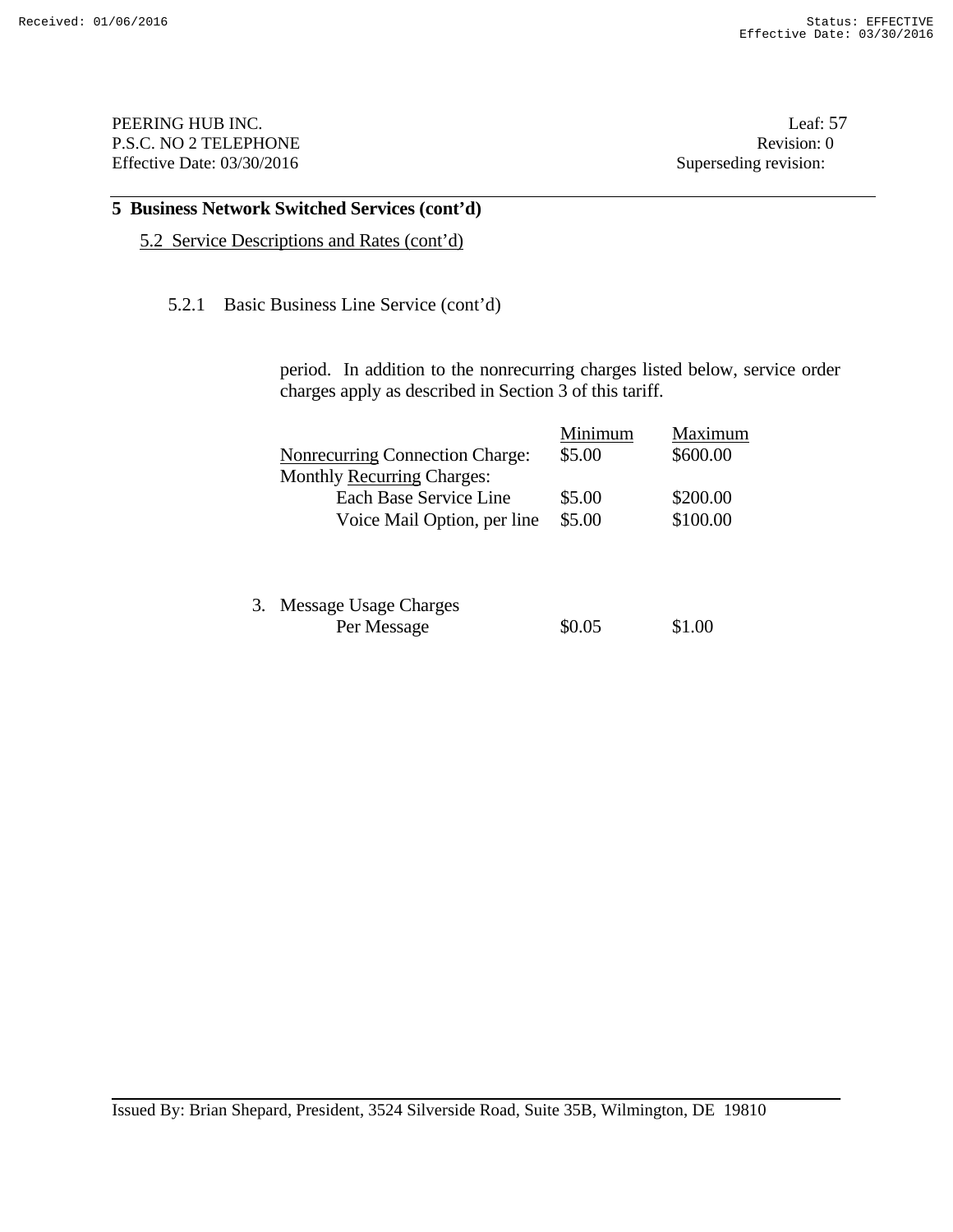PEERING HUB INC. Leaf: 58 P.S.C. NO 2 TELEPHONE Revision: 0 Effective Date: 03/30/2016 Superseding revision:

#### **6 Special Services and Programs**

6.1 Lifeline Telephone Service

Lifeline Telephone Service is a federal program which provides support to Eligible Telecommunications Carriers (ETC) that in turn offer discounts to eligible consumers. These companies are then reimbursed through the Lifeline Program. Consumers can apply for these discounts through their telecommunications carrier. The discount applies to one telephone line per eligible household. $<sup>1</sup>$ </sup>

## 6.1.1 Lifeline Telephone Service Options

- a. The federal Lifeline Program benefits eligible low-income subscribers by reducing their voice telephony service by \$9.25 per month.
- b. Basic Lifeline Service

 This service provides a full waiver of the monthly federal subscriber line charge plus a reduction of \$2.75 in the monthly Service Line rate (which is offset by a Federal intrastate revenue contribution is \$6.50 reduction in the Federal Subscriber Line Charge and \$2.75 reduction in the monthly rate for local exchange telephone service for residential customers for a flat rate federal discount of \$9.25) for message rate Lifeline customers. There is no monthly allowance for local calls. Primary area and Home Region calls are untimed. Extended area calls (where available) are timed.

6.1.2 Eligibility

<u>.</u>

To participate in the program, consumers must either have an income that is at or below 135% of the federal Poverty Guidelines or participate in one of the following assistance programs:

- a. Medicaid;
- b. Supplemental Nutrition Assistance Program (Food Stamps or SNAP);
- c. Supplemental Security Income (SSI);

<sup>&</sup>lt;sup>1</sup> Pursuant to FCC Code of Federal Regulations Title 47 Section 54.407 (Lifeline) or Section 54.413 (Link Up), all ETCs are permitted to receive support for offering Lifeline services to qualifying low-income customers or reduced service connection charges through Link Up,

Issued By: Brian Shepard, President, 3524 Silverside Road, Suite 35B, Wilmington, DE 19810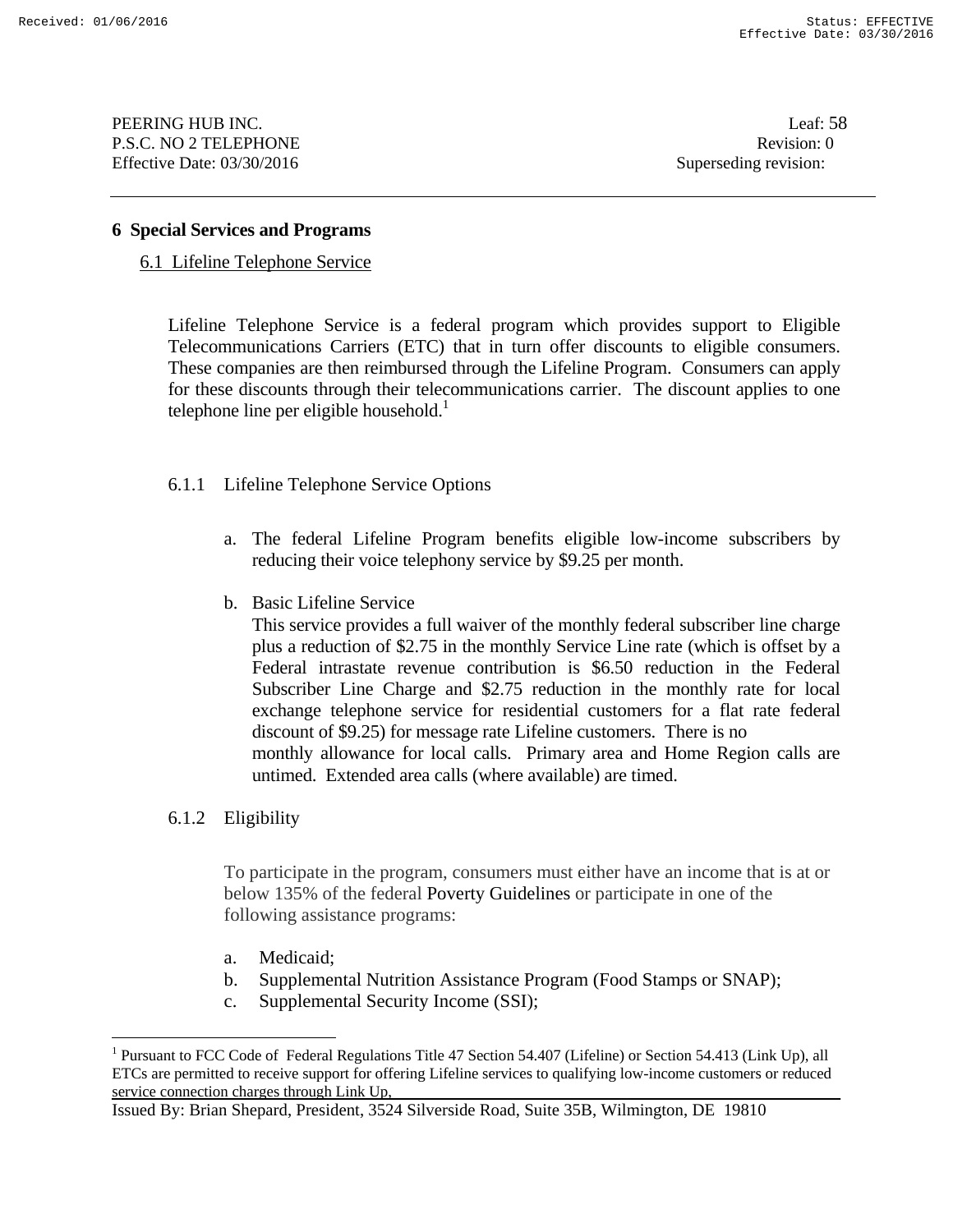PEERING HUB INC. Leaf: 59 P.S.C. NO 2 TELEPHONE Revision: 0 Effective Date: 03/30/2016 Superseding revision:

## **6 Special Services and Programs (cont'd)**

6.1 Lifeline Telephone Service (cont'd)

6.1.2 Eligibility (cont'd)

- d. Federal Public House Assistance (Section 8);
- e. Low-Income Home Energy Assistance Program (LIHEAP);
- f. Temporary Assistance to Needy Families (TANF);
- g. National School Lunch Program's Free Lunch Program;
- h. Bureau of Indian Affairs General Assistance;
- i. Tribally-Administered Temporary Assistance for Needy Families (TTANF);
- j. Food Distribution Program on Indian Reservations (FDPIR);
- k. Head Start (if income eligibility criteria are met); or
- l. State assistance programs (if applicable).

The applicant must provide proof to the Company that he or she is certified as income eligible to receive one or more of the above benefits. After initial contact the customer is sent an application form to be completed by the customer or authorized representative of the customer, as designated by the New York State Department of Social Services and identified as so authorized on the customer's card for any of the above benefits.

In addition, applicants are eligible for discounted Life Line rates when approved to receive either a Veterans Disability Pension or a Veterans Surviving Spouse Pension. Applicants must provide proof to the Company that they are receiving one of these pensions.

 Life Line services are effective upon receipt of a completed and signed form or an application form certified from an entity authorized by the Company. If the form is not returned, no further action is taken by the Company to establish eligibility. The Life Line discount is credited as of the service connection date.

An individual's eligibility may be documented by information obtained by the Company as a result of enrollment programs, including but not limited to confidential computerized matching programs, conducted by the Company in conjunction with the New York State Office of Temporary and Disability Assistance (OTDA) and/or the New York City Community Development Agency (CDA).

Issued By: Brian Shepard, President, 3524 Silverside Road, Suite 35B, Wilmington, DE 19810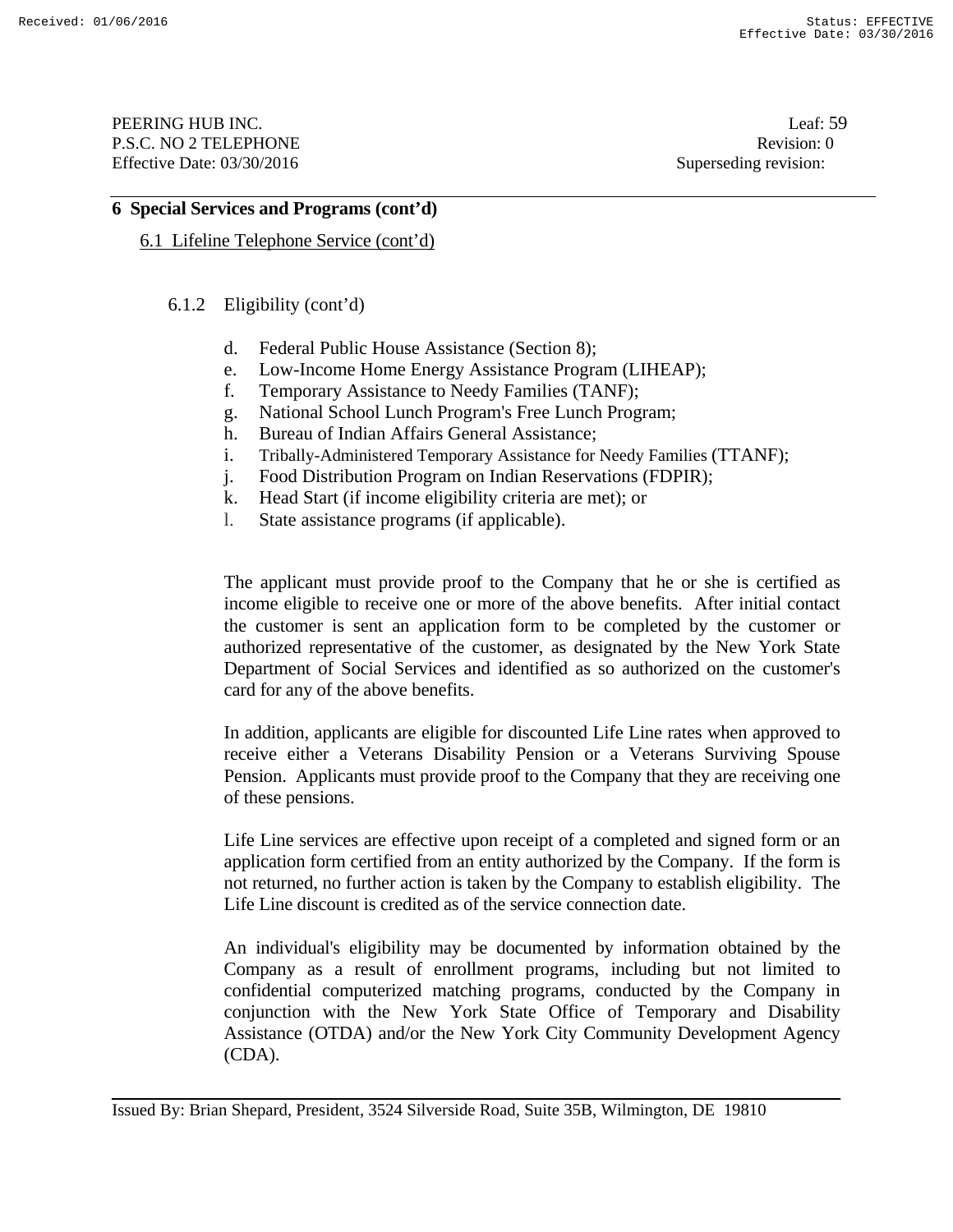PEERING HUB INC. Leaf: 60 P.S.C. NO 2 TELEPHONE Revision: 0 Effective Date: 03/30/2016 Superseding revision:

#### **6 Special Services and Programs (cont'd)**

6.1 Lifeline Telephone Service (cont'd)

## 6.1.2 Eligibility (cont'd)

The Company, in coordination with appropriate agencies, will periodically verify each Lifeline customer's eligibility. If a customer is identified as being ineligible, the customer will be notified that unless the information is shown to be in error, the Lifeline discount will be discontinued. The customer will be billed for discounts received for any period in which he or she is proven to be ineligible for the service.

## 6.1.3 Charges

A qualified customer may choose one of the Lifeline services as described above. For connection of new service, service connection charges apply unless the customer qualifies for connection assistance under the Link Up America plan as outlined in 6.2, following.

Service connection charges do not apply to change existing service from:

- a. Message Rate Service to Basic Lifeline Service;
- b. Basic Lifeline Service to Message Rate Service.
- c. Flat Rate Service to Flat Rate Lifeline service;
- d. Flat Rate Lifeline Service to Flat Rate Service.

## 6.2 Link Up America

The Link Up America program, for eligible residents of Tribal Lands only, is a connection assistance plan which provides for the reduction of one-half of the charges associated with connection of telephone service, up to \$30.00.

- 6.2.1 Eligibility Criteria:
	- a. The applicant must meet the requirements for qualification for Lifeline Telephone Service stipulated in 6.1.2, above;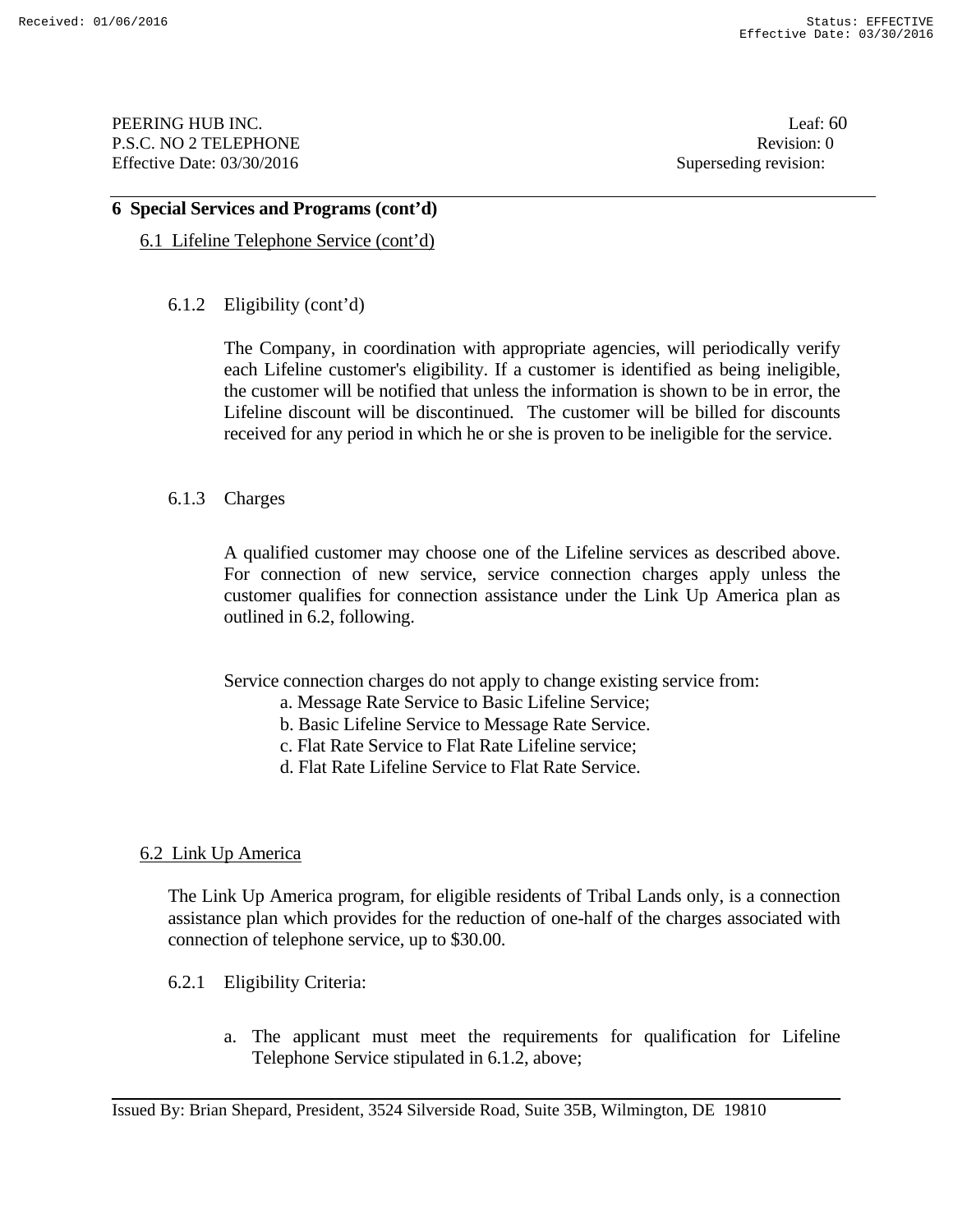PEERING HUB INC. Leaf: 61 P.S.C. NO 2 TELEPHONE Revision: 0 Effective Date: 03/30/2016 Superseding revision:

### **6 Special Services and Programs (cont'd)**

### 6.2 Link Up America (cont'd)

### 6.2.1 Eligibility Criteria (cont'd)

- b. The assistance can only apply for a single telephone line at the principal place of residence of the applicant;
- c. The applicant must not be a dependent for federal income tax purposes, unless he or she is more than 60 years old.

### 6.3 Special Equipment for The Hearing or Speech Impaired Customer

### 6.3.1 General

As required by Section 92-a of New York State Public Service Law, the Company will provide, upon request, specialized telecommunications equipment for a customer certified as hearing or speech impaired.

## 6.3.2 Certification

A customer can be certified as hearing or speech impaired by a licensed physician, otolaryngologist, speech-language pathologist, audiologist or an authorized representative of a social agency that conducts programs for persons with hearing or speech impairments in cooperation with an official agency of the State of New York.

## 6.3.3 Company Obligation to Obtain Equipment

The Company will make every reasonable effort to locate and obtain equipment for a certified customer.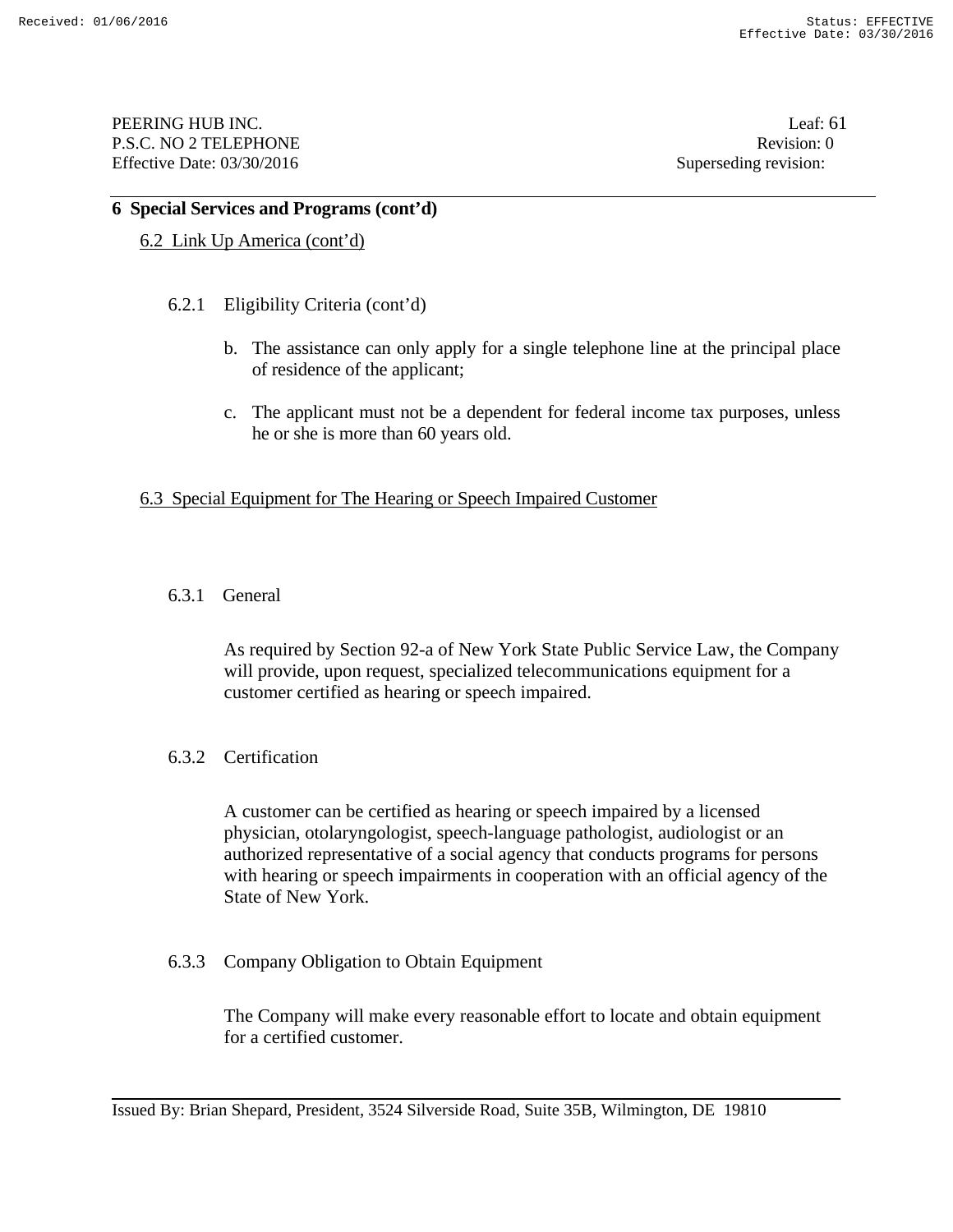PEERING HUB INC. Leaf: 62 P.S.C. NO 2 TELEPHONE Revision: 0 Effective Date: 03/30/2016 Superseding revision:

#### **6 Special Services and Programs (cont'd)**

6.3 Special Equipment for The Hearing or Speech Impaired Customer (cont'd)

## 6.3.4 Customer's Option to Purchase Equipment

The customer may purchase equipment at a price not to exceed the actual purchase price (including any applicable shipping costs) the Company pays.

### 6.3.5 Terms of Equipment Purchase

The Company will also advise the customer who requests this equipment of the applicable terms for purchase.

#### 6.4 Discounted Service for The Hearing or Speech Impaired Customer

#### 6.4.1 General

A handicapped person who has been certified to the Company as having a hearing or speech impairment which requires that he or she communicate over telephone facilities by means other than voice, and who either use non-voice equipment or make calls through an interpreter, will receive, upon application to the Company, a 50% discount on local message rate service.

#### 6.4.2 Certification

Acceptable certifications are:

a. Those made by a licensed physician, otolaryngologist, speech-language pathologist or audiologist or an authorized representative of a social agency that conducts programs for persons with hearing or speech impairment in cooperation with an official agency of the State of New York, or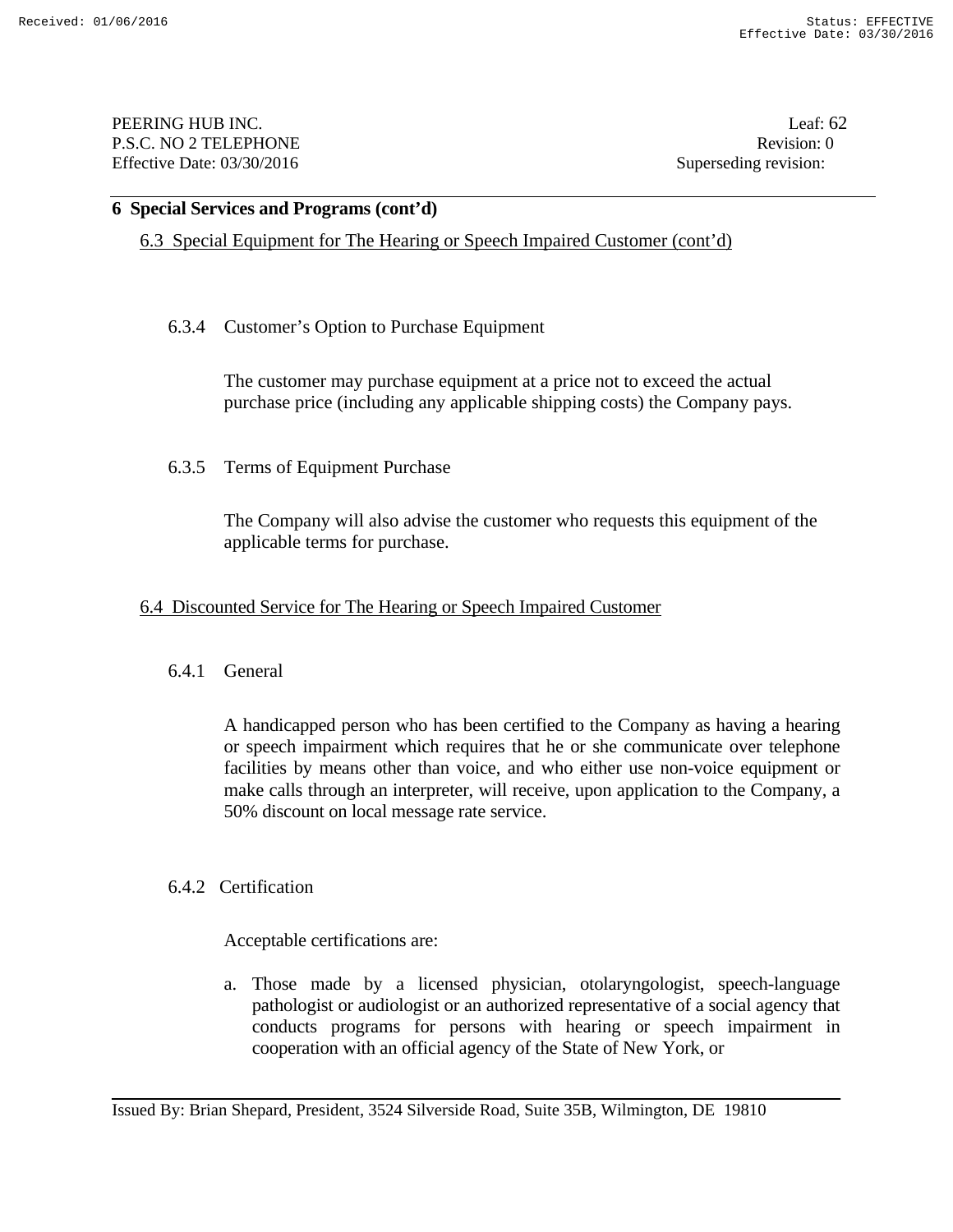PEERING HUB INC. Leaf: 63 P.S.C. NO 2 TELEPHONE Revision: 0 Effective Date: 03/30/2016 Superseding revision:

### **6 Special Services and Programs (cont'd)**

6.4 Discounted Service for The Hearing or Speech Impaired Customer (cont'd)

### 6.4.2 Certification (cont'd)

b. A pre-existing certification establishing the impairment of hearing or speech such as those which qualify the handicapped person for social security benefits on the basis of total hearing impairment or for the use of facilities of an agency for a person with hearing or speech impairment.

### 6.4.3 Qualification

 A customer qualifying for the discount is one whose impairment is such that competent authority would certify him or her as being unable to use a telephone for voice communication. See Section 10, "Handicapped Person," for a listing of the necessary qualifications.

## 6.4.4 Billing

The reduction in charges is applied only at one location, designated by the impaired person.

## 6.5 Universal Emergency Telephone Number Service

Universal Emergency Telephone Number Service (911 Service) is an arrangement of company central office and trunking facilities whereby any telephone user who dials the number 911 will reach the emergency report center for the telephone from which the number is dialed or will be routed to an operator if all lines to an emergency report center are busy. If no emergency report center customer exists for a central office entity, a telephone user who dials the number 911 will be routed to an operator. The telephone user who dials the 911 number will not be charged for the call.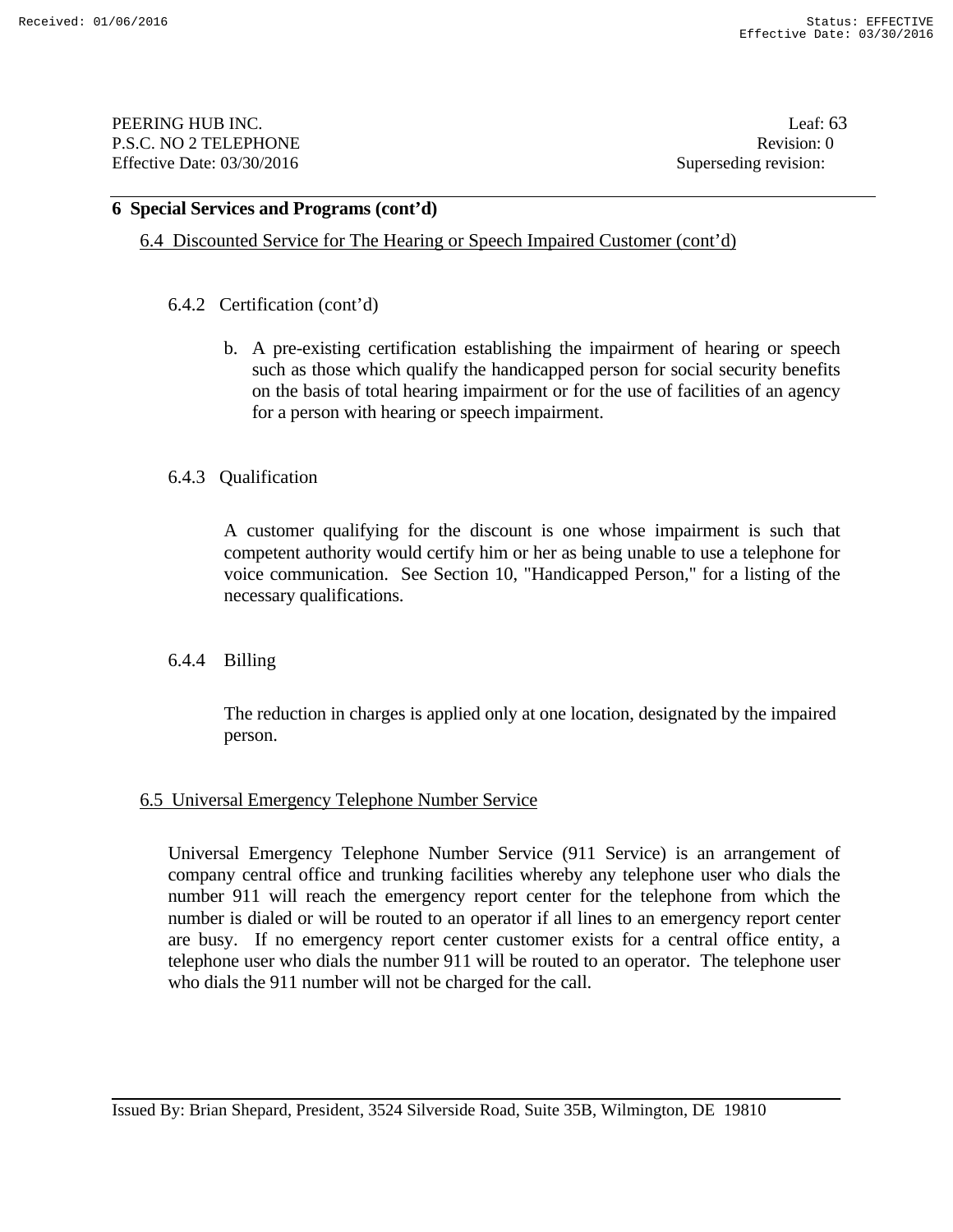PEERING HUB INC. Leaf: 64 P.S.C. NO 2 TELEPHONE Revision: 0 Effective Date: 03/30/2016 Superseding revision:

## **6 Special Services and Programs (cont'd)**

- 6.6 New York Relay Service
	- 6.6.1 General

 The Company will provide access to a telephone relay center for New York Relay Service. The service permits telephone communications between hearing and/or speech impaired individuals who must use a Telecommunications Device for the Deaf (TDD) or a Teletypewriter (TTY) and individuals with normal hearing and speech. The Relay Service can be reached by dialing an 800 number. Specific 800 numbers have been designated for both impaired and non-impaired customers to use.

- 6.6.2 Regulations
	- a. Only intrastate calls can be completed using the New York Relay Service under the terms and conditions of this tariff.
	- b. Charges for calls placed through the Relay Service will be billed as if direct distance dialed (DDD) from the point of origination to the point of termination. The actual routing of the call does not affect billing.
	- c. Calls through the Relay Service may be billed to a third number only if that number is within New York State. Calls may also be billed to calling cards issued by the Company or other carriers who may choose to participate in this service.
	- d. The following calls may not be placed through the Relay Service:
		- 1. calls to informational recordings and group bridging service:
		- 2. calls to time or weather recorded messages;
		- 3. station sent paid calls from coin telephones; and
		- 4. operator-handled conference service and other teleconference calls.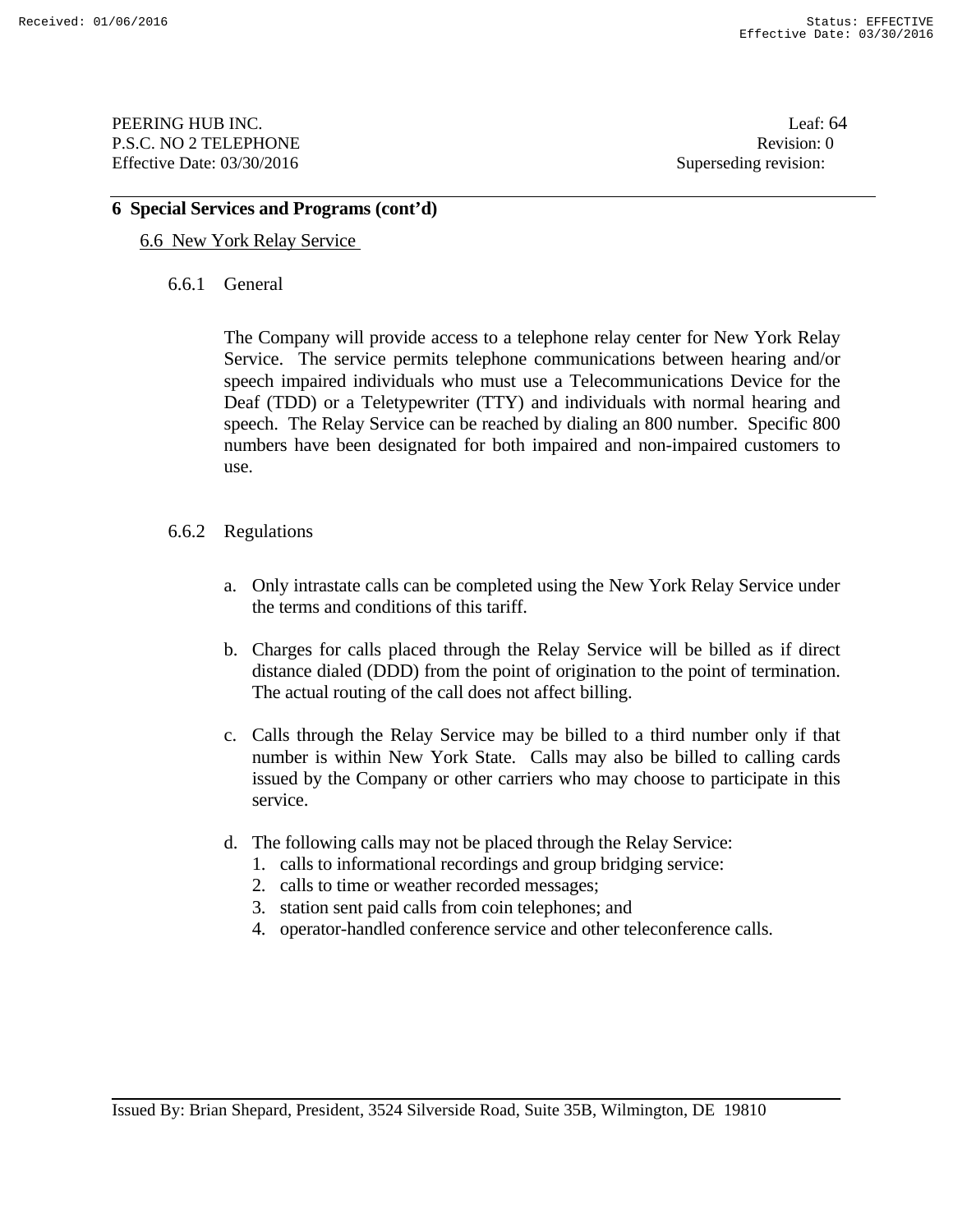PEERING HUB INC. Leaf: 65 P.S.C. NO 2 TELEPHONE Revision: 0 Effective Date: 03/30/2016 Superseding revision:

### **6 Special Services and Programs (cont'd)**

6.6 New York Relay Service (cont'd)

## 6.6.3 Liability

 The Company contracts with an outside provider for the provision of this service. The outside provider has complete control over the provision of the service except for the facilities provided directly by the Company. in addition to other provisions of this Tariff dealing with liability, in the absence of gross negligence or willful misconduct on the part of the Company, the Company shall not be liable for and the customer, by using the service, agrees to release, defend and hold harmless for all damages, whether direct, incidental or consequential, whether suffered, made, instituted or asserted by the customer or by any other person, for any loss or destruction of any property, whatsoever whether covered by the customer or others, or for any personal injury to or death of, any person. Notwithstanding any provision to the contrary, in no event shall the Company be liable for any special, incidental, consequential, exemplary or punitive damages of any nature whatsoever.

## 6.7 Special Credit Card for Blind and Disabled Persons

## 6.7.1 General

 Persons who are blind or whose disability causes difficult with hand and finger coordination and use of a telephone qualify for a Special Credit Card. The card may be used from any telephone within the Company's territory to place calls within and outside the state of New York at a special rate or to place calls from a telephone outside of the Company's territory, but within the state of New York at rates applicable to the territory from which the call is made.

#### 6.7.2 Rates

Within the Company's Territory:

 Station to station toll calls placed with operator assistance will be billed at the lower rate normally applicable to calls placed without operator assistance. Local calls cannot be charged to the card. Person-to-person calls charged to the card with be billed at the higher operator handled rate.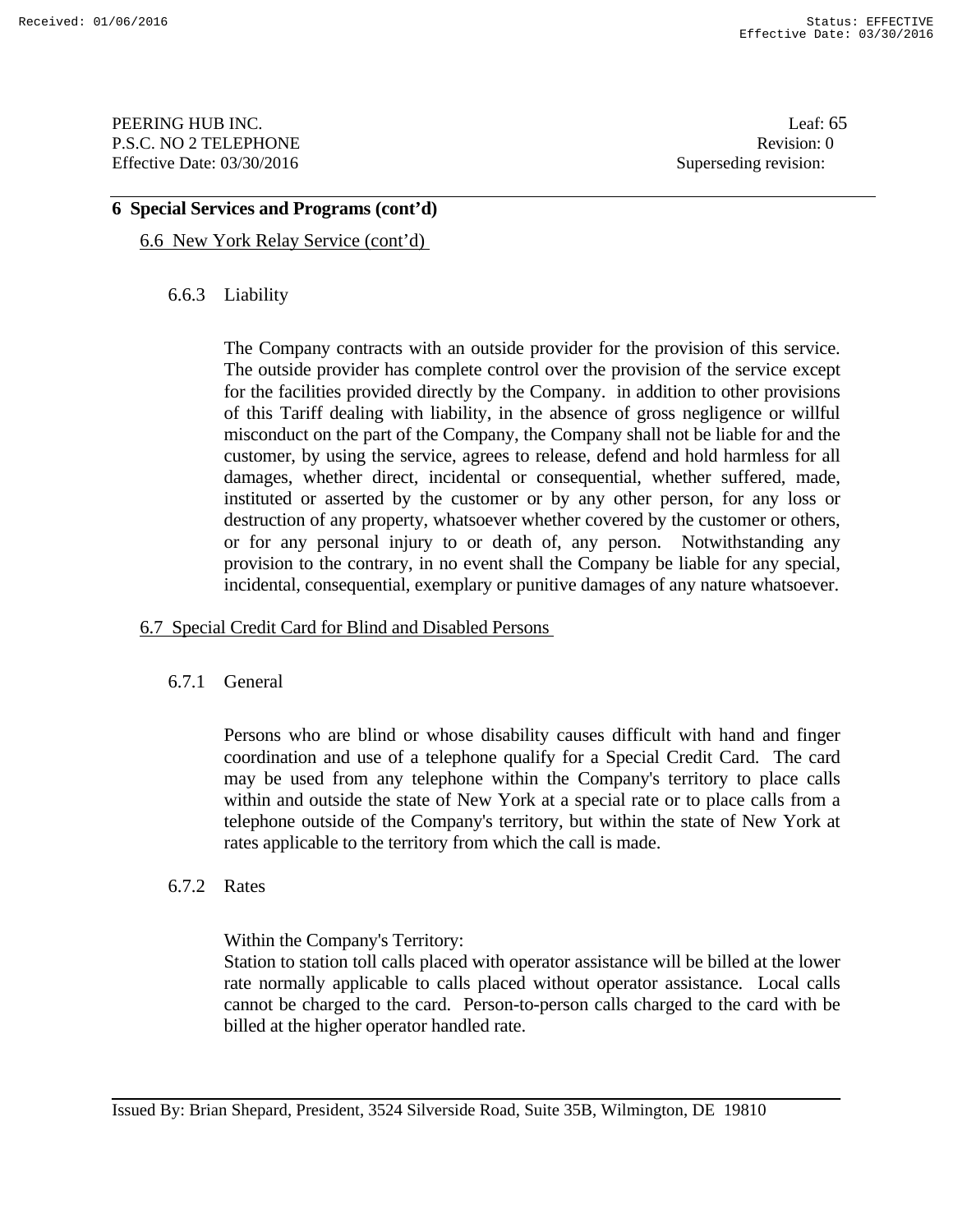PEERING HUB INC. Leaf: 66 P.S.C. NO 2 TELEPHONE Revision: 0 Effective Date: 03/30/2016 Superseding revision:

## **6 Special Services and Programs (cont'd)**

6.7 Special Credit Card for Blind and Disabled Persons (cont'd)

### 6.7.2 Rates (cont'd)

 Outside the Company's Territory, but within New York State: All rates, charges, billing and restriction in effect in the territory from which the call is made will apply.

## 6.7.3 Qualification

The follow criteria will be used to determine eligibility for the Special Credit Card:

- 1. "Legally Blind" those whose visual acuity is 20/200 or less in the better eye with correcting glasses or whose widest diameter of visual field subtends an angular distance no greater than 20 degrees.
- 2. "Physically Handicapped" those who are certified by competent authority as unable to read or use ordinary printed materials as result of physical limitations.
- 3. Persons whose disabling condition causes difficulty with hand and finger coordination and utilization of a coin or noncoin telephone. Acceptable certifications are those made by a licensed physician, ophthalmologist or optometrist.
- 6.7.4 Billing Authorization

Responsibility for payment of charges may be handled in one of two ways:

- 1. The handicapped person (the applicant) may accept responsibility for payment of his or her own bill. in this case, the applicant must be 18 years of age or older and must reside within the Company's service territory, but he or she does not need to have other service from the Company.
- 2. Another party may agree to accept responsibility for payment of charges incurred through use of the Special Credit Card by the applicant. When this option is chosen, the person accepting this responsibility must be 18 years

Issued By: Brian Shepard, President, 3524 Silverside Road, Suite 35B, Wilmington, DE 19810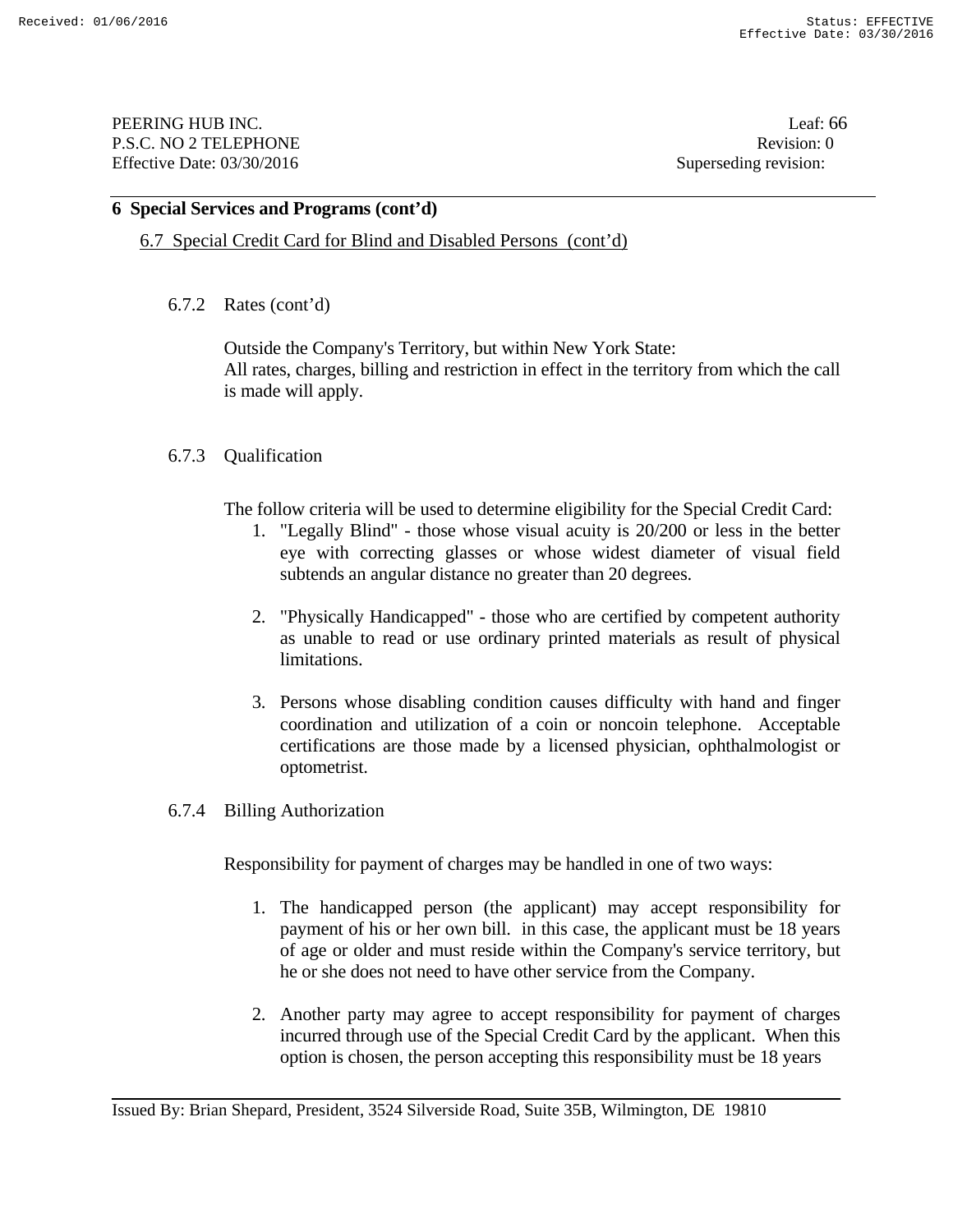PEERING HUB INC. Leaf: 67 P.S.C. NO 2 TELEPHONE Revision: 0 Effective Date: 03/30/2016 Superseding revision:

### **6 Special Services and Programs (cont'd)**

6.7 Special Credit Card for Blind and Disabled Persons (cont'd)

6.7.4 Billing Authorization (cont'd)

of age or older, but does not need to reside within the Company's service territory.

 In either case, the applicant is the only authorized user of the Special Credit Card. If the person accepting payment responsibility has service within the Company's service territory, charges will be billed on a regular monthly bill; otherwise a separate bill will be sent.

#### 6.8 Schools and Libraries Discount Program

#### 6.8.1 General

The Schools and Libraries Discount Program permits eligible schools (public and private, grades Kindergarten through 12) and libraries to purchase the Company services offered in this tariff and the (additional company tariff references, if appropriate) at a discounted rate, in accordance with the Rules adopted by the Federal Communications Commission (FCC) in its Universal Service Order 97- 157, issued May 8, 1997 and the New York State Public Service Commission in its Opinion and Order 97-11 Adopting Discounts for Services for Schools and Libraries, issued June 25, 1997. The Rules are codified at 47 Code of Federal Regulation (C.F.R.) 54.500 et. seq.

As indicated in the Rules, the discounts will be between 20 and 90 percent of the pre-discount price, which is the price of services to schools and libraries prior to application of a discount. The level of discount will be based on an eligible school or library's level of economic disadvantage and by its location in either an urban or rural area. A schools level of economic disadvantage will be determined by the percentage of its students eligible for participation in the national school lunch program, and a library's level of economic disadvantage will be calculated on the basis of school lunch eligibility in the public school district in which the library is located. A non-public school may use either eligibility for the national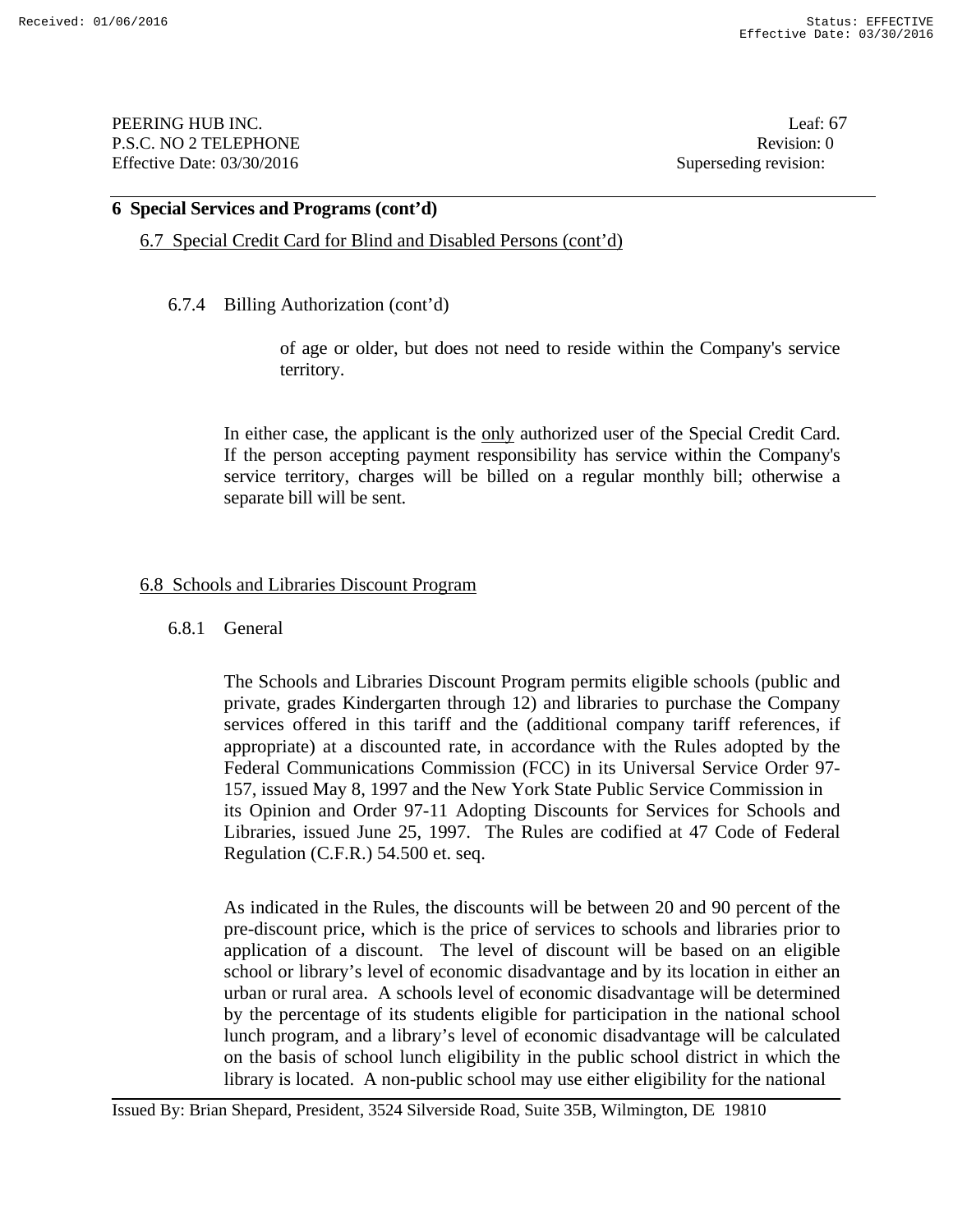PEERING HUB INC. Leaf: 68 P.S.C. NO 2 TELEPHONE Revision: 0 Effective Date: 03/30/2016 Superseding revision:

### **6 Special Services and Programs (cont'd)**

## 6.8 Schools and Libraries Discount Program (cont'd)

6.8.1 General (cont'd)

school lunch program or other federally approved alternative measures to determine its level of economic disadvantage. To be eligible for the discount, schools and libraries will be required to comply with the terms and conditions set forth in the Rules.

Discounts are available only to the extent that they are funded by the federal universal service fund. Schools and libraries may aggregate demand with other eligible entities to create a consortium.

- 6.8.2 Regulations
	- a. Obligation of eligible schools and libraries Requests for service
		- 1. Schools and libraries and consortia shall participate in a competitive bidding process for all services eligible for discounts, in accordance with any state and local procurement rules.
		- 2. Schools and libraries and consortia shall submit requests for services to the Schools and Libraries Corporation, as designated by the FCC and follow established procedures.
		- 3. Services requested will be used for educational purposes.
		- 4. Services will not be sold, resold or transferred in consideration for money or any other thing of value.
	- b. Obligations of the Company
		- 1. The Company will offer discounts to eligible schools and libraries on commercially available telecommunications services contained in this tariff. Those services contained in this tariff which are excluded from the discount program, in accordance with the Rules, are included in Statement GRST 1.

Issued By: Brian Shepard, President, 3524 Silverside Road, Suite 35B, Wilmington, DE 19810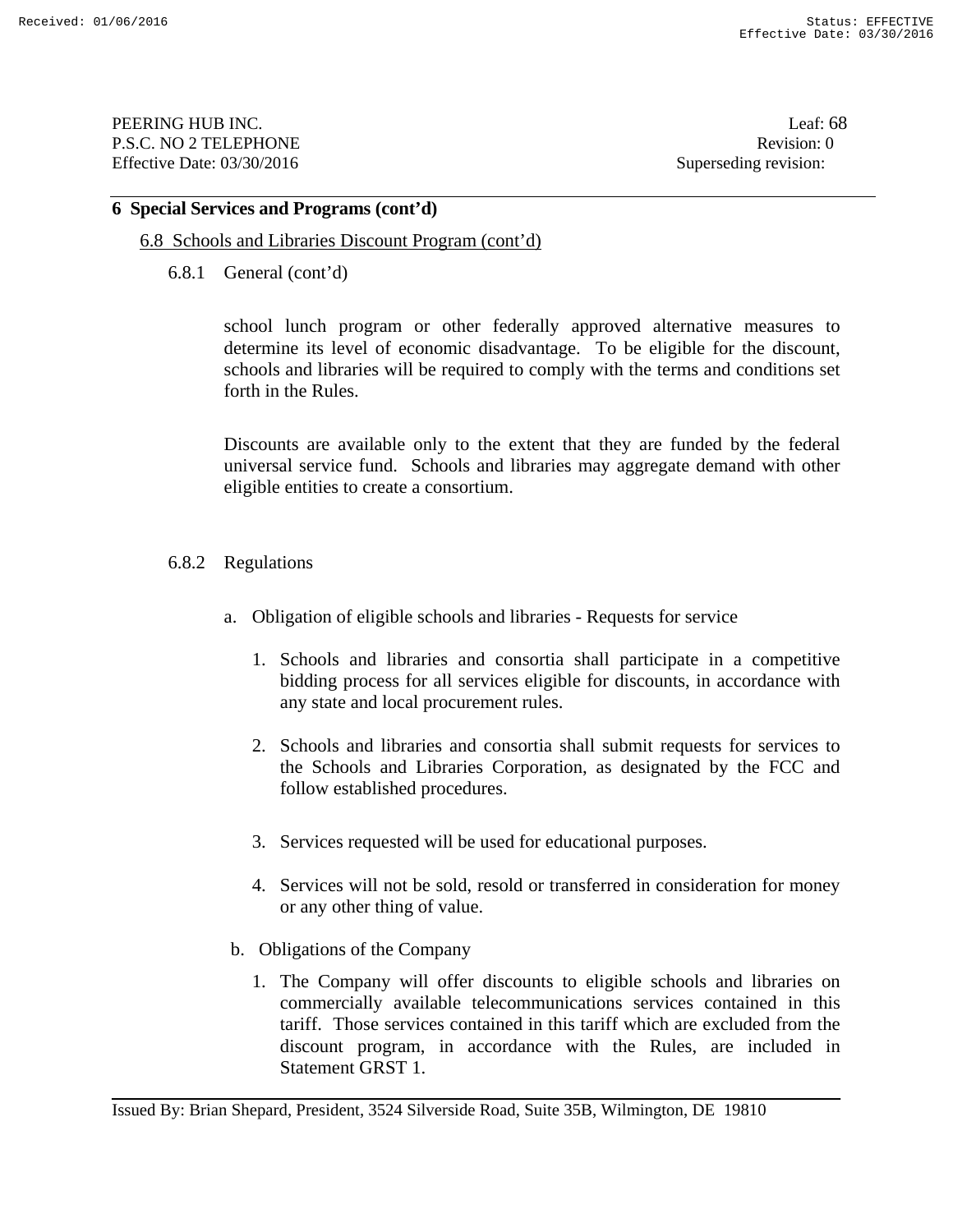PEERING HUB INC. Leaf: 69 P.S.C. NO 2 TELEPHONE Revision: 0 Effective Date: 03/30/2016 Superseding revision:

#### **6 Special Services and Programs (cont'd)**

#### 6.8 Schools and Libraries Discount Program (cont'd)

- 6.8.2 Regulations (cont'd)
	- 2. The Company will offer services to eligible schools, libraries and consortia at prices no higher than the lowest price it charges to similarly situated non-residential customers for similar services (lowest corresponding price).
	- 3. In competitive bidding situations, the Company may offer flexible pricing or rates other than in this tariff, where specific flexible pricing arrangements are allowed, subject to New York State Public Service Commission approval.
- 6.8.3 Discounted Rates for Schools and Libraries
	- a. Discounts for eligible schools and libraries and consortia shall be set as a percentage from the pre-discount price, which is the price of services to schools and libraries prior to application of a discount.
	- b. The discount rate will be applied to eligible intrastate services purchased by eligible schools, libraries or consortia.
	- c. The discount rate is based on each school or library's level of economic disadvantage as determined in accordance with the FCC Order or other federally approved alternative measures (as permitted by the Rules) and by its location in either an urban or rural area.
	- d. The discount matrix for eligible schools, libraries and consortia is included as an attachment to this tariff.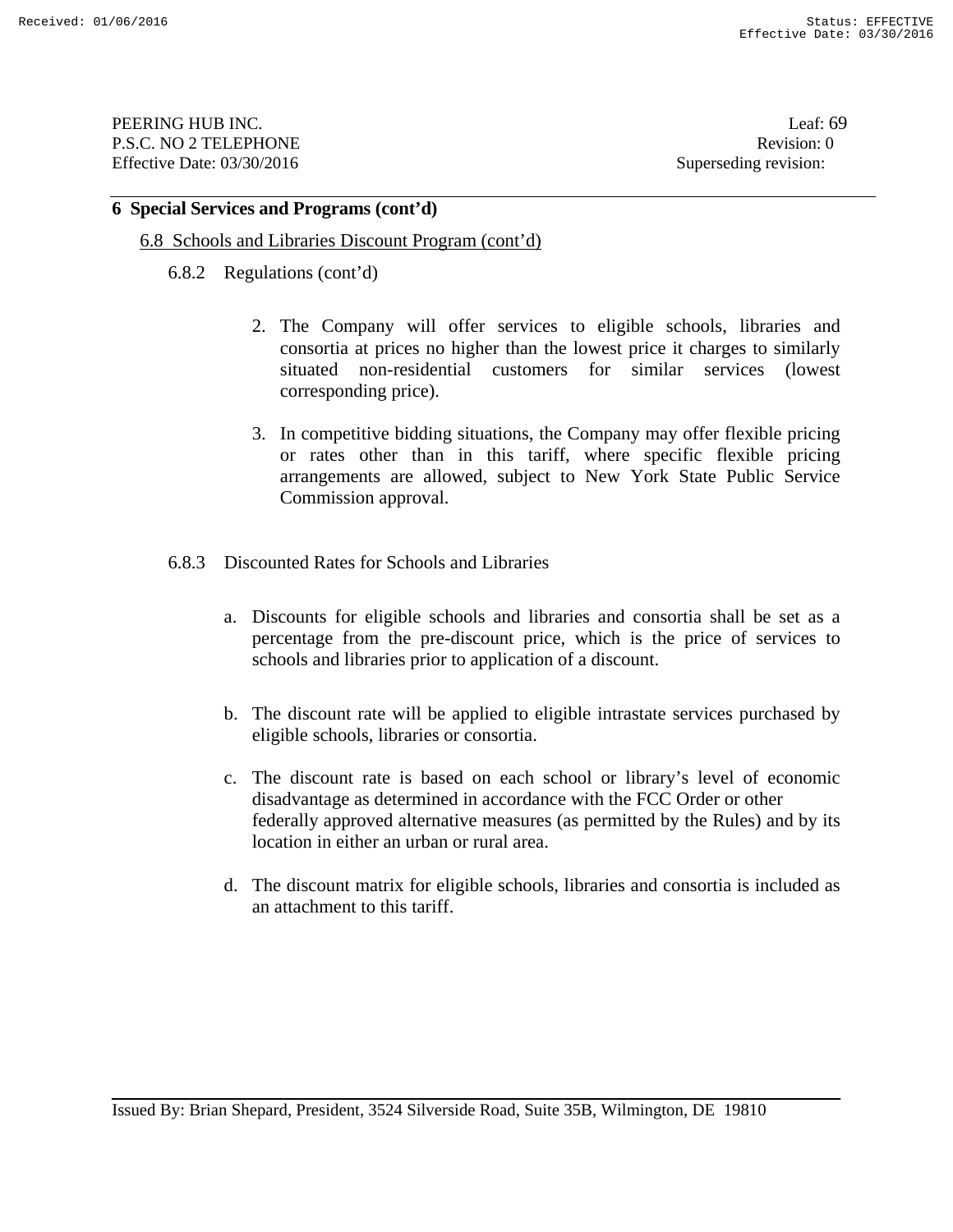PEERING HUB INC. Leaf: 70 P.S.C. NO 2 TELEPHONE Revision: 0 Effective Date: 03/30/2016 Superseding revision:

### **6 Special Services and Programs (cont'd)**

## 6.9 Health Care Providers Support Program

## 6.9.1 General

The purpose of the Health Care Providers Support Program is to enable public and non-profit rural health care providers to have access to telecommunications services necessary for the provision of health care services at rates comparable to those paid for similar services in urban areas. The Health Care Providers Support Program offers eligible public and non-profit health care providers located in rural areas reduced rates for Company intrastate services. Such services must be purchased in accordance with the Rules adopted by the Federal Communications Commission (FCC) in its Universal Service Order 97-157, issued May 8, 1997 and the New York State Public Service Commission in its Order in Cases 94-C-0095 and 28425, issued November 4, 1997. The FCC Rules are codified at 47 Code of Federal Regulation (C.F.R.) 54.601 et. seq., and any amendments made thereto.

## 6.9.2 Regulations

- a. To be eligible for the reduced rates, rural health care providers are required to comply with the terms and conditions set forth in the FCC Rules.
- b. Reduced rates are available only to the extent that they are funded by the federal universal service fund.
- c. Eligible rural health care providers may aggregate demand with other entities to create a consortium. Universal service support shall apply only to the portion of eligible services used by an eligible health care provider.
- d. Responsibility of eligible health care providers (cont'd)
	- 1. Rural health care providers and consortia shall participate in a competitive bidding process for all services eligible for reduced rates in accordance with any state and local procurement rules.
	- 2. Rural health care providers and consortia shall submit requests for services to the program Administrator, as designated by the FCC, and follow established procedures.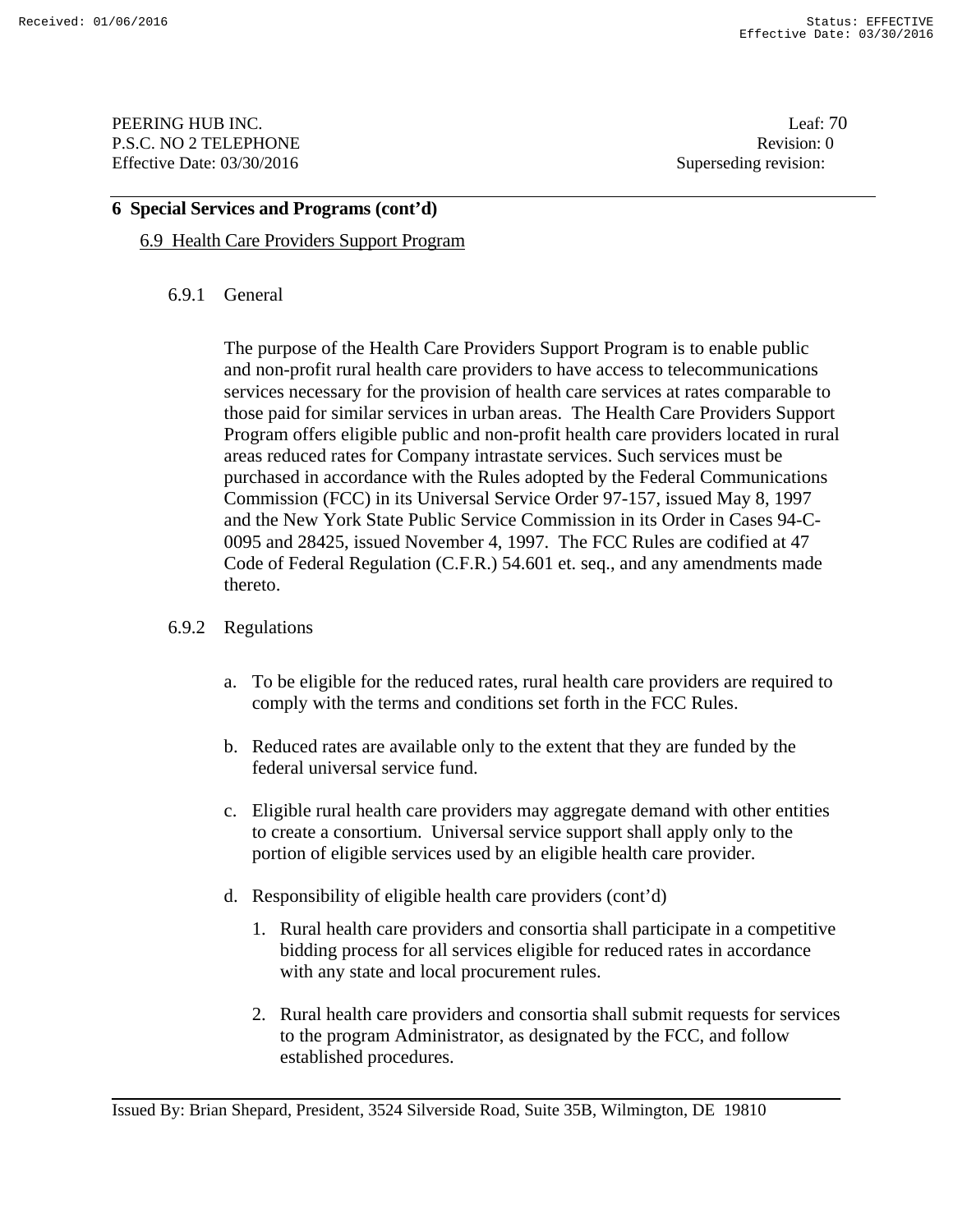PEERING HUB INC. Leaf: 71 P.S.C. NO 2 TELEPHONE Revision: 0 Effective Date: 03/30/2016 Superseding revision:

#### **6 Special Services and Programs (cont'd)**

### 6.9 Health Care Providers Support Program (cont'd)

#### 6.9.2 Regulations (cont'd)

- 3. Services requested must be used for purposes related to the provision of health care services or instruction that the health care provider is legally authorized to provide under the law.
- 4. A health care provider that cannot obtain toll free access to an Internet Service Provider and who is eligible for support for limited toll-free access under the Rules must certify that it lacks toll-free Internet access and that it is an eligible health care provider.
- 5. Services cannot be sold, resold or transferred in consideration for money or any other thing of value.
- e. Responsibility of the Company
	- 1. The Company shall offer the rates and charges as specified in Section 3, to eligible health care providers to the extent that facilities and services are available and offered in the tariffs.
	- 2. The Company shall offer services to eligible rural health care providers and consortia at prices no higher than the highest urban rate as defined in the FCC Order and Rules.
	- 3. In competitive bidding situations, where specific flexible pricing arrangements are allowed, the Company may offer flexible pricing (to determine the reduced rate) subject to New York State Public Service Commission approval.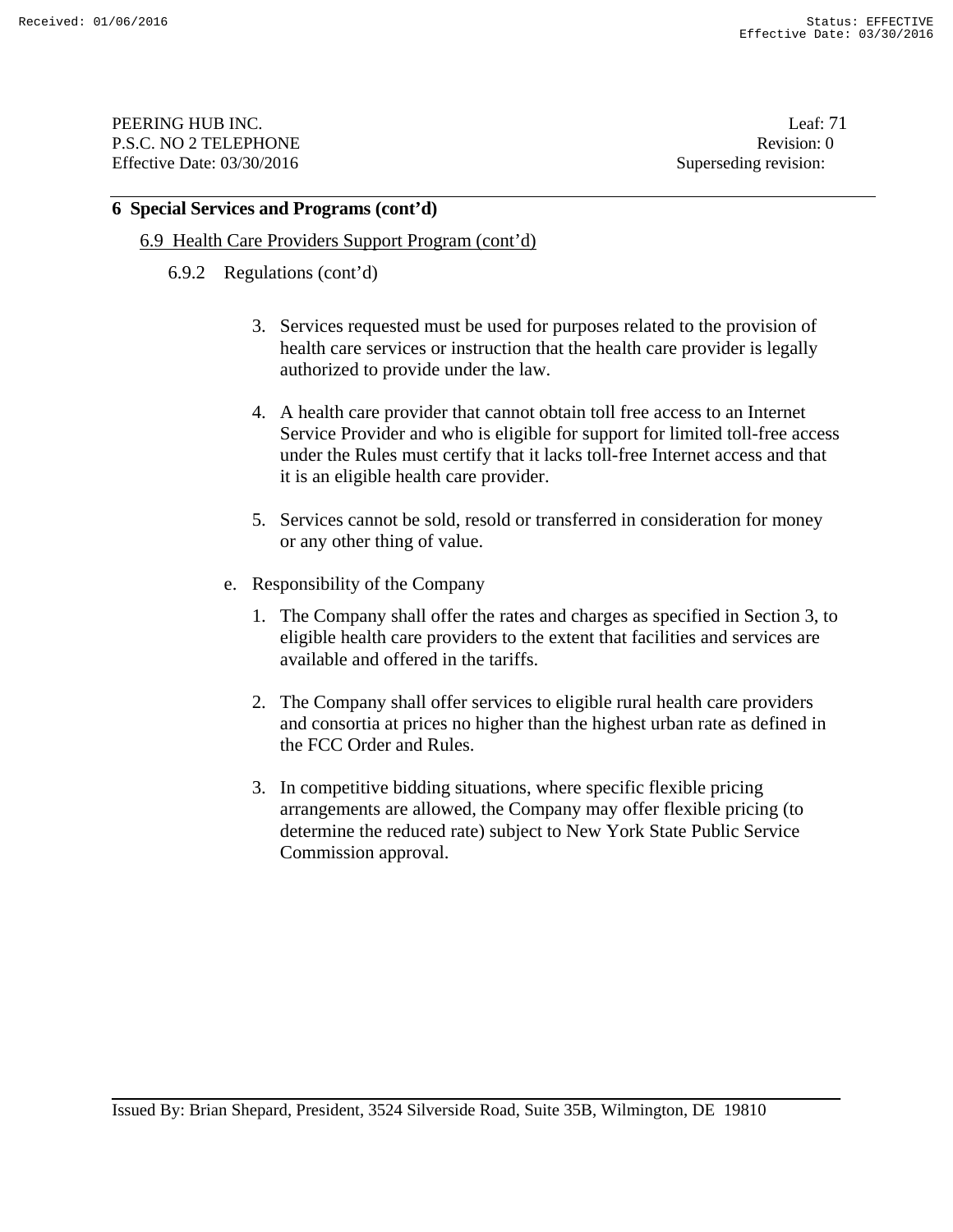PEERING HUB INC. Leaf: 72 P.S.C. NO 2 TELEPHONE Revision: 0 Effective Date: 03/30/2016 Superseding revision:

### **6 Special Services and Programs (cont'd)**

### 6.9 Health Care Providers Support Program (cont'd)

### 6.9.3 Rates and Charges

The following price adjustments will be available to eligible rural health care providers, except subparagraph c., which shall be available to all eligible health care providers, regardless of location;

- a. A reduced rate for telecommunications services, using a bandwidth capacity of up to 1.544 Mbps, not to exceed the highest tariffed or publicly available rate charged to a commercial customer for a similar service provided over the same distance in the nearest city in New York State with a population of at least 50,000.
- b. An exemption from some mileage charges for any telecommunications services, using a bandwidth capacity of up to 1.544 Mbps, that is necessary for the provision of health care services. The exempted mileage includes the distance between the rural health care provider and the most distant perimeter of the nearest city in New York State with a population of 50,000 or more, less the standard urban distance, which is the maximum average diameter of all cities with population of 50,000 or more in the state.
- c. Each eligible health care provider that cannot obtain toll-free access to an Internet service provider is entitled to receive toll charge credits for toll charges imposed for connecting to an Internet service provider as per the FCC Rules. Such toll charge credits are available pursuant to applicable toll tariffs.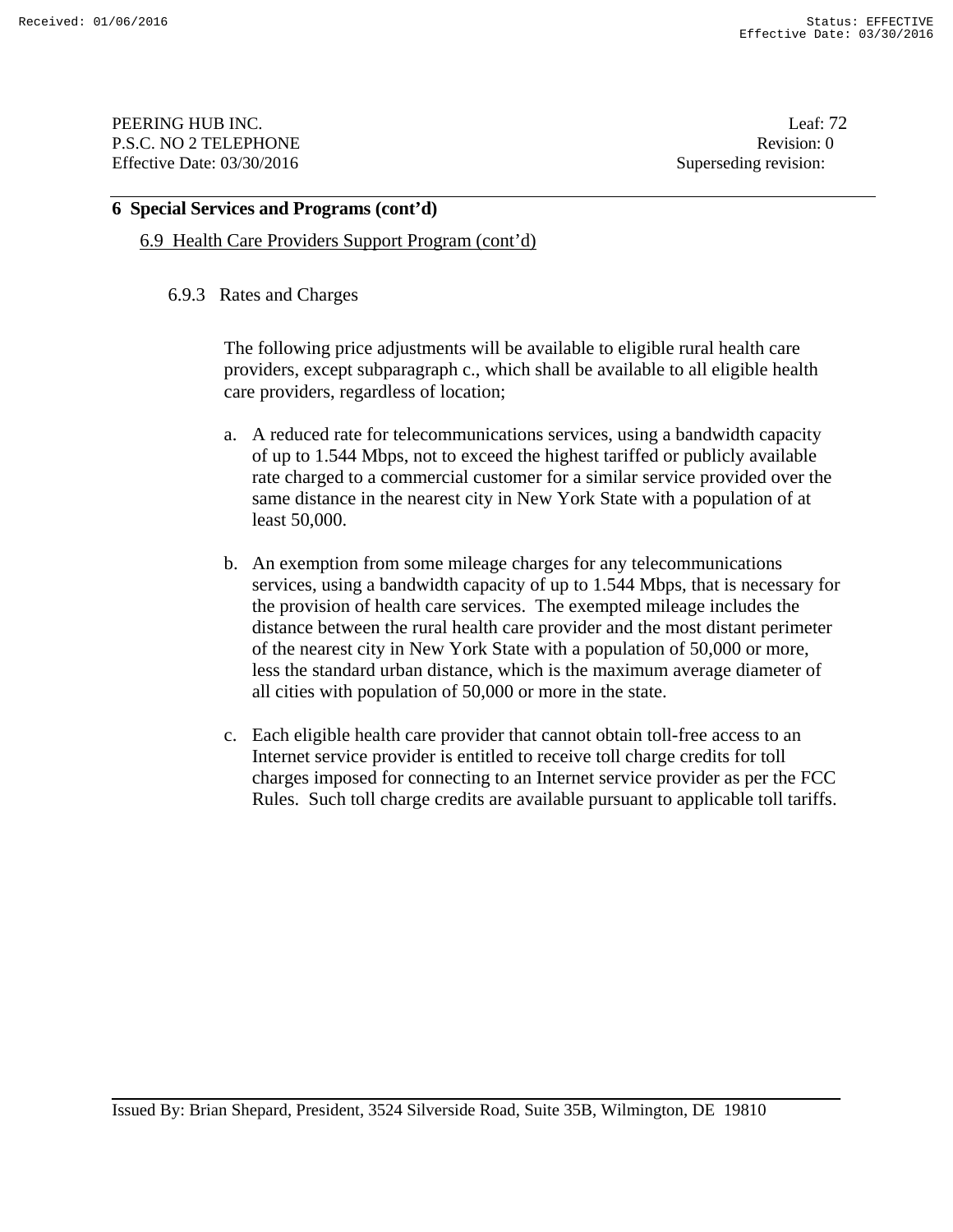PEERING HUB INC. Leaf: 73 P.S.C. NO 2 TELEPHONE Revision: 0 Effective Date: 03/30/2016 Superseding revision:

## **7 Special Arrangements**

## 7.1 Special Construction

7.1.1 Basis for Charges

Basis for Charges where the Company furnishes a facility or service for which a rate or charge is not specified in the Company's tariffs, charges will be based on the costs incurred by the Company (including return) and may include:

- a. nonrecurring charges;
- b. recurring charges;
- c. termination liabilities; or
- d. combinations of a., b., and c.
- 7.1.2 Basis for Cost Computation

The costs referred to in 7.1.1 preceding may include one or more of the following items to the extent they are applicable:

- a. Costs to install the facilities to be provided including estimated costs for the rearrangements of existing facilities. These costs include:
	- 1. equipment and materials provided or used;
	- 2. engineering, labor, and supervision;
	- 3. transportation; and
	- 4. rights of way and/or any required easements.
- b. Cost of maintenance.
- c. Depreciation on the estimated cost installed of any facilities provided, based on the anticipated useful service life of the facilities with an appropriate allowance for the estimated net salvage.
- d. Administration, taxes, and uncollectible revenue on the basis of reasonable average cost for these items.
- e. License preparation, processing, and related fees.
- f. Tariff preparation, processing and related fees.
- g. Any other identifiable costs related to the facilities provided; or

Issued By: Brian Shepard, President, 3524 Silverside Road, Suite 35B, Wilmington, DE 19810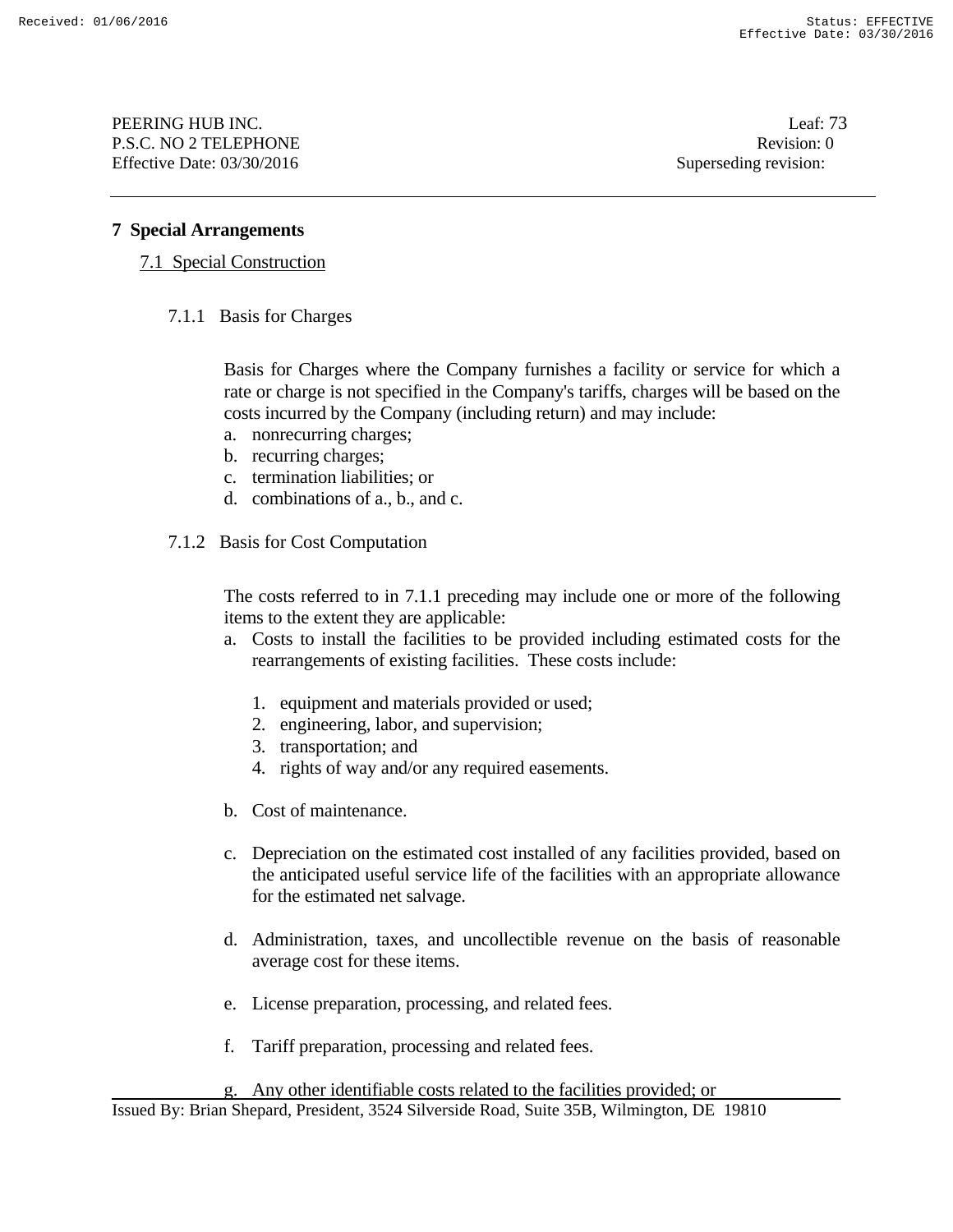PEERING HUB INC. Leaf: 74 P.S.C. NO 2 TELEPHONE Revision: 0 Effective Date: 03/30/2016 Superseding revision:

# **7 Special Arrangements (cont'd)**

# 7.1 Special Construction (cont'd)

- 7.1.2 Basis for Cost Computation (cont'd)
	- h. An amount for return and contingencies.

# 7.1.3 Termination Liability

To the extent that there is no other requirement for use by the Company, a termination liability may apply for facilities specially constructed at the request of a customer.

- a. The period on which the termination liability is based is the estimated service life of the facilities provided.
- b. The amount of the maximum termination liability is equal to the estimated amounts (including return) for:
	- 1. Costs to install the facilities to be provided including estimated costs for the rearrangements of existing facilities. These costs include:
		- a) equipment and materials provided or used;
		- b) engineering, labor, and supervision;
		- c) transportation; and
		- d) rights of way and/or any required easements;
	- 2. License preparation, processing, and related fees;
	- 3. Tariff preparation, processing and related fees;
	- 4. Cost of removal and restoration, where appropriate; and
	- 5. Any other identifiable costs related to the specially constructed or rearranged facilities.
- c. The termination liability method for calculating the unpaid balance of a term obligation is obtained by multiplying the sum of the amounts determined as set forth in Section 7.1.3 preceding by a factor related to the unexpired period of liability and the discount rate for return and contingencies. The amount determined in Section 7.1.3 preceding shall be adjusted to reflect the redetermined estimated net salvage, including any reuse of the facilities provided. This amount shall be adjusted to reflect applicable taxes.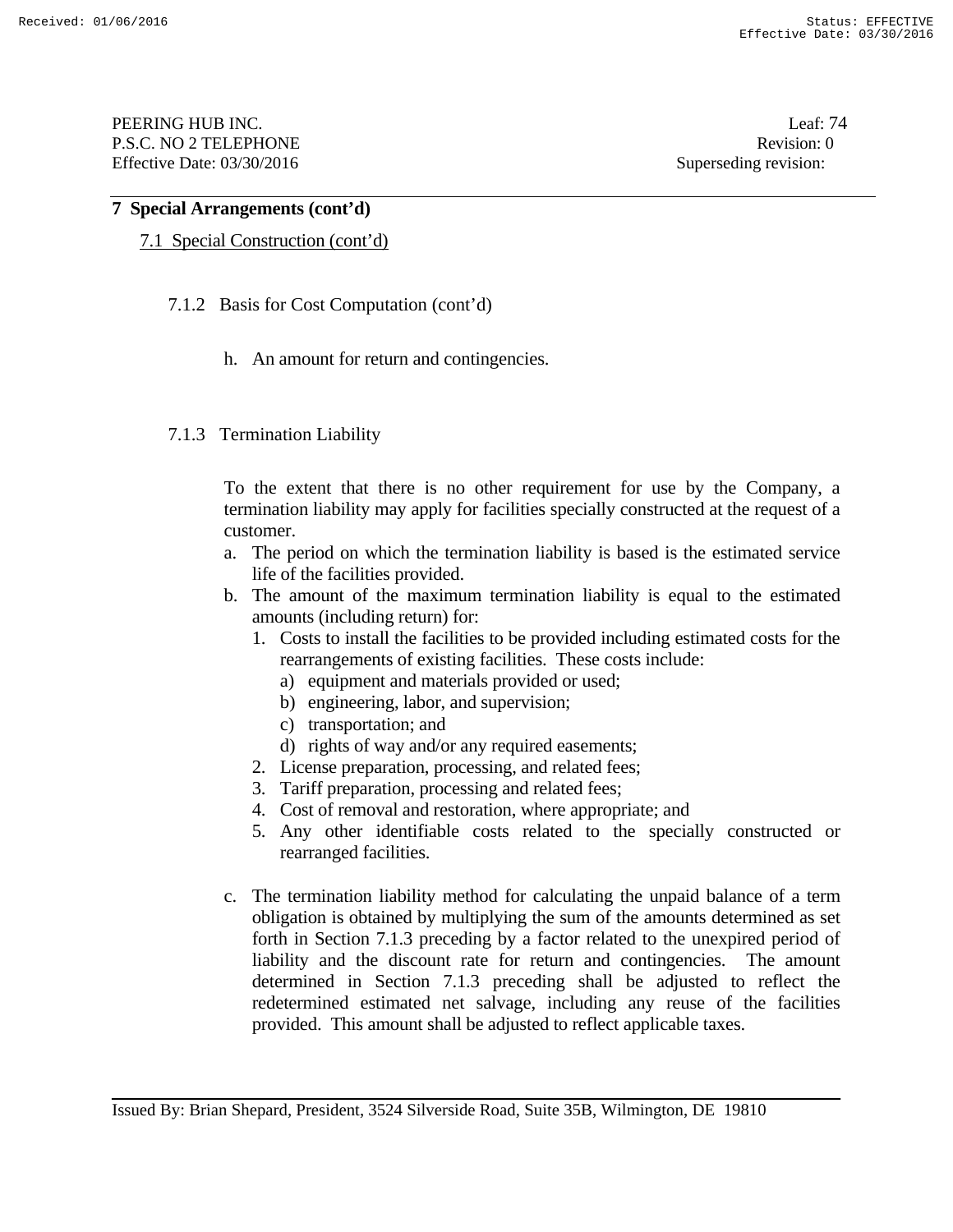PEERING HUB INC. Leaf: 75 P.S.C. NO 2 TELEPHONE Revision: 0 Effective Date: 03/30/2016 Superseding revision:

# **7 Special Arrangements (cont'd)**

#### 7.2 Non-Routine Installation and/or Maintenance

At the customer's request, installation and/or maintenance may be performed outside the Company's regular business hours, or (in the Company's sole discretion and subject to any conditions it may impose) in hazardous locations. In such cases, charges based on the cost of labor, material, and other costs incurred by or charged to the Company will apply. If installation is started during regular business hours but, at the Customer's request, extends beyond regular business hours into time periods including, but not limited to, weekends, holidays, and/or night hours, additional charges may apply.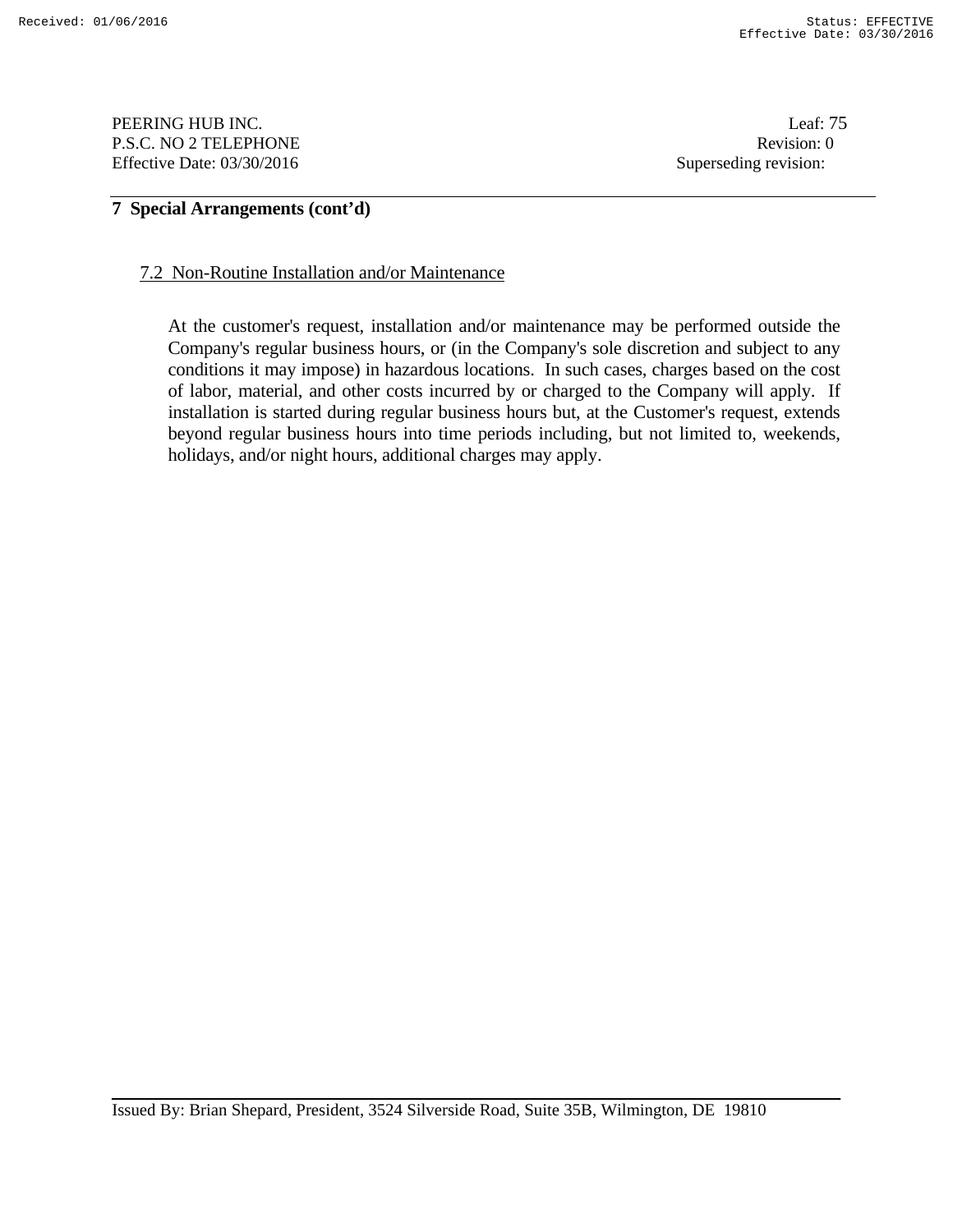PEERING HUB INC. Leaf: 76 P.S.C. NO 2 TELEPHONE Revision: 0 Effective Date: 03/30/2016 Superseding revision:

## **8 Local Calling Areas**

A. The following services are offered at rates specified in the attached Rate Schedule.

|                      | <b>Business</b> | Residence |
|----------------------|-----------------|-----------|
| <b>Measured Rate</b> |                 |           |
| <b>Flat Rate</b>     |                 |           |

B. Local Calling Area

The Company offers service in and incorporates by reference the exchange maps and listings included in the following local tariffs.

> Verizon New York Inc. (formerly NYNEX) Frontier Telecom Frontier of Rochester Citizens Telecom CTC Taconic Telephone Corp. d/b/a FairPoint Communications Windstream Fingerlakes Technology Group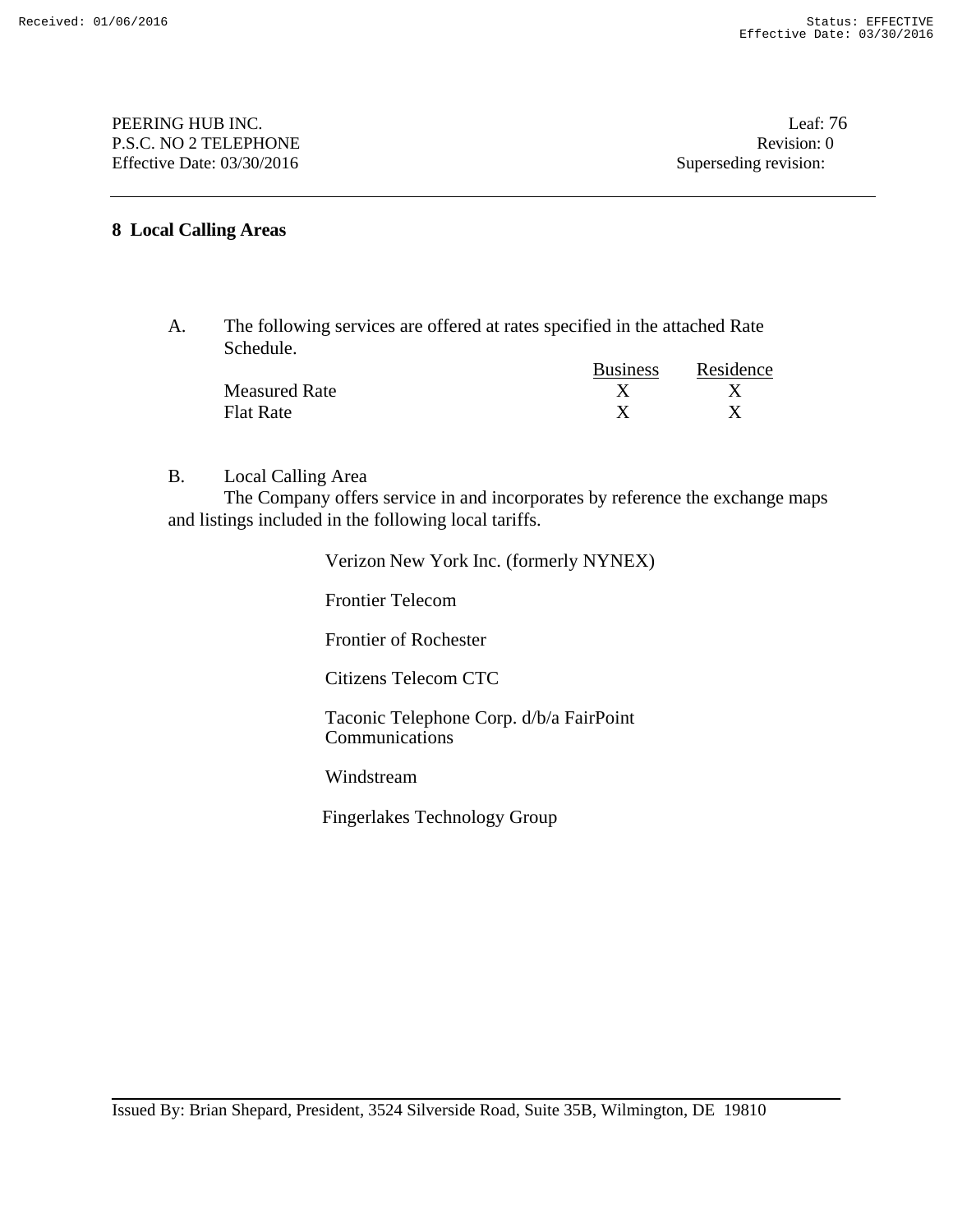PEERING HUB INC. Leaf: 77 P.S.C. NO 2 TELEPHONE Revision: 0 Effective Date: 03/30/2016 Superseding revision:

### **9 Billing and Collection Services**

### 9.1 Billing Name and Address Service

Billing Name and Address (BNA) Service is the provision of the complete billing name, street address, city or town, state and zip code for a telephone number assigned by the Telephone Company.

 BNA Service is provided for the sole purpose of permitting the customer to bill its telephonic communications services to its end users and may not be resold or used for any other purpose, including marketing activity such as market surveys or direct marketing by mail or by telephone.

 The customer may not use BNA information to bill for merchandise, gift certificates, catalogs or other services or products.

 BNA Service is provided on both a manual and a mechanized basis. On a manual basis, the information will be provided by voice telecommunications or by mail, as appropriate. On a mechanized basis, the information will be entered on magnetic tape containing recorded customer messages.

 BNA information is furnished for sent-paid, collect, bill to third number, 700 and 900 service messages and messages charged to a calling card that is resident in the Telephone Company's database. In addition, BNA information for messages originated from data terminal numbers (DTNs) for data communications services is furnished on a manual basis only.

# 9.1.1 Undertaking of the Telephone Company

- a. A request for information on over 100 and up to 500 telephone numbers should be mailed to the Telephone Company. The Telephone Company will provide the response by first class U.S. Mail within ten (10) business days.
- b. Upon receipt of a magnetic tape of recorded customer messages, the Telephone Company will, at the request of the customer, provide BNA service on a mechanized basis. The tape of messages may be provided by the customer or, where the customer subscribes to Recording Service, may be the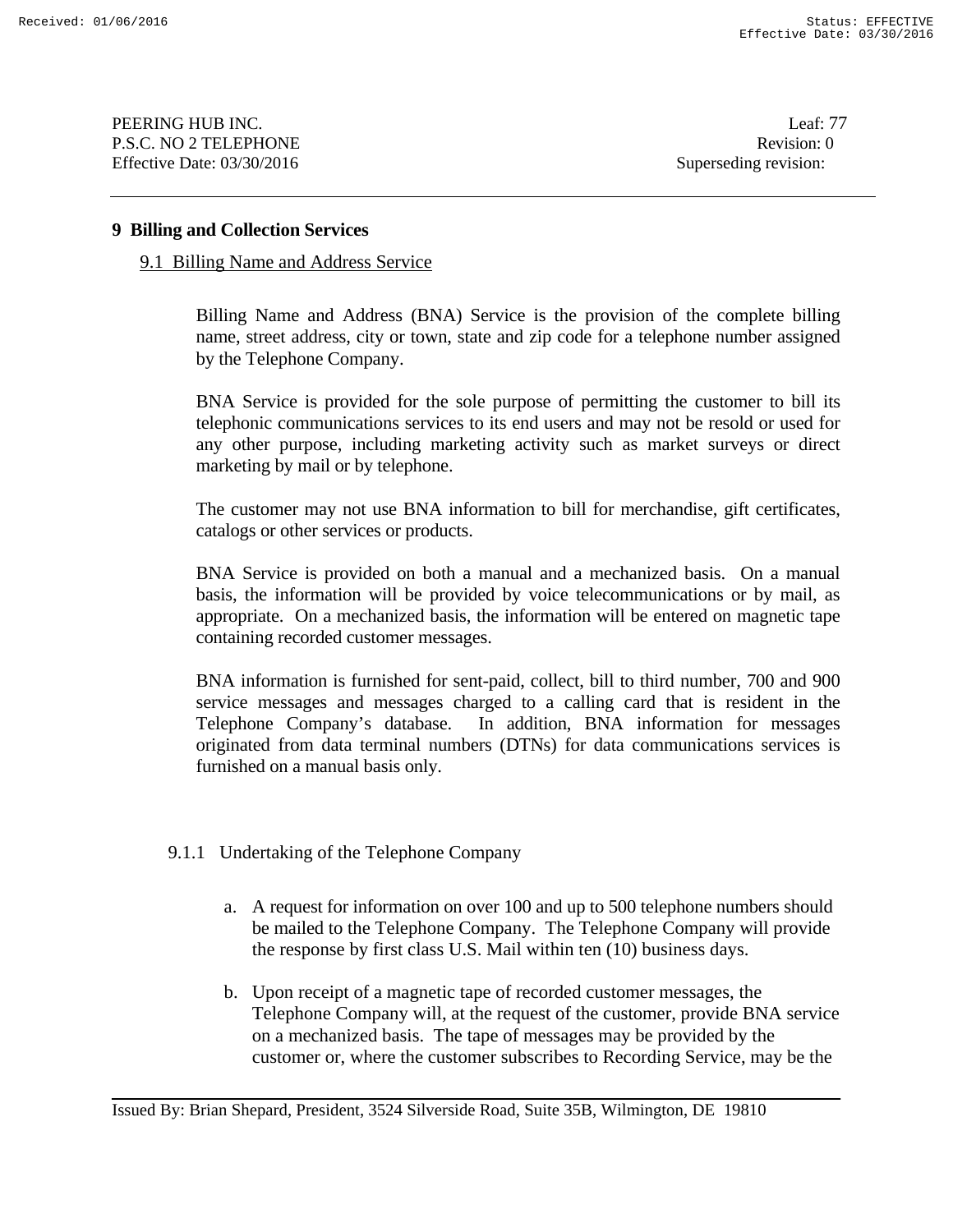PEERING HUB INC. Leaf: 78 P.S.C. NO 2 TELEPHONE Revision: 0 Effective Date: 03/30/2016 Superseding revision:

## **9 Billing and Collection Services (cont'd)**

9.1 Billing Name and Address Service (cont'd)

9.1.1 Undertaking of the Telephone Company (cont'd)

output from that service. The Telephone Company will enter the BNA information on the recorded message tape and send the tape to the customer by first class U.S. Mail. Other methods of delivering the data may be negotiated, and charges based on cost will apply.

- c. The Telephone Company will provide a response to customer-provided tapes by mail within six (6) business days of receipt. The Telephone Company will process and mail tapes which are the output of Recording Service every fifth business day.
- d. The Telephone Company will specify the format in which requests and tapes are to be submitted.
- e. The BNA information will be provided for the calling number furnished to the extent a billing name and address exists in the Telephone Company records, including non-published and non-listed numbers. If the billing name and address information for a specific calling number is confidential due to legal, national security, end user or regulatory imposed requirements, the Telephone Company will provide an indicator on the confidential records.
- f. The Telephone Company will provide the most current BNA information resident in its data base. Due to normal end user account activity, there may be instances where the BNA information provided is not the BNA that was applicable at the time the message originated.

# 9.1.2 Obligations of the Customer

- a. With each order for BNA Service, the customer shall identify the authorized individual and address to receive the BNA information.
- b. A customer which orders BNA Service on a mechanized basis and which intends to submit tapes of record messages for processing must provide the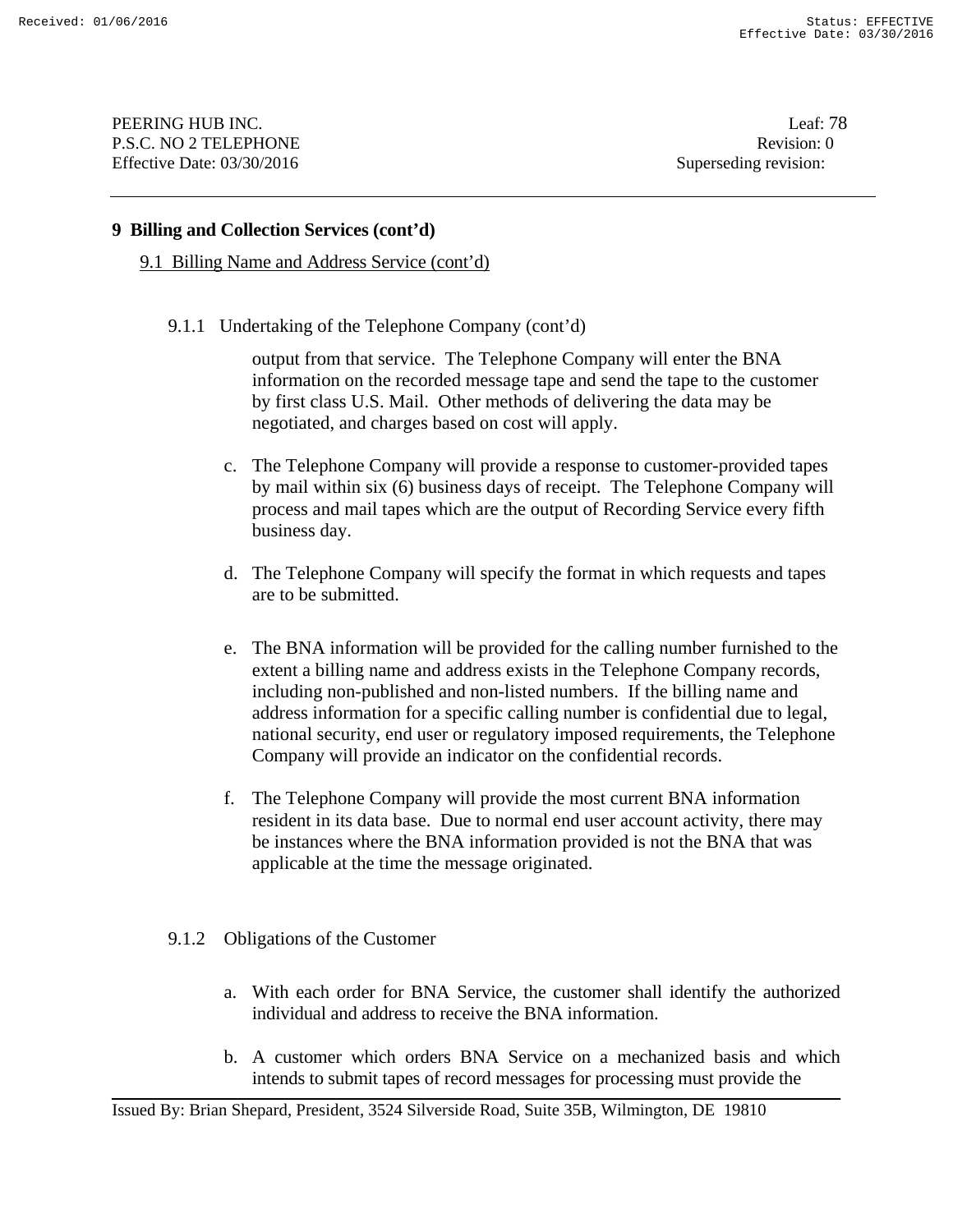PEERING HUB INC. Leaf: 79 P.S.C. NO 2 TELEPHONE Revision: 0 Effective Date: 03/30/2016 Superseding revision:

### **9 Billing and Collection Services (cont'd)**

9.1 Billing Name and Address Service (cont'd)

9.1.2 Obligations of the Customer (cont'd)

Telephone Company with an acceptable test tape or transmission which includes all call types for which BNA information may be requested.

- c. The customer shall institute adequate internal procedures to insure that BNA information, including that related to non-published and non-listed numbers, is used only for the purpose set forth in this tariff and that BNA information is available only to those customer personnel or agents with a need to know the information. The customer must handle all billing name and address information designated as confidential by the Telephone Company in accordance with Telephone Company's procedures concerning confidential information. The Telephone Company will provide to the customer a statement of its procedures concerning confidential information.
- d. The customer shall not publicize or represent to others that the Telephone Company jointly participates with the customer in the development of the customer's end user records, accounts, data bases or market data, records, files and data bases or other systems it assembles through the use of BNA service.
- e. When the customer orders BNA Service for both interstate and intrastate messages, the projected percentage of interstate use must be provided in a whole number to the Telephone Company. The Telephone Company will designate the number obtained by subtracting the projected interstate percentage from 100 (100 - projected interstate percentage  $=$  intrastate percentage) as the projected intrastate percentage. This whole number percentage will be used by the Telephone Company to apportion the rates and nonrecurring charges between interstate and intrastate in those circumstances where the recorded message detail is not sufficient to permit the Telephone Company to determine the appropriate jurisdiction. This percentage will remain in effect until a revised report is received as set forth following. Effective on the first of January, April, July and October of each year, the customer may update the jurisdictional report. The customer shall forward to the Telephone Company, to be received no later than 20 calendar days after the first of each such month, a revised report showing the interstate percentage of use for the past three months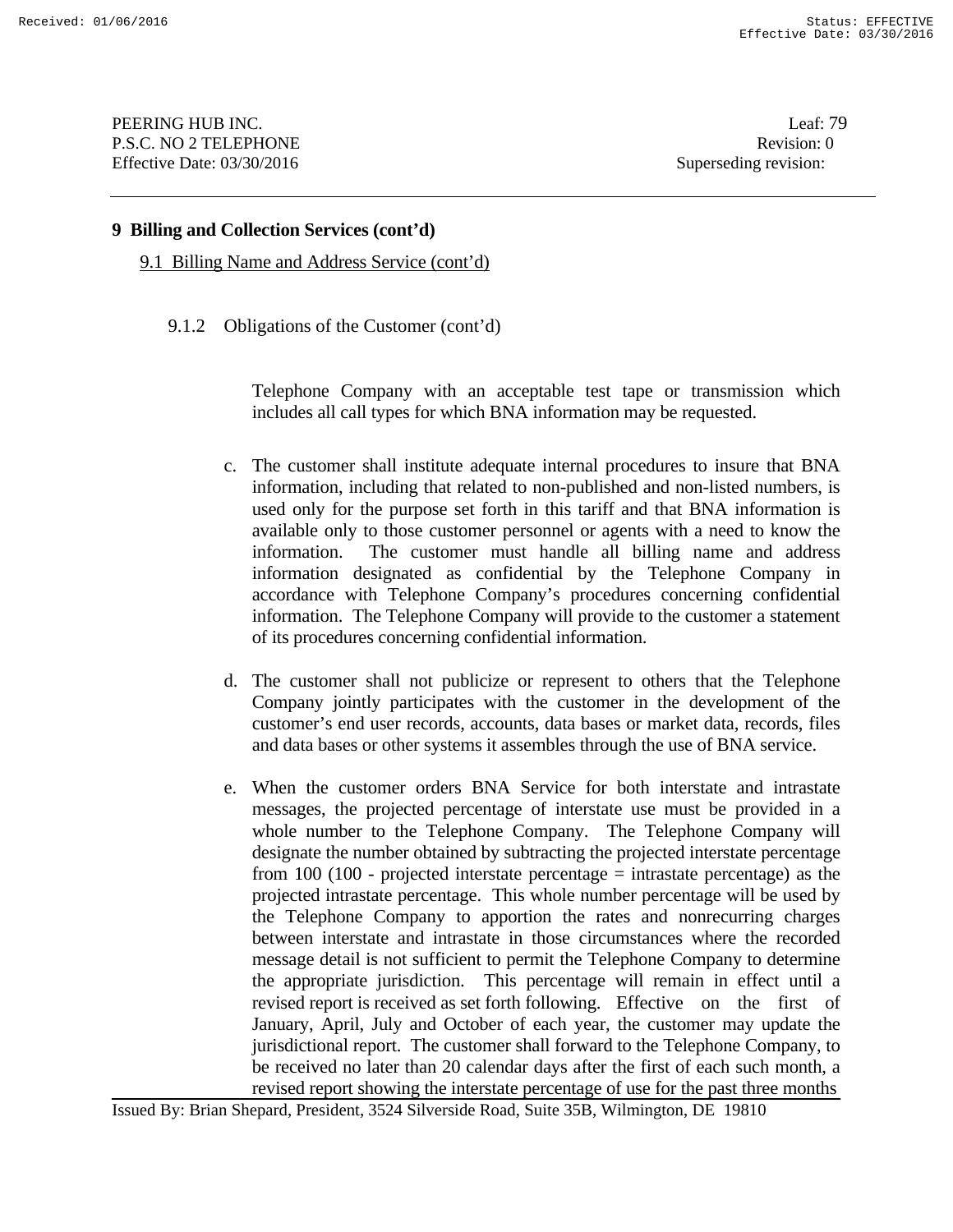PEERING HUB INC. Leaf: 80 P.S.C. NO 2 TELEPHONE Revision: 0 Effective Date: 03/30/2016 Superseding revision:

## **9 Billing and Collection Services (cont'd)**

9.1 Billing Name and Address Service (cont'd)

9.1.2 Obligations of the Customer (cont'd)

ending the last day of December, March, June and September, respectively. Except where jurisdiction can be determined from the recorded message detail, the revised report will serve as the basis for the next three months billing and will be effective on the bill date in the following month (i.e., February, May, August and November). No prorating or back billing will be done based on the report. If the customer does not supply the report, the Telephone Company will assume the percentages to be the same as those provided in the last quarterly report. For those cases in which a quarterly report has never been received from the customer, the Telephone Company will assume the percentages to be the same as those provided in the order for service.

- f. The Telephone Company shall use reasonable efforts to provide accurate and complete lists. The Telephone Company makes no warranties, expressed or implied, as to the accuracy or completeness of these lists.
- 9.1.3 Rate Regulations
	- a. Service Establishment Charges apply for the initial establishment of BNA service on a manual basis, for the initial establishment of BNA service on a mechanized basis and for establishment of a Master BNA List for a customer.
	- b. A charge applies for each request for BNA information for a telephone number or DTN number on a manual basis. A charge applies for each message processed to supply BNA information on a mechanized basis. The Telephone Company will keep a count of the requests and of the messages processed. The Telephone Company will bill the customer in accordance with these counts whether or not the Telephone Company was able to provide BNA information for all requests and messages.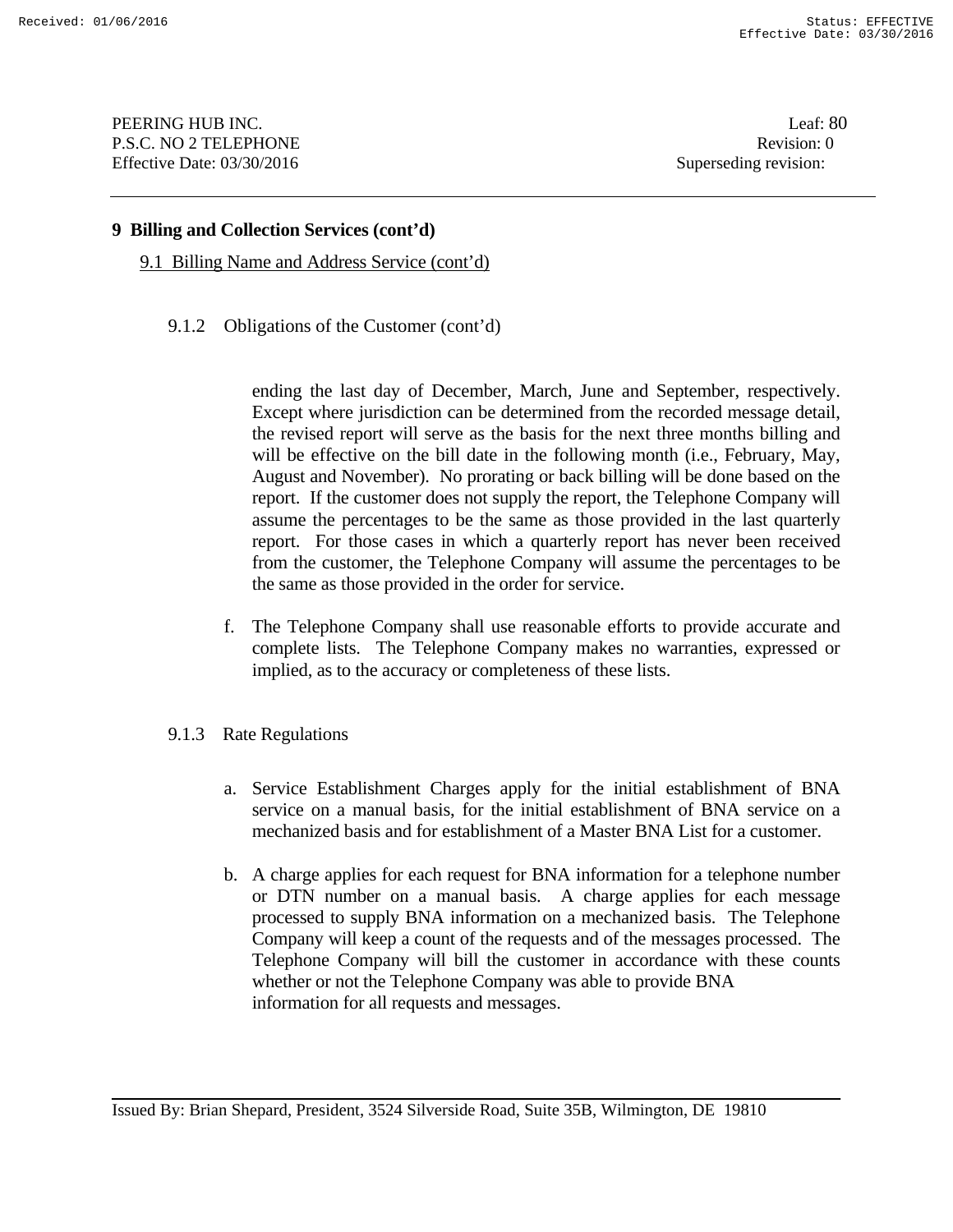PEERING HUB INC. Leaf: 81 P.S.C. NO 2 TELEPHONE Revision: 0 Effective Date: 03/30/2016 Superseding revision:

## **9 Billing and Collection Services (cont'd)**

9.1 Billing Name and Address Service (cont'd)

#### 9.1.3 Rate Regulations (cont'd)

c. Where the recorded message detail is sufficient to determine a message is an intrastate message, the rates set forth in the rate section, following, apply to each such message.

 Usage for which the recorded message detail is insufficient to determine jurisdiction will be prorated by the Telephone Company between interstate and intrastate.

 The percentages provided in the reports as set forth in 9.1.2(e) preceding will serve as the basis for prorating the charges. The intrastate charges are determined as follows: for usage sensitive (i.e. requests or messages processed) chargeable rate elements, multiply the intrastate percent times actual use times the stated tariff rate.

d. When a customer cancels an order for BNA Service after the order date, the Service Establishment Charge applies.

| e. Rates:<br>Service Establishment Charge | \$200.00 |
|-------------------------------------------|----------|
| Query Charge per Telephone Number         | \$0.10   |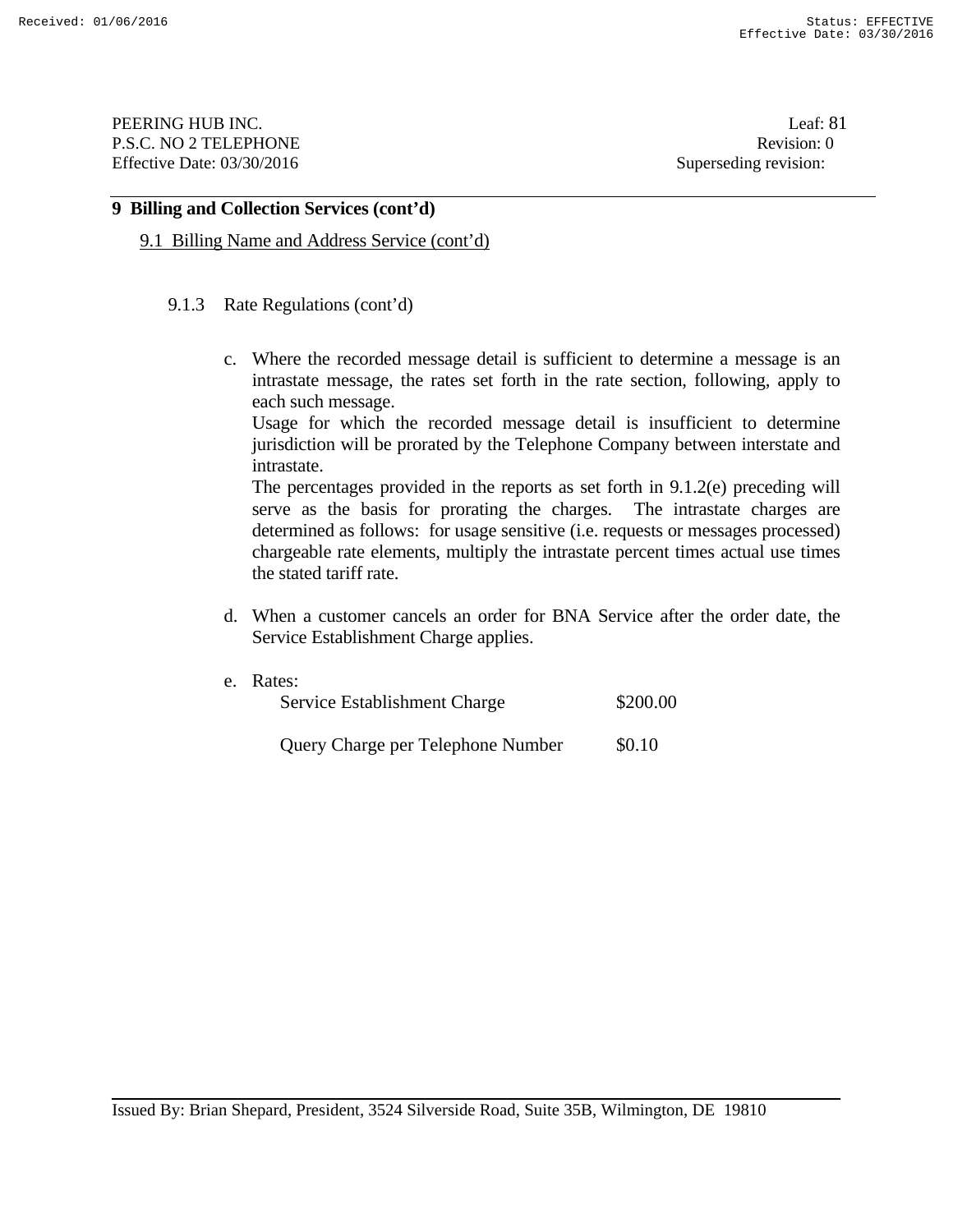PEERING HUB INC. Leaf: 82 P.S.C. NO 2 TELEPHONE Revision: 0 Effective Date: 03/30/2016 Superseding revision:

## **10 Explanation of Terms**

## **AGENCY**

For 911 or E911 service, the government agency(s) designated as having responsibility for the control and staffing of the emergency report center.

## ALTERNATE ROUTING ("AR")

Allows E911 calls to be routed to a designated alternate location if (1) all E911 exchange lines to the primary PSAP (see definition of PSAP below) are busy, or (2) the primary PSAP closes down for a period (night service).

## ANALOG

A transmission method employing a continuous (rather than a pulsed or digital) electrical signal that varies in amplitude or frequency in response to changes of sound, light, position, etc., impressed on a transducer in the sending device.

## APARTMENTS

A building or group of buildings used primarily to provide complete residential apartments but not lodging on a day-to-day basis.

# ASCII

American Standard Code for Information Interchange. An eight-level code for data transfer adopted by the American Standards Association.

### **ASYNCHRONOUS**

Transmission in which each information character is individually synchronized usually by the use of start-stop elements. The gap between each character is not of a fixed length.

### AUTHORIZED USER

A person, corporation or other entity who is authorized by the Company's customer to utilize service provided by the Company to the customer. The customer is responsible for all charges incurred by an Authorized User

### ATTENDANT

An operator of a PBX console or telephone switchboard.

# AUTOMATIC LOCATION IDENTIFICATION ("ALI")

The name and address associated with the calling party's telephone number (identified by ANI as defined below) is forwarded to the PSAP for display. Additional telephones with the same number as the calling party's (secondary locations, off premises, etc.) will be identified with the address of the telephone number at the main location.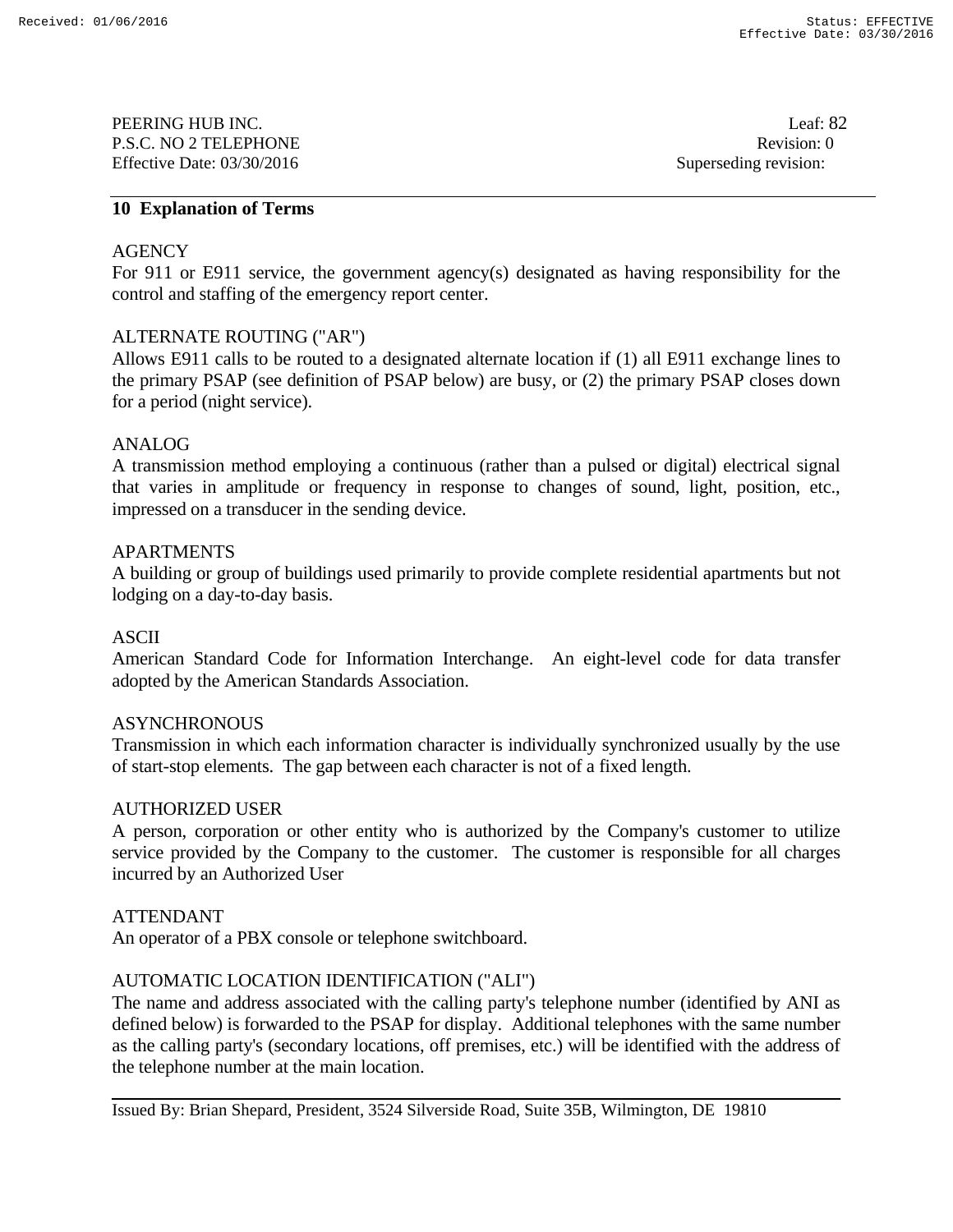PEERING HUB INC. Leaf: 83 P.S.C. NO 2 TELEPHONE Revision: 0 Effective Date: 03/30/2016 Superseding revision:

# **10 Explanation of Terms (cont'd)**

# AUTOMATIC NUMBER IDENTIFICATION ("ANI")

A system whereby the calling party's telephone number is identified and sent forward with the call record for routing and billing purposes. E911 Service makes use of this system.

### BIT

The smallest unit of information in the binary system of notation.

## BUILDING

A structure enclosed within exterior walls or fire walls, built, erected and framed of component structural parts and designed for permanent occupancy.

### CALL INITIATION

The point in time when the exchange network facility are initially allocated for the establishment of a specific call.

### CALL TERMINATION

The point in time when the exchange network facility allocated to a specific call is released for reuse by the network.

### CENTRAL OFFICE

An operating office of the Company where connections are made between telephone exchange lines.

### CENTRAL OFFICE LINE

A line providing direct or indirect access from a telephone or switchboard to a central office. Central office lines subject to PBX rate treatment are referred to as central office trunks.

### **CHANNEL**

A point-to-point bi-directional path for digital transmission. A channel may be furnished in such a manner as the Company may elect, whether by wire, fiber optics, radio or a combination thereof and whether or not by means of single physical facility or route. One 1.544 Mbps Service is equivalent to 24 channels.

### CHANNEL CONVERSION

The termination of 1.544. Mbps Service at a customer's location with conversion of the digital signal to 24 analog voice grade circuits. Channel Conversion can be furnished by the customer.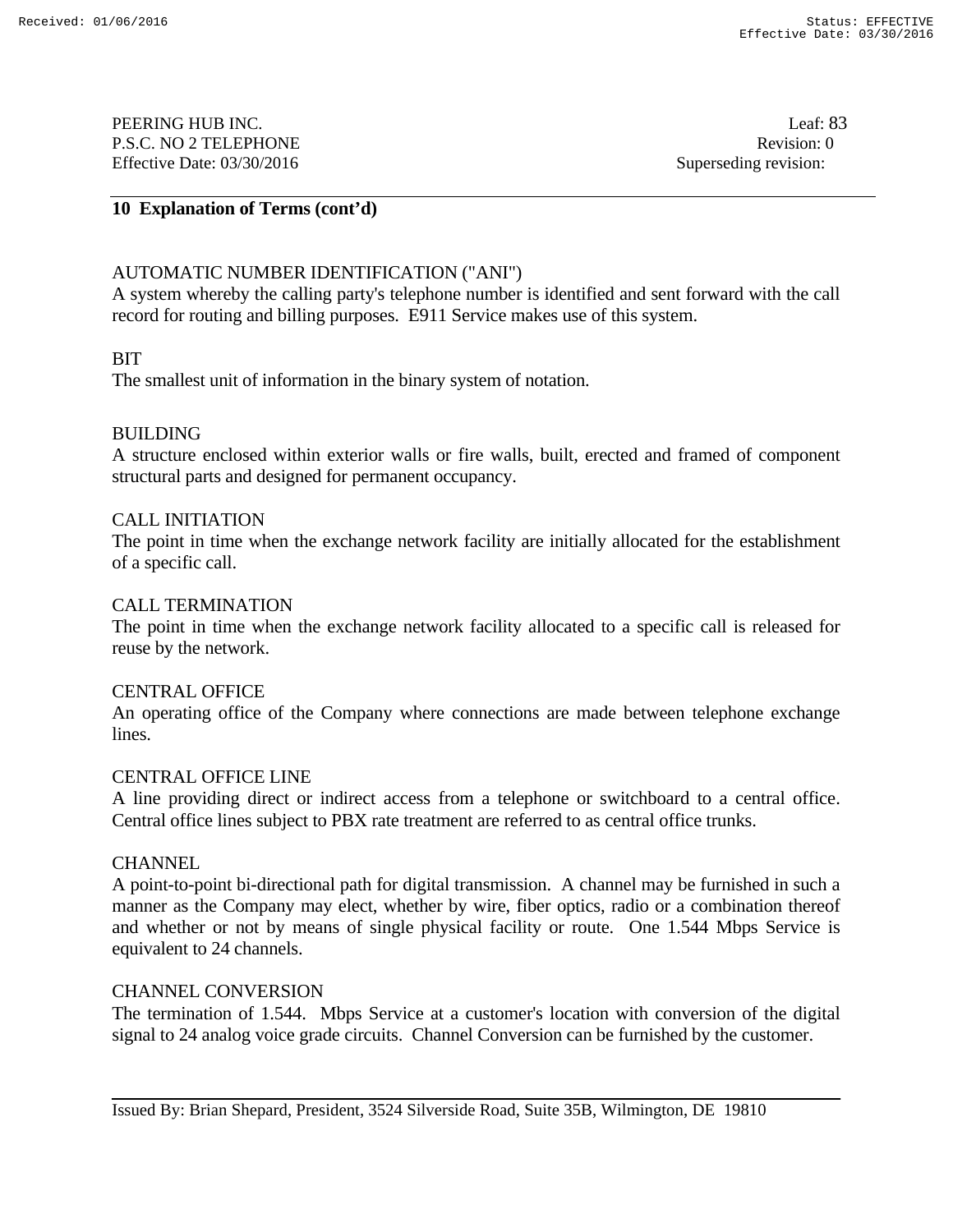PEERING HUB INC. Leaf: 84 P.S.C. NO 2 TELEPHONE Revision: 0 Effective Date: 03/30/2016 Superseding revision:

# **10 Explanation of Terms (cont'd)**

# CHANNEL SERVICE UNIT ("CSU")

The equipment located at the customer's premises which terminates each 1.544 Mbps Digital Loop and performs such functions as proper termination of facilities, regeneration of signals, recognition and correction of signal format errors and provides remote loop-back capability.

## COLLEGE

An establishment for higher education authorized to confer degrees where lodging for the students is maintained on the premises.

### COMMUNICATIONS SYSTEMS

Channels and other facilities which are capable of two-way communications between subscriber provided terminal equipment or Telephone Company stations, even when not connected to exchange and message toll communications service.

## **COMPANY**

The PEERING HUB INC., unless otherwise clearly indicated from the context.

# **COMMISSION**

The New York State Public Service Commission.

# **CUSTOMER**

The person, firm, corporation, or other entity which orders service pursuant to this Tariff and utilizes service provided under Tariff by the Company. A customer is responsible for the payment of charges and for compliance with all terms of the Company's Tariff.

### CUSTOMER PREMISES EQUIPMENT (CPE)

Equipment provided by the customer for use with the Company's services. CPE can include a station set, facsimile machine, key system, PBX, or other communication system.

### DEFAULT ROUTING ("DR")

When an incoming E911 call cannot be selectively routed due to an ANI failure, garbled digits or other causes, such incoming calls are routed from the E911 Control Office to a default PSAP. Each incoming E911 facility group to the Control Office is assigned to a designated default PSAP.

### DEMARCATION POINT

The physical dividing point between the Company's network and the customer.

### DIAL PULSE ("DP")

Issued By: Brian Shepard, President, 3524 Silverside Road, Suite 35B, Wilmington, DE 19810 The pulse type employed by a rotary dial station set.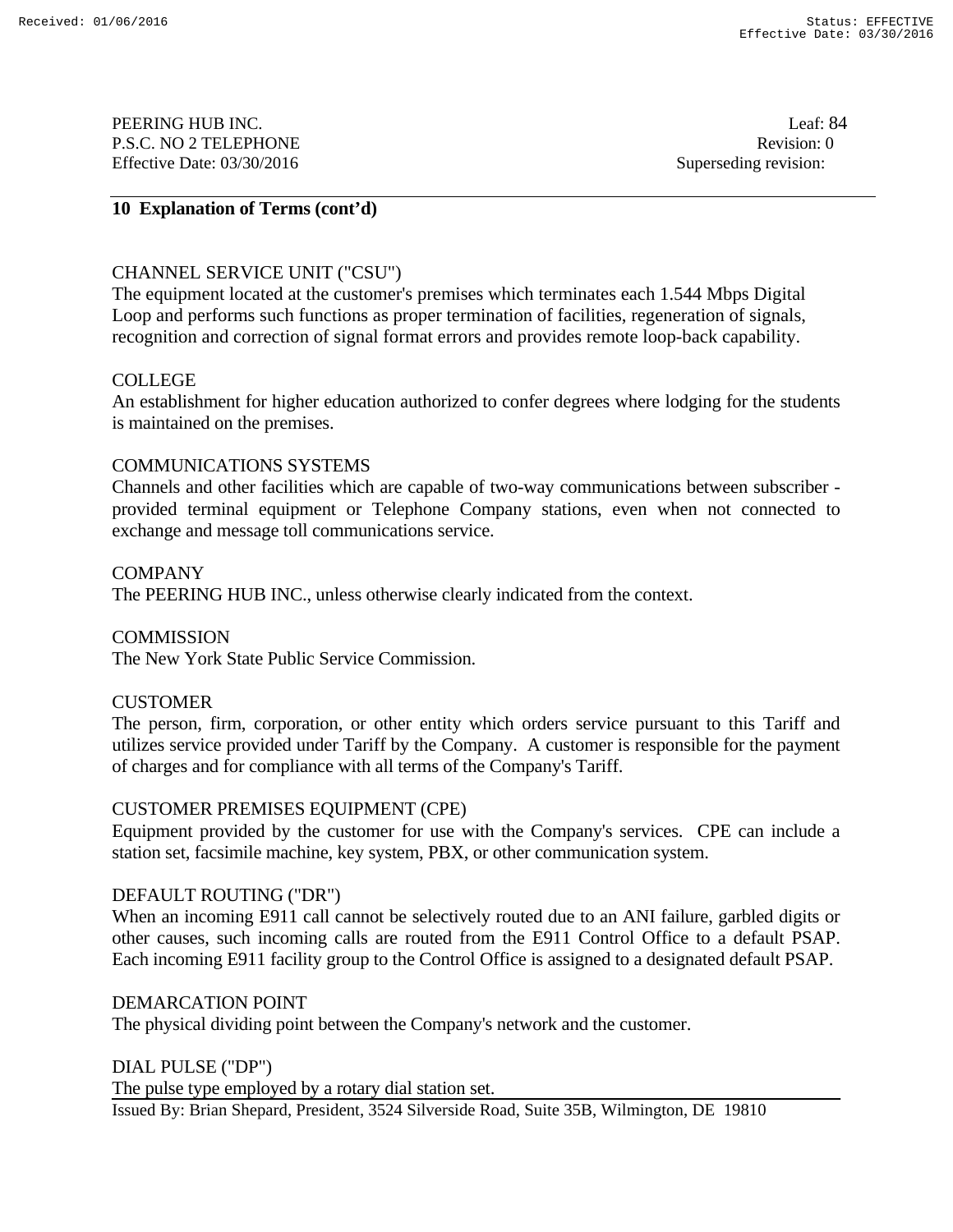PEERING HUB INC. Leaf: 85 P.S.C. NO 2 TELEPHONE Revision: 0 Effective Date: 03/30/2016 Superseding revision:

# **10 Explanation of Terms (cont'd)**

## DIRECT INWARD DIAL ("DID")

A service attribute that routes incoming calls directly to stations, by-passing a central answer point.

## DIRECT OUTWARD DIAL ("DOD")

A service attribute that allows individual station users to access and dial outside numbers directly.

## DIGITAL

A method of storing, processing and transmitting information through the use of distinct electronic or optical pulses that represent the binary digits (bits) 0 and 1. Digital transmission/switching technologies employ a sequence of discrete, individually distinct pulses to represent information, as opposed to the continuously variable signal of analog technologies.

# DUAL TONE MULTI-FREQUENCY ("DTMF")

The pulse type employed by tone dial station sets. (Touch tone)

## EMERGENCY SERVICE NUMBER ("ESN")

A unique code, assigned by the Company, used to define specific combinations of police, fire and/or ambulance jurisdictions, or any other authorized agency, which are designated by the customer.

## E911 SERVICE AREA

The geographic area in which the government agency will respond to all E911 calls and dispatch appropriate emergency assistance.

### E911 CUSTOMER

A governmental agency that is the customer of record and is responsible for all negotiations, operations and payment of bills in connection with the provision of E911 service.

### ERROR

A discrepancy or unintentional deviation by the Company from what is correct or true. An "error", can also be an omission in records.

### EXCHANGE

An area, consisting of one or more central office districts, within which a call between any two points is a local call.

### EXCHANGE ACCESS LINE

A central office line furnished for direct or indirect access to the exchange system.

Issued By: Brian Shepard, President, 3524 Silverside Road, Suite 35B, Wilmington, DE 19810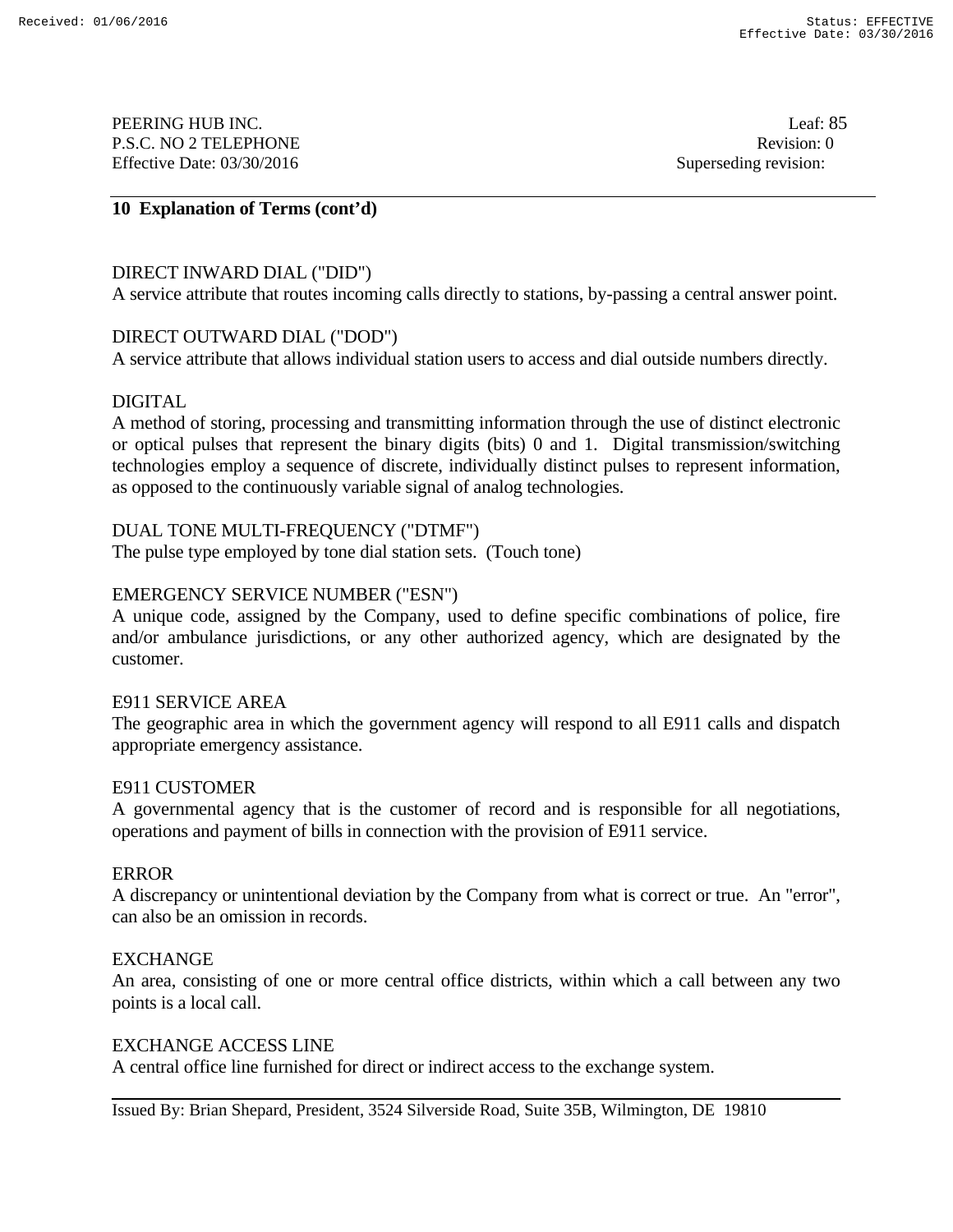PEERING HUB INC. Leaf: 86 P.S.C. NO 2 TELEPHONE Revision: 0 Effective Date: 03/30/2016 Superseding revision:

# **10 Explanation of Terms (cont'd)**

### EXCHANGE SERVICE

The provision to the subscriber of access to the exchange system for the purpose of sending and receiving calls. This access is achieved through the provision of a central office line (exchange access line) between the central office and the subscriber's premises.

### FINAL ACCOUNT

A customer whose service has been disconnected who has outstanding charges still owed to the Company.

## FLAT RATE SERVICE

The type of exchange service provided at a monthly rate with an unlimited number of calls within a specified primary calling area.

### GROUND START

Describes the signaling method between the PBX/key system interface and the Company's switch. It is the signal requesting service.

### HANDICAPPED PERSON

A person who is legally blind, visually handicapped or physically handicapped, under the following definitions from the Federal Register (Vol. 35 #126 dated June 30, 1970).

Legally Blind - a person whose visual acuity is 20/200 or less in the better eye with correcting glasses, or whose widest diameter of visual field subtends an angular distance no greater than 20 degrees.

Visually Handicapped - a person whose visual disability, with correction and regardless of optical measurement with respect to legal blindness, are certified as unable to read normal printed material.

Physically Handicapped - a person who is certified by competent authority as unable to read or use ordinary printed materials as a result of physical limitation, or a person whose disabling condition causes difficulty with hand and finger coordination and use of a coin telephone.

The term "Handicapped Person", when used in connection with a person having a speech or hearing impairment which requires that they communicate over telephone facilities by means other than voice is defined below:

Issued By: Brian Shepard, President, 3524 Silverside Road, Suite 35B, Wilmington, DE 19810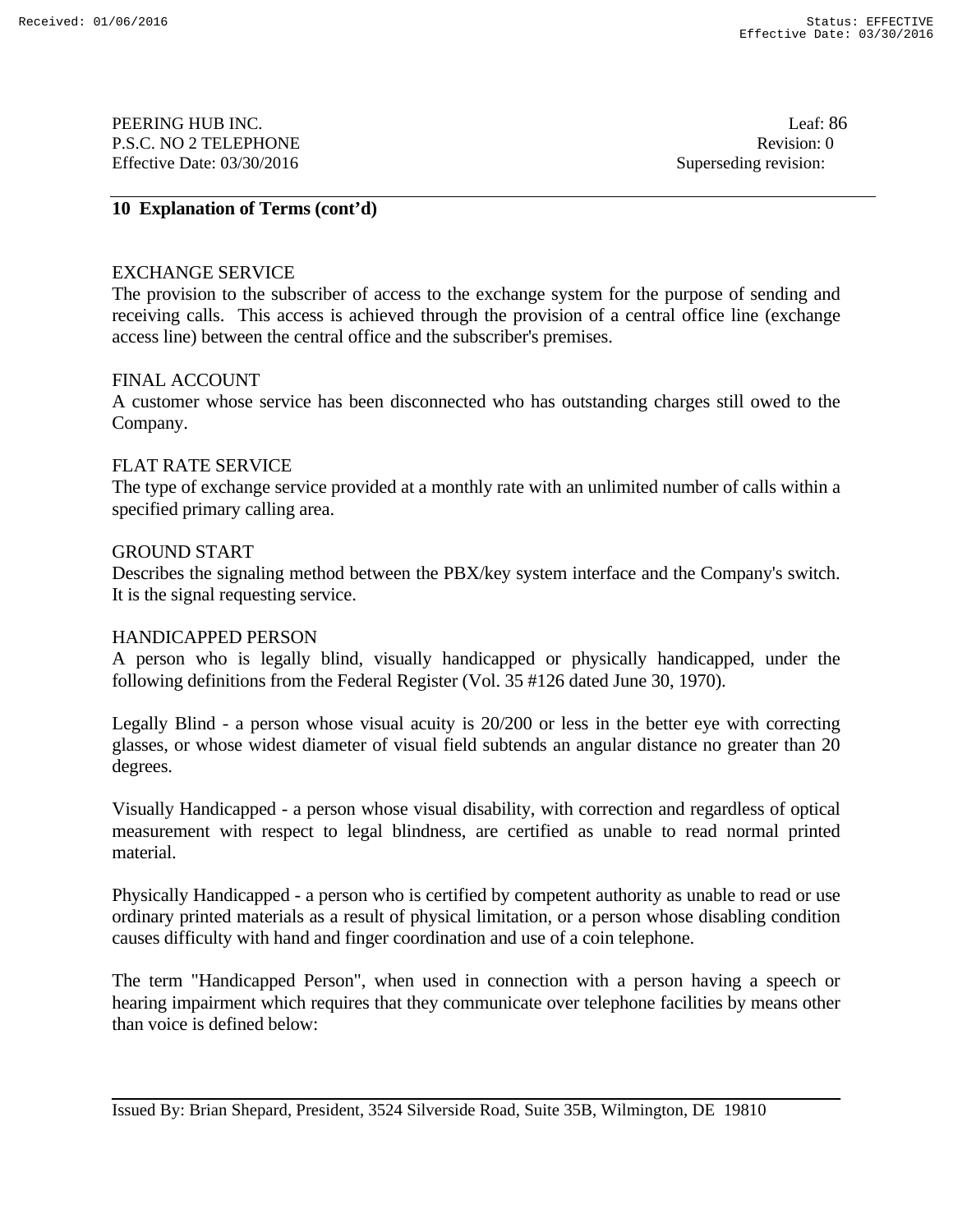PEERING HUB INC. Leaf: 87 P.S.C. NO 2 TELEPHONE Revision: 0 Effective Date: 03/30/2016 Superseding revision:

# **10 Explanation of Terms (cont'd)**

### HANDICAPPED PERSON (cont'd)

Hearing - a person with binaural hearing impairment of 60% or higher on the basis of the procedure developed by the American Academy of Otolaryngology (A.A.0.) as set forth in "Guide for Conservation of Hearing in Noise" 38-43, A.A.0., 1973; "guides to the Evaluation of Permanent Impairment" 103-107, American Medical Association, 1971.

Speech - a person with 65% or higher of impairment on the basis of the procedure recommended by the American Medical Association's Committee on Rating of Mental and Physical Impairment to evaluate speech impairment as to three categories: audibility, intelligibility and functional efficiency, as set forth in "Guides to the Evaluation of Permanent Impairment" 109-III, American Medical Association, 1971.

### HOSPITAL

An establishment for treatment of human patients by members of the medical profession where lodging for the patients is maintained on the premises.

#### **HOTEL**

An establishment offering lodging with or without meals to the general public on a day-to-day basis.

#### INCOMING SERVICE GROUP

Two or more central office lines arranged so that a call to the First line is completed to a succeeding line in the group when the first line is in use.

#### INTERFACE

That point on the premises of the subscriber at which provision is made for connection of facilities provided by someone other than the Company to facilities provided by the Company.

#### INTEROFFICE MILEAGE

The segment of a line which extends between the central offices serving the originating and terminating points.

#### INTERRUPTION

The inability to complete calls, either incoming or outgoing or both, due to Company facilities malfunction or human errors.

#### JOINT USER

A person, firm, or corporation which uses the telephone service of a subscriber as provided in Section 1 of the Tariff.

Issued By: Brian Shepard, President, 3524 Silverside Road, Suite 35B, Wilmington, DE 19810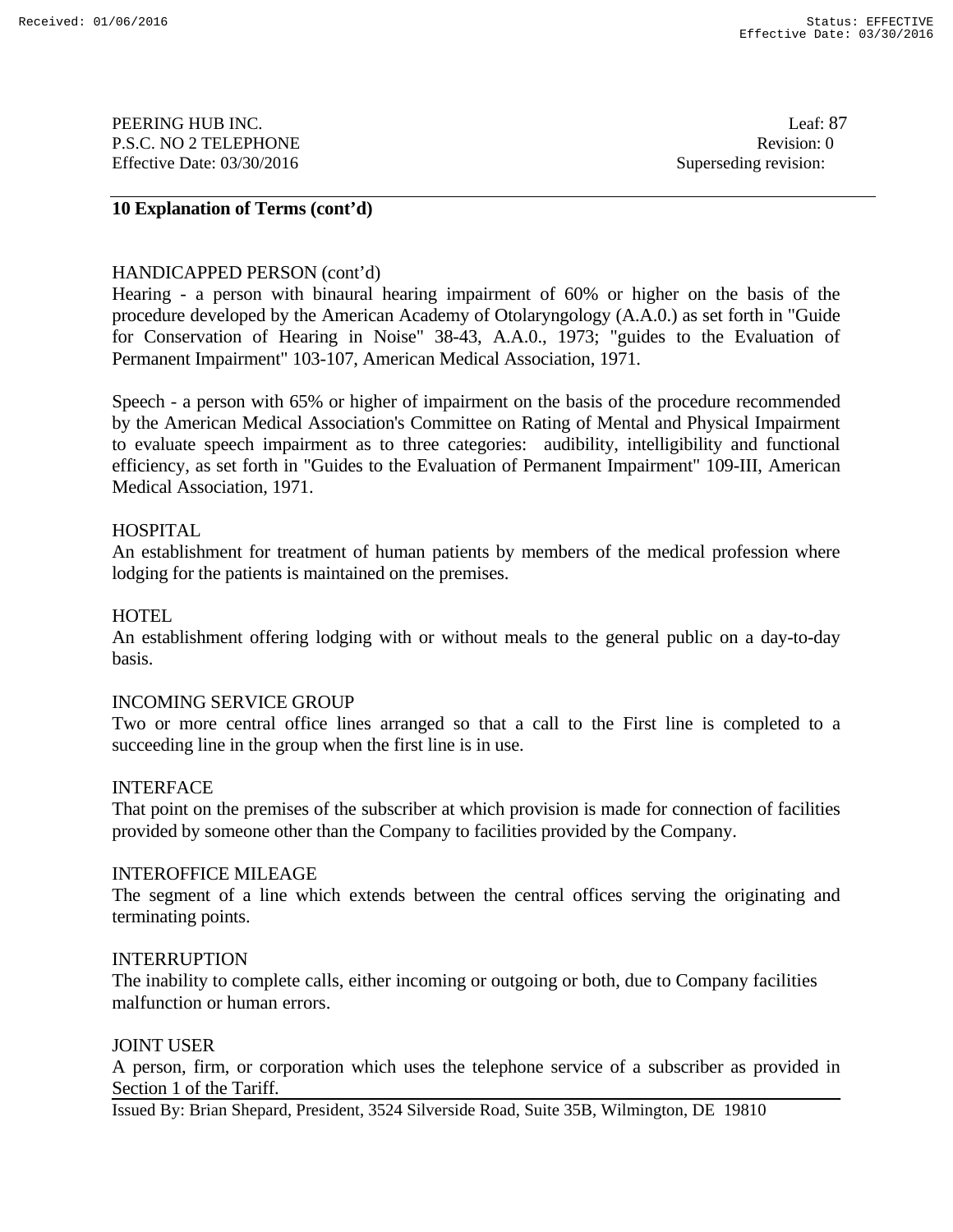PEERING HUB INC. Leaf: 88 P.S.C. NO 2 TELEPHONE Revision: 0 Effective Date: 03/30/2016 Superseding revision:

## **10 Explanation of Terms (cont'd)**

KILOBIT One thousand bits.

# LATA

Local Access and Transport Area. The area within which the Company provides local and long distance ("intraLATA") service. for call to numbers outside this area ("interLATA") service is provided by long distance companies.

# LINK

The physical facility from the network interface on an end-user's or carrier's premises to the point of interconnection on the main distribution frame of the Company's central office.

# LEASED CHANNEL

A non-switched electrical path used for connection of equipment furnished by the subscriber to equipment furnished by the subscriber or the Company for a specific purpose.

## LOCAL CALL

A call which, if placed by a customer over the facilities of the Company, is not rated as a toll call.

# LOCAL CALLING AREA

The area, consisting of one or more central office districts, within which a subscriber for exchange service may make telephone calls without a toll charge.

### LOCAL SERVICE

Telephone exchange service within a local calling area.

### LOOP START

Describes the signaling between the terminal equipment or PBX/key system interface and the Company's switch. It is the signal requesting service.

### LOOPS

Segments of a line which extend from the serving central office to the originating and to the terminating point.

MEGABIT

One million bits.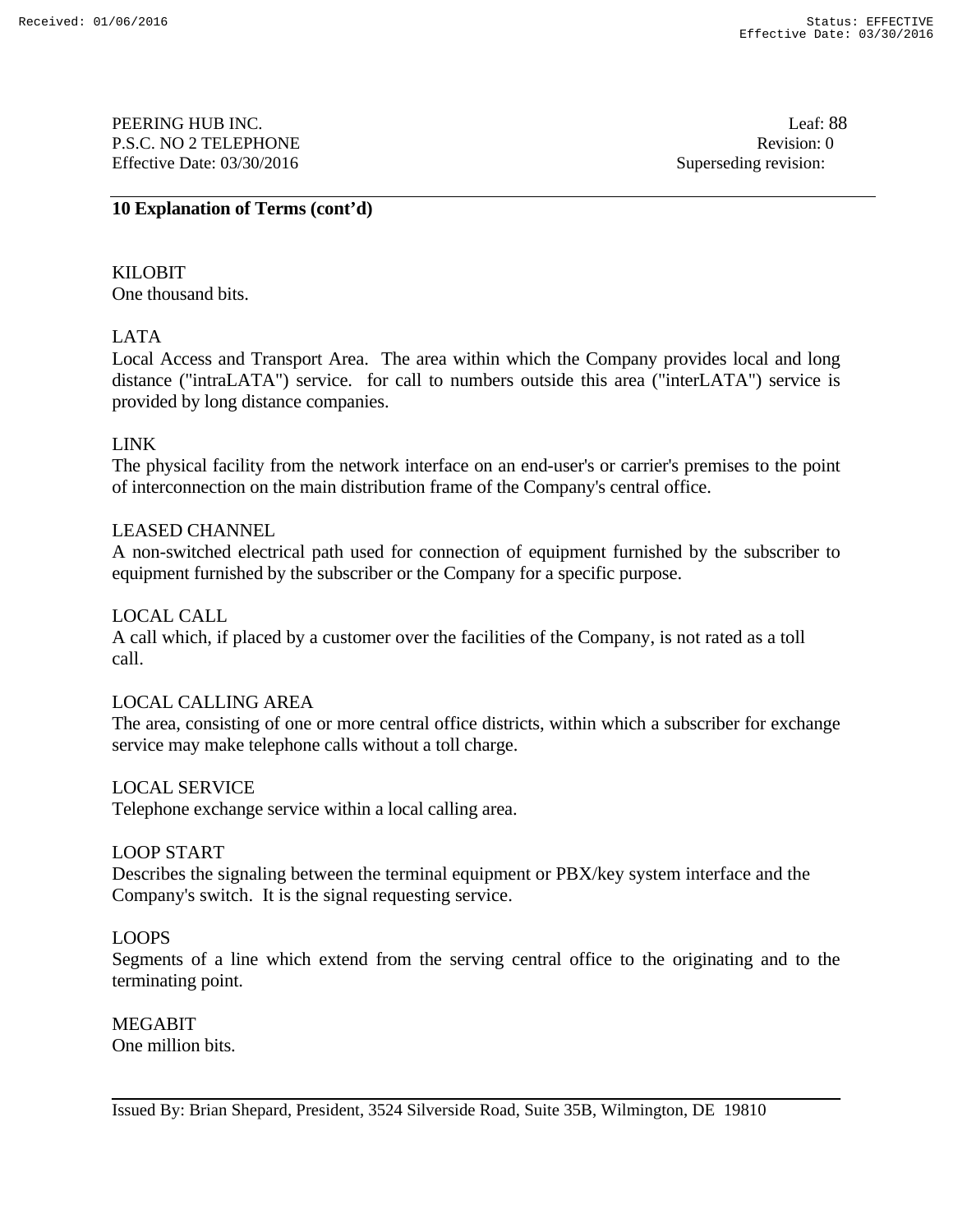PEERING HUB INC. Leaf: 89 P.S.C. NO 2 TELEPHONE Revision: 0 Effective Date: 03/30/2016 Superseding revision:

## **10 Explanation of Terms (cont'd)**

## MESSAGE RATE SERVICE

A type of exchange service provided at a monthly rate with an additional charge for local calling based on the usage of the local network. One completed call is equal to one message.

## **MOVE**

The disconnection of existing equipment at one location and reconnection of the same equipment at a new location in the same building or in a different building on the same premises.

### MULTI-FREQUENCY ("MF")

An inter-machine pulse-type used for signaling between telephone company switches, or between telephone company switches and PBX/key systems.

### MULTILINE HUNT

A method of call signaling by which a call placed to one number is subsequently routed to one or more alternative numbers when the called number is busy.

## NETWORK CONTROL SIGNALING

The transmission of signals used in the telecommunications system which perform functions such as supervision (control, status and charging signals), address signaling (e.g. dialing), calling and called number identification, audible tone signals (call progress signals indicating re-order or busy conditions, alerting) to control the operation of switching machines in the telecommunications system.

### NETWORK CONTROL SIGNALING UNIT

The terminal equipment furnished, installed and maintained by the Telephone Company for the provision of network control signaling.

### NODE

The location to which digital channels are routed and where access is provided to such lines and associated equipment for testing.

### PBX

A private branch exchange.

### PORT

A connection to the switching network with one or more voice grade communications channels, each with a unique network address (telephone number) dedicated to the customer. A port connects a link to the public switched network.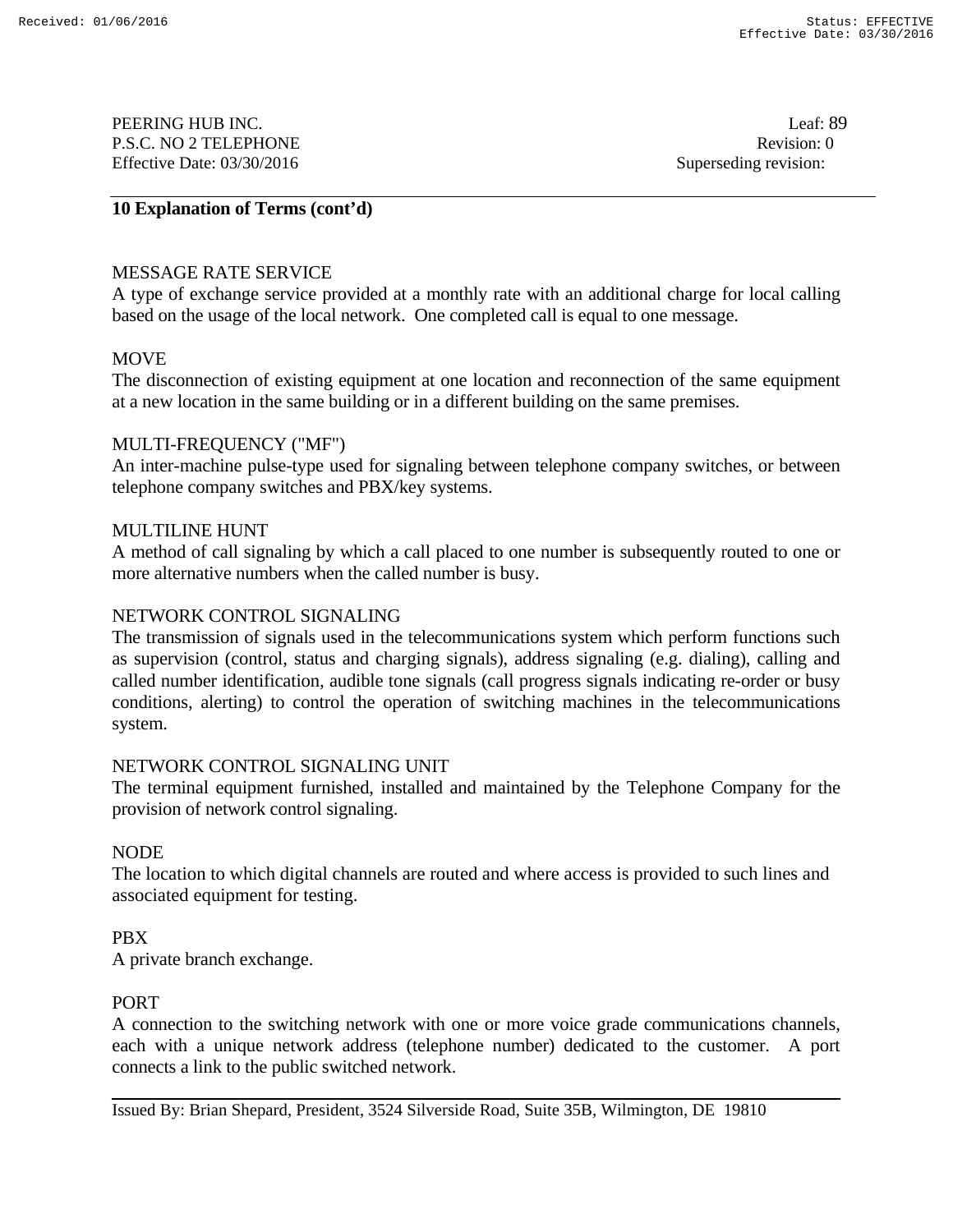PEERING HUB INC. Leaf: 90 P.S.C. NO 2 TELEPHONE Revision: 0 Effective Date: 03/30/2016 Superseding revision:

## **10 Explanation of Terms (cont'd)**

## PREMISES

The space occupied by a customer or authorized user in a building or buildings or contiguous property not separated by a public right of way.

## PRIVATE BRANCH EXCHANGE SERVICE

Service providing facilities for connecting central office trunks and tie lines to PBX stations, and for interconnecting PBX station lines by means of a switchboard or dial apparatus.

### PUBLIC ACCESS LINE SERVICE

Service providing facilities for a customer owned coin operated telephone ("COCOT").

# PUBLIC SAFETY ANSWERING POINT ("PSAP")

An answering location for E911 calls originating in a given area. A PSAP may be designated as primary or secondary, which refers to the order in which calls are directed for answering. Primary PSAPs respond first; secondary PSAPs receive calls on a transfer basis only and generally serve as a centralized answering location for a particular type of emergency call.

### RATE CENTER

A geographic reference point with specific coordinates on a map used for determining mileage when calculating charges.

### REFERRAL PERIOD

The time frame during which calls to a number which has been changed will be sent to a recording which will inform the caller of the new number.

### RESALE of SERVICE

The subscription to communications service and facilities by one entity and the reoffering of communications service to others (with or without `adding value') for profit.

### SAME PREMISES

All space in the same building in which one subscriber has the right of occupancy, and all space in different buildings on contiguous property when occupied solely by the same subscriber. Foyers, hallways and other space for the common use of all occupants of a building are considered the premises of the operator of the building.

### SELECTIVE ROUTING ("SR")

A feature that routes an E911 call from a Central Office to the designated primary PSAP based upon the identified number of the calling party.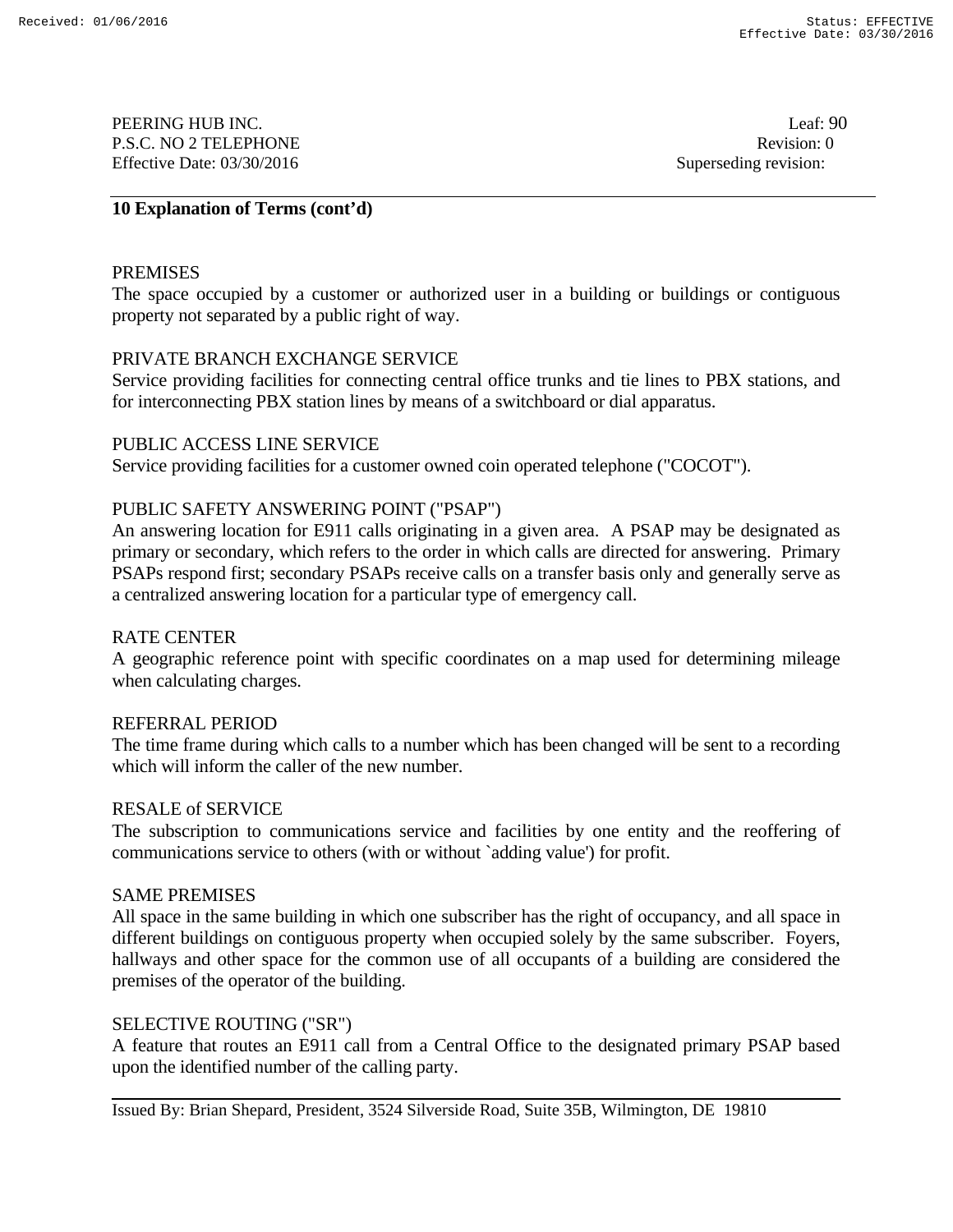PEERING HUB INC. Leaf: 91 P.S.C. NO 2 TELEPHONE Revision: 0 Effective Date: 03/30/2016 Superseding revision:

## **10 Explanation of Terms (cont'd)**

# SERVING CENTRAL OFFICE

The central office from which local service is furnished.

### SHARING

An arrangement in which several users collectively use communications service and facilities provided by a carrier, with each user paying a pro-rata share of the communication related costs.

### **STATION**

Each telephone on a line and where no telephone associated with the line is provided on the same premises and in the same building, the first termination in station key equipment or a jack for use with a portable telephone.

#### **SUSPENSION**

Suspension of service for nonpayment is interruption of outgoing service only. Suspension of service at the subscriber's request is interruption of both incoming and outgoing service.

### **SYNCHRONOUS**

Transmission in which there is a constant time interval between bits, characters or events.

### T-1 SYSTEM

A type of digital carrier system transmitting voice or data at 1.544 Mbps. A T- 1 carrier can handle up to 24 multiplexed 64 Kbps digital voice/data channels. A T-1 carrier system can use metallic cable, microwave radio or optical fiber as transmission media.

### TELEPHONE CALL

A voice connection between two or more telephone stations through the public switched exchange system.

### TELEPHONE GRADE LINES

Lines furnished for voice transmission or for certain signaling purposes.

### TERMINATION of SERVICE

Discontinuance of both incoming and outgoing service.

### TIE LINE

A dedicated line connecting two switchboards or dial systems.